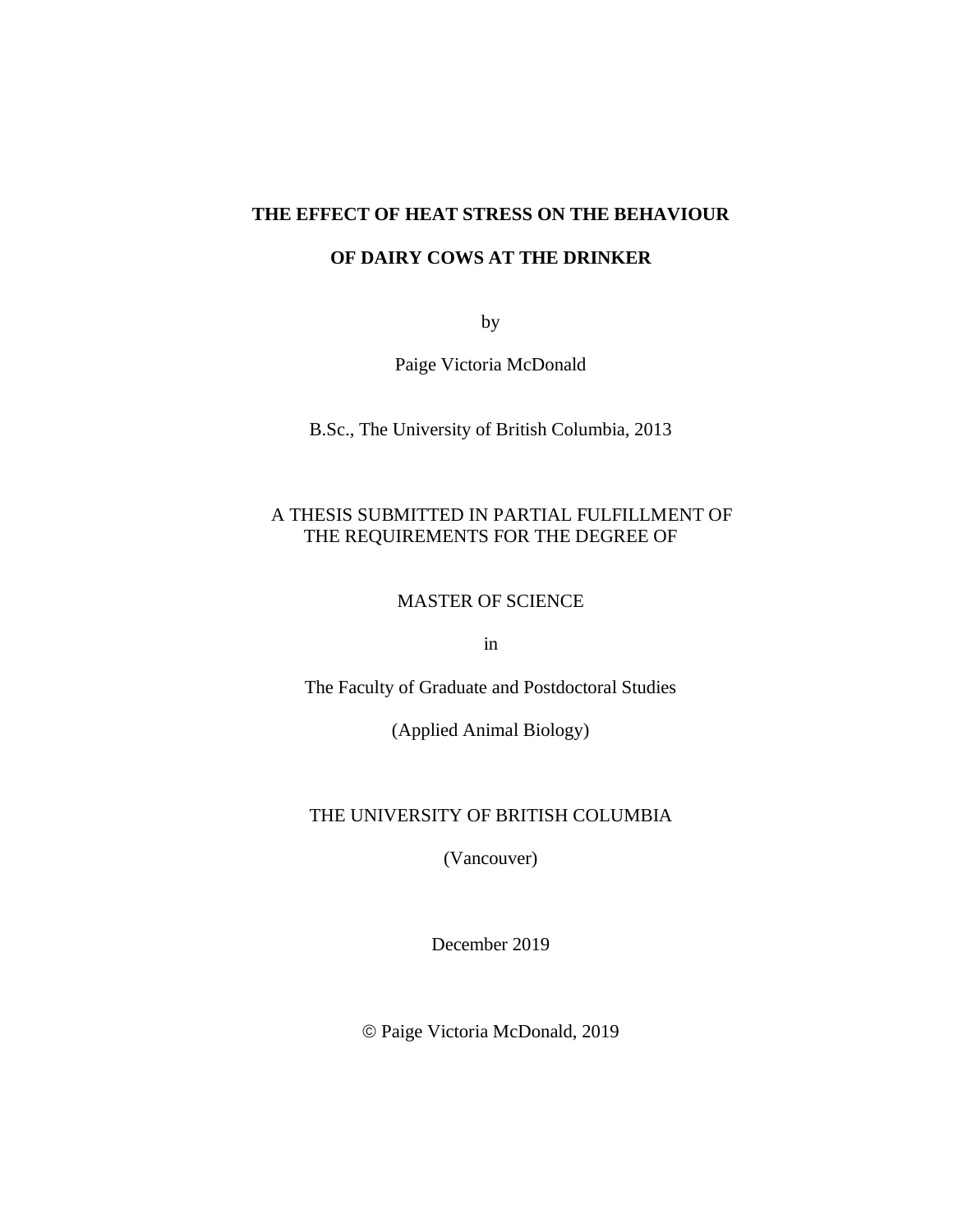The following individuals certify that they have read, and recommend to the Faculty of Graduate and Postdoctoral Studies for acceptance, a thesis entitled:

The effect of heat stress on the behaviour of dairy cows at the drinker

|                                 | submitted by Paige Victoria McDonald in partial fulfilment of the requirements for |  |
|---------------------------------|------------------------------------------------------------------------------------|--|
|                                 |                                                                                    |  |
|                                 | the degree of Master of Science                                                    |  |
|                                 |                                                                                    |  |
| in                              | <b>Applied Animal Biology</b>                                                      |  |
|                                 |                                                                                    |  |
|                                 |                                                                                    |  |
| <b>Examining Committee:</b>     |                                                                                    |  |
| Dr. Daniel Weary                |                                                                                    |  |
| Supervisor                      |                                                                                    |  |
| Dr. Marina A.G. von Keyserlingk |                                                                                    |  |
|                                 | <b>Supervisory Committee Member</b>                                                |  |
| Dr. James Vercammen             |                                                                                    |  |

Additional Examiner

# **Additional Supervisory Committee Members:**

Dr. Sumeet Gulati Supervisory Committee Member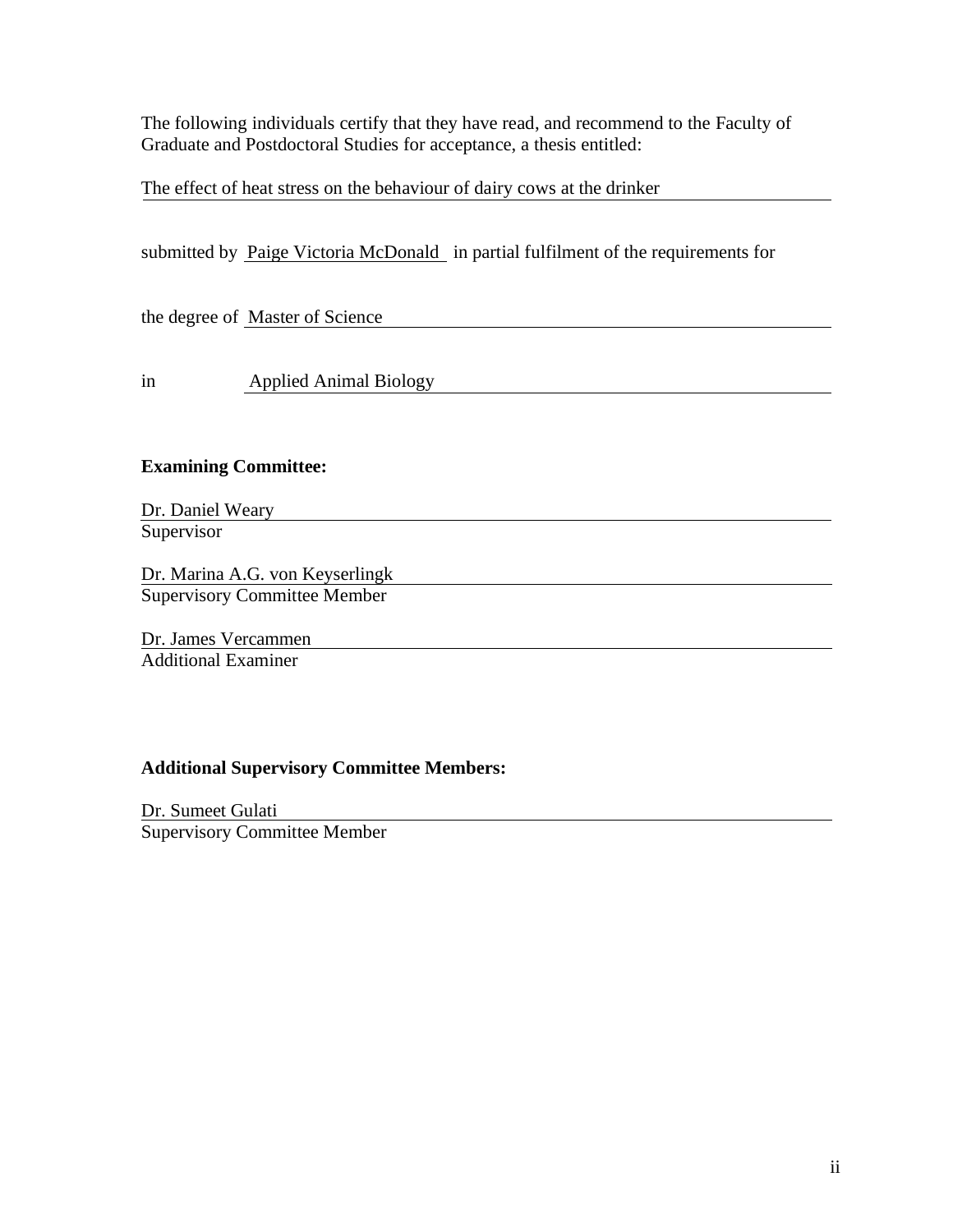#### **Abstract**

Heat-stressed dairy cows on pasture will compete for resources that aid cooling, but it is not known how heat stress affects the competition for water by indoor housed cows, or if competition for water can be recorded automatically with an electronic drinking system. The objectives of my thesis were to 1) validate an electronic drinking system to detect social competition between dairy cows at the drinker by identifying the interval between one cow leaving the drinker and another cow taking her place, and 2) evaluate how heat stress affects the behaviour of indoor-housed cows at the drinker, both at group and cow level. For the first objective, 20 cows were monitored for 4-d by video recording and an electronic drinking system. Replacements (defined as when physical contact initiated by one cow causes the other to remove her head from the drinker with the initiator subsequently placing her head in the same drinker), identified by video, were paired with the interval between drinking events of the 2 cows at the electronic drinker, to identify the interval that best predicted replacements. The optimal interval to identify replacements at the drinker was  $\leq$  29 s. For the second objective, 69 cows were observed over 59 d. The electronic drinking system recorded time spent at the drinker, frequency of visits, water intake, and competitive replacements. The number of replacements a cow was involved in was used to determine her level of competitive success at the drinker (low, medium, high). The temperature-humidity index (THI) was recorded by the local weather station. With increasing THI, cows drank more water, spent more time at the drinker, made more visits, and engaged in more replacements at the drinker. We also found that cows with low competitive success at the drinker shifted their drinking behaviour to avoid the drinker at the hottest and most competitive time of day. These results indicate that competition between dairy cows at the drinker can be accurately

iii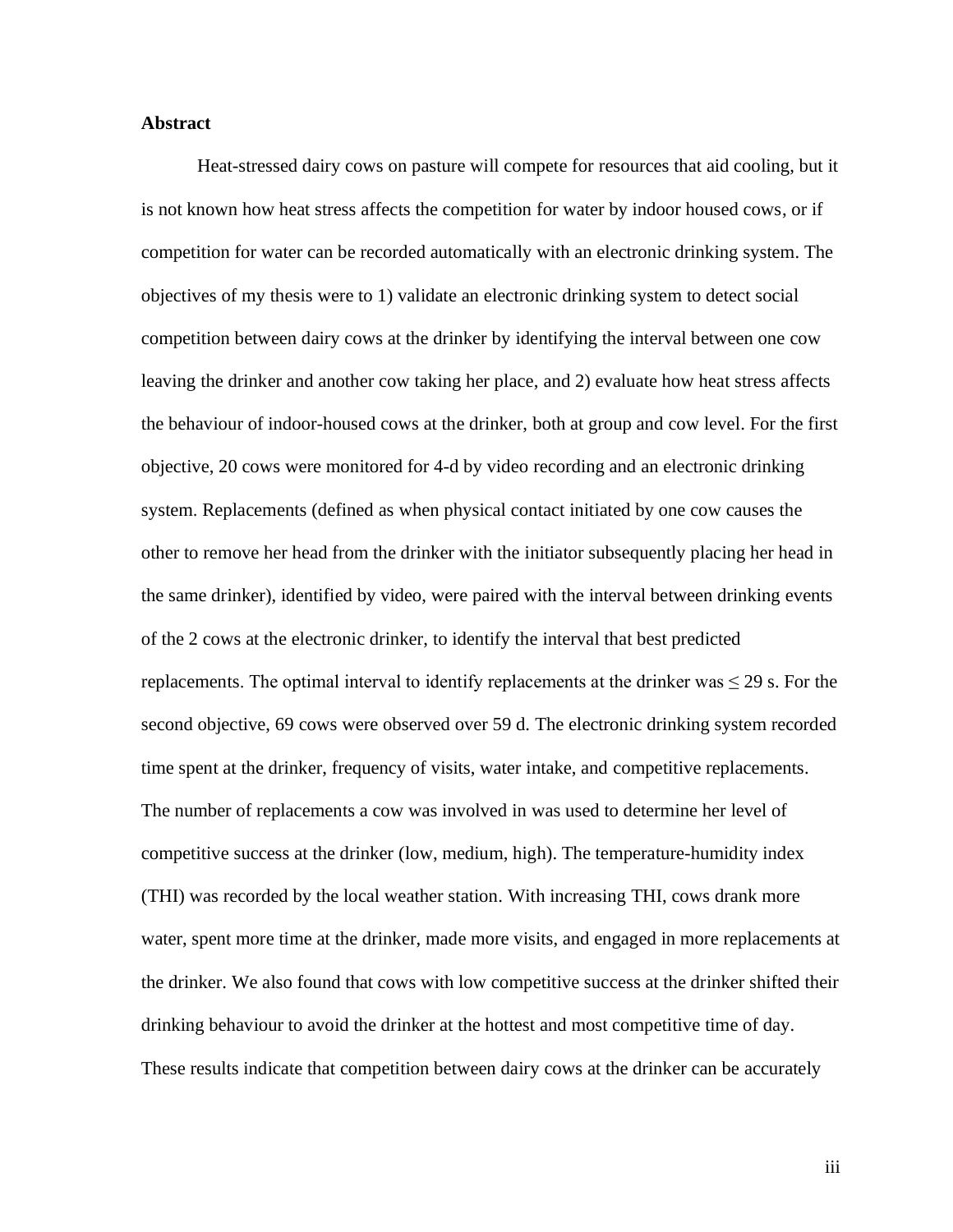measured with an electronic drinking system, and that drinking behaviour can be used to indicate when cows feel hot.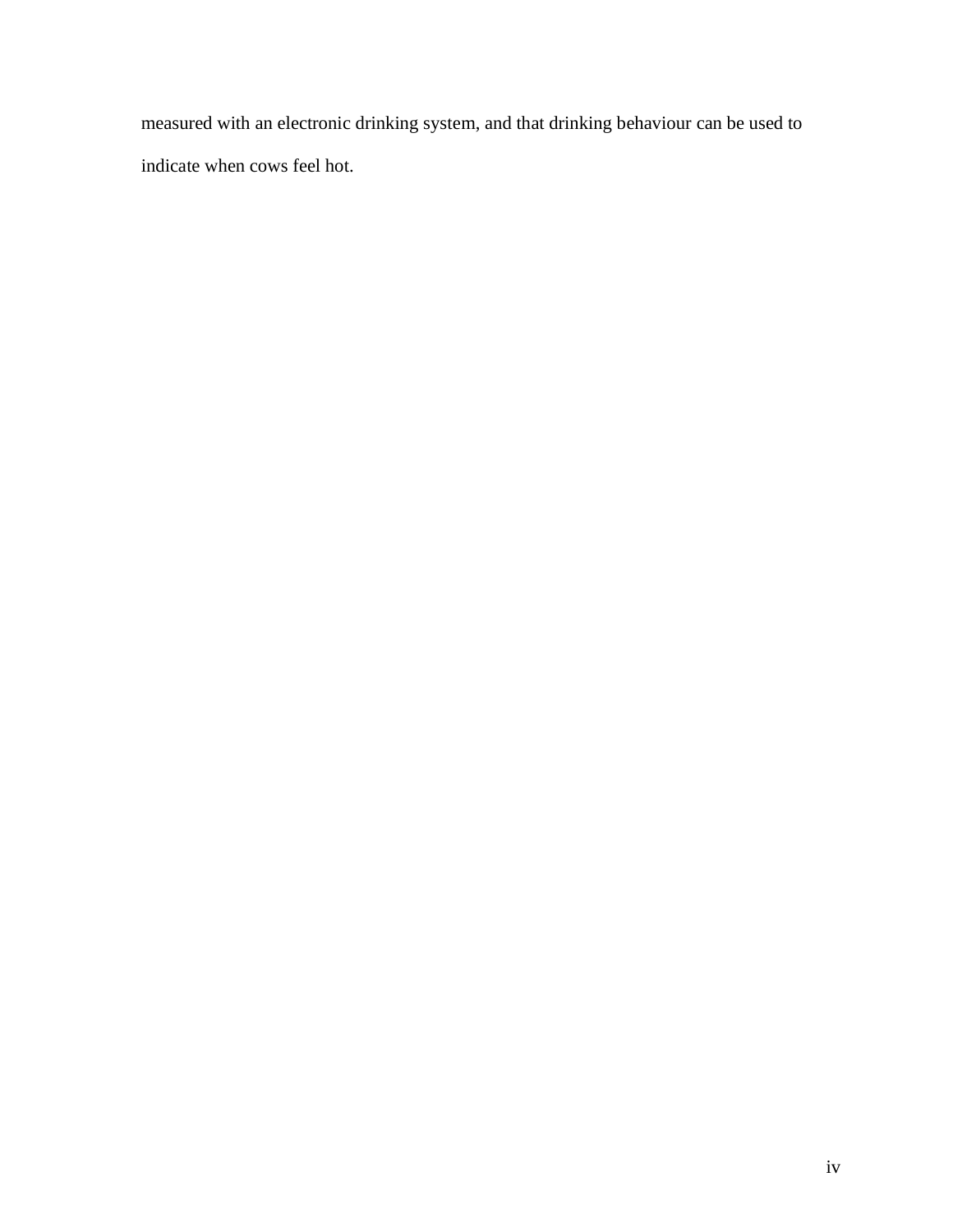## **Lay Summary**

Dairy cows change their behaviour during hot weather as a means to cool down. My thesis determined that dairy cows increase their drinking behaviour and engage in more aggressive interactions for access to water when the ambient temperature is high. These changes can be accurately monitored with an electronic drinking system. Understanding behavioural changes during elevated ambient temperatures can detect when dairy cows are too hot.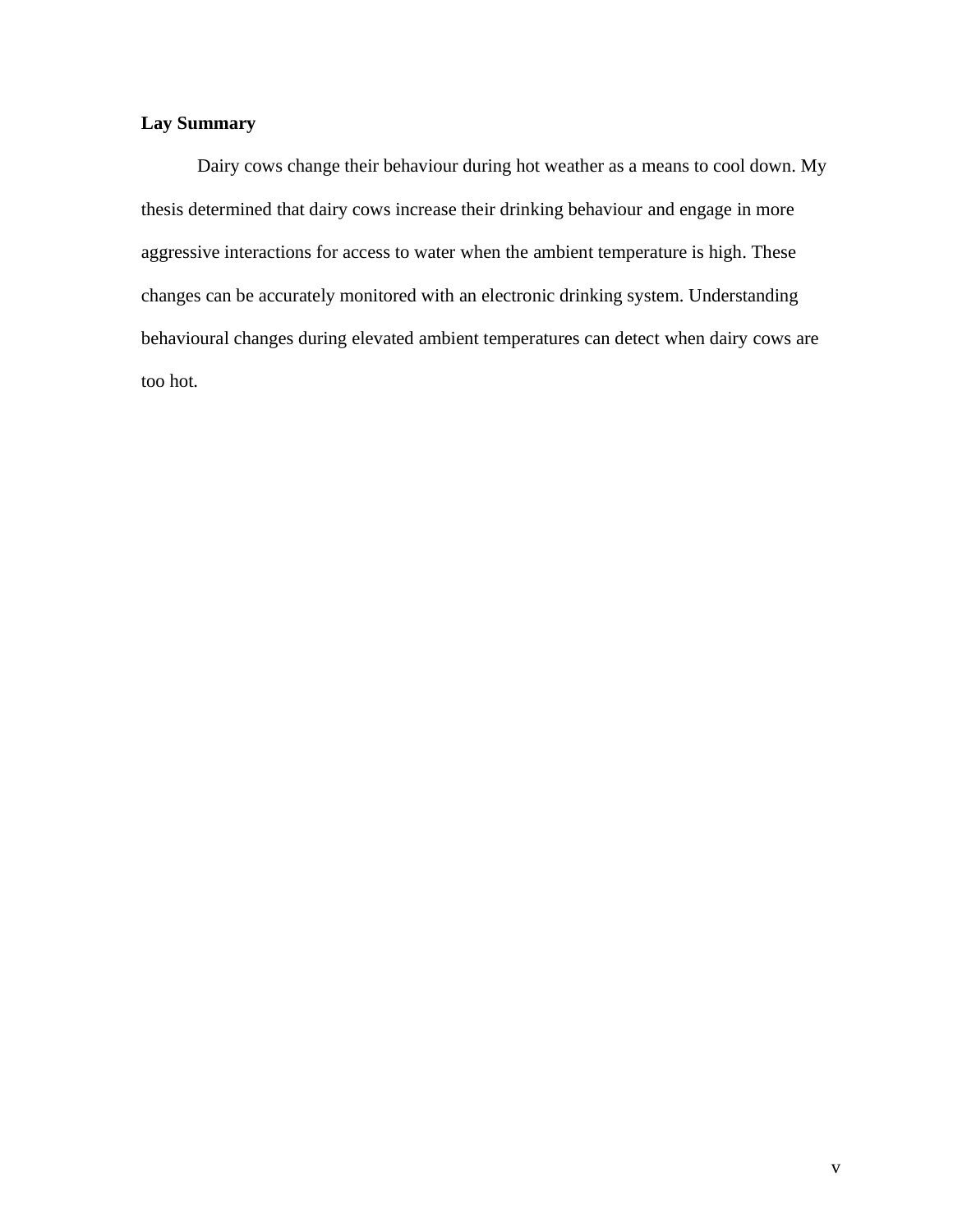## **Preface**

The data used in my thesis were collected as part of previous research conducted by Neave et al. (2017, 2018) and Lomb et al. (2018a, 2018b). All procedures were approved by the University of British Columbia Animal Care Committee (protocol A14-0040).

A version of Chapter 2 has been published: McDonald, P.V., M.A.G. von Keyserlingk, and D.M. Weary. 2019. Technical note: Using an electronic drinker to monitor competition in dairy cows. J. Dairy Sci. 102:3495-3500. doi:10.3168/jds.2018-15585. P.V. McDonald and D.M. Weary developed the main ideas for this project. P.V. McDonald wrote the manuscript. M.A.G. von Keyserlingk and D.M. Weary acted in the typical role of supervisors, helping with statistical analysis, and providing input and editing drafts.

A version of Chapter 3 has been accepted for publication: McDonald, P.V., M.A.G. von Keyserlingk, and D.M. Weary. 2019. Hot weather increases competition between dairy cows at the drinker. J. Dairy Sci. Manuscript no. JDS.2019-17456. P.V. McDonald and D.M. Weary developed the main ideas for this project. P.V. McDonald wrote the manuscript. M.A.G. von Keyserlingk and D.M. Weary acted in the typical role of supervisors, helping with statistical analysis, and providing input and editing drafts.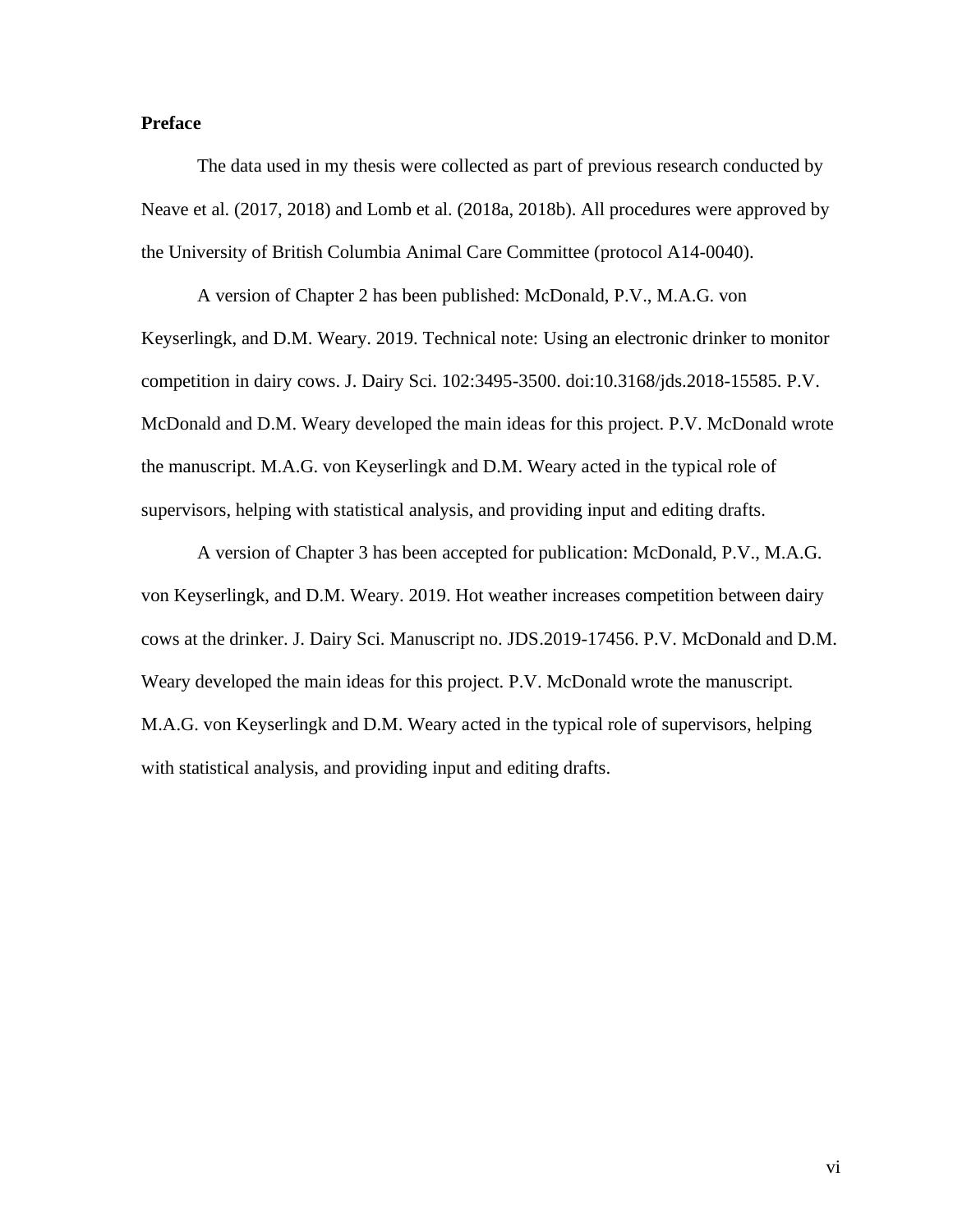# **Table of Contents**

| 1.5.1 Validation of automatic technologies to monitor behaviour  20             |  |
|---------------------------------------------------------------------------------|--|
|                                                                                 |  |
| Chapter 2: Using an Electronic Drinker to Monitor Competition in Dairy Cows  23 |  |
|                                                                                 |  |
|                                                                                 |  |
|                                                                                 |  |
|                                                                                 |  |
|                                                                                 |  |
|                                                                                 |  |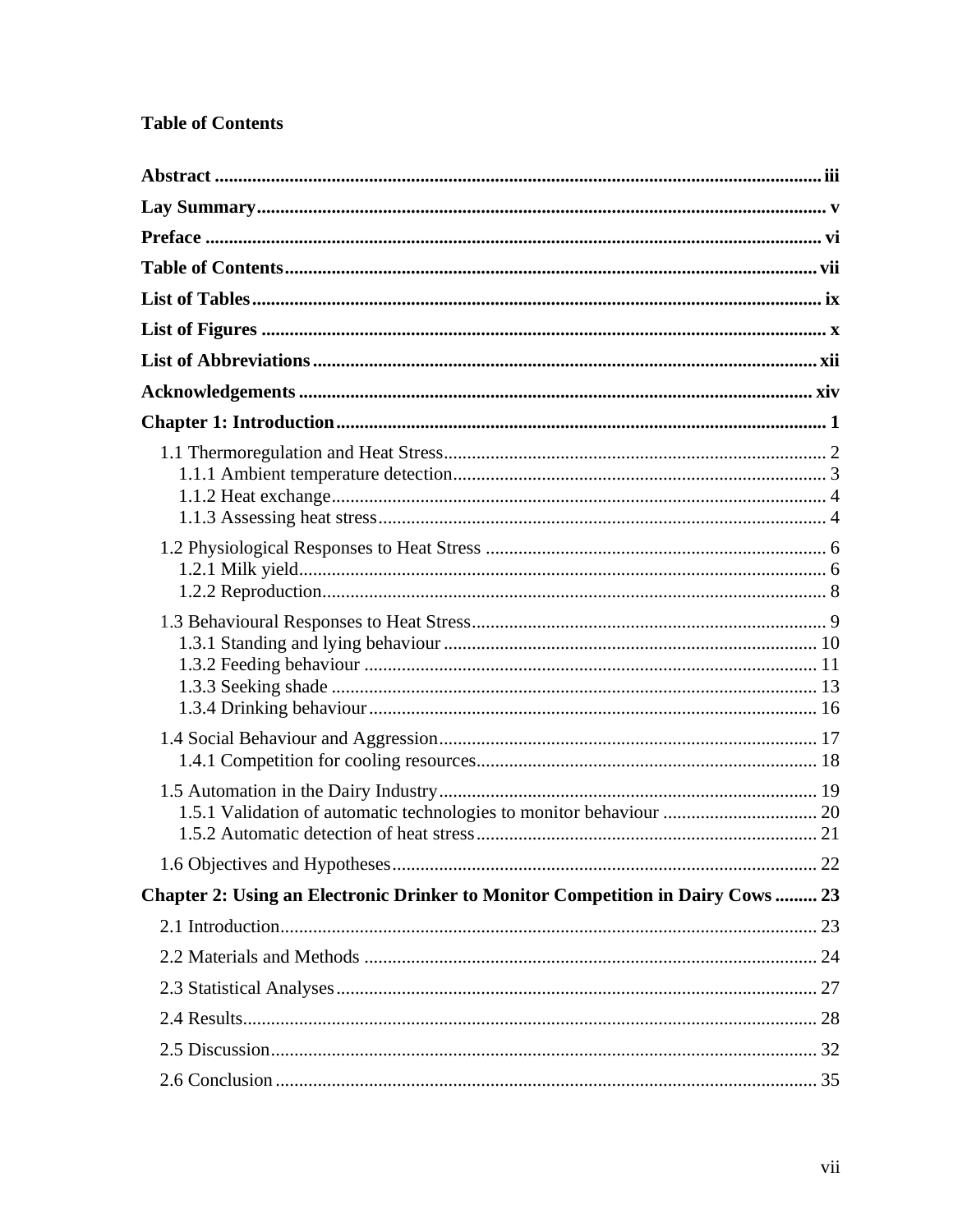| Chapter 3: Hot Weather Increases Competition Between Dairy Cows at the Drinker. 36 |  |
|------------------------------------------------------------------------------------|--|
|                                                                                    |  |
|                                                                                    |  |
|                                                                                    |  |
| 3.3.3 Exploratory analysis on the distribution of drinking behaviour  44           |  |
| 3.4.3 Exploratory analysis of the distribution of drinking behaviour 48            |  |
|                                                                                    |  |
|                                                                                    |  |
|                                                                                    |  |
|                                                                                    |  |
|                                                                                    |  |
|                                                                                    |  |
|                                                                                    |  |
|                                                                                    |  |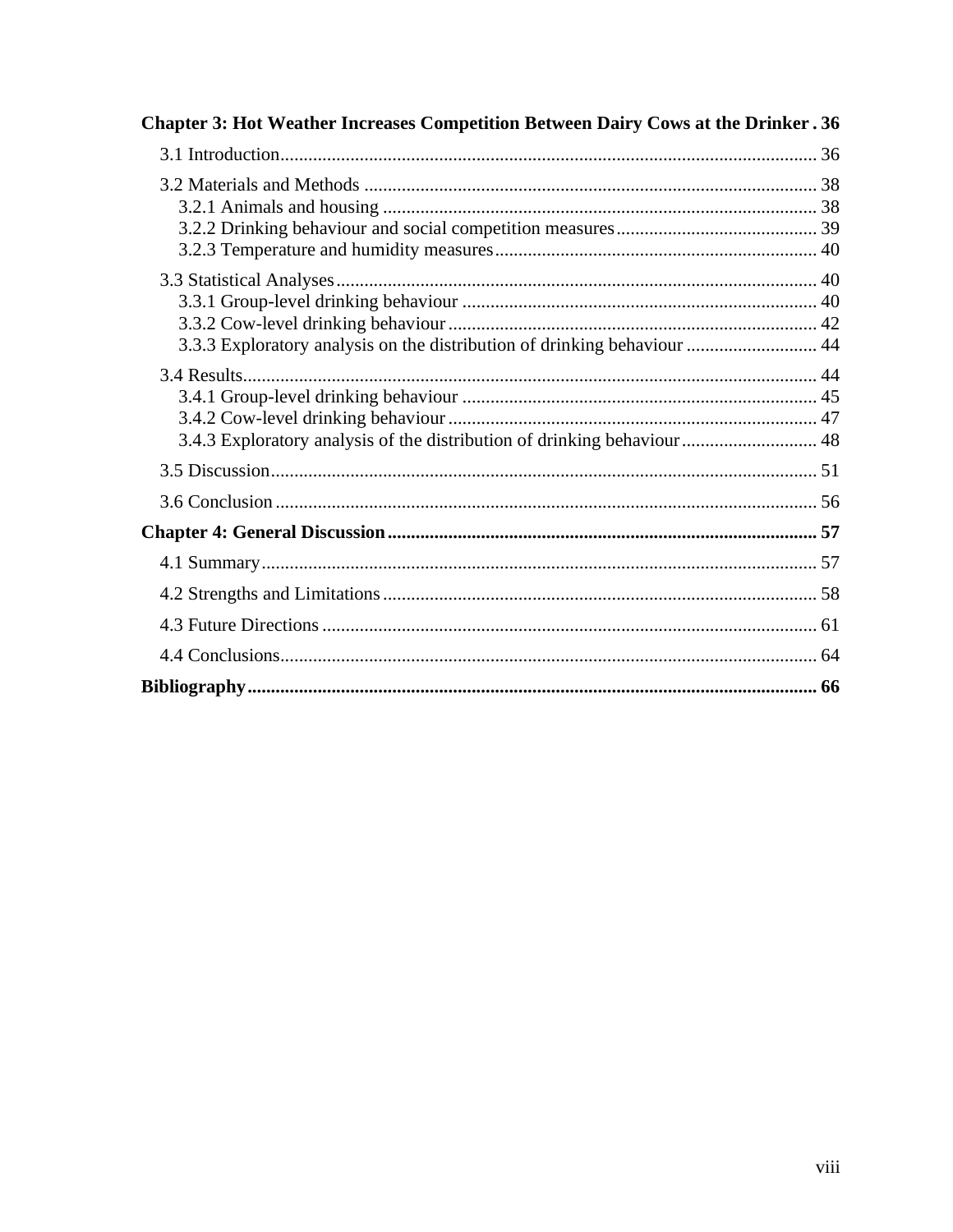## **List of Tables**

Table 2.1. The results from the receiver operating characteristic curve analysis of individual cows  $(n = 5)$  in the Baseline Set and the associated measures of area under the curve (AUC) and different interval cut-off points (s) between 2 cows drinking at the same water bin to identify replacements at the drinker with sensitivity (Se) and specificity (Sp)...................... 29 Table 2.2. The optimal cut-off interval (s) between 2 cows drinking at the same water bin to identify replacements at the drinker as identified by the Youden Index, the point closest to 100% sensitivity (Se) and 100% specificity (Sp) (Distance to [0,1] metric), and the point where Se and Sp are roughly equal (Se = Sp metric)............................................................. 31 Table 3.1. Mean, SD, and range of average and maximum daily values for ambient temperature, relative humidity (RH), and the temperature-humidity index (THI)................. 45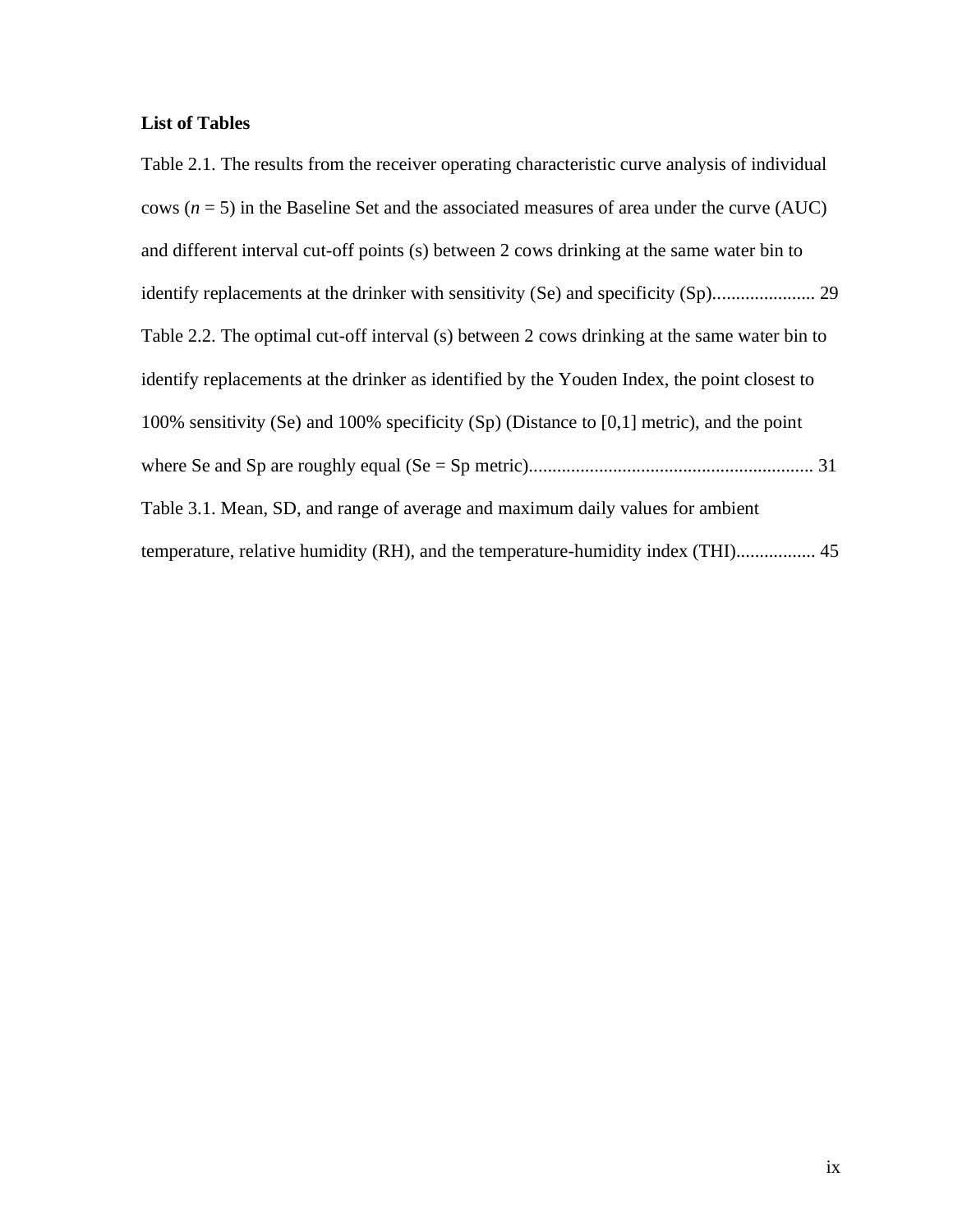# **List of Figures**

| Figure 2.1. The electronic water bins and drinking system (Roughage Intake Control system;            |
|-------------------------------------------------------------------------------------------------------|
| Insentec B.V., Marknesse, the Netherlands) used to calculate the interval between sequential          |
|                                                                                                       |
| Figure 2.2. The group ( $n = 20$ ) receiver operating characteristic curve of different interval      |
| cut-off points (s) between 2 cows drinking at the same water bin sequentially to identify             |
|                                                                                                       |
| Figure 2.3. The group ( $n = 20$ ) receiver operating characteristic curve of different interval      |
| cut-off points (s) between 2 cows drinking at the same water bin sequentially to identify             |
|                                                                                                       |
| Figure 3.1. The average $(A)$ time spent at the drinker $(\min/d)$ , $(B)$ frequency of visits to the |
| drinker (no./d), and (C) water intake (kg/d) per cow in relation to the maximum temperature-          |
| humidity index (THI) averaged over the day of observation and the two previous days 46                |
| Figure 3.2. The total number of competitive replacements at the drinker (no./d) in relation to        |
| the maximum temperature-humidity index (THI) averaged over the day of observation and                 |
|                                                                                                       |
| Figure 3.3. The average number of replacements at the drinker that occurred per day during            |
| each 4-h segment when the temperature-humidity index was $\geq$ 72 (solid line) versus < 72           |
|                                                                                                       |
| Figure 3.4. The distribution of water intake (measured as the proportion of total daily intake        |
| that occurred during each 4-h segment) when the temperature humidity index (THI) was $\geq$ 72        |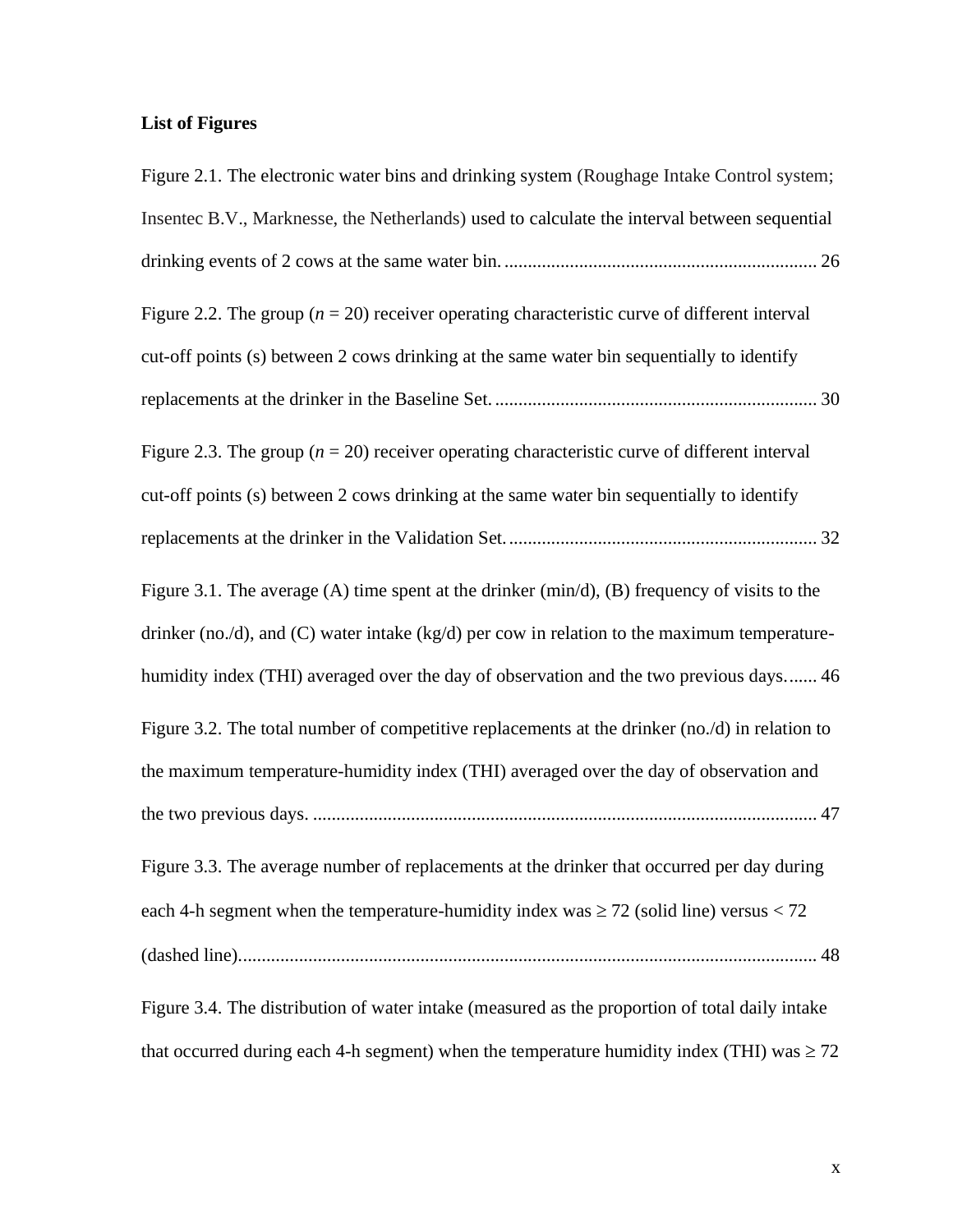| (solid line) or $<$ 72 (dashed line) for cows with (A) low competitive success at the drinker |  |
|-----------------------------------------------------------------------------------------------|--|
|                                                                                               |  |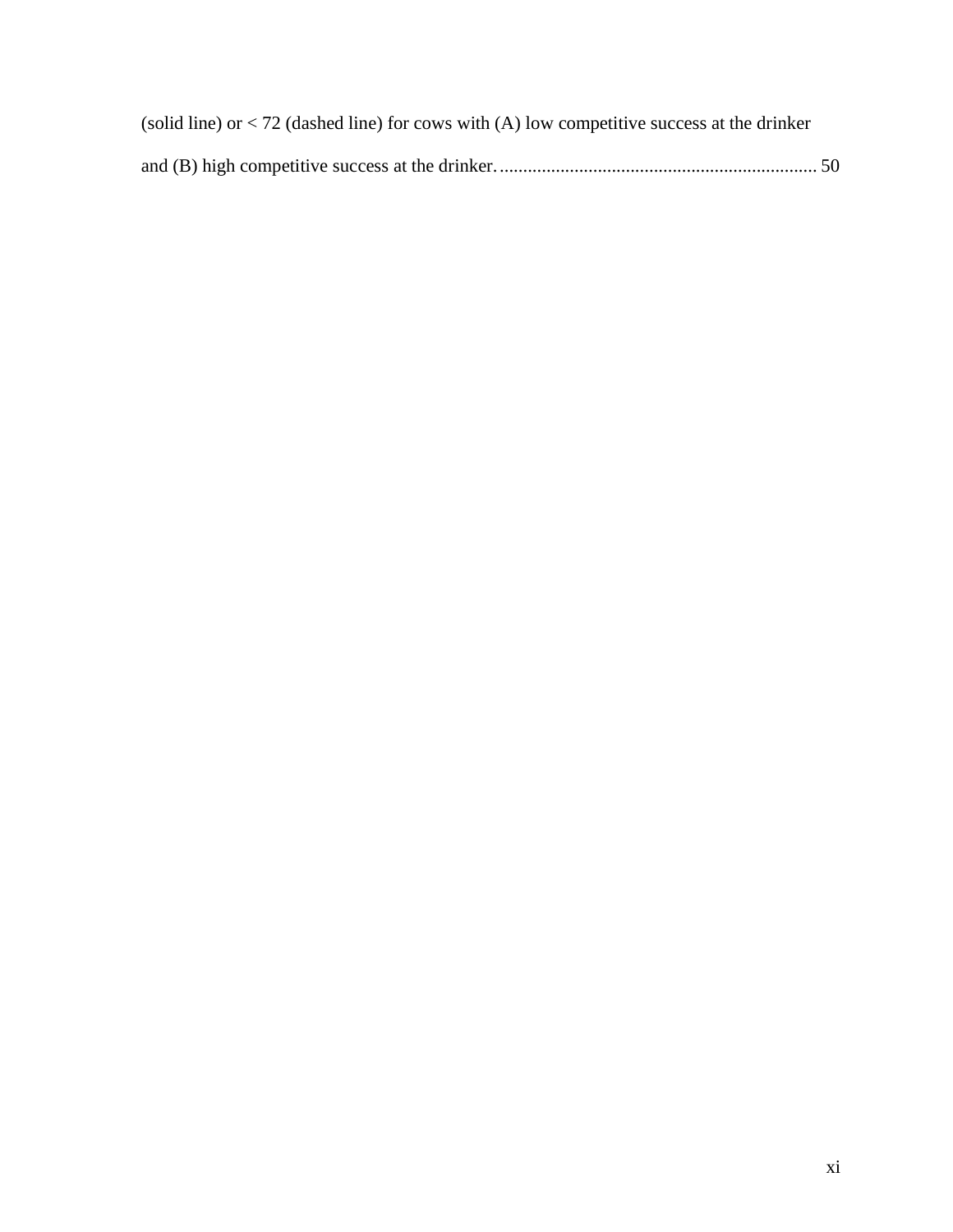# **List of Abbreviations**

| $AIC = Akaike$ information criterion      |
|-------------------------------------------|
| $AUC = area$ under the curve              |
| $C = Celsius$                             |
| $CBT = core$ body temperature             |
| $d = day$                                 |
| $DIM = \text{days}$ in milk               |
| $FN = false$ negative                     |
| $FP = false positive$                     |
| $h = hour$                                |
| $kg = kilogram$                           |
| $m =$ metre                               |
| $min = minute$                            |
| $no. = number$                            |
| $RFID = radio-frequency identification$   |
| $RH =$ relative humidity                  |
| $ROC = receiver operating characteristic$ |
| $s = second$                              |
| $SD = standard deviation$                 |
| $Se =$ sensitivity                        |
| $SE =$ standard error of the mean         |

 $Sp =$  specificity

THI = temperature-humidity index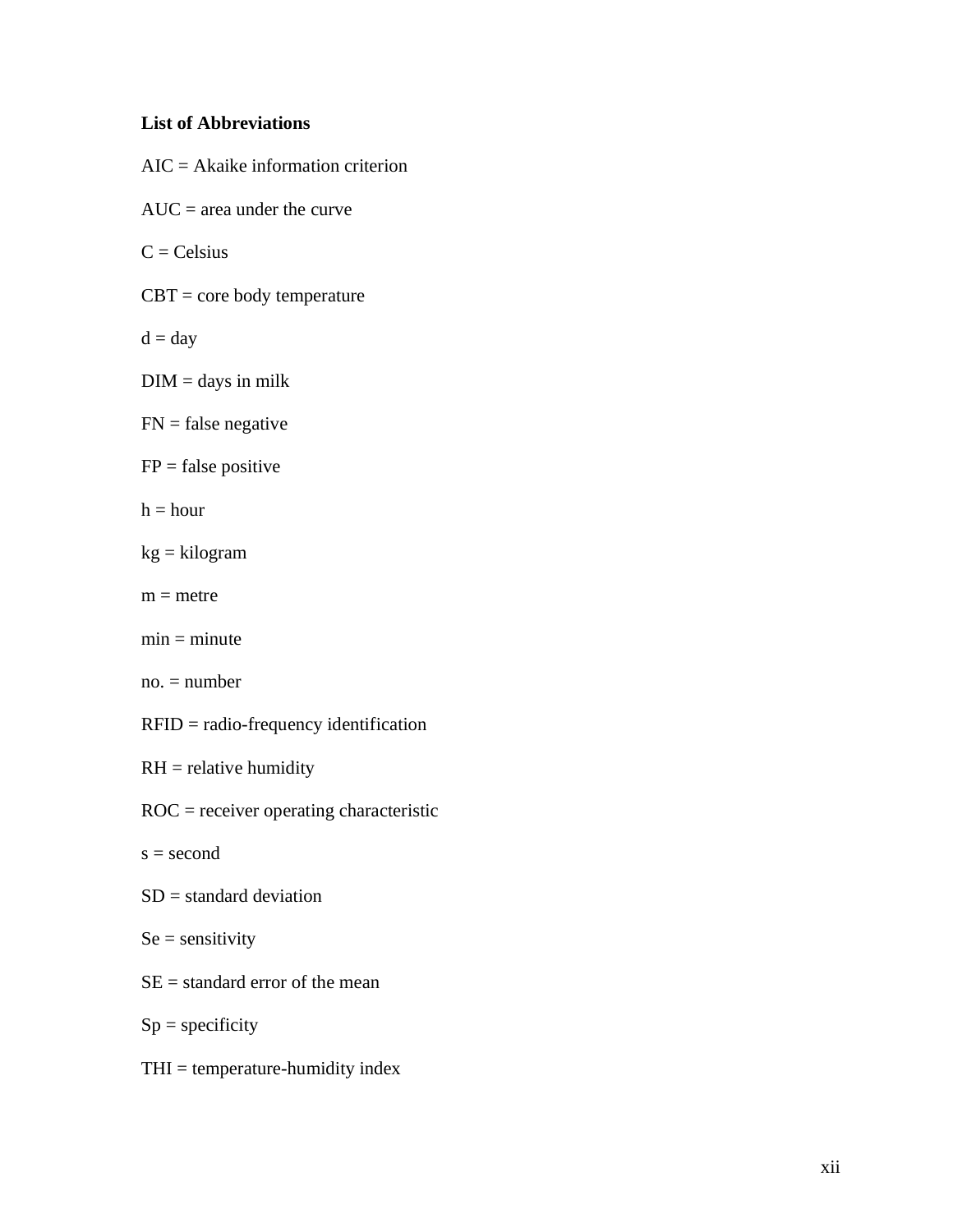$TN = true$  negative

- $TP = true positive$
- TRP = transient receptor potential

 $wk = week$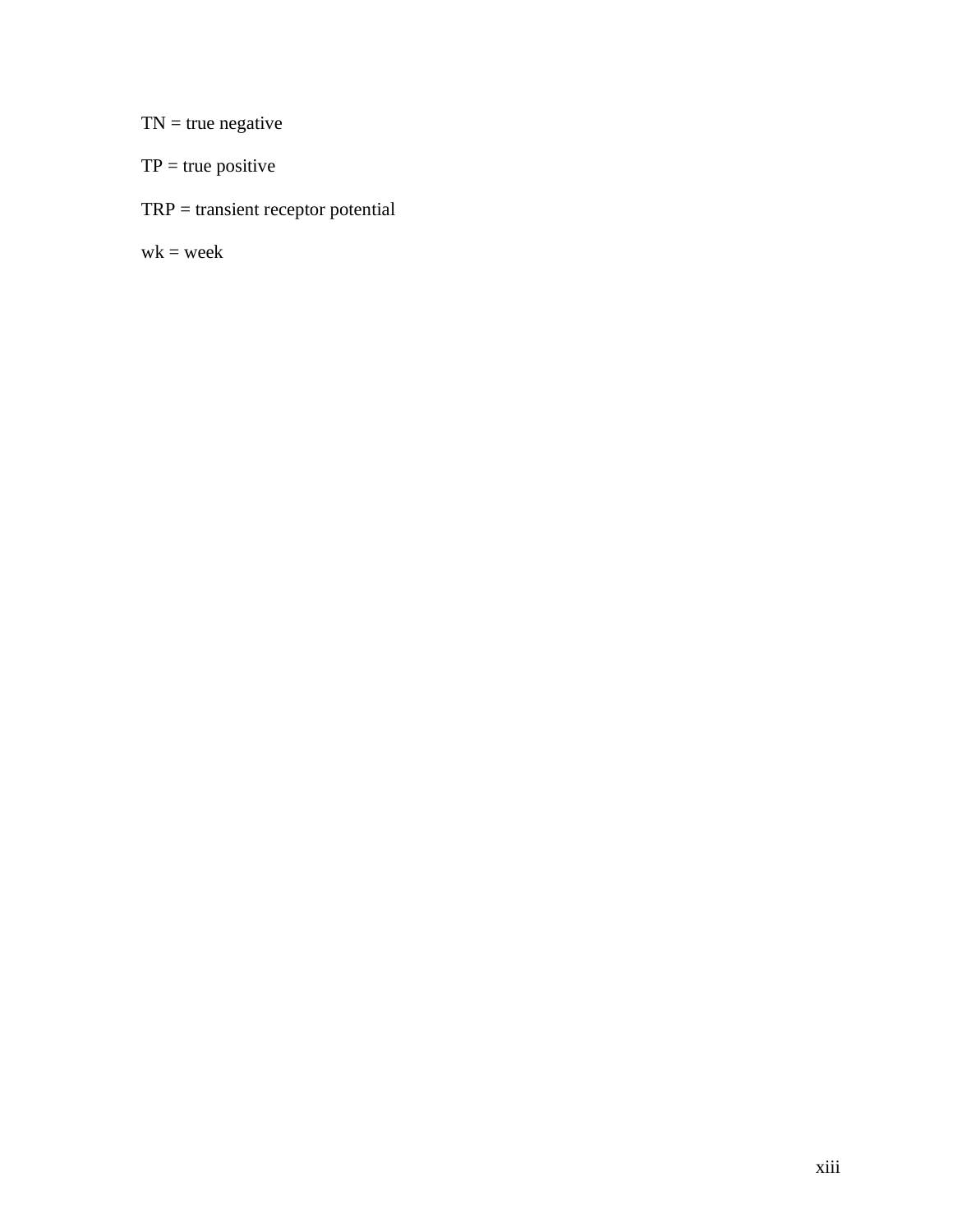#### **Acknowledgements**

First and foremost, I would like to thank my supervisors. I approached the Animal Welfare program as a student completely new to the field of animal welfare and Drs. Daniel Weary and Marina von Keyserlingk gave me the opportunity to develop skills in animal welfare science. Dr. Daniel Weary – thank you for your guidance, for always encouraging me to think broadly and critically, and for your infectious enthusiasm. Dr. Marina von Keyserlingk – thank you for being an inspiring role model full of knowledge and creativity, and for your wisdom and advice. I would also like to thank Dr. Sumeet Gulati for his thoughtful questions and insights.

Additionally, thank you to Hanna Eriksson and Ruan Daros. So much of what I know I learned while working on your research projects. I am very grateful for the experience, you both truly helped shape the researcher I am today.

Finally, thank you to my family for always providing me with endless support and love.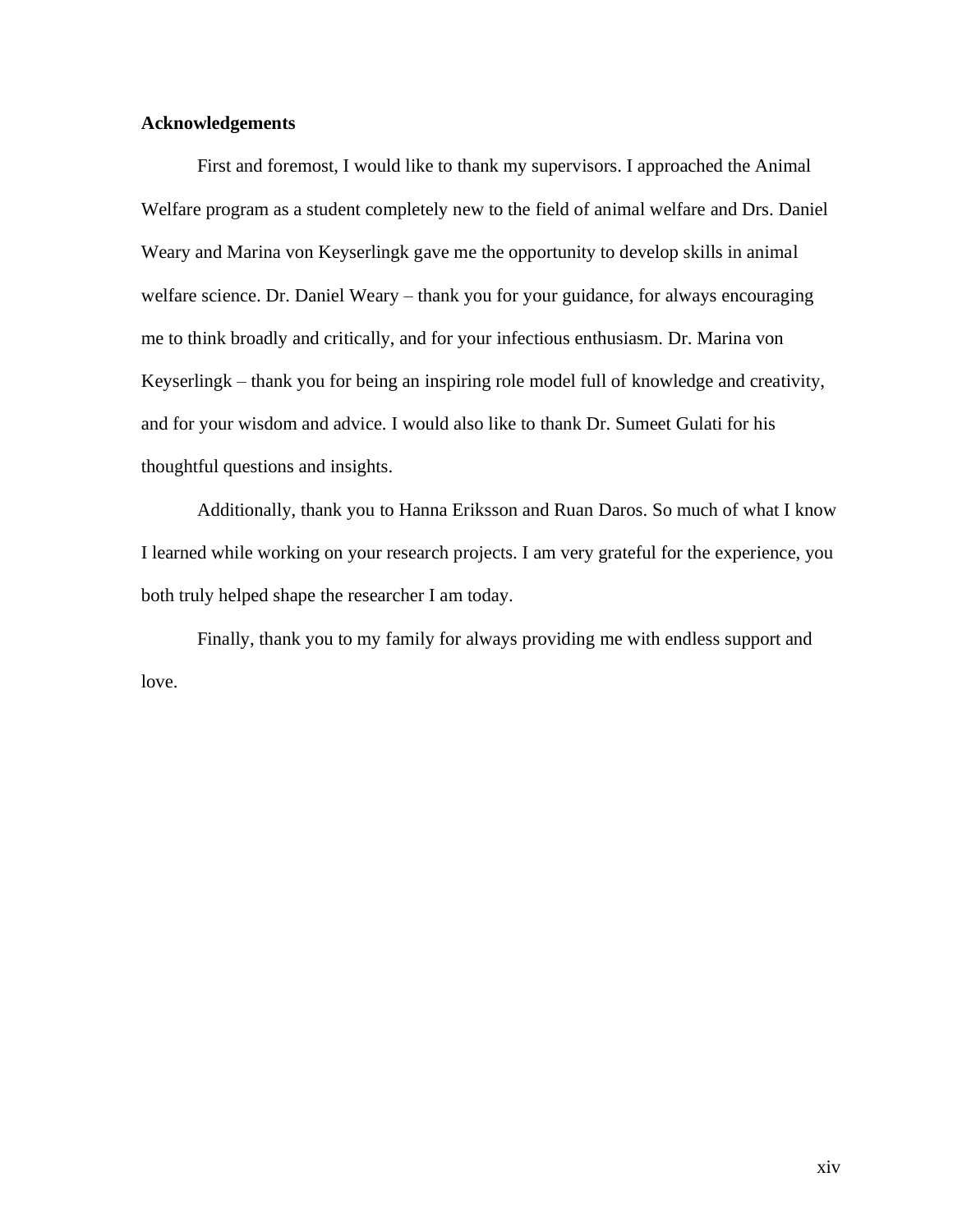#### **Chapter 1: Introduction**

In Canada between 1960 to 2018, the average milk production per Holstein cow, which is the most prominent dairy breed, more than doubled, increasing from 14.1 kg/d to 29.5 kg/d (CDIC, 2019a). One of the consequences of high productivity is increased metabolic heat production and greater susceptibility of dairy cows to heat stress (Kadzere et al., 2002).

Heat stress has detrimental effects; in the most extreme cases, heat stress can result in death (Stull et al., 2008; Vitali et al., 2009). In the United States, approximately 4,000 cattle died in Iowa in the summer of 2011 when the heat index (a measure of how hot it feels when relative humidity [RH] is considered along with ambient temperature) exceeded 43.3  $^{\circ}$ C (WallacesFarmer, 2011). More recently, an estimated 4,000 to 6,000 dairy cows died in Fresno County, California during a heat wave in June of 2017 (CBS News, 2017).

Heat stress is both a production problem estimated to cost the United States dairy industry \$900 million annually (St-Pierre et al., 2003) and also an animal welfare concern (Polsky and von Keyserlingk, 2017). In Western Canada, dairy cows experience heat stress on 40% of summer days (Ominski et al., 2002). Between 2010 - 2015, dairy cows were exposed to heat stress conditions for 135.8 d per year in Southwest Quebec and 95.3 d in Eastern Quebec (Ouellet et al., 2019). Particularly troublesome is that Quebec is the principal dairy producing province, housing 36.8% of all dairy cows in Canada in 2018 (CDIC, 2019b). It seems safe to conclude that the majority of dairy cows in the country are exposed to periods of heat stress for a large proportion of their lifetime. Climate change models predict an increase in global mean surface temperatures of approximately 0.3 - 4.8 oC by 2100 (IPCC, 2014); it is likely that heat stress events will occur more often in the future.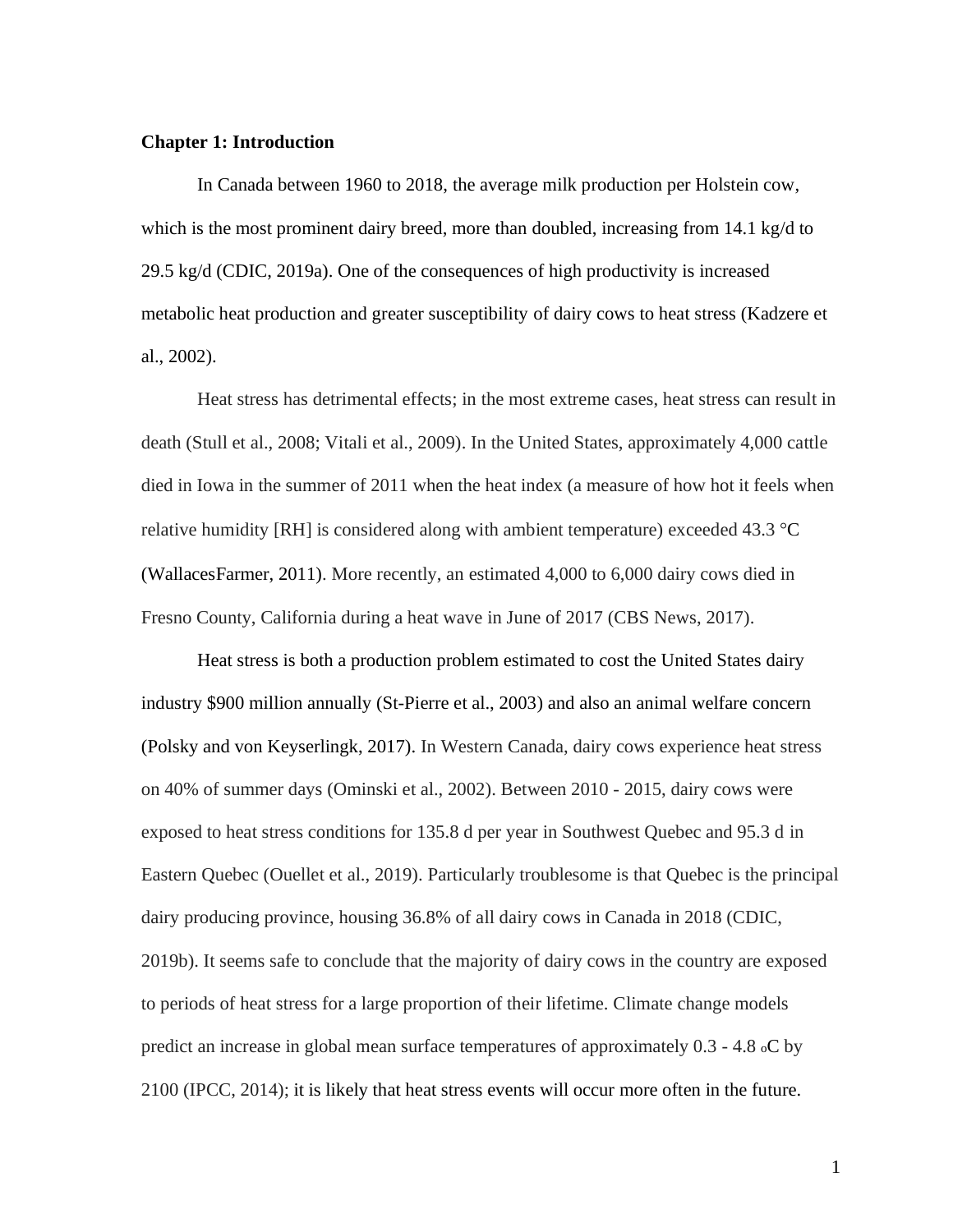The aim of this review is to critically examine the literature on the effect of heat stress on dairy cows, focusing on how changes in behaviour can be used to identify dairy cows are experiencing heat stress. I first describe thermoregulation in animals, how changes in environmental temperatures are detected by the body, how heat exchange occurs, and the resulting effect of heat stress when thermoregulatory mechanisms fail. I will then detail how dairy cows respond to heat stress, both physiologically and behaviourally, ending with particular attention to changes in social behaviour. Lastly, I will discuss how advances in technology can be used to automatically detect dairy cows experiencing heat stress. Throughout this review I will discuss discrepancies between studies in regards to the magnitude of heat stress responses in dairy cows, and show how heat stress negatively affects both dairy farmers and the welfare of their cows. Gaps in the literature will be identified where further research is needed to better understand how dairy cows cope with heat stress and how it can be identified.

#### **1.1 Thermoregulation and Heat Stress**

The core body temperature (CBT) for cattle is approximately 38  $\degree$ C (Collier and Gebremedhin, 2015) and will remain within  $1 \,^{\circ}\text{C}$  of this in normal ambient conditions (Berman et al., 1985). The thermoneutral zone (surrounded by a upper and lower critical threshold) is defined as the range of ambient temperatures in which an animal can maintain a constant body temperature with minimal energy expenditure (Bernabucci et al., 2010). The thermoneutral zone for dairy cows, based on productivity measures, is an ambient temperature between  $5 - 25$  °C (Kadzere et al., 2002), although the optimal range for highest efficiency in energy utilization is between  $13 - 18$  °C (NRC, 1981).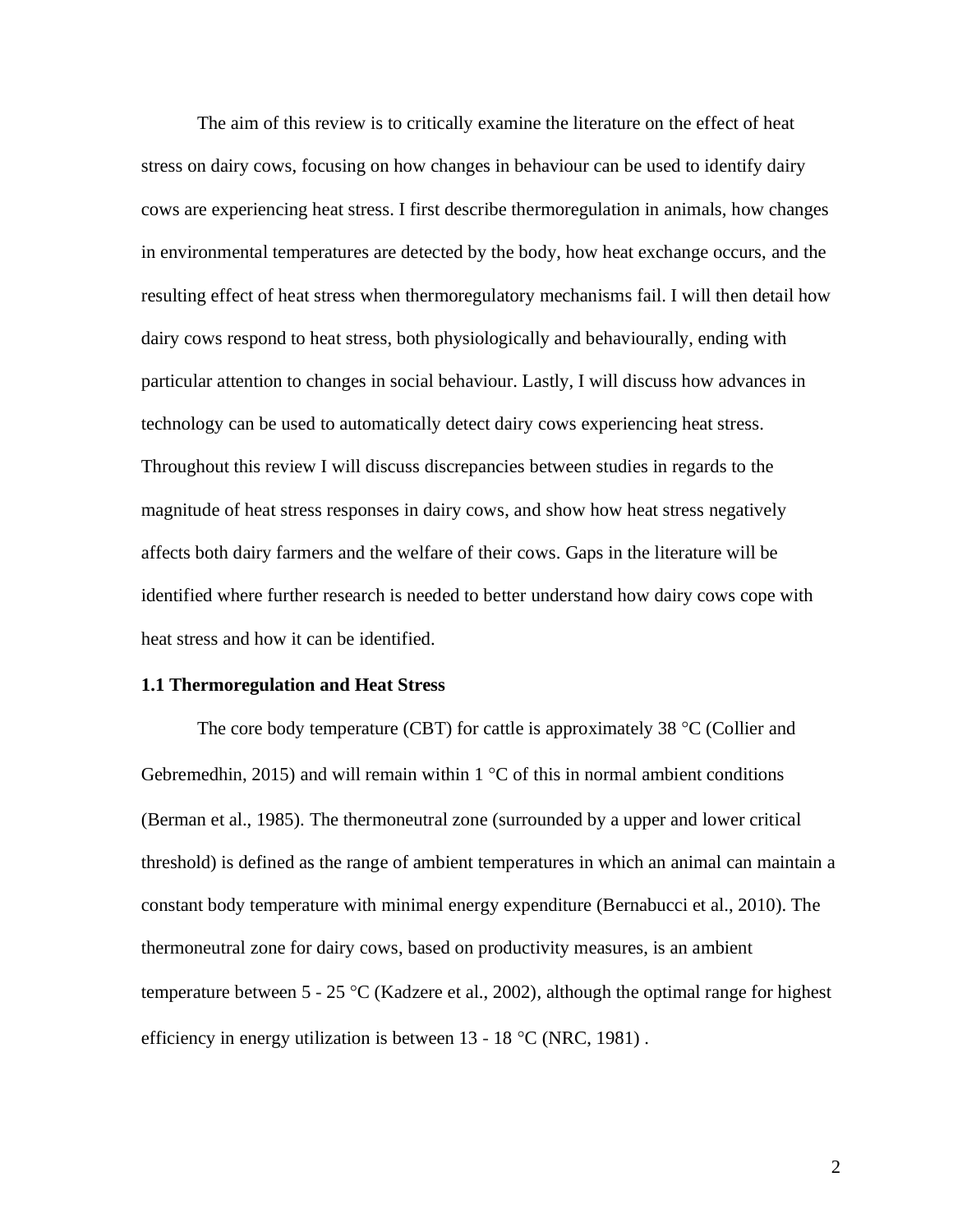Heat stress occurs when the ambient temperature is above an animal's thermoneutral zone (Buffington et al., 1981). When the ambient temperature exceeds the upper critical threshold, thermoregulatory mechanisms can no longer compensate for heat gain, causing body temperature to rise (Bernabucci et al., 2010). This zone can vary in dairy cows depending on age, breed, production, diet, previous temperature acclimation, coat characteristics, and amount of tissue insulation (Kadzere et al., 2002).

#### **1.1.1 Ambient temperature detection**

As heat flows in the direction of warmer to cooler, mammals need to maintain a relatively constant body temperature higher than the ambient temperature for effective heat flow from the body to the environment, for CBT to remain constant (Collier et al., 2006). Thermoregulation involves 3 pathways that link the external environment to thermoregulatory responses: the afferent pathway, the central nervous system, and the efferent pathways (Collier and Gebremedhin, 2015).

The afferent pathway involves transient receptor potential (TRP) ion channels in the skin that detect thermal energy from the environment (Collier and Gebremedhin, 2015). TRP ion channels have different thermal activation thresholds and can be divided into heat, warm, and cold activated channels (Numata et al., 2011). While specific thresholds have not been described for dairy cows, rats have heat activated TRP ion channels with an activation threshold of 41.5 - 43  $^{\circ}$ C and humans have heat activated TRP ion channels with an activation threshold of 42  $\degree$ C. Activation thresholds of different warm TRP ion channels range between,  $31 - 39$  °C,  $25 - 33.6$  °C, and  $15 - 35$  °C.

Information from TRP ion channels is transferred up sensory neurons in the spinothalamic tract to the central nervous system (Collier and Gebremedhin, 2015). The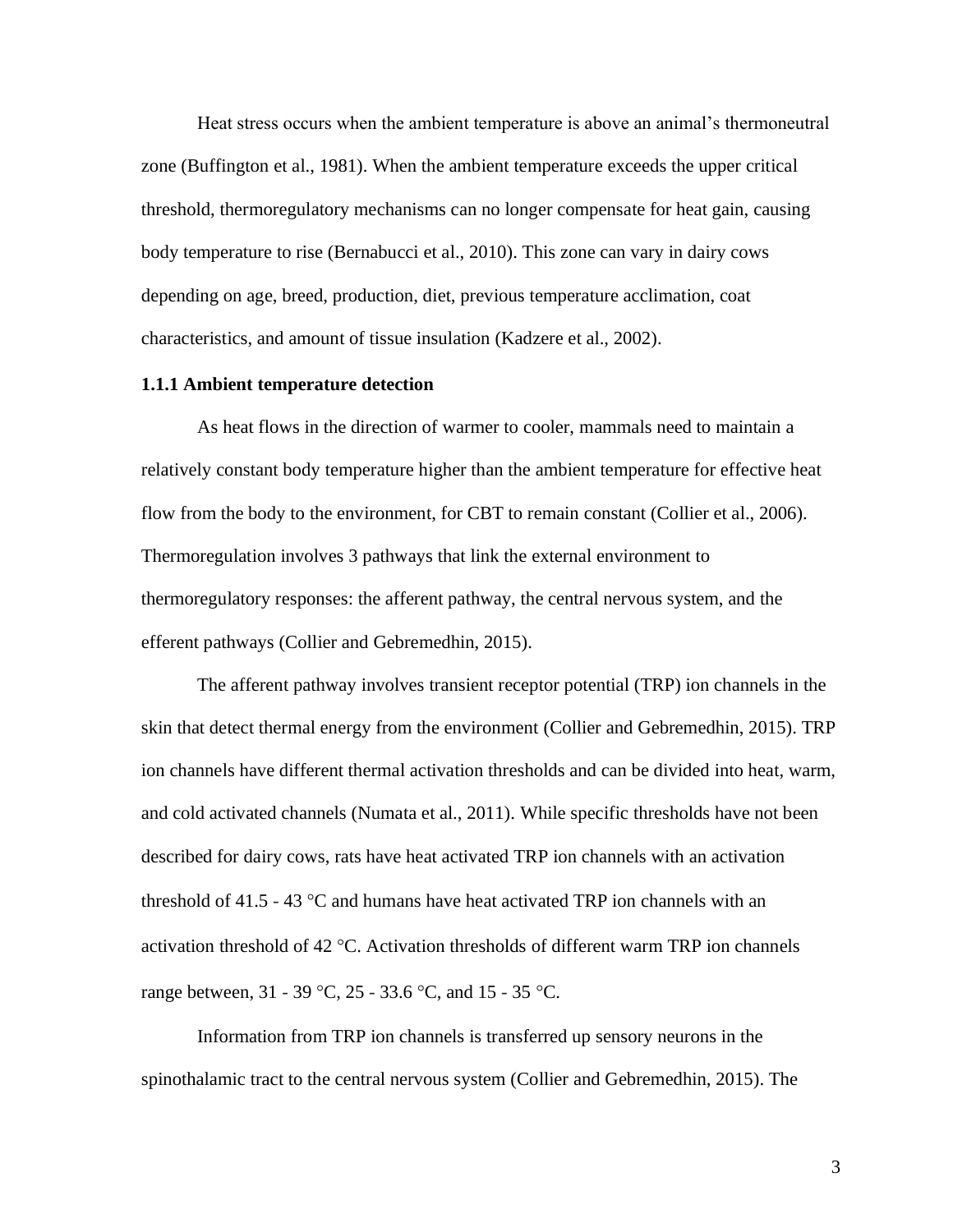thalamus first receives this sensory information and transfer it to the hypothalamus and the cerebral cortex. The cerebral cortex enables thermal perception and the hypothalamus activates the sympathetic nervous system and endocrine system for thermoregulatory responses. Thermoregulatory mechanisms involve cardiovascular changes, behavioural responses, metabolic responses, and endocrine responses. An increase in body temperature will cause skin blood vessels to vasodilate, sweat glands to produce sweat, endocrine tissue to decrease metabolic rate, and behaviour to reduce activity and appetite.

#### **1.1.2 Heat exchange**

Heat exchange occurs through 4 routes: radiation, conduction, convection, and evaporation (Tansey and Johnson, 2015). Radiation occurs when heat is transferred between bodies not in contact, such as ultraviolet light from the sun and infrared radiation from the body. Conduction is heat transferred between objects in contact and convection is when air molecules contacting the body are warmed and this heat is transferred away from the body in a moving gas or liquid (such as movement of air over the body). Evaporative heat transfer occurs when heat is lost as water vapour from the respiratory system and skin.

#### **1.1.3 Assessing heat stress**

While directly measuring body temperature is the most effective method of assessing heat stress (fever occurs in cattle when rectal temperature rises above 39  $^{\circ}C$ ; De Rensis et al., 2015), it is not always the most feasible. Measuring environmental conditions is a more practical method that can serve as a proxy for body temperature (Dikmen and Hansen, 2009). Thus, the risk of heat stress in dairy cows is commonly assessed using the temperaturehumidity index (THI) (West, 2003), first established by Thom (1959) for humans.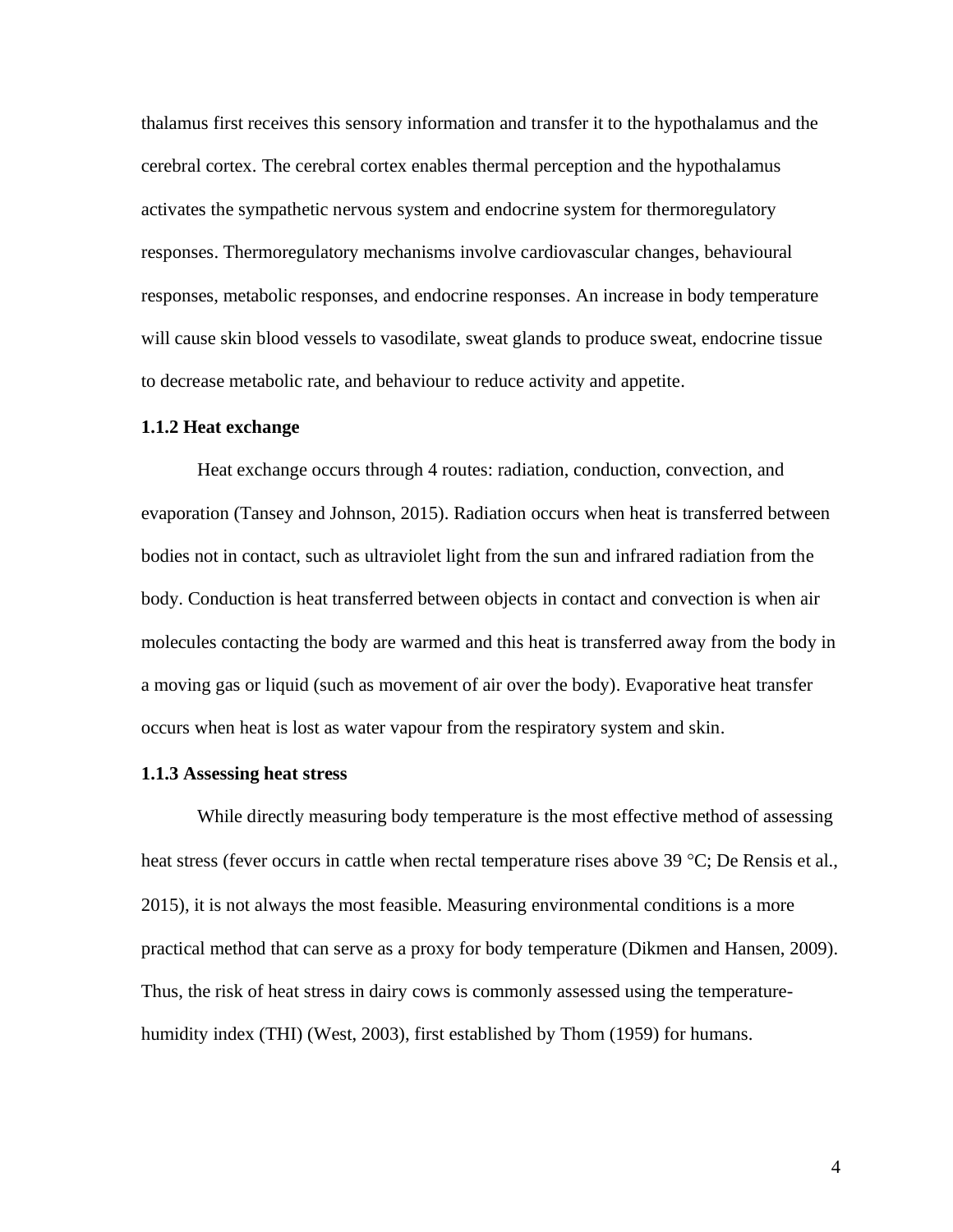The THI is one value that represents air temperature and RH (Bernabucci et al.,

2014). Solar radiation and wind speed can also affect heat stress (Buffington et al., 1981). The THI has many different formulae in the literature {e.g. THI =  $(1.8 \times air)$  temperature in  $^{\circ}$ C + 32) - [(0.55 - 0.0055 × RH in %) × (1.8 × air temperature in  $^{\circ}$ C - 26.8)], NRC, 1971; THI =  $(0.8 \times \text{air temperature in } ^{\circ}\text{C}) + [(RH \text{ in } \% \div 100) \times (\text{air temperature in } ^{\circ}\text{C} - 14.4)] +$ 46.4, Mader et al., 2006}, and is often classified into different zones to depict when heat stress begins. According to the formula, heat stress is thought to begin at 68 (Zimbelman et al., 2009) or 72 (Armstrong, 1994). A THI of 72 equates to approximately an ambient temperature of 25  $^{\circ}$ C at an RH of 50%.

How THI measures are used (e.g. mean, minimum, maximum, hours above a certain value) can also affect the results of studies on heat stress in dairy cows (Collier et al., 2011). Many studies have identified different thresholds for when heat stress begins (e.g. mean THI  $= 72$ , Igono et al., 1992; number of hours per day with a THI  $> 74$ , Linvill and Pardue, 1992; mean THI > 60, Brügemann et al., 2012; maximum THI between 65 - 76, Bernabucci et al., 2014; mean THI > 68, Zimbelman et al., 2009) or different ways of calculating THI that are most associated with heat stress effects on dairy cows (with minimum temperature, Holter et al., 1996; with maximum temperature and minimum RH, Ravagnolo and Misztal, 2000).

Previous work has suggested that heat stress may best be characterized by including THI measures of previous days, opposed to just the day of interest (2 d, West et al., 2003; 3 d, Bouraoui et al., 2002, Hill and Wall, 2017; 2 - 4 d, Spiers et al., 2004; 4 d, Linvill and Pardue, 1992). A lag in response to elevated ambient temperatures is logical, give that it takes time for behavioural and physiological responses to occur (West et al., 2003). In feedlot cattle, increased rectal temperature lags 4 - 5 h after ambient temperature changes,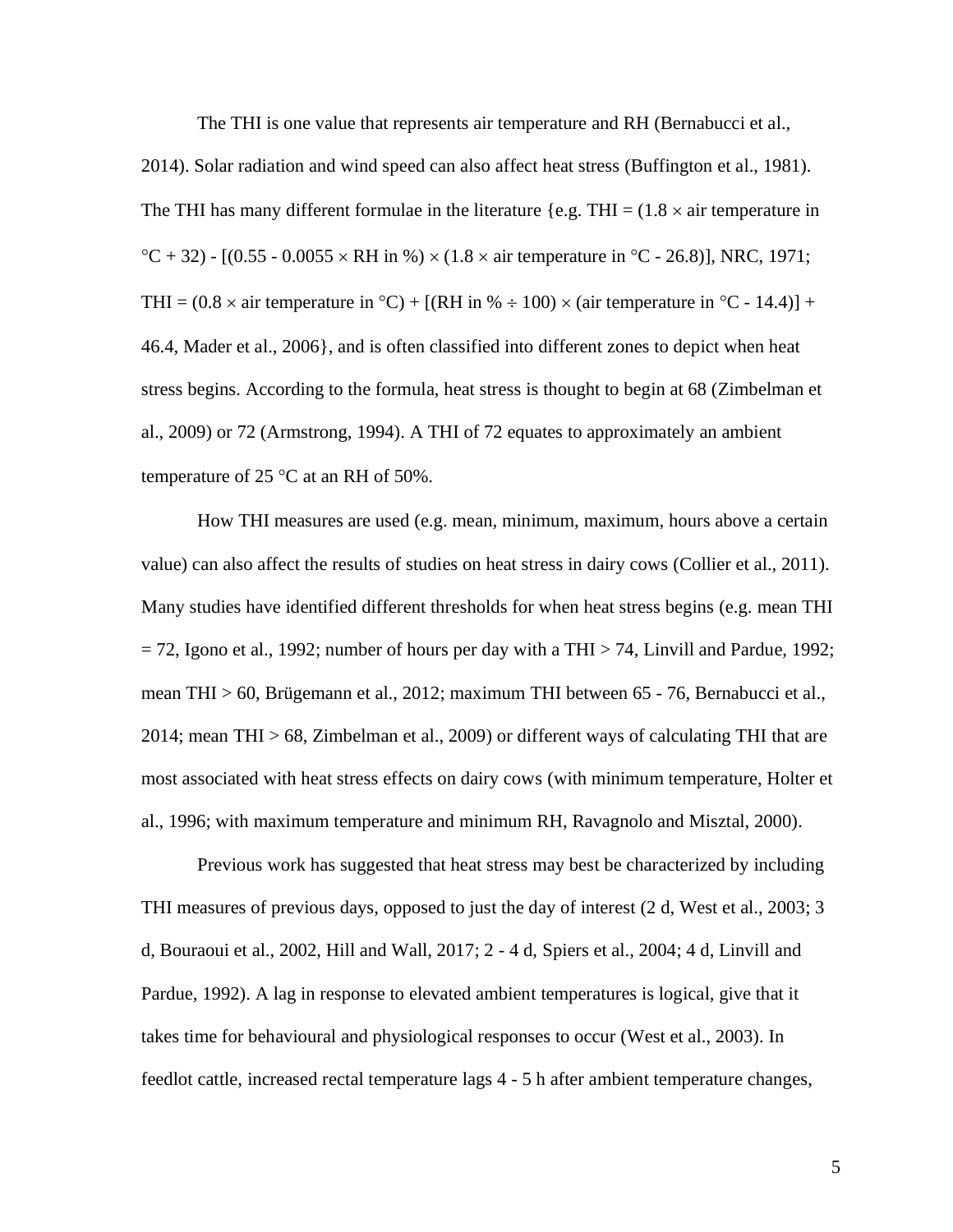and increased respiratory rate lags 1.5 - 2 h (Brown-Brandl et al., 2003). Vaginal temperature in dairy cows has been shown to lag 2 h behind changes in THI (Kendall et al., 2006). For periods of prolonged heat load, Hahn (1999) suggested that approximately 3 to 4 days are required for cattle's thermoregulatory mechanisms to reduce metabolic heat production, helping the animal to cope with a thermal stressor.

#### **1.2 Physiological Responses to Heat Stress**

Thermoneutrality is essential for normal physiologically functioning (Kadzere et al., 2002). When heat gain is greater than heat dissipation, dairy cows have increased respiratory rate to improve evaporative heat loss (Beatty et al., 2006). Heart rate is higher in summer months (70 beats/min) than spring months (64 beats/min) (Bouraoui et al., 2002).

Milk yield and reproduction are sensitive to changes in body temperature because milk synthesis and secretion are sources of metabolic heat production, and heat stress disrupts the hormones important for normal ovarian function (e.g. heat stress depresses luteinizing hormone that triggers ovulation) (Wolfenson and Roth, 2019).

#### **1.2.1 Milk yield**

As THI increases, milk yield decreases and milk composition changes with less fat and protein produced (Ravagnolo et al., 2000; Hammami et al., 2013; Bernabucci et al., 2014). Milk yield can decrease by 0.2 kg/d per unit increase in THI  $\geq$  72 (Ravagnolo et al., 2000), 0.41 kg/d per unit increase in THI  $\geq$  69 (Bouraoui et al., 2002), 0.88 kg/d per unit increase in the THI measured 2 d previously (West et al., 2003), to as much as 0.96 kg/d per unit increase in THI between 70 to 74 (Hammami et al., 2013).

Discrepancies between estimates of decreased milk yield in response to increased THI, or indeed discrepancies between estimates for any responses to heat stress, may partly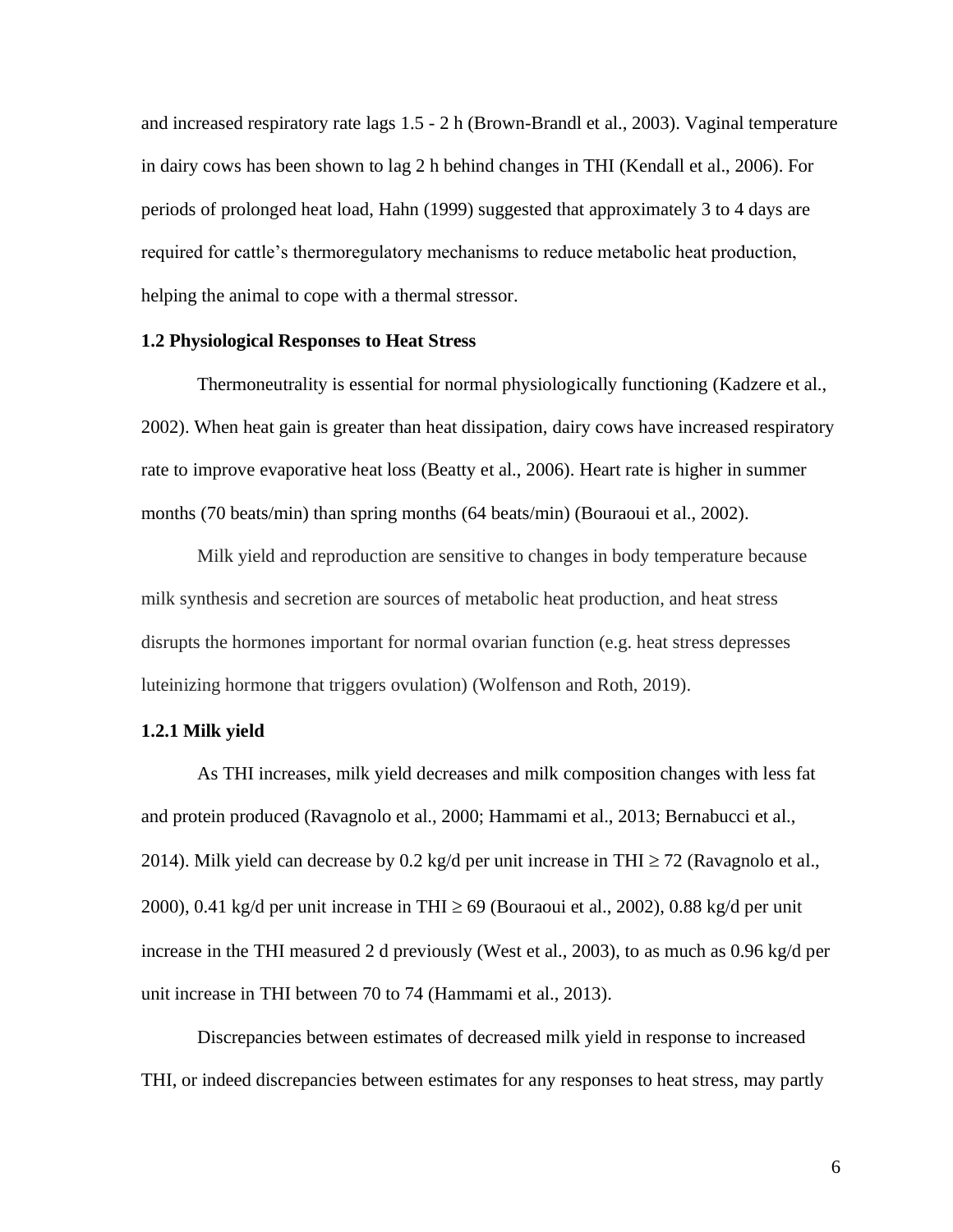be explained by the different conditions that studies were conducted in. For example, some studies have been conducted under Mediterranean (Bouraoui et al., 2002), subtropical (Ravagnolo et al., 2000), hot humid (West et al., 2003), and temperate (Hammami et al., 2013) conditions. Heat stress THI thresholds for dairy cows have been shown to be higher in semiarid climates (ambient temperature  $\geq 30$  °C at 25 % RH) than hot humid climates (ambient temperature  $\geq 23$  °C at 75 % RH) (Bohmanova et al., 2007). Cows in temperate climates have lower heat stress thresholds of an ambient temperature of 17.8  $\degree$ C at 75% RH (Hammami et al., 2013).

Cattle are able to adapt to changes in environmental conditions when these are gradual and prolonged (Collier et al., 2019). The prolonged heat loads in subtropical climates allow better acclimation to environmental conditions (e.g. reduced metabolic rate, changes to the cardiovascular system, more efficient heat loss, and changes to morphology) (Renaudeau et al., 2012). Cattle in temperate climates are less able to acclimate to heat because they are only exposed to acute heat stress events during the summer (Renaudeau et al., 2012). Thus, the lower THI thresholds of dairy cows in temperate versus subtropical climates possibility relate to the different heat tolerances of the animals. This may partly explain why, of the aforementioned studies, Ravagnolo et al. (2000) found the smallest decrease in milk yield (0.2 kg/d) in a subtropical climate, and Hammami et al. (2013) found the largest decrease in milk yield (0.96 kg/d) in a temperate climate. When comparing heat stress studies on dairy cows, it is important to consider the climate that studies were conducted in.

Maintenance energy requirements increase during heat stress, thus reducing energy available for milk synthesis (West, 2003). In addition to the negative impact of decreased milk yield, changes in milk composition are detrimental for Canadian dairy farmers because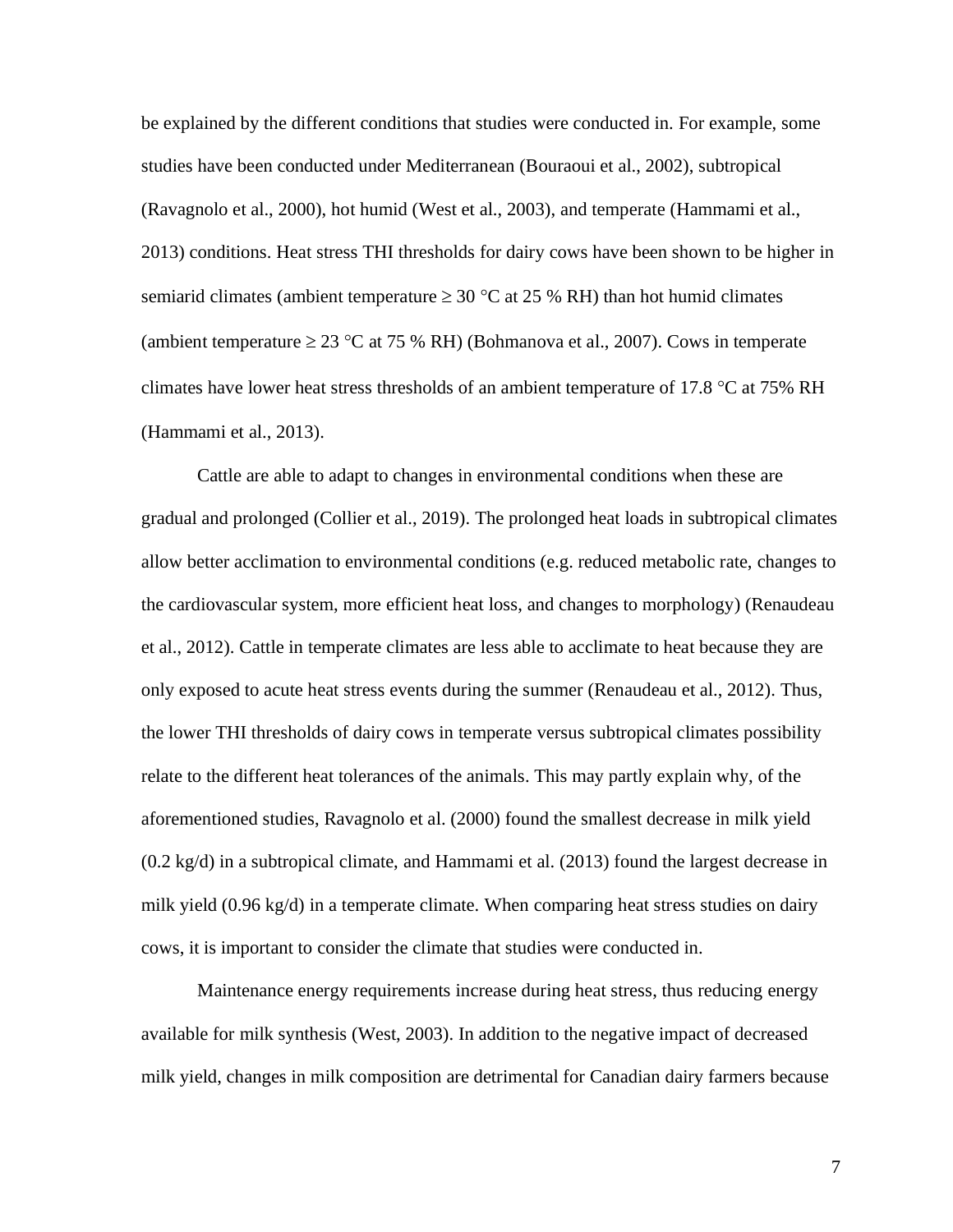compensation is based on milk composition (e.g. butterfat, protein, and other solids) (Ouellet et al., 2019).

#### **1.2.2 Reproduction**

Heat stress compromises reproduction, including reduced pregnancy success rates and embryonic survival (Hansen, 2007). Around breeding, plasma hormone concentrations undergo a dynamic change that can be negatively affected by heat stress (Ingraham et al., 1974). Ovulation failure is 9 % higher and pregnancy rate is 16 % lower for cows inseminated in the warm season compared to the cool season (López-Gatius et al., 2005). Conception rates can decline as much as 45 % when the average THI on the 2nd day prior to breeding increases from 70 to 84 (Ingraham et al., 1974). The differences between these studies may be due to differing levels of ambient conditions the cows were exposed to; López-Gatius et al. (2005) only measured the effects of season (the warm period was when an average of 20 - 31 days in a month had a maximum temperature above 25 °C), while Ingraham et al. (1974) directly accounted for THI (a THI of 84 equated to above 30 °C).

Further complicating interpretation of reduced pregnancy rates is that heat stress can make estrus behaviour harder to detect due to shortened duration and intensity of visible signs (De Rensis et al., 2015). Estrus is the external sign of ovulation, and identifying estrus is imperative for correct timing of insemination for pregnancy success (Roelofs et al., 2010). Dairy cows in the summer season have a 0.7 h shorter duration of estrus and take 144 fewer steps/h on the day of estrus, compared to cows in the winter season (Sakatani et al., 2012).

The likelihood of pregnancy loss increases by a factor of 2 for every unit increase in the cumulative number of hours with a THI  $> 85$  during gestation days 11 - 20 (Santolaria et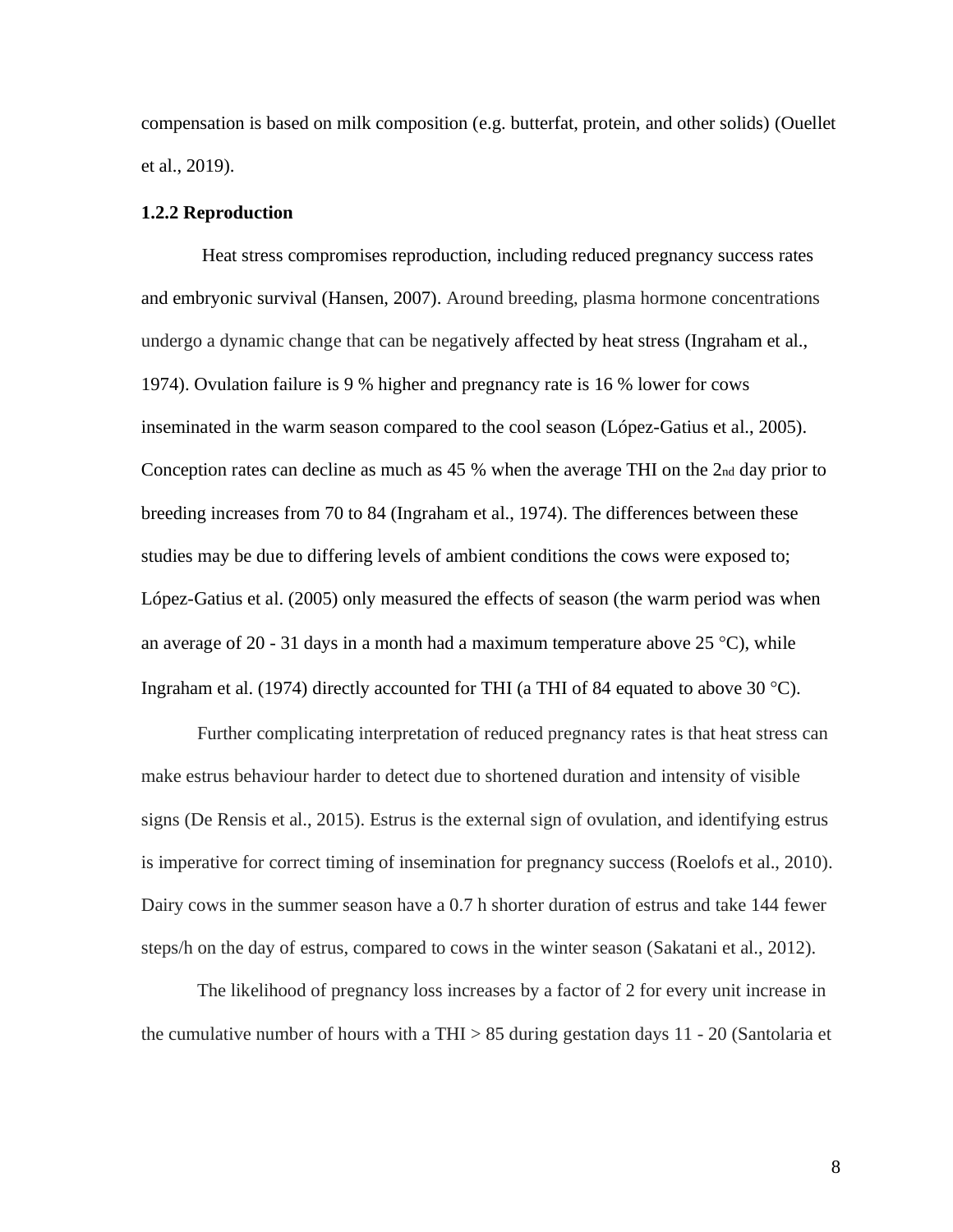al., 2010). During days 21 - 30 of gestation, the likelihood of pregnancy loss increases by a factor of 1 for every unit increase in mean maximum THI (García-Ispierto et al., 2006).

In conclusion, heat stress makes it difficult for dairy cows to maintain their milk production, get pregnant, and stay pregnant. Low milk production and reproduction are two of the main reasons for culling decisions on dairy farms (Hadley et al., 2006; Bell et al., 2010).

#### **1.3 Behavioural Responses to Heat Stress**

In addition to physiological responses, changes in behaviour, such as increased standing time, decreased feed intake, seeking shade, and increased water intake, are other means of thermoregulation (Collier and Gebremedhin, 2015; Polsky and von Keyserlingk, 2017). Observing behavioural changes in response to heat stress is valuable because behaviour will change before drops in productivity occur (Schütz et al., 2010).

Standing time increases during heat stress as this behaviour exposes more surface for heat loss, such as sensible water loss, radiating surface area, and air movement via convection (Cook et al., 2007; Allen et al., 2015). Reduced feed intake decreases the amount of heat generated from digestion and absorption of nutrients (Stull et al., 2008), and lowers metabolism and maintenance energy requirements (Blackshaw and Blackshaw, 1994). Dairy cows housed on pasture will readily use shade when it is provided (Kendall et al., 2006), especially when it blocks a greater percentage of solar radiation (Tucker et al., 2008; Schütz et al., 2009), as shade reduces the heat load gained from solar radiation (West, 2003). Increased ingestion of water increases heat loss and combats dehydration (Vizzotto et al., 2015), as evaporative heat loss is the primary method of heat dissipation for dairy cows (Collier et al., 1982). Water has a high heat of vaporization and heat capacity which allows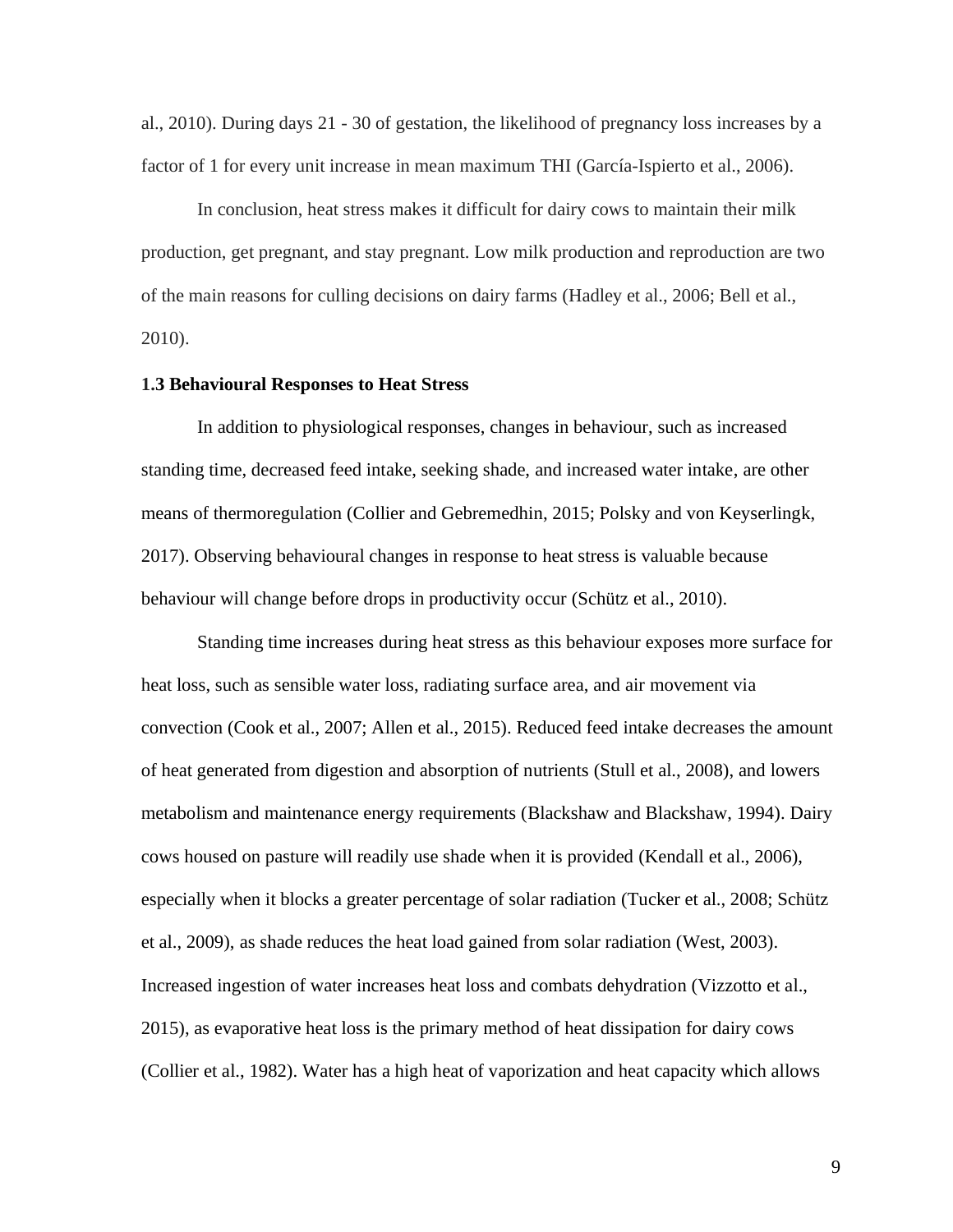an animal to dissipate and withstand a great amount of heat relative to volume loss and body temperature increase (Murphy, 1992). Ingested water absorbs heat resulting in less heat production, especially when the water is cold (Lanham et al., 1986). Water cools the reticulum (Collier et al., 1982; Bewley et al., 2008; Ammer et al., 2016) and drinking cooler water can decrease rectal temperature (Milam et al., 1986; Wilks et al., 1990).

#### **1.3.1 Standing and lying behaviour**

Cook et al. (2007) identified a THI threshold of 68 as when standing and lying behaviour begins to change. As THI increases, time spent standing increases from 2.6 h to 4.5 h/d (Cook et al., 2007) and time spent lying decreases from 10.9 h/d to 7.9 h/d (Cook et al., 2007) or from 9.5 h/d to 6.2 h/d (Nordlund et al., 2019). Lying bout duration also decreases from 50 min/bout to 33 min/bout as THI increases (Nordlund et al., 2019), and can decrease as much as 30 min/day (Allen et al., 2015) As CBT increases from 37.8  $\degree$ C to above 40.5 °C, standing bout duration increases to more than 60 min (Allen et al., 2015).

Allen et al. (2015) and Nordlund et al. (2019) measured the thermodynamics of these postural changes. Average CBT decreases at a rate of  $0.25$  °C/h when standing and increases at a rate of 0.50 °C/h when lying (Nordlund et al., 2019). Average CBT is 0.2 °C lower at the end of a standing bout and  $0.17 \text{ °C}$  higher at the end of a lying bout (Allen et al., 2015).

Nordlund et al. (2019) tried to determine the CBT threshold when dairy cows would end a lying bout; however, the CBT range in which cows ended a lying bout  $(39.0 - 39.6 \degree C)$ overlapped the CBT range in which they chose to lie down  $(38.6 - 39.2 \degree C)$ . Cows quite consistency ended their lying bouts after a net gain in CBT of  $0.40 - 0.48$  °C; thus, the authors concluded that the net increase in CBT during lying may be a more accurate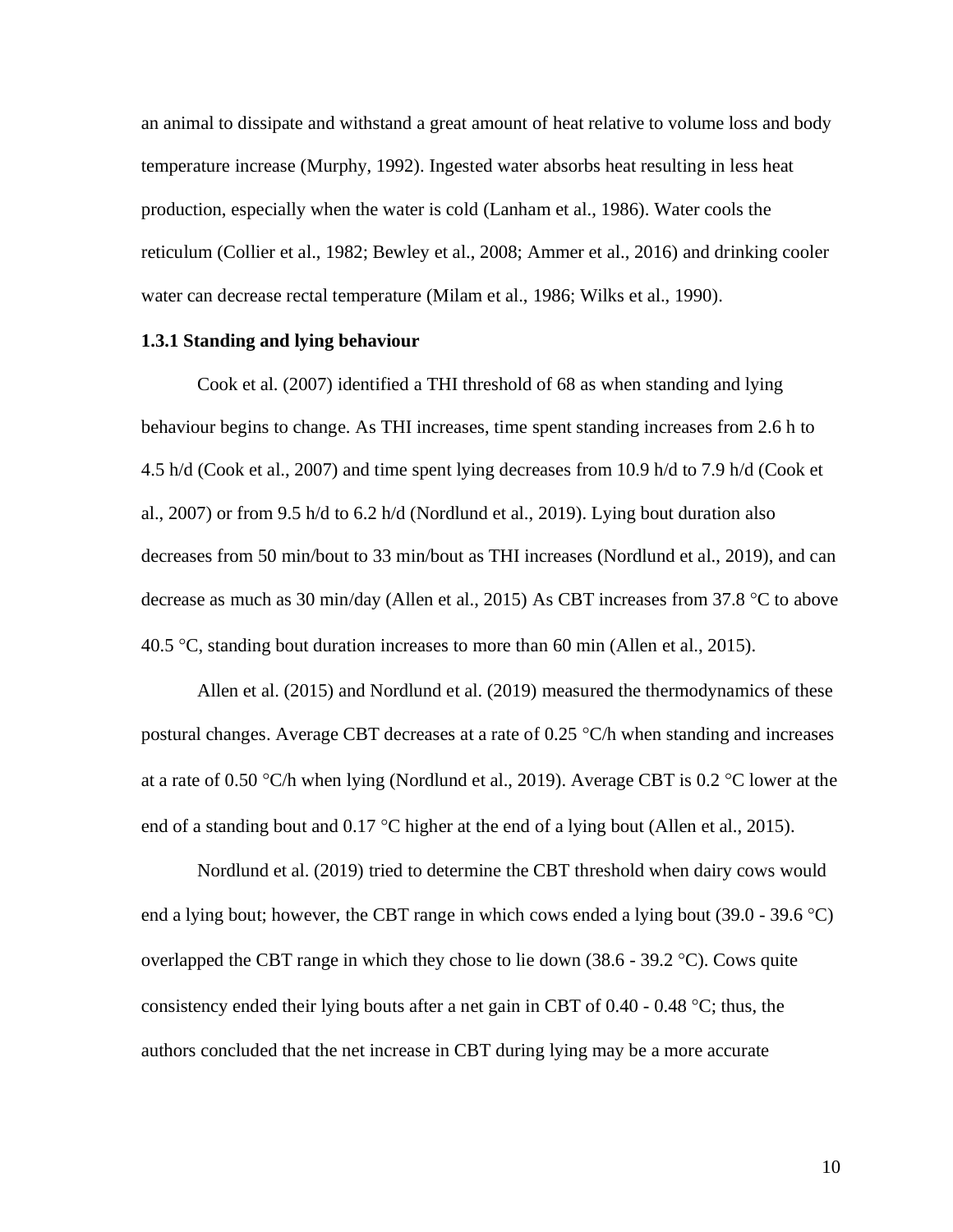determinant of when a cow choose to end a lying bout, as opposed to a specific CBT threshold.

Lying is a high priority behaviour for dairy cows (Munksgaard et al., 2005) that is compromised by heat stress; in normal conditions dairy cows choose to lie for between 11.2 h/d (Ito et al., 2010) to nearly 13 h/d (Munksgaard et al., 2005; Fregonesi et al., 2007; Ledgerwood et al., 2010). Increased standing time increases the risk of lameness in dairy cattle (Cook and Nordlund, 2009), a malady frequently associated with an abnormal, likely painful, gait (Whay et al., 1997). Thus, heat-stressed dairy cows that spend more time standing may be more susceptible to lameness. Indeed, Cook et al. (2007) reported an increase in the prevalence of lame cows at the end of their summer trial. To compound matters, severely lame cows spend more time lying than non-lame cows (Ito et al., 2010); thus, lame cows may be less able to cope with heat stress (Cook et al., 2007).

#### **1.3.2 Feeding behaviour**

Feed intake decreases by 0.11 kg/d for every unit increase in THI between 53 - 76 (Ammer et al., 2018), and by 0.51 kg/d for every unit increase in THI between 72 - 84 (West et al., 2003). Climate controlled trials where dairy cows were subjected to a short period of heat stress after thermoneutral conditions have found different results for the magnitude of feed intake decline. Exposure to experimental heat stress conditions for 4 d resulted in consumption of 14.6 kg less feed (Spiers et al., 2004), and for 7 d resulted in consumption of 6.1 kg less feed (Wheelock et al., 2010), on the last experimental day. Ominski et al. (2002) noted a substantially smaller decline in feed intake of only an average of 1.4 kg/d less over the 5 d of an experimental heat stress period.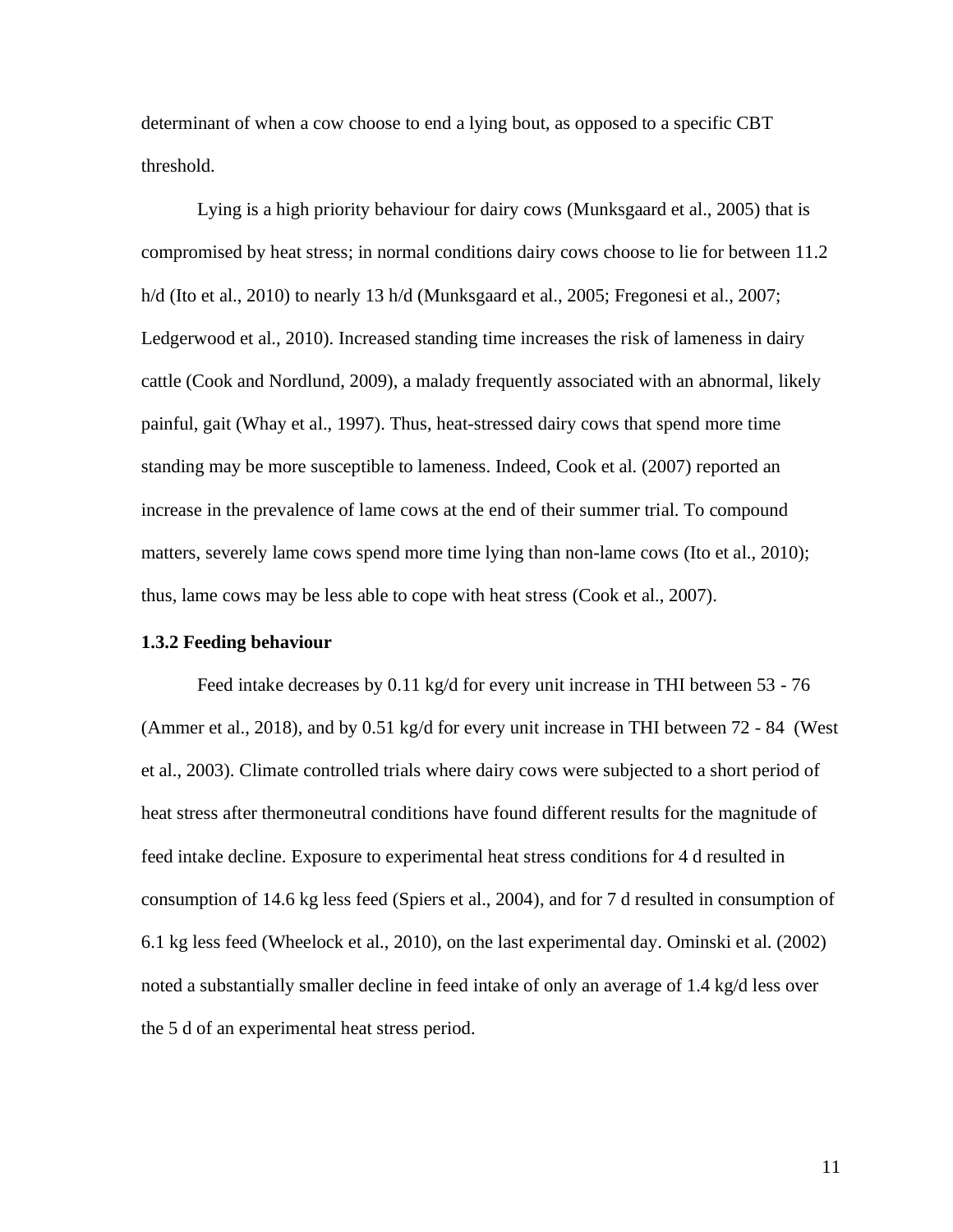A difference between these climate controlled trials was how the experimental heat stress conditions were imposed. During the heat stress periods, Spiers et al. (2004) maintained the THI at a constant 78, while the other studies used a cyclic THI (ambient temperature range of 20 - 32 °C, Ominski et al., 2002; THI range of 72 - 82, Wheelock et al., 2010). Cyclic THI allows for thermal recovery (i.e. reestablishment of normal body temperature) after periods of high temperature through improved heat dissipation when the temperature is lower (Igono et al., 1992). If the night-time ambient temperature drops below  $21^{\circ}$ C for 3 - 6 h, the decline in milk production due to elevated THI during the day may be mitigated (Igono et al., 1992). The decline in dry matter intake in the Ominski et al. (2002) study may have been a consequence of the 13 h duration of  $> 21^{\circ}$ C ambient night time temperature. In contrast, the decline in feed intake in the Spiers et al. (2004) study may have been a result of the heat stress conditions being severe given the continuous high THI.

Other observed changes in feeding behaviour as a consequence of heat stress include feed sorting (Miller-Cushon et al., 2019) and decreased rumination time (Soriani et al., 2013; Moretti et al., 2017). Normally dairy cows sort in favour of smaller particles (e.g. grain) but in conditions where the THI is high dairy cows sort in favour of longer forage particles, possibly due decreases in rumen pH and possible rumen acidosis (Miller-Cushon et al., 2019). Rumen pH is also affected by the amount of time spent ruminating as increased saliva flow reduces acidosis (Owens et al., 1998); Soriani et al. (2013) found rumination time decreased by 2.2 min for every unit increase in daily maximum THI above 76, possibly compounding the issue of decreased rumen pH during heat stress.

Decreased feed intake can put cows into negative energy balance and make them more susceptible to disease (Contreras et al., 2016). Apart from the negative health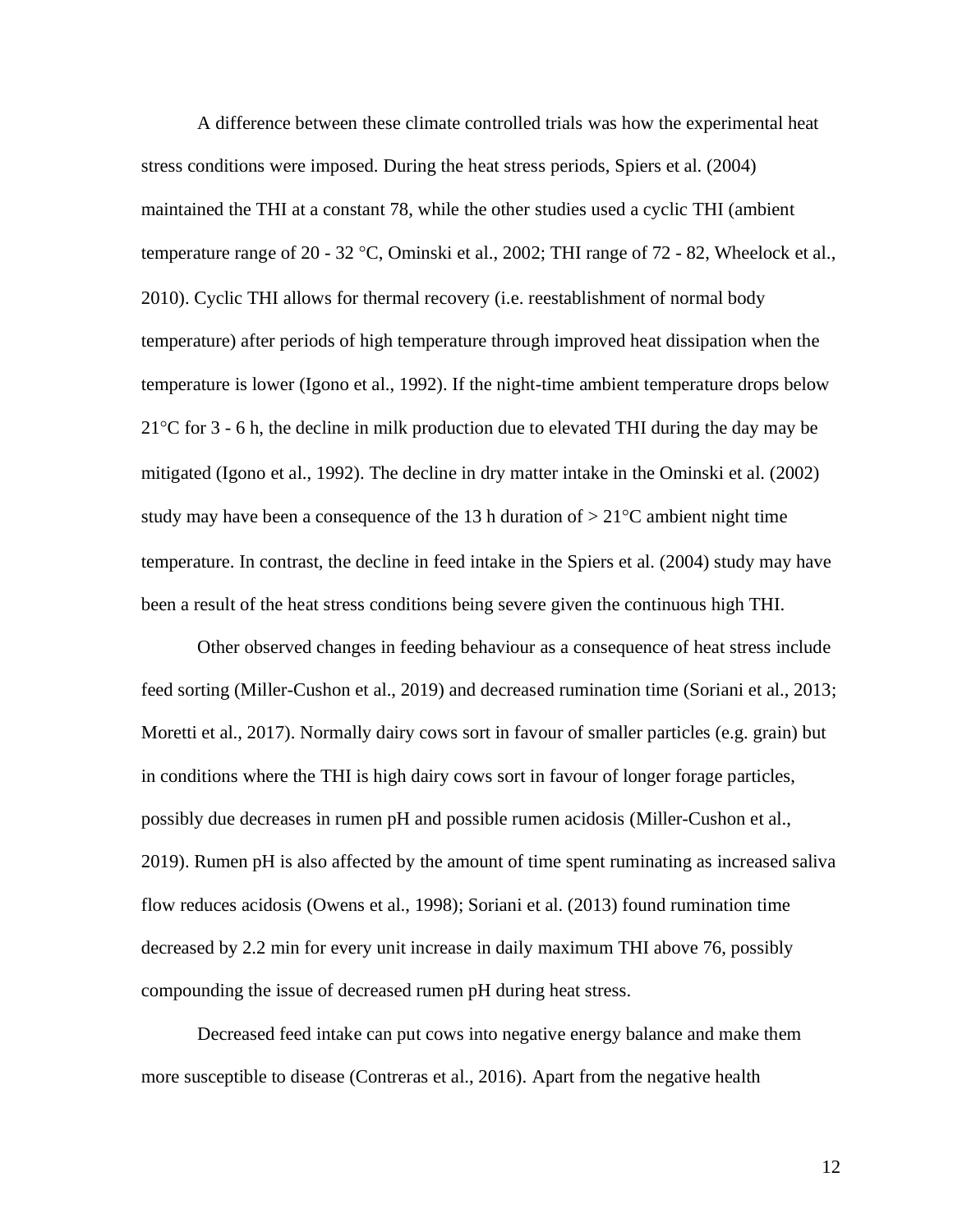consequences of reduced feed intake for a dairy cow, reduced feed intake is a problem for dairy farmers, as decreased feed intake leads to decreased milk yield (Brown et al., 1977).

#### **1.3.3 Seeking shade**

On average, dairy cows use shade for 1.8 / 6 day-light h, and this number increases on days with higher solar radiation (Schütz et al., 2009). Dairy cows will use a shade structure that blocks 25% solar radiation for 1.3 / 15.5 day-light h and a shade structure that blocks 99% solar radiation for 3.3 / 15.5 day-light h (Tucker et al., 2008). When offered a choice between shade that blocks 25% or 99% of solar radiation, cows will spend a greater amount of time (72.3%) under the 99% shade (Schütz et al., 2009).

The amount of shade provided also affects usage, when offered 9.6 m<sub>2</sub> of shade/cow, cows spend 2.9 / 5.8 day-light h in shade, but this value decreased to 1.4 h when there was only 2.4 m2 of shade/cow (Schütz et al., 2010). Even when dairy cows are deprived of lying for 12 h, they will spend more time standing in shade than lying in a non-shaded area with increasing ambient air temperature (Schütz et al., 2008).

Testing in group measures of shade use may be difficult due to competition for simultaneous access (Kendall et al., 2006). When offered 2 shade structures not all cows within groups accessed the shade for the same amount of time; possibly due to increased competition. Schütz et al. (2010) reported that shade use increased with increased space available per cow (9.6 m2 of shade/cow vs 2.4m<sup>2</sup> of shade/cow). It would be interesting to measure shade use when competition and space are not limiting factors.

While dairy cows will use shade, studies have found mixed results on the effectiveness of shade in reducing body temperature and temperature underneath the shade structure. Kendall et al. (2006), Schütz et al. (2010), and Palacio et al. (2015) all reported no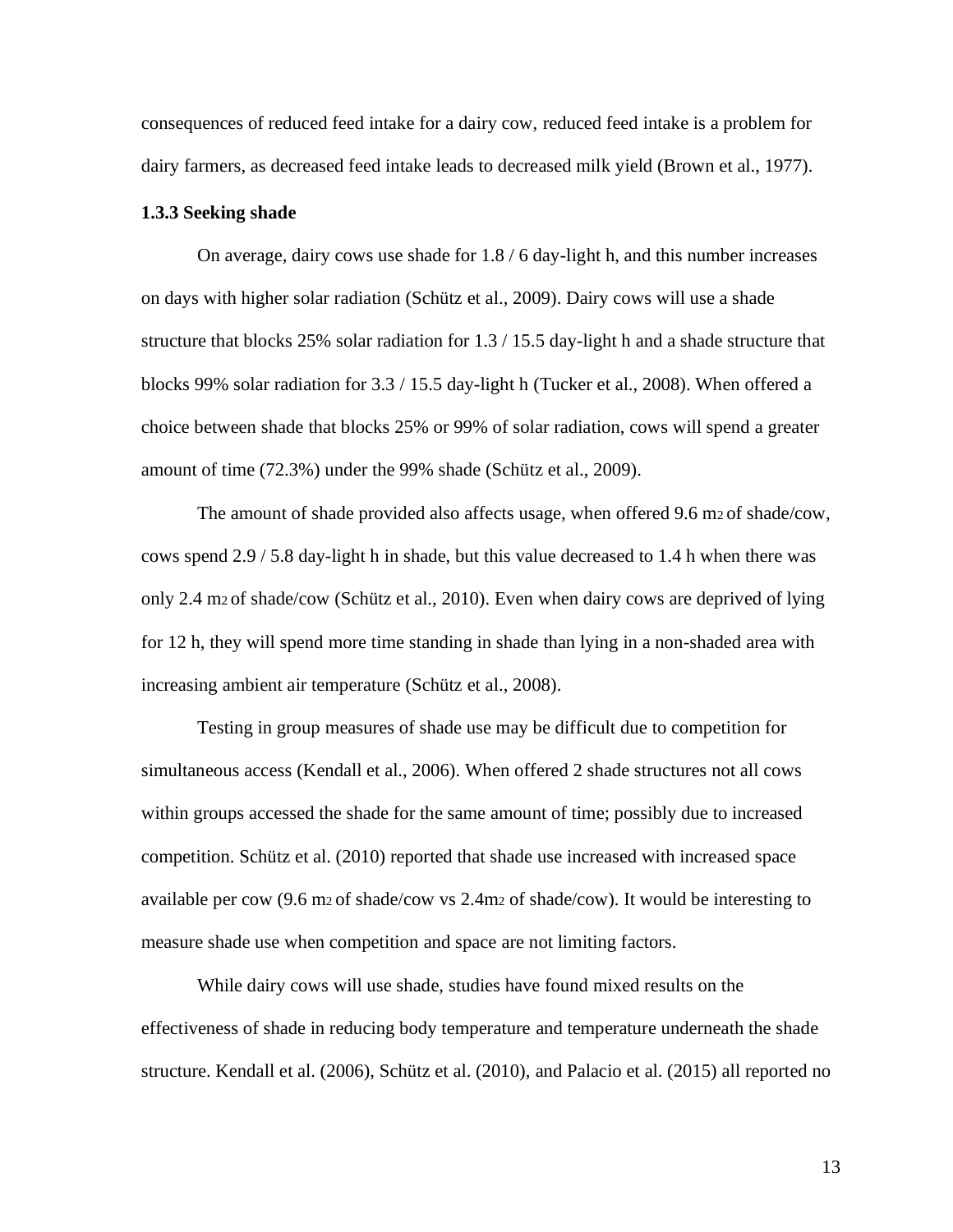difference in body temperature between shaded and non-shaded cows. In contrast, Kendall et al. (2007) reported a 0.3  $\degree$ C decline in body temperature after cows were provided shade during a 90-min treatment period where the microclimate under the shade that blocked 93% solar radiation was  $1 \text{°C}$  cooler. Unfortunately the authors Kendall et al. (2007) failed to clarify whether  $1 \,^{\circ}\text{C}$  refers to ambient temperature or black globe temperature. Given that shade has little to no effect on ambient temperature (West, 2003) and that they measured heat load index, it is likely that the authors are referring to a  $1 \degree C$  cooler black globe temperature. Similarly, when shade blocked 25%, 55%, and 99% of solar radiation the corresponding black globe temperature in the shade was 1, 2, and  $3^{\circ}$ C cooler, respectively (Schütz et al., 2009). Kendall et al. (2006) speculates that the lack of any change in body temperature was a consequence of the mild ambient conditions during their study period (average mean ambient temperature = 18.5 °C). Although the average ambient temperature conditions in the studies mentioned above were similar (19.5 °C, Kendall et al., 2007; 16 °C, Schütz et al., 2009; 18  $\degree$ C, Schütz et al., 2010; 20.7  $\degree$ C, Palacio et al., 2015). Palacio et al. (2015) speculated that the failure to note any differences in body temperature between shaded and non-shaded cows may be due to the cows using alternative strategies used for cooling, such as increased time spent around the water trough. The area around a water trough may have a cooler microclimate (Palacio et al., 2015), and as shown by Schütz et al. (2010) a preferred area to stand for non-shaded cows as a possible way to decrease body temperature.

There are differences in the how shade was provided between studies that report shade decreasing body temperature and temperature underneath the shade structure (Kendall et al., 2007; Schütz et al., 2009) and those that did not (Kendall et al., 2006; Schütz et al., 2010; Palacio et al., 2015). For example, the shade structure provided by Kendall et al.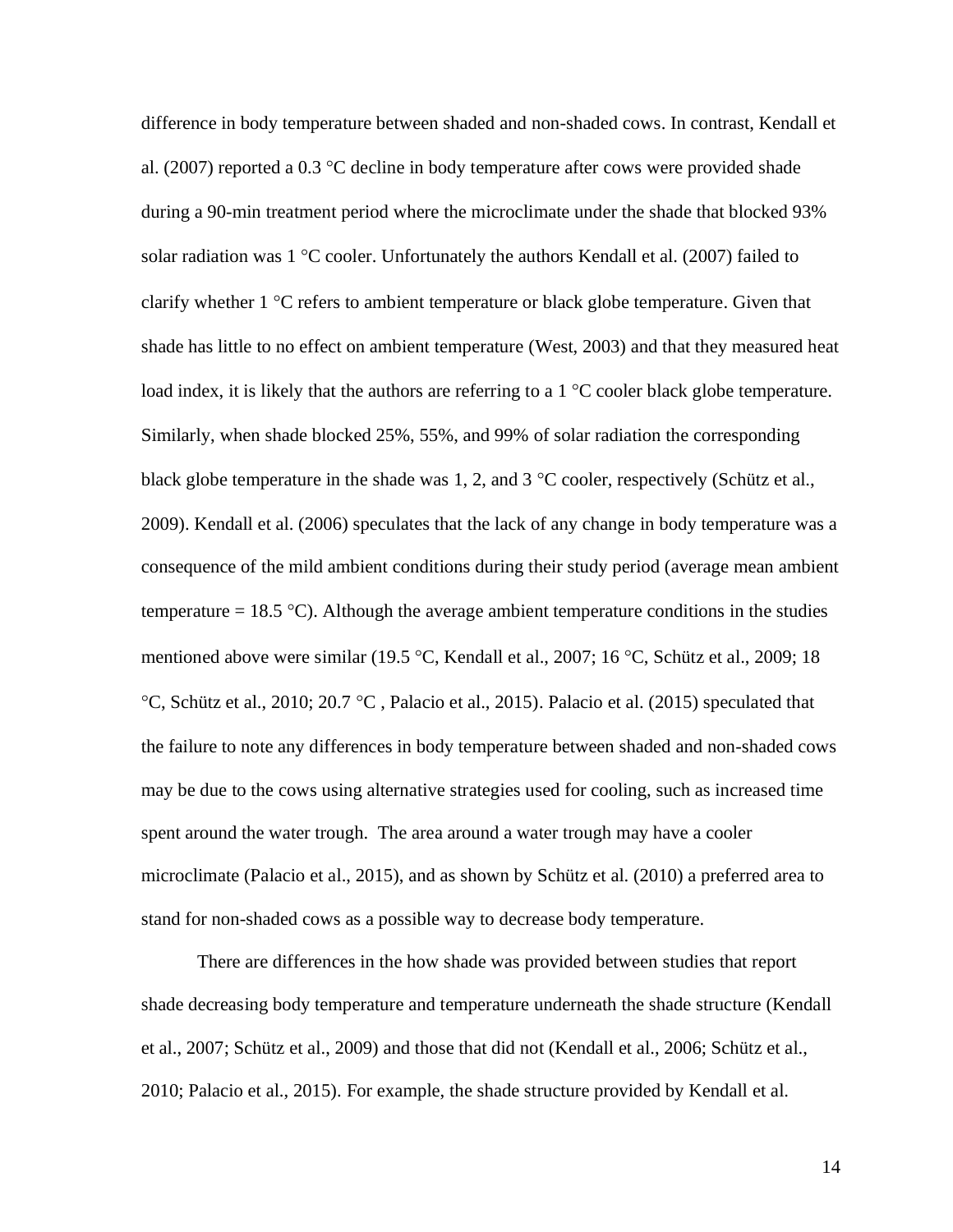(2007) blocked solar radiation both from above and on 3 sides; whereas, the other studies only blocked solar radiation from above. Offering a more expansive shade structure may allow the cows to more effectively reduce their body temperature by minimizing heat from solar radiation. Indeed, Hahn et al. (1963) found that placing shade on top of an animal reduced radiant heat gain from the sun by 45%, but that this increased to 54% when an additional 3 walls were shaded.

Schütz et al. (2009) provided the largest space allowance per cow (16 m<sub>2</sub>/cow for 3 cows) compared to the other studies (1.8 m2/cow for 10 cows, Kendall et al., 2006; 1.25 m2/cow for 4 cows, Kendall et al., 2007; 2.4 and 9.6 m2/cow for 10 cows, Schütz et al., 2010; 4.65 m2/cow for 4 cows, Palacio et al., 2015). The amount of radiative heat transfer between 2 bodies decreases with distance between them (Polder and Van Hove, 1971); the increased space allowance per cow provided underneath the shade structure by Schütz et al. (2009) may have resulted in less radiating heat, thus lowering ambient temperature in the shaded area. Although, there are numerous anecdotal accounts that dairy cows bunch together when heat stressed (e.g. see Drovers, 2015; FarmingIndependent, 2018), a behaviour that increases the radiative heat transfer between animals. To my knowledge there is little known about the motivation for this behaviour. Grouping may be a protective response to stress (Mooring and Hart, 1992) or perhaps a desire of all to be in a preferred environment.

An alternative form of shade provision shown to reduce rectal temperature offered cows access to shade provided by 2 elm trees and one artificial shade structure that collectively blocked 80 % solar radiation (Valtorta et al., 1997). These authors found that shaded cows had a lower rectal temperature (39.3 °C) than non-shaded cows (40.1 °C). Trees may be a better form of shade than artificial shelters because evaporation from leaves offers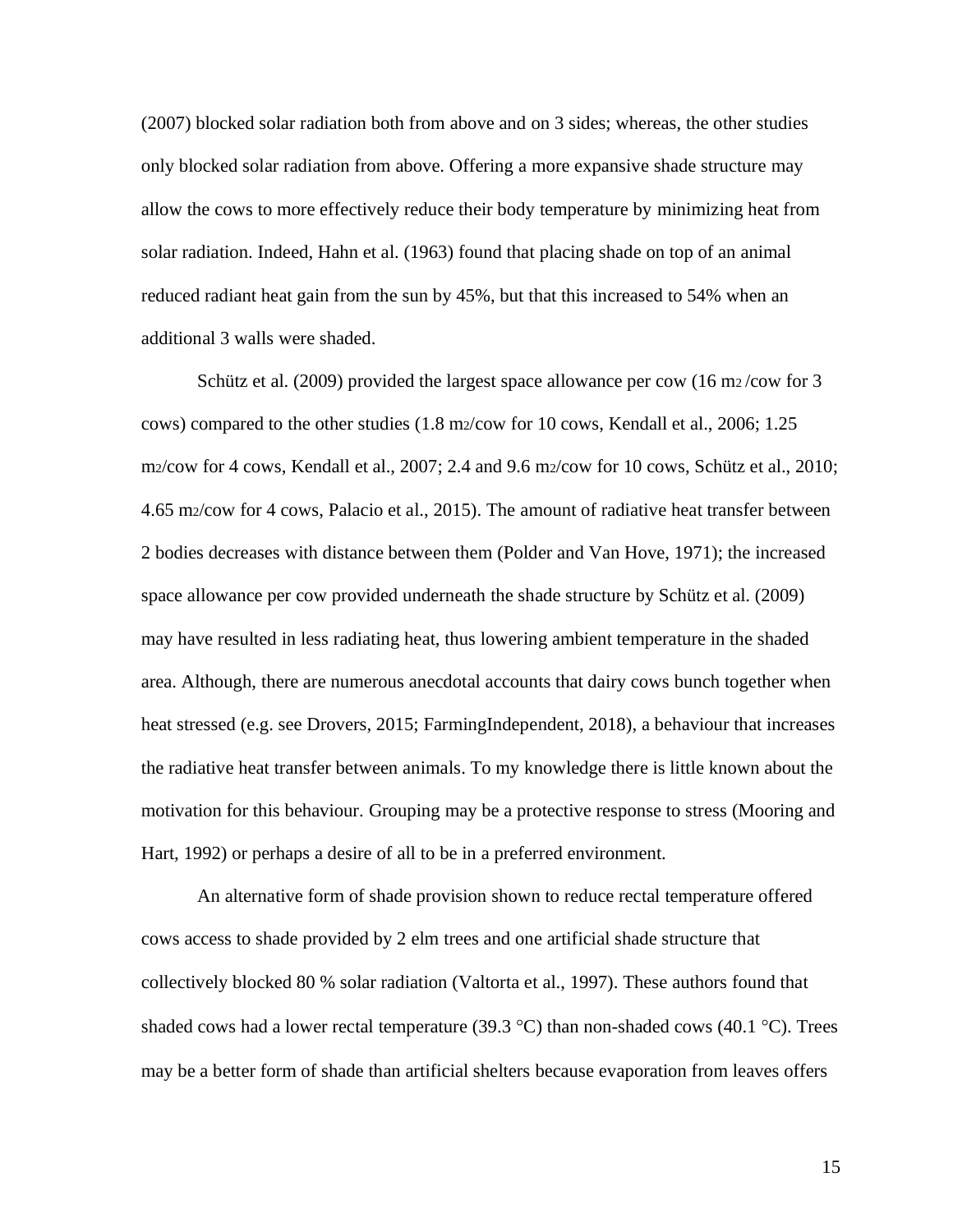additional cooling (Van laer et al., 2015). Veissier et al. (2018) also investigated shade provided by trees with shade cloth strung between them and found shaded cows tended to have a lower rectal temperature than non-shaded cows.

Lastly, Kendall et al. (2006) and Schütz et al. (2010) both commented on the challenges associated with providing shade to a group of cows where competition may affect an individual cow within the group from accessing the shade resource. Thus, studies that found no effect of shade on body temperature of cows may not be an accurate representation of the effectiveness of shade.

#### **1.3.4 Drinking behaviour**

Multiple studies have found that drinking behaviour increases during elevated ambient temperatures and THI (e.g. Murphy et al., 1983; Meyer et al., 2004; Beatty et al., 2006; Cook et al., 2007; Cardot et al., 2008; Ammer et al., 2018). As THI increases from 56 to 78, drinking time can double, from 0.26 h/d to 0.5 h/d (Cook et al., 2007). In an average THI range between 53 - 76, water intake increases by 0.96 - 1.08 L/d and drinking frequency increases by 0.12 - 0.23 bouts/d per rising THI unit (Ammer et al., 2018). Water intake increases by 0.84 L/d per  $\degree$ C increase in average ambient temperature and by 1.89 L/d per  $\degree$ C increase in maximum ambient temperature (Meyer et al., 2004). In regards to minimum ambient temperature, water take increases by 1.2 L/d per  $\degree$ C increase (Murphy et al., 1983; Meyer et al., 2004).

Drinking behaviour can also increase when alternative forms of cooling are limited. Compared to cows with access to shade, unshaded cows spend more time around the water trough as heat load increases (0.7 / 5.8 h for unshaded cows versus 0.1 - 0.3 / 5.8 h for shaded cows, Schütz et al., 2010; 0.8 / 3 h for unshaded cows versus 0.1 / 3 h for shaded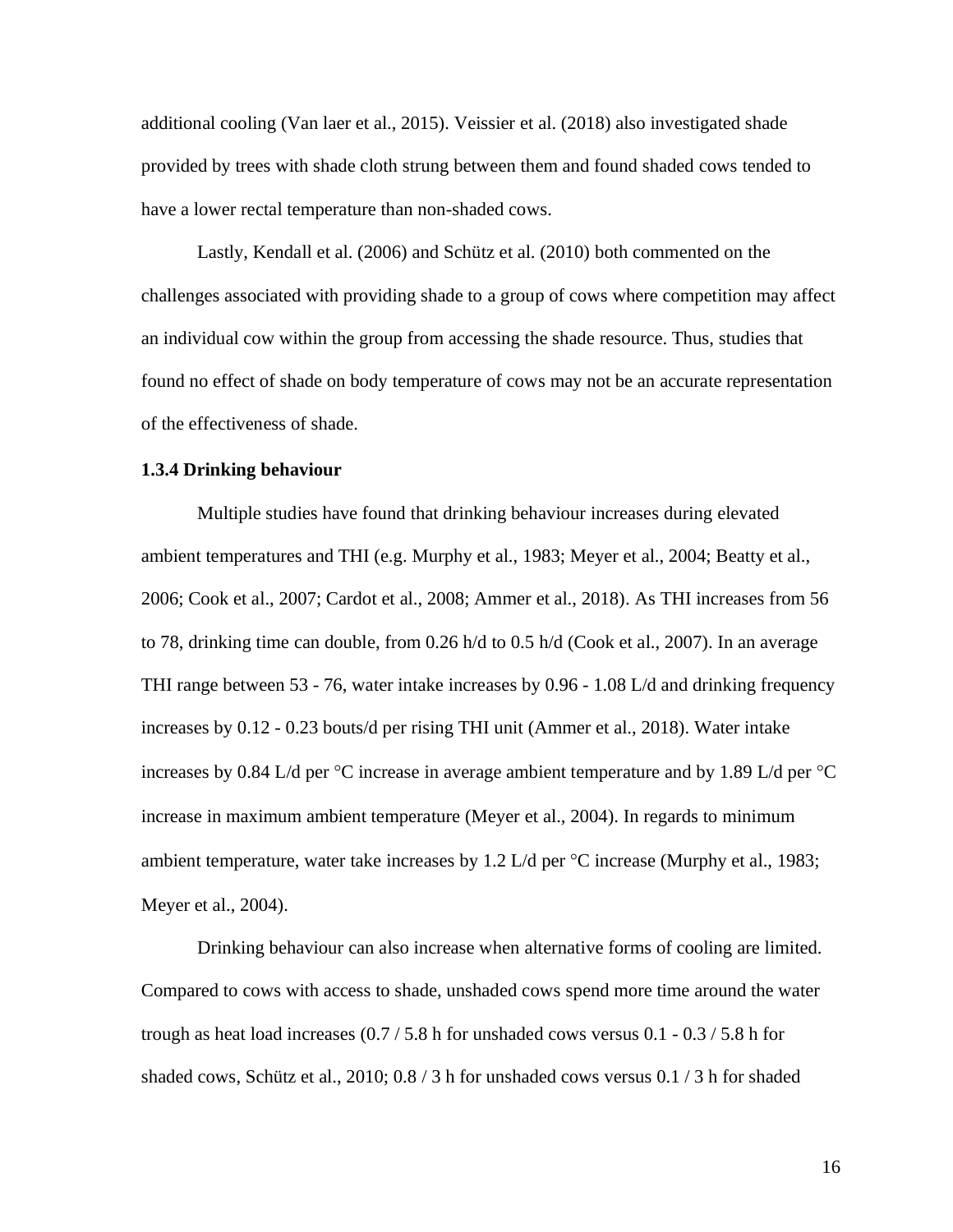cows, Palacio et al., 2015). Unfortunately, other measures of drinking behaviour, such as water intake, were not included in these studies.

For non-productivity related indicators of heat stress in dairy cows, changes in drinking behaviour are less frequently used than changes in feeding and resting behaviour (Galán et al., 2018). However, the substantial increases in water intake, time spent drinking, and frequency of visits to the drinker in response to heat stress indicate that drinking behaviour is a valuable indicator of heat stress in dairy cows, and is worthy of further research.

#### **1.4 Social Behaviour and Aggression**

Dominance is established among cows based on wins and losses in competitive interactions (i.e. dominant cows will be more successful in winning aggressive interactions and subordinate cows will experience more losses) (Friend and Polan, 1974; Kondo and Hurnik, 1990). In competitive situations, dominant cows have priority access to valuable resources (Galindo and Broom, 2000), such as feed when there is competition at the feedbunk (Friend and Polan, 1974). The peak time for competition at the feeder and motivation to feed is greatest right after food is delivered (Huzzey et al., 2007); dominant cows will spend more time at the feeder during the 120 min following provision (Val-Laillet et al., 2008a). Subordinate cows will choose to consume lesser quality feed alone than feed next to a dominant cow (Rioja-Lang et al., 2009). Apart from the negative effect of competition limiting access to important resources such as feed (Olofsson, 1999; DeVries et al., 2004), competition can also be a source of physiological stress (Friend et al., 1979; Hasegawa et al., 1997; Huzzey et al., 2012; Hetti Arachchige et al., 2014).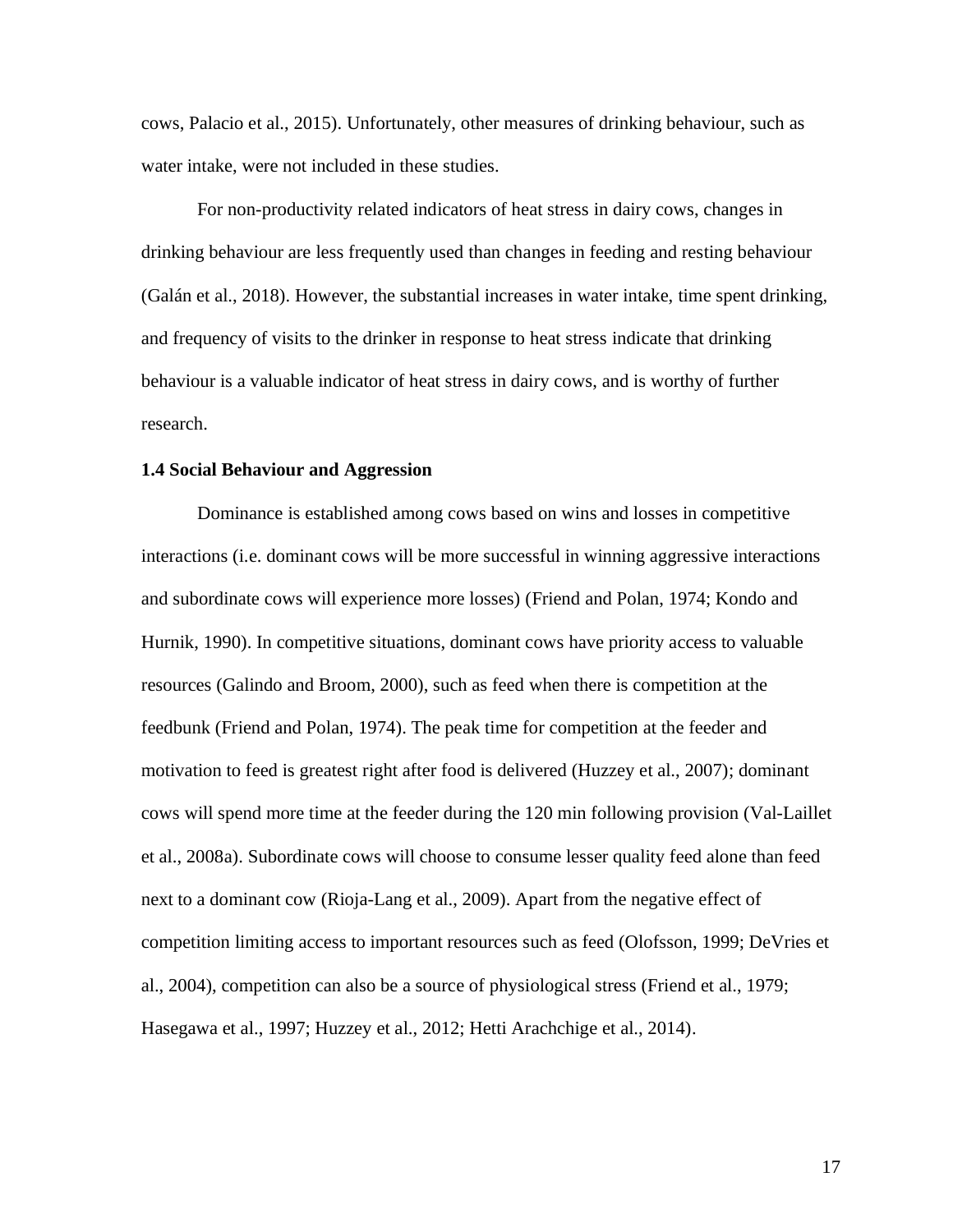Aggression and competition in dairy cows will increase as group size increases and space allowance decreases (Kondo et al., 1989), after regrouping (Kondo and Hurnik, 1990; von Keyserlingk et al., 2008), when there is less space per cow at the feedbunk (Olofsson, 1999; DeVries et al., 2004; Collings et al., 2011) or feed is temporally restricted (Collings et al., 2011), when freestalls are overstocked (Huzzey et al., 2006; Fregonesi et al., 2007; Lobeck-Luchterhand et al., 2015; Winckler et al., 2015) and in confinement housing versus on pasture (O'Connell et al., 1989). Different cows will compete for different resources (e.g. feed, lying stalls, mechanical brush) based on their motivation for that resource (Val-Laillet et al., 2008b).

Much of the previous literature on competition between dairy cows has focused on feed and lying stalls; competition for water has received little attention, despite water being one of the most important nutrients for dairy cows (NRC, 2001).

#### **1.4.1 Competition for cooling resources**

Shade and water are valuable cooling resources for a heat-stressed dairy cow (Dash et al., 2016), and cattle become more aggressive when warm (Coimbra et al., 2012). When there is less shade available per cow, dairy cows engage in aggressive interactions to gain access to shade (Schütz et al., 2010; Stivanin et al., 2019). Dairy cows engage in an average of 0.2 competitive interactions/h when there is 10 m<sup>2</sup> of shade per cow, but this increases to 0.5 competitive interactions/h when there is only 2 m2 of shade per cow (Stivanin et al., 2019). In a group of 10 cows during a 5.8 h observation period, Schütz et al. (2010) found the total number of aggressive interactions per m<sup>2</sup> of shade increased from 3.2 when there was 9.6 m<sub>2</sub> of shade per cow to 10.7 when there was 2.4 m<sub>2</sub> of shade per cow.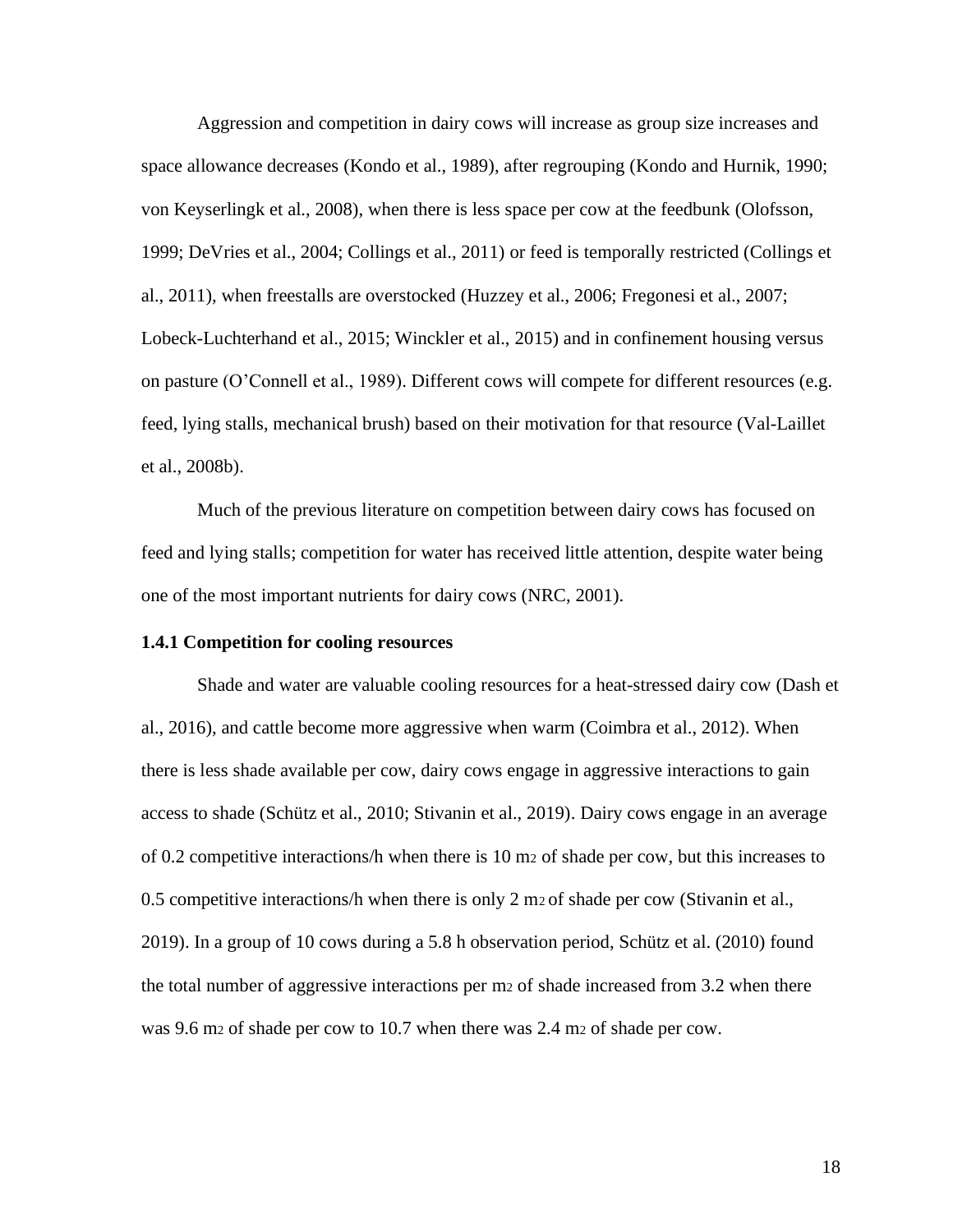Competition near the water trough also increases when shade is not provided (Vizzotto et al., 2015) or provided in small amounts (Stivanin et al., 2019). While shaded cows will engage in an average of 0.12 competitive events per day to gain proximity to the water trough, this number increases to 0.35 for unshaded cows (Vizzotto et al., 2015). When the amount of shade per cow decreases from 10 m2 to 2 m2, the average number of competitive events per cow near the water trough increases from 0.2/h to 0.8/h (Stivanin et al., 2019).

The majority of studies that have looked at competition between dairy cows at the drinker have focused on cows on pasture. As of 2014 (the most recent statistics available), only 7.5% of dairy farms in the United States used pasture as the primary type of housing for lactating dairy cows (USDA, 2016). A larger proportion of dairy cows (20%) were housed in freestalls (an indoor, loose housing system) with no outdoor access. In Canada in 2018, 26.2% of farms used freestall housing and 73.8% of farms used tie stall housing (a system where dairy cows are tethered in place at one stall; CDIC, 2019c). Thus, research is required on competition at the drinker for free stall housed dairy cows.

#### **1.5 Automation in the Dairy Industry**

Technologies allow for continuous, automatic, real-time monitoring of animal health and behaviour (Rutten et al., 2013). Some common devices in use in the dairy industry include milk flow sensors (Rutten et al., 2013), radio-frequency identification (RFID) tags, neck collars, and accelerometer leg bands (Grinter et al., 2019). These systems can be used to monitor cow activity, milk yield, udder inflammation, and milk components (Borchers and Bewley, 2015).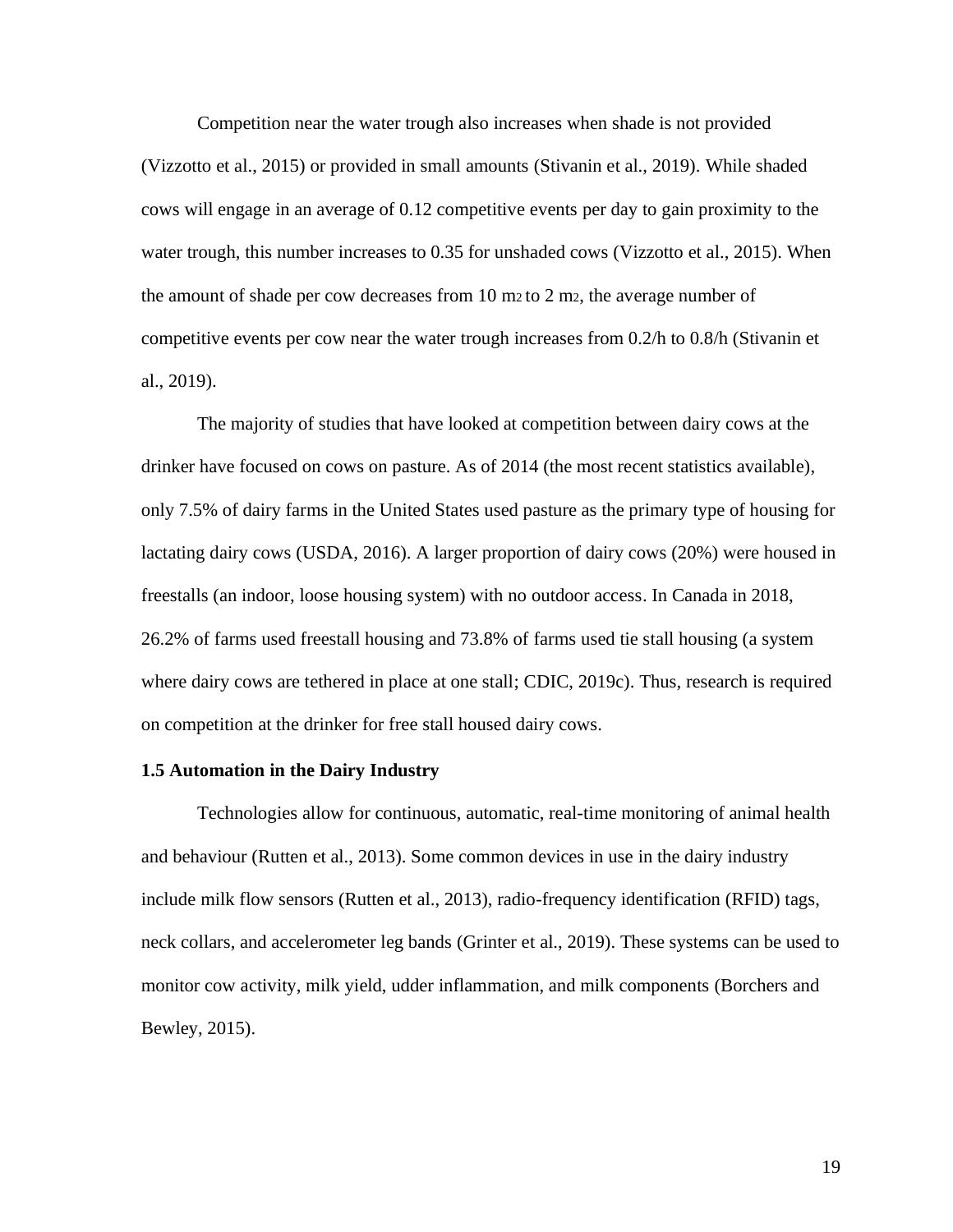The increased demand for these technologies is due to increasing herd sizes making it less feasible for dairy farmers to individually monitor cows (Berckmans, 2014), and increasing labor costs (Rutten et al., 2013). Integration of automatic technologies can provide farmers with an early alert of potential health problems that might be difficult to detect otherwise (Rutten et al., 2013).

#### **1.5.1 Validation of automatic technologies to monitor behaviour**

Before automatic technologies can be incorporated, it is important to validate that they measure what they intend to (Grinter et al., 2019). The consequences of an illperforming automatic system are that farmers may decrease their response to alerts, or waste time attending to cows that are not sick (Grinter et al., 2019). Evaluation of the accuracy of sensors to detect milk yield components, udder diseases, and estrus has received considerable interest (e.g. see Gebre-Egziabher et al., 1979; Koelsch et al., 1994; de Mol et al., 1997; Maatje et al., 1997; Norberg et al., 2004; Hovinen et al., 2006), and efforts are increasing to automatically detect cow behaviour, such as feeding (DeVries et al., 2003; Chapinal et al., 2007), standing (Ledgerwood et al., 2010), lying (Ledgerwood et al., 2010), resting (Bikker et al., 2014), and location in the barn (Gygax et al., 2007).

RFID ear tags that identify individual animals can be coupled with electronic feed bins (Chapinal et al., 2007) or a radio frequency monitoring system (DeVries et al., 2003; Chizzotti et al., 2015) to accurately detect feeding behaviour. Accelerometer data loggers can accurately record standing and lying behaviour (Ledgerwood et al., 2010). Ruminating and resting behaviour can be monitored with accelerometer data loggers attached to RFID ear tags (Bikker et al., 2014). Radar technology can also be used to automatically track the location of dairy cows in a free stall barn (Gygax et al., 2007). By combining data from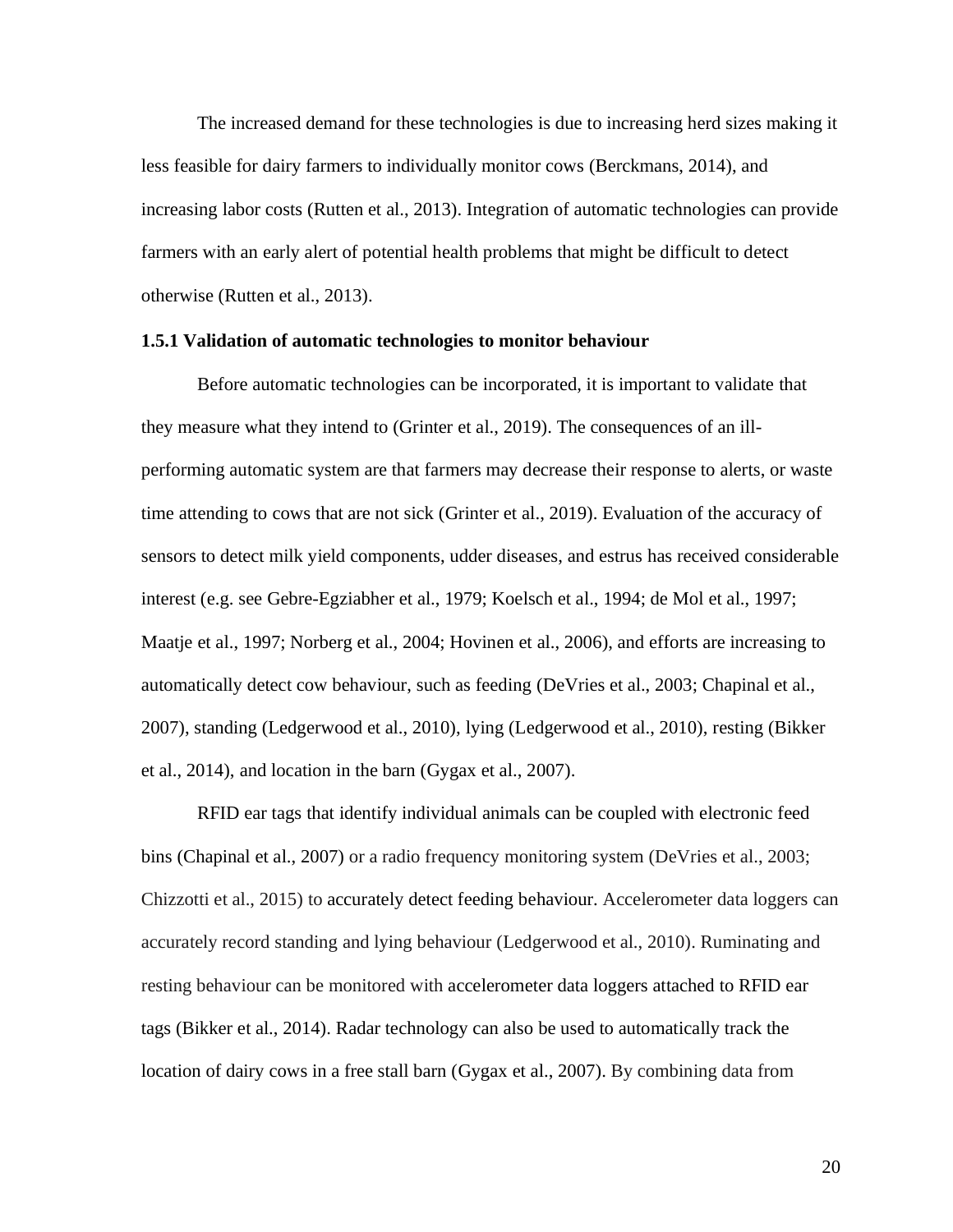electronic feed bins and accelerometer data loggers, Thompson et al. (2017) was able to estimate the time that dairy cows spent away from their pen to be milked.

Research is also being conducted to develop systems that automatically detect social behaviour. Competitive events at the feeder can be accurately identified using electronic feed bins (Huzzey et al., 2014). Data from electronic feeds can also be combined with data from electronic water bins to detect agonistic interactions (Foris et al., 2019). Social interactions between dairy cows can be inferred with a surveillance system using image segmentation and tracking methods (Guzhva et al., 2016). Image analysis has also been used to detect aggressive behaviours in pigs (Chen et al., 2019).

Automatically detecting social behaviour between dairy cows is valuable because changes in social behaviour are a sign of problems, such as disease (e.g. see Huzzey et al., 2007; Goldhawk et al., 2009; Sepúlveda-Varas et al., 2016) or an inadequate environment (e.g. too few lying stalls or feeding places). Validation of systems that automatically detect social behaviour is of particular interest to this thesis because conventional methods to record social behaviour involve video analysis, and this technique is time consuming and subject to observer error and bias. Automatic systems are a more efficient and objective method to record social behaviour.

### **1.5.2 Automatic detection of heat stress**

Decreased rumination time (Soriani et al., 2013; Moretti et al., 2017), panting (Beatty et al., 2006), and increased respiratory rate (Ominski et al., 2002; Spiers et al., 2004) are established characteristics of a dairy cow experiencing heat stress. Schirmann et al. (2009) validated an electronic rumination monitoring system with data loggers attached to neck collars to accurately measure rumination times. This system was then used by Moretti et al.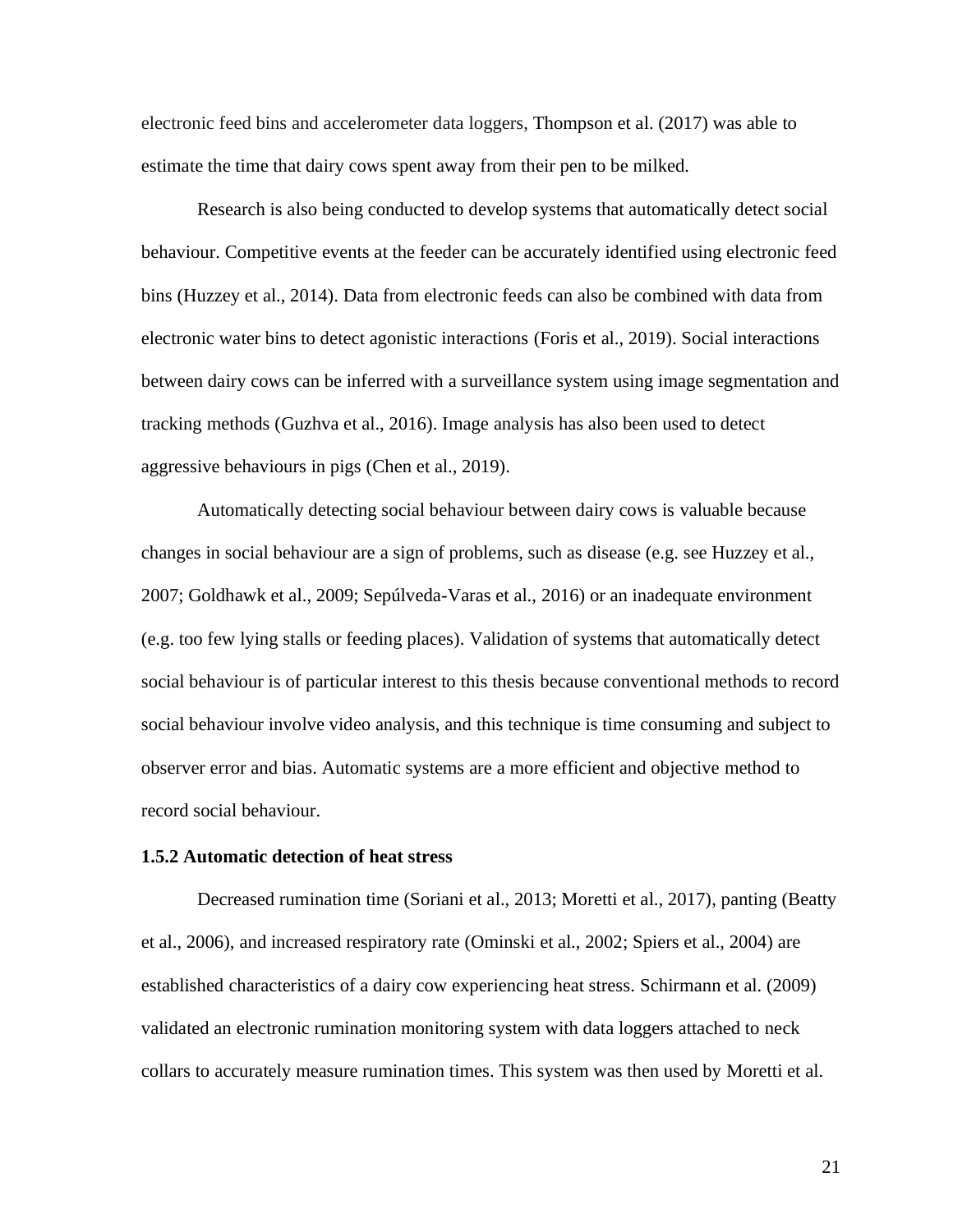(2017) to determine the relationship between THI and rumination time. Abeni and Galli (2017) also explored whether a neck collar equipped with a rumination data logger could monitor changes in rumination time due to heat stress. Panting score, identified with accelerometer based tags on neck collars, can provide an automated measure of heat load, based on a comparison of measures from the collar and intravaginal body temperature monitoring loggers (Bar et al., 2019). Respiratory rate sensors highly correlate with visual observations of respiratory rate (Atkins et al., 2018); this technology has the potential to be used in further studies on heat stress.

To date, no work has been done to determine if changes in social behaviour measured electronically can be used to indicate if dairy cows are experiencing heat stress.

## **1.6 Objectives and Hypotheses**

My thesis will investigate the behaviour of dairy cows at the drinker with the aim to: 1) validate an electronic drinking system to automatically record dairy cow behaviour at the drinker, in particular competition for this resource and, 2) use this validated technology to assess whether drinking behaviour is associated with elevated THI. I hypothesize that 1) a short interval of time between sequential visits of 2 cows at one drinker can be used to automatically identify competitive events at the drinker and 2) that water intake, frequency of visits to the drinker, time spent at the drinker, and competitive events at the drinker will increase along with increasing THI.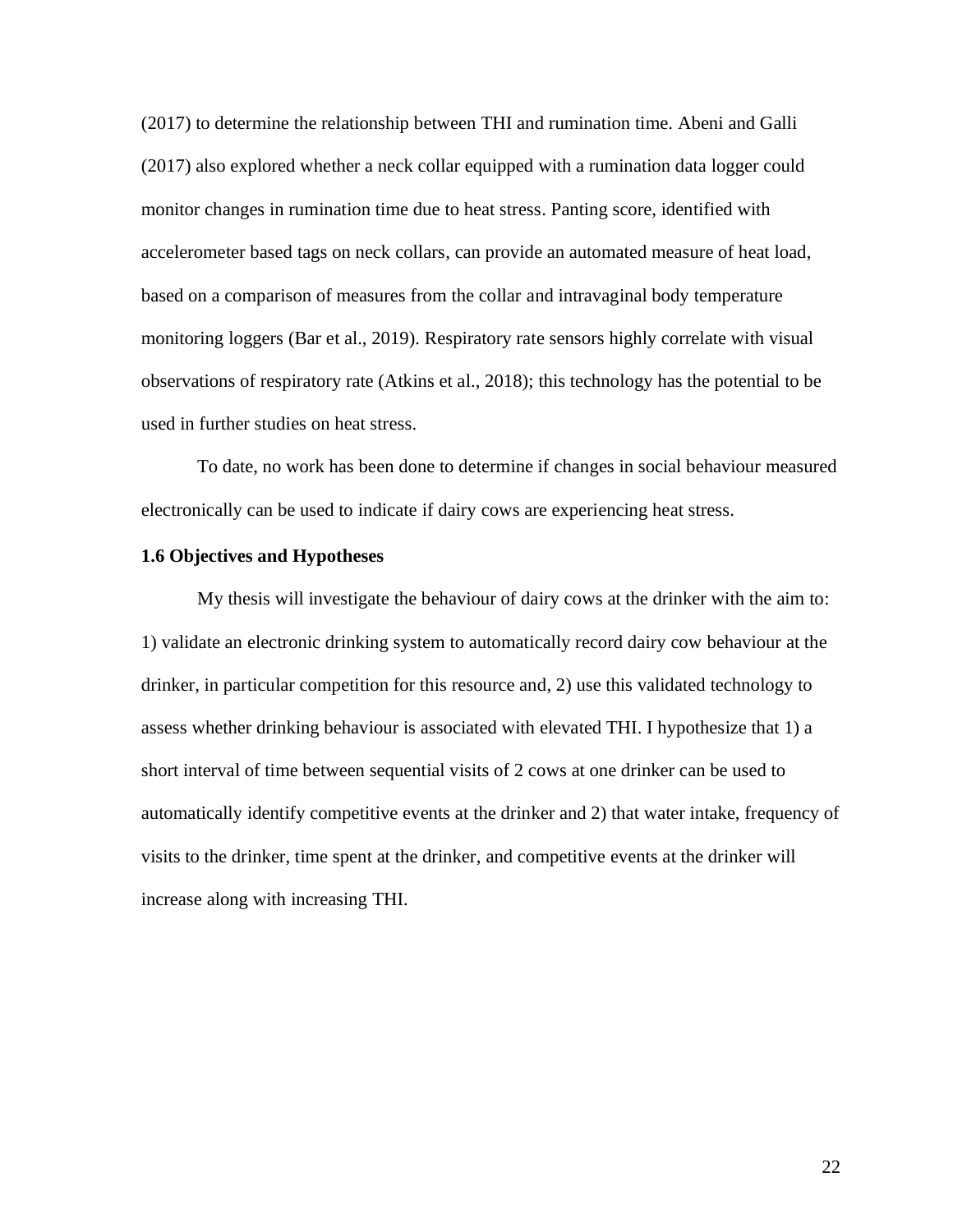#### **Chapter 2: Using an Electronic Drinker to Monitor Competition in Dairy Cows**

A version of this chapter has been published: McDonald, P.V., M.A.G. von Keyserlingk, and D.M. Weary. 2019. Technical note: Using an electronic drinker to monitor competition in dairy cows. J. Dairy Sci. 102:3495-3500. doi:10.3168/jds.2018-15585.

## **2.1 Introduction**

Monitoring behaviour using video analysis can be time consuming and subject to observer error and bias. Technology can be used to automate some types of monitoring. For example, in agricultural systems, radio frequency monitoring systems can accurately record feeding frequency, duration, and intake (see Chizzotti et al., 2015). Data from automatic systems has also been used to make inferences about social interactions (see Guzhva et al., 2016). Social competition is often assessed during feeding by recording 'displacements', typically defined as when physical contact from 1 cow (actor) results in the recipient cow (reactor) withdrawing from the feed bunk (DeVries et al., 2004). This event can be further defined as a 'replacement' if the actor then takes the place of the previous cow at the feeder. Huzzey et al. (2014) found that replacements could be accurately identified with automated feeders by screening the data for  $\leq 26$  s intervals between sequential visits of 2 cows at the same feed bin within the interval. This method has since been used to quantify social interactions in studies on feedbunk stocking density (Crossley et al., 2017) and introduction of postpartum cows into new groups (Jensen and Proudfoot, 2017).

Drinkers may also be useful for monitoring social competition. During periods of elevated ambient temperature when cows increase water intake and decrease feed intake (Kadzere et al., 2002), aggressive interactions are high (Coimbra et al., 2012) resulting in more competition at, and close to, the water source (Vizzotto et al., 2015). Especially during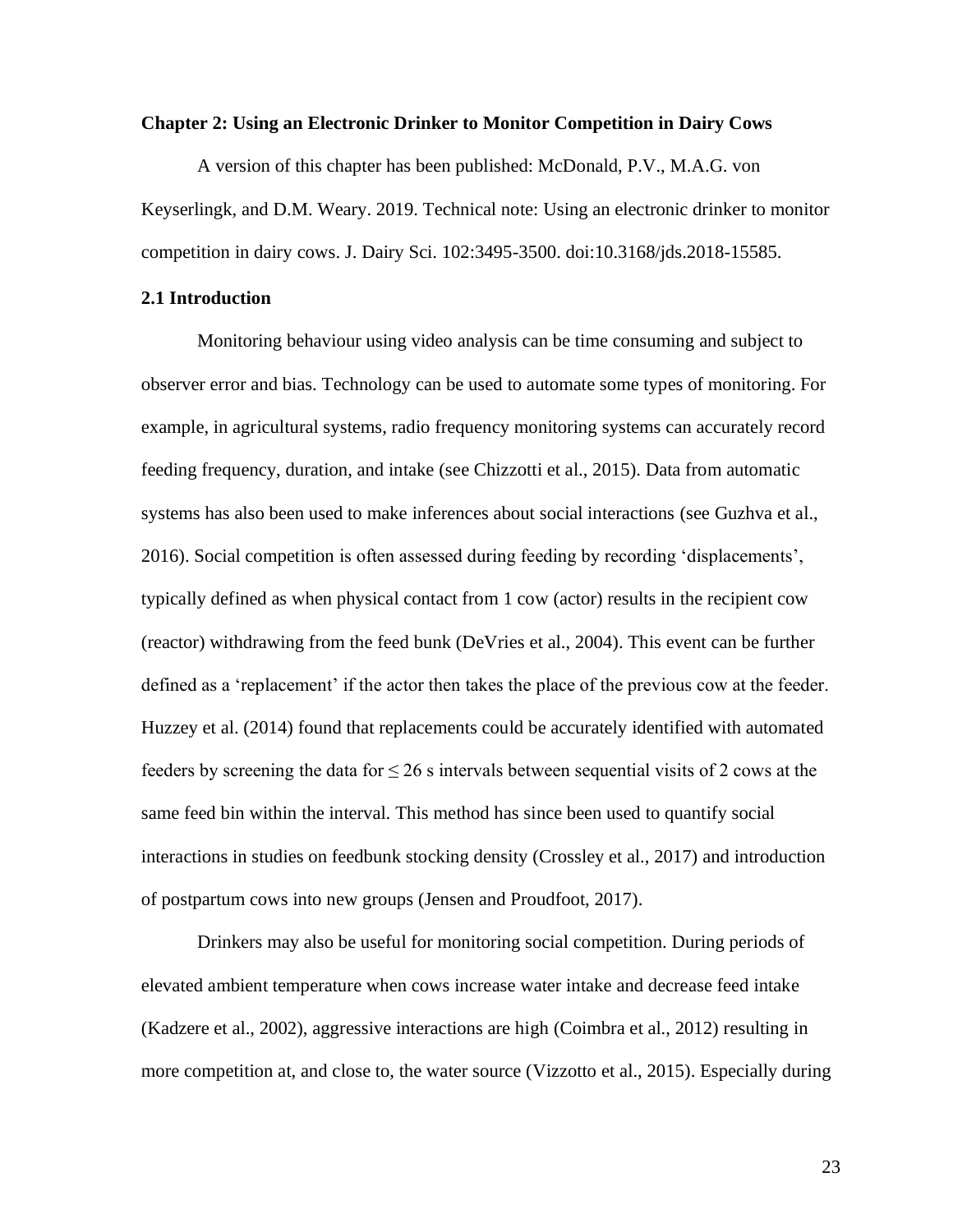heat stress, water is an important resource for dairy cows and competition can result in dominant animals preventing subordinate animals from access (Coimbra et al., 2012). Drinkers are also typically provided at high stocking rates, likely leading to more displacement events (DeVries et al., 2004). To our knowledge, no work to date has investigated whether data from drinking systems that electronically track individual animal attendance can be used to assess social competition.

The objective of this study was to determine if the interval between one cow leaving the drinker and another cow taking her place could accurately identify competitive 'replacements' at the drinker. The specific aims were to assess a range of intervals using receiver operating characteristic (ROC) curves and, on this basis, recommend a specific interval that can best identify replacements at the drinker.

#### **2.2 Materials and Methods**

All procedures were approved by the University of British Columbia (UBC) Animal Ethics Committee (protocol A14-0040). In September of 2013, lactating, Holstein dairy cows  $(n = 20)$ , with a mean  $\pm$  SD parity of 3.1  $\pm$  2.2 and a range of 1 - 8 lactations) at the UBC Dairy Education and Research Centre (Agassiz, BC, Canada) were observed for 4 consecutive 24-h periods (mean  $\pm$  SD ambient temperature = 19.7  $\pm$  4.3 oC; range = 12.9 -29.3 oC). Average days in milk (DIM) at the start of the observation period (mean  $\pm$  SD) was  $11.1 \pm 6.9$  (range = 1 - 23) and average milk production over the first 21 d postpartum was  $24.8 \pm 9.5$  kg/d (range = 7.9 - 41.5 kg/d). Two of the observation periods were assigned as the Baseline Set (mean  $\pm$  SD ambient temperature = 18.9  $\pm$  3.8 oC; range = 12.9 - 25.4 oC), and used to identify the optimal interval; the 2 other periods were assigned as the Validation Set (mean  $\pm$  SD ambient temperature = 20.5  $\pm$  4.7 oC; range = 13.9 - 29.3 oC), and thus used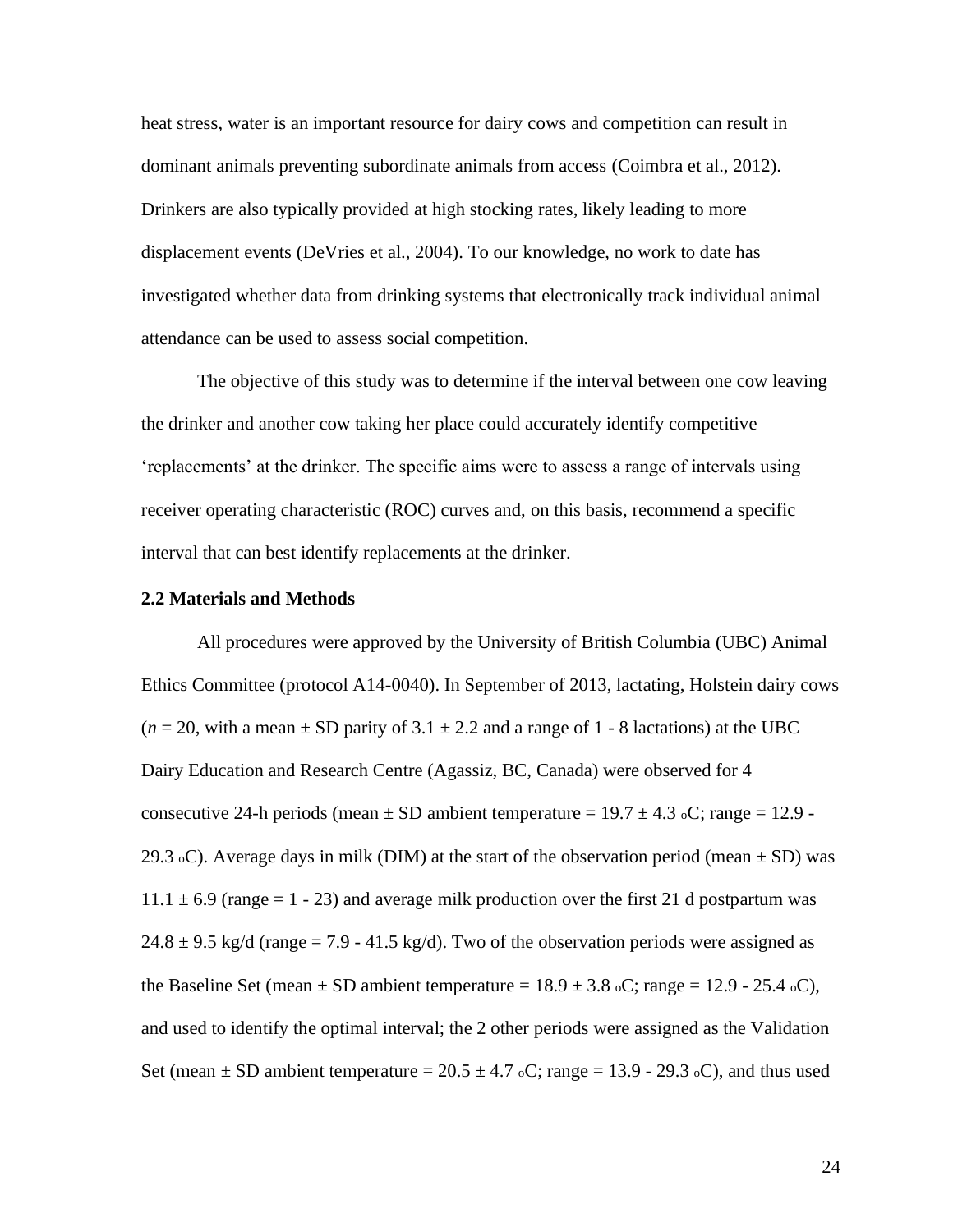to validate the interval. As elevated ambient temperatures affect competitive behaviour at the drinker (Vizzotto et al., 2015), the 24-h observation periods were assigned to either the Baseline Set or the Validation Set based on mean daily temperature. The Baseline Set was comprised of the more moderate 2 days (mean  $\pm$  SD ambient temperature of Baseline Set period  $1 = 18.3 \pm 3.9$  oC and Baseline Set period  $2 = 19.5 \pm 3.7$  oC) and the Validation Set was comprised of the warmest and coolest days (mean  $\pm$  SD ambient temperature of Validation Set period  $1 = 24.0 \pm 3.6$  oC and Validation Set period  $2 = 16.9 \pm 2.2$  oC). In this way, the interval could be assessed in a range of summer conditions. All animals were housed together in a 24-freestall pen equipped with 12 Insentec feed bins and 2 Insentec water bins (see Neave et al., 2017, for a full description of the facility). Animals had *ad libitum* access to water and were milked and fed twice per day at approximately 0700 and 1700 h and 0800 and 1600h, respectively. Feed was formulated according to NRC (2001) guidelines. As animals were part of larger studies by Neave et al. (2017, 2018) and Lomb et al. (2018a, 2018b), the sample size was kept to the stocking density (20 cows/pen) required for those studies. Group size and composition were constant during the observations and all animals present in the pen were included in data collection and analysis. Temperature was recorded continuously at 1 h intervals by the Environment Canada local weather station situated approximately 500 m from the barn.

Each cow was fitted with an ear tag transponder (High Performance ISO Half Duplex Electronic ID Tag; Allflex Canada, Saint-Hyacinthe, Quebec, Canada) that allowed the electronic drinking system (Roughage Intake Control system; Insentec B.V., Marknesse, The Netherlands; Figure 2.1) to record the time each cow entered and left a water bin (see Chapinal et al., 2007, for validation of the system). Social behaviour was monitored using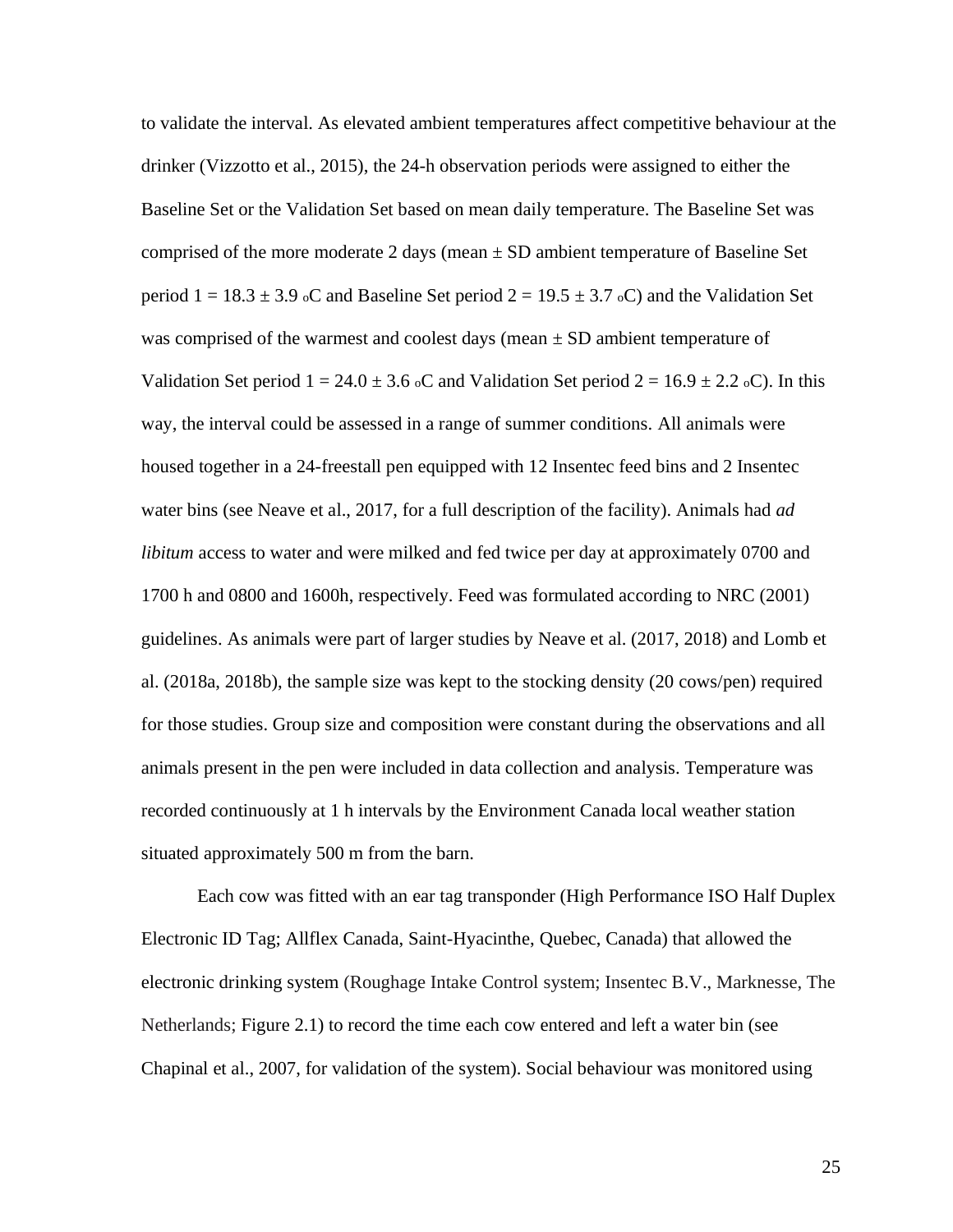video cameras (CCTV camera, model WV-BP330; Panasonic, Osaka, Japan) positioned 6 m above the feed alley of the pen. Cows were identified with unique alphanumeric symbols (1 marking on the back and 1 on the right and left sides), such that it was always possible to identify each cow at the water bin; red lights (100W) facilitated recording at night. A replacement at a water bin was recorded by the video observer when physical contact initiated by one cow caused the receiving cow to entirely remove her head from the water bin, with the actor subsequently placing her head in the same water bin within 60 s. The same observer rescored one of the periods to assess intra-observer reliability and found this to be high (Cohen's kappa = 0.95). Earlier work has shown that this definition of a replacement also produces high inter-observer reliability (Schirmann et al., 2011).

## **Figure 2.1. The electronic water bins and drinking system (Roughage Intake Control system; Insentec B.V., Marknesse, the Netherlands) used to calculate the interval between sequential drinking events of 2 cows at the same water bin.**

For this system, each cow is fit with a unique passive ear tag transponder (pictured in figure) that is detected by the radio-frequency identification reader above the water bin to allow access to the water. For each visit to the water bin, the system records the cow number, the water bin number, the time the cow entered and left the water bin, the duration of the visit, and the water intake.

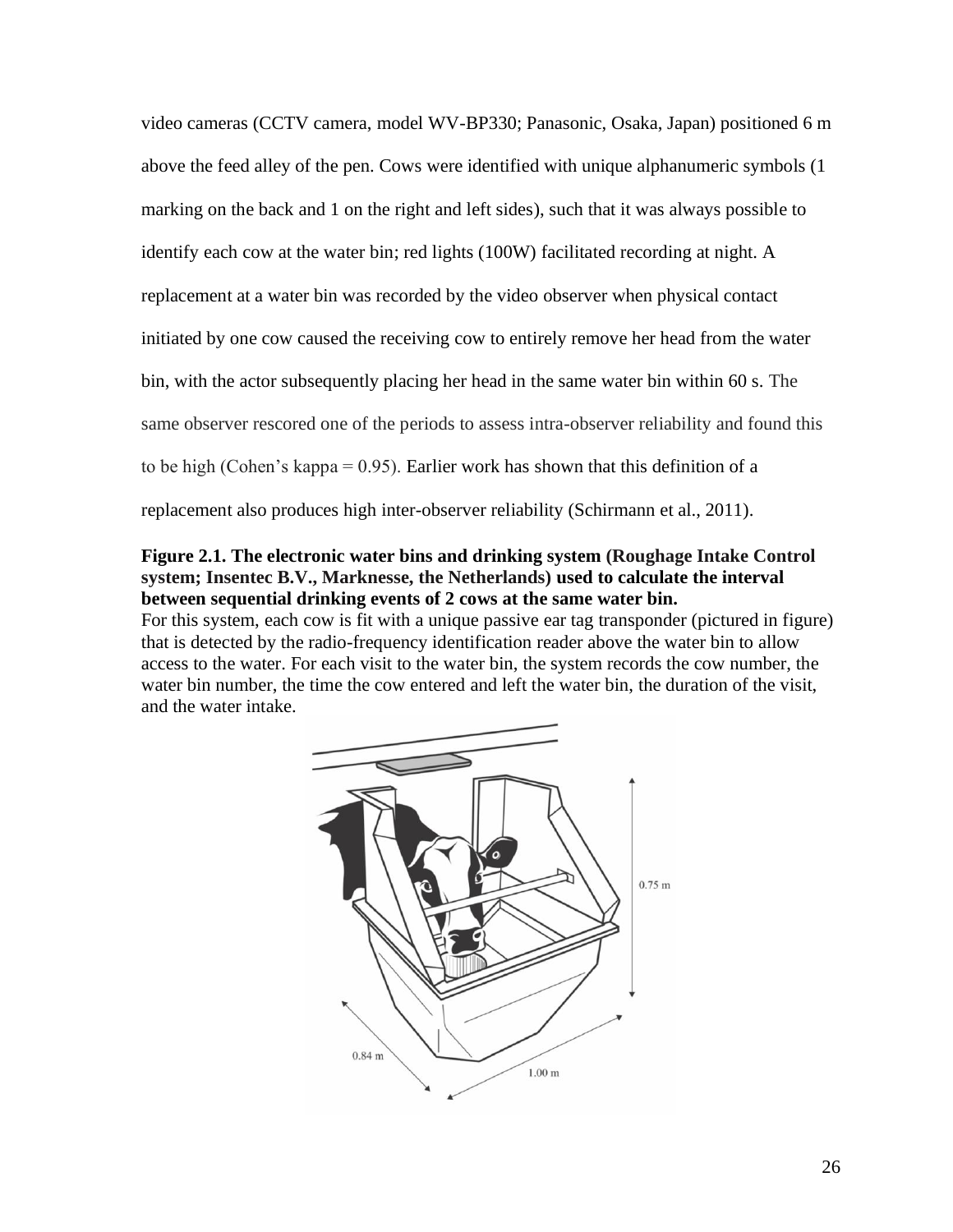### **2.3 Statistical Analyses**

All statistical analyses were performed in SAS (version 9.4; SAS Institute Inc., Cary, NC). The interval between drinking events was used as the independent variable and the occurrence of a replacement or not (as identified from video) was used as the binary outcome variable. To determine the interval between cows drinking at a water bin that best identifies replacements, PROC LOGISTIC was used to construct ROC curves. ROC curves allow for a graphical assessment of the true-positive rate (sensitivity) and false positive rate (1 specificity) for different thresholds of a test (Fawcett, 2006). Sensitivity (Se) is defined as the proportion of positive events correctly identified and specificity (Sp) is the proportion of negative events correctly identified (Metz, 1978). The results of a binary classification test (true positive [TP], true negative [TN], false positive [FP], false negative [FN]) are arranged into a 2 x 2 table called a confusion matrix, from which Se and Sp can be calculated.

Ranging between 0 and 1, the area under the curve (AUC) represents the diagnostic accuracy of the ROC curve as a whole with all possible threshold values (Greiner et al., 2000). An AUC  $\leq$  0.5 represents a test with outcomes worse than chance and an AUC  $\geq$  0.9 is highly accurate.

For a continuous measurement, a threshold must be determined to differentiate between a positive and negative test result (Gardner and Greiner, 2006). However, Se and Sp are inversely related and the choice of cut-off affects the weight given to each parameter. Methods of determining an optimal cut-off point from a ROC curve are the Youden index (that maximizes the sum of Se and Sp; Youden, 1950), Distance to (0,1) (the value closest to the "perfect" 100% Se and 100% Sp point; Perkins and Schisterman, 2006), and Se = Sp (the point where Se and Sp are roughly equal; Greiner et al., 1995).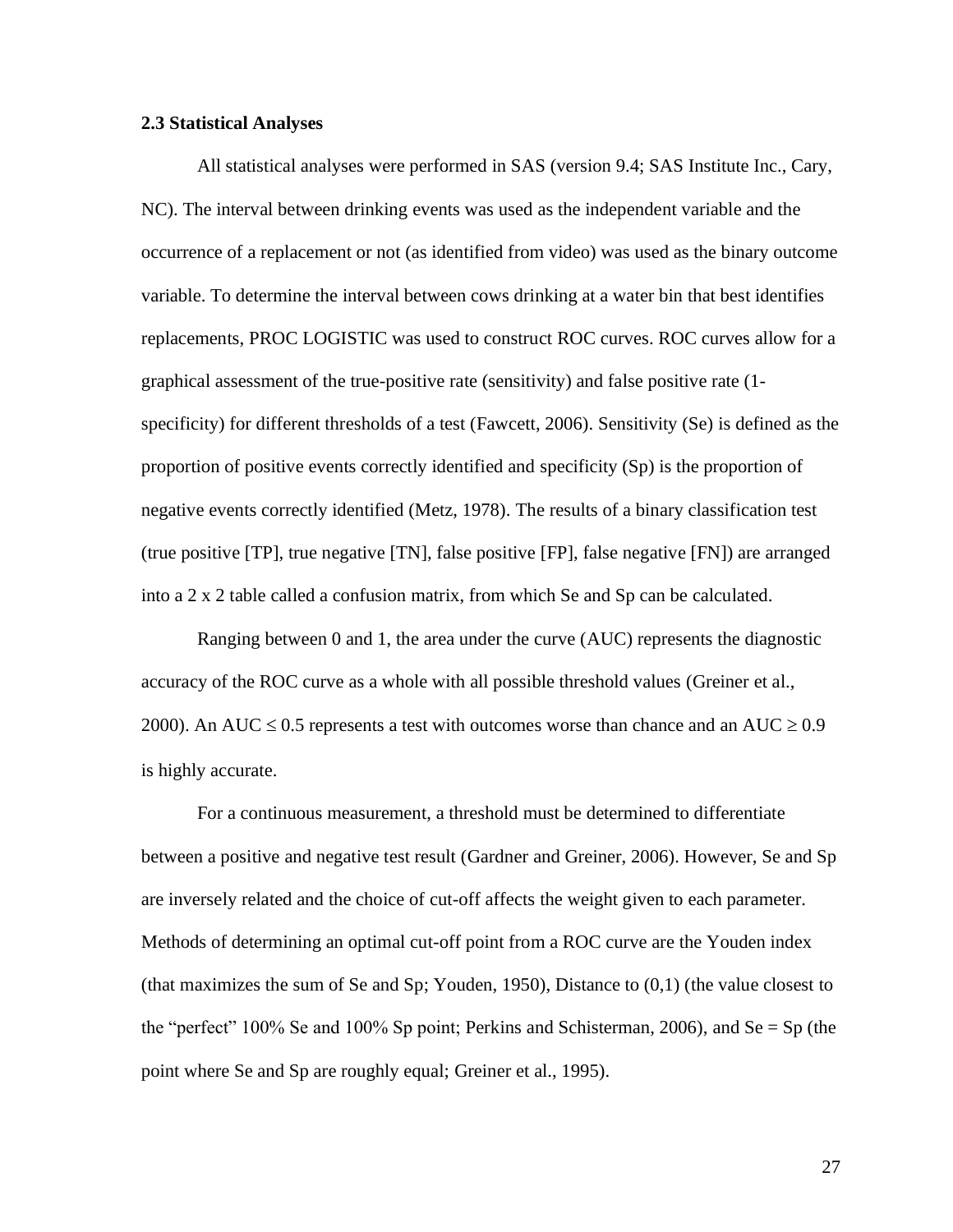In the Baseline Set, ROC curves were constructed for 5 cows with the most replacement events as the reactor to examine between cow variability, and then again for the 20 cows pooled as a group. Individual ROC curves were only constructed for these 5 cows as the others engaged in too few replacements as a reactor (range  $= 1 - 7$ ) to create reasonable ROC curves. Individual and group (*n* = 20) ROC curves were analyzed separately to explore how the optimal interval differs at individual and group levels. The ROCPLOT macro was used to generate the 3 metrics (Youden Index, Distance to [0,1],  $Se = Sp$ ) considered in determining the optimal cut-off point. The group ROC was used for further analyses. Se, Sp, TP, TN, FP, and FN were calculated for each potential cut-off point. The value with the lowest number of FP was chosen as the optimal interval in an *a priori* decision based on the nature of the data, as the number of non-replacement events (negative events) greatly outweighed the number of replacement events (positive events). To test the performance of the optimal interval, it was then applied to the Validation Set using ROC analysis for examination of Se and Sp.

## **2.4 Results**

In the Baseline Set, 5 cows had a total of 174 drinking events with 65 replacements and 109 non-replacements (see Table 2.1). All AUC estimates were  $> 0.8$  indicating moderate to high test accuracy. Estimates for individual cut-offs ranged from 20 to 36 s; however, regardless of cut-off, most values were associated with high Se and Sp. Using data from all 20 cows, there was a total of 745 drinking events with 124 replacements and 621 non-replacements. The group ROC curve had an AUC of 0.91 (95% CI: 0.89 - 0.93), and the optimal cut-off point ranged from 29 to 46 (s) depending on the criterion used (see Figure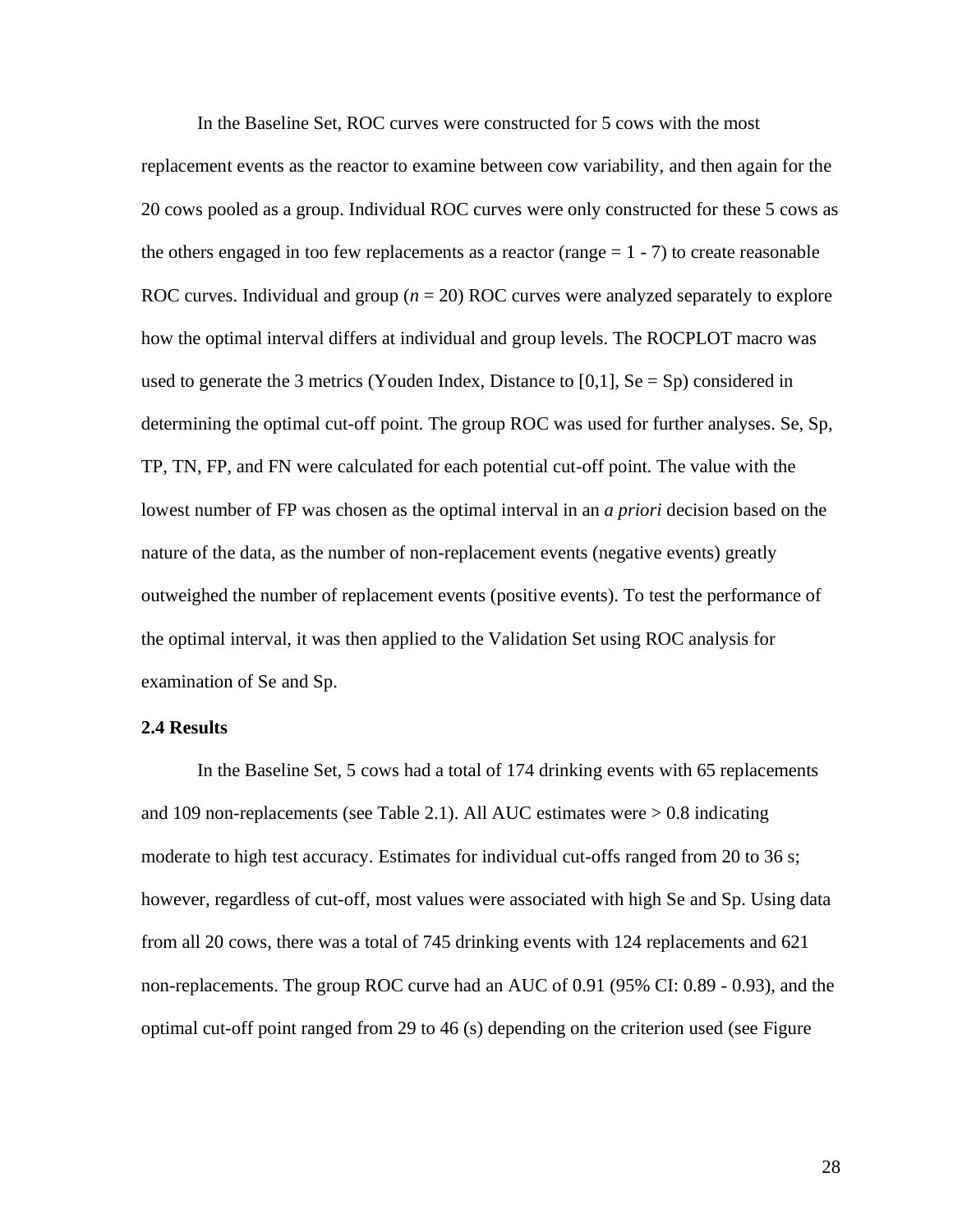2.2). A cut-off of 29 s was associated with the lowest number of FP (see Table 2.2), so this

value was then applied to the Validation Set.

**Table 2.1. The results from the receiver operating characteristic curve analysis of**  individual cows  $(n = 5)$  in the Baseline Set and the associated measures of area under **the curve (AUC) and different interval cut-off points (s) between 2 cows drinking at the same water bin to identify replacements at the drinker with sensitivity (Se) and specificity (Sp).**

For each cow, the cut-off (s) identified by the Youden Index and the point closest to 100% Se and 100% Sp (Distance to [0,1] metric) was the same and listed in the first row, the cut-off (s) identified by the point where Se and Sp are roughly equal ( $Se = Sp$  metric) is listed underneath.

|                | No. of    | No. of                    | <b>AUC</b>            | Cut-off | Se                    | Sp                    |
|----------------|-----------|---------------------------|-----------------------|---------|-----------------------|-----------------------|
| Cow            | intervals | replacements <sup>1</sup> | (95% CI) <sub>2</sub> | (s)     | $(95\% \text{ CI})_3$ | (95% CI) <sub>3</sub> |
|                | 26        | 13                        | 0.97                  | 28      | 1.00                  | 0.92                  |
|                |           |                           | $(0.93 - 1.00)$       |         | $(0.75 - 1.00)$       | $(0.75 - 0.99)$       |
|                |           |                           |                       | 26      | 0.92                  | 0.92                  |
|                |           |                           |                       |         | $(0.64 - 1.00)$       | $(0.75-0.99)$         |
| $\overline{2}$ | 48        | 10                        | 0.91                  | 28      | 0.90                  | 0.83                  |
|                |           |                           | $(0.83 - 1.00)$       |         | $(0.56 - 1.00)$       | $(0.70 - 0.93)$       |
|                |           |                           |                       | 27      | 0.80                  | 0.83                  |
|                |           |                           |                       |         | $(0.44 - 0.97)$       | $(0.70 - 0.93)$       |
| 3              | 28        | 19                        | 0.93                  | 31      | 1.00                  | 0.86                  |
|                |           |                           | $(0.86 - 1.00)$       |         | $(0.82 - 1.00)$       | $(0.67 - 0.96)$       |
|                |           |                           |                       | 27      | 0.84                  | 0.86                  |
|                |           |                           |                       |         | $(0.60 - 0.97)$       | $(0.67 - 0.96)$       |
| 4              | 39        | 14                        | 0.83                  | 36      | 1.00                  | 0.67                  |
|                |           |                           | $(0.72 - 0.94)$       |         | $(0.77 - 1.00)$       | $(0.50 - 0.81)$       |
|                |           |                           |                       | 26      | 0.71                  | 0.74                  |
|                |           |                           |                       |         | $(0.42 - 0.92)$       | $(0.58 - 0.87)$       |
| 5              | 33        | 9                         | 0.94                  | 24      | 1.00                  | 0.85                  |
|                |           |                           | $(0.87 - 1.00)$       |         | $(0.66 - 1.00)$       | $(0.68 - 0.95)$       |
|                |           |                           |                       | 20      | 0.89                  | 0.88                  |
|                |           |                           |                       |         | $(0.52 - 1.00)$       | $(0.72 - 0.97)$       |

<sup>1</sup>As the reactor

<sup>2</sup>Wald 95% CI

3 Clopper-Pearson 95% CI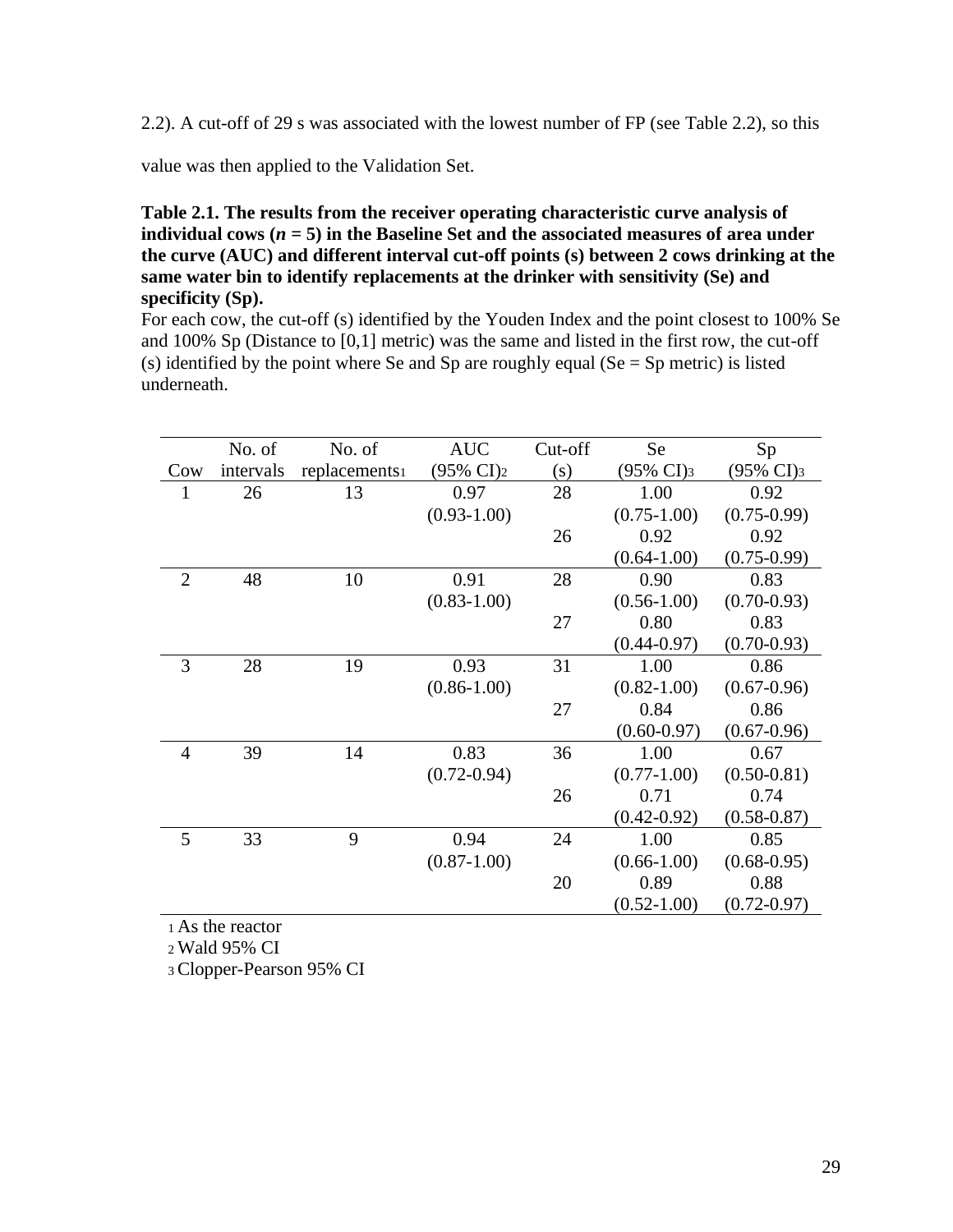# **Figure 2.2.** The group  $(n = 20)$  receiver operating characteristic curve of different **interval cut-off points (s) between 2 cows drinking at the same water bin sequentially to identify replacements at the drinker in the Baseline Set.**

Points labeled by different interval cut-offs (s) with symbols to mark those identified as the optimal cut-off (s) by the 3 metrics: the Youden Index (Y), the point closest to 100% sensitivity and 100% specificity (D), and the point where sensitivity and specificity are roughly equal  $(=)$ .

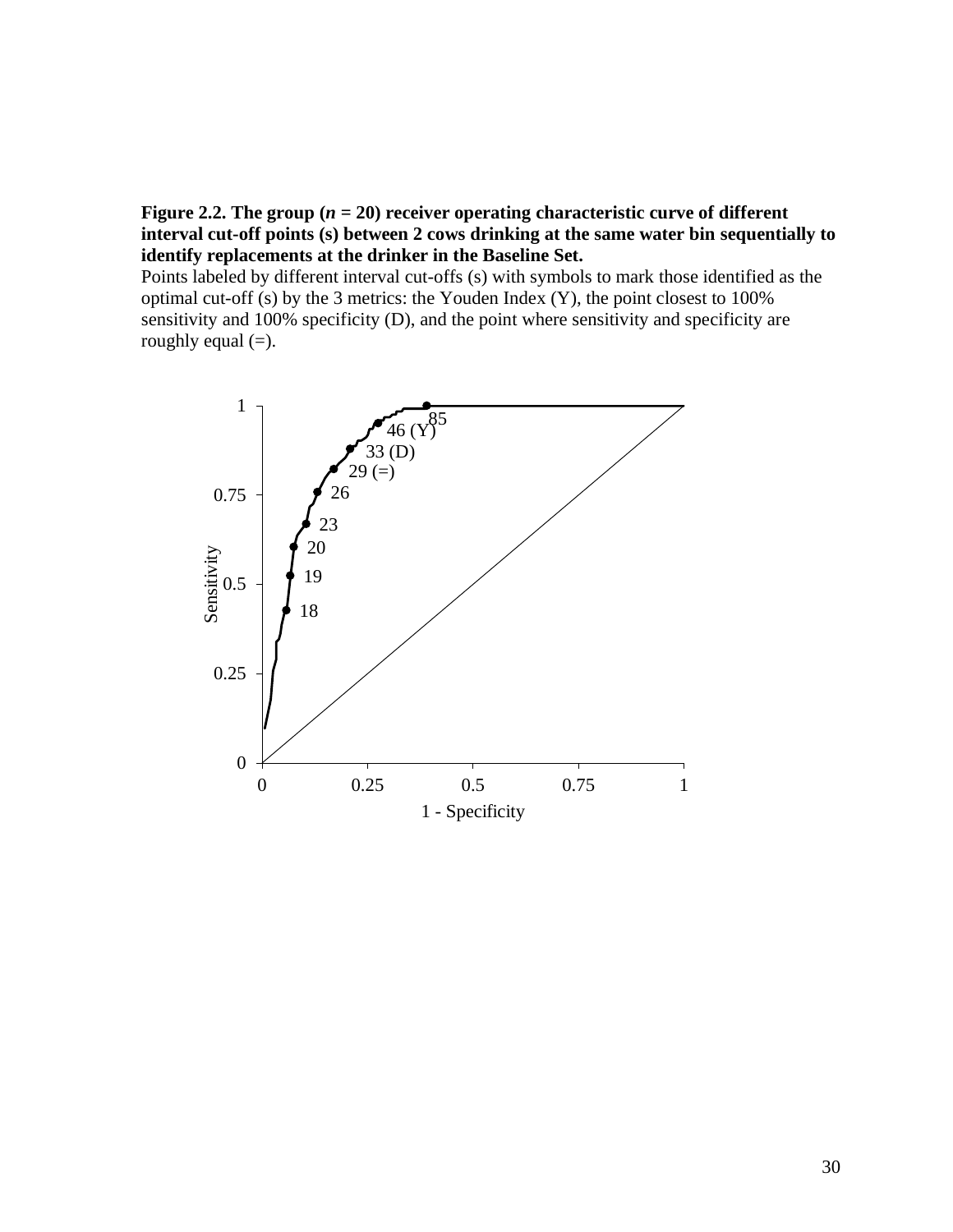**Table 2.2. The optimal cut-off interval (s) between 2 cows drinking at the same water bin to identify replacements at the drinker as identified by the Youden Index, the point closest to 100% sensitivity (Se) and 100% specificity (Sp) (Distance to [0,1] metric), and the point where Se and Sp are roughly equal (Se = Sp metric).** 

Data are from the Baseline Set of observations on 20 cows over two 24-h periods. For each cut-off (s) we show the Se, Sp, and confusion matrix values (true positive [TP], true negative [TN], false positive [FP], false negative, [FN]). The interval chosen as the optimal cut-off (s) is in bold.

| Metric              | Cut-off | <b>Se</b>               | Sp                    | TP <sub>2</sub> | TN3 | FP <sub>3</sub> | FN <sub>2</sub> |
|---------------------|---------|-------------------------|-----------------------|-----------------|-----|-----------------|-----------------|
|                     | (s)     | $(95\% \text{ CI})_{1}$ | $(95\% \text{ CI})_1$ |                 |     |                 |                 |
| Youden Index        | 46      | 0.95                    | 0.73                  | 118             | 455 | 166             | 6               |
|                     |         | $(0.90 - 0.98)$         | $(0.70 - 0.77)$       |                 |     |                 |                 |
| Distance to $(0,1)$ | 33      | 0.88                    | 0.79                  | 109             | 491 | 130             | 15              |
|                     |         | $(0.81 - 0.93)$         | $(0.76 - 0.82)$       |                 |     |                 |                 |
| $Se = Sp$           | 29      | 0.82                    | 0.83                  | 102             | 515 | 106             | 22              |
|                     |         | $(0.74 - 0.89)$         | $(0.80 - 0.86)$       |                 |     |                 |                 |

<sup>1</sup>Clopper-Pearson 95% CI

<sup>2</sup>Number of events classified as TP or FN out of a total of 124 positive events 3Number of events classified as TN or FP out of a total of 621 negative events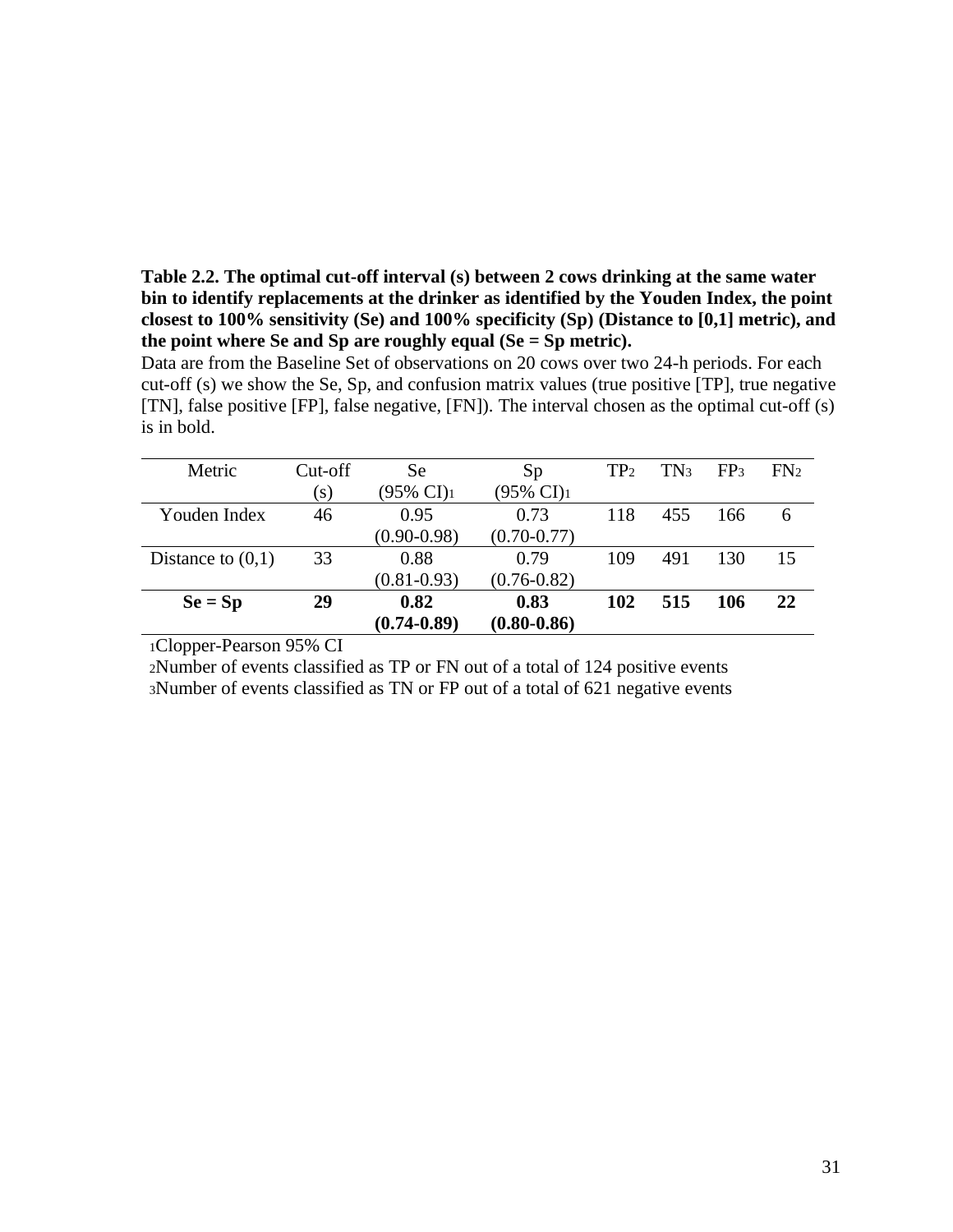In the Validation Set, the 20 cows had a total of 669 drinking events with 103

replacements and 566 non-replacements. The group ROC curve had an AUC of 0.94 (95%

CI:  $0.91 - 0.96$ ) and the 29 s cut-off point performed well with a Se of 0.85 (95% CI:  $0.77$  -

0.92) and a Sp of 0.89 (95% CI: 0.86 - 0.91) (see Figure 2.3).

## **Figure 2.3. The group**  $(n = 20)$  **receiver operating characteristic curve of different interval cut-off points (s) between 2 cows drinking at the same water bin sequentially to identify replacements at the drinker in the Validation Set.**

Points labeled by different interval cut-offs (s). The optimal cut-off (s) identified in the Baseline Set is in bold.



#### **2.5 Discussion**

This is the first study to investigate whether social competition at the drinker can be measured with an electronic drinking system. Using  $a \le 29$  s interval between 2 cows sequentially drinking from the same water bin, replacements could be identified with 82 - 85% Se and 83 - 89% Sp. Similar results were found by Huzzey et al. (2014) with respect to electronic feed bins, identifying a 26 s interval as optimal for identifying replacements. The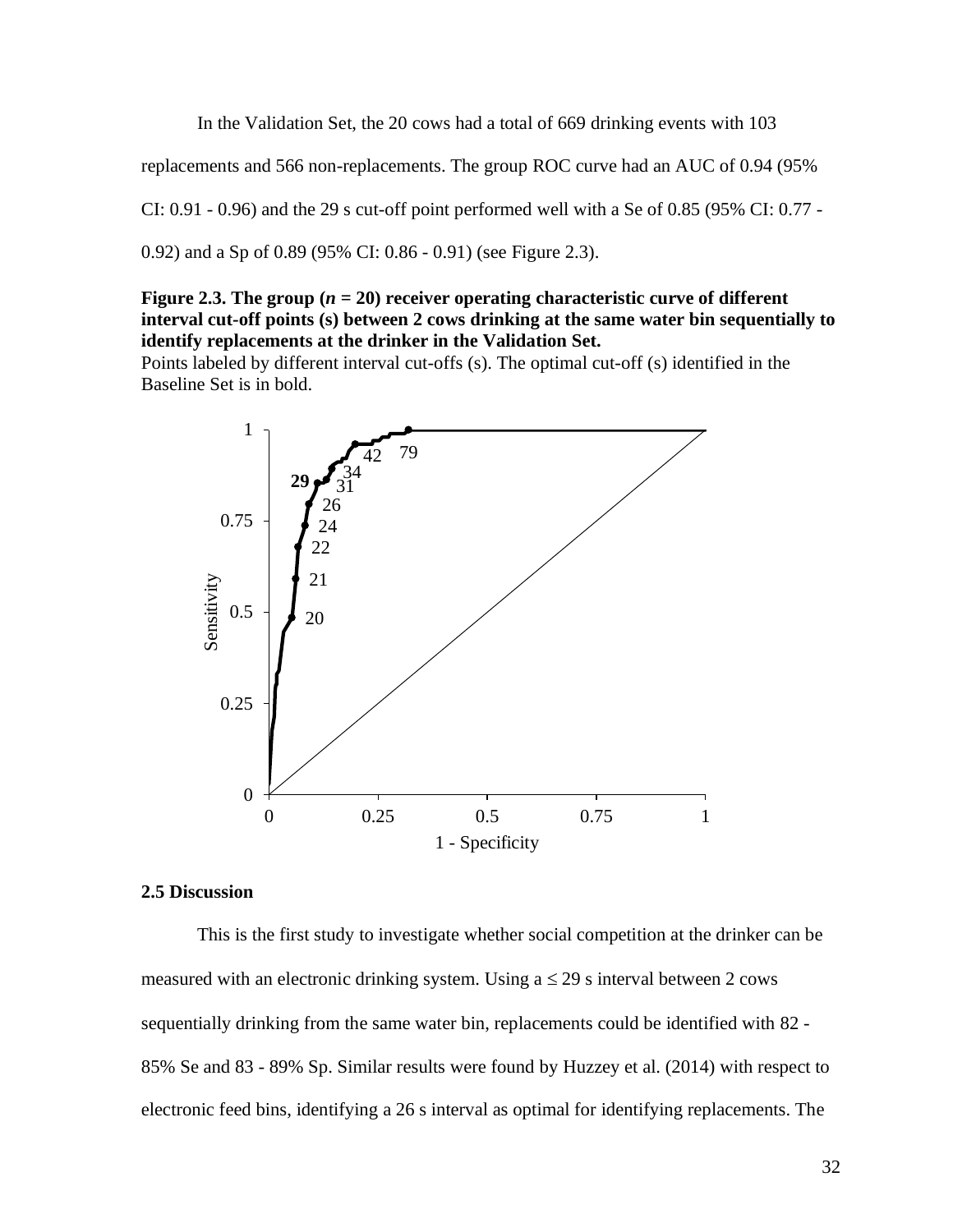ROC curve analysis differed slightly between the 2 studies with Huzzey et al. (2014) using the Distance to (0,1) metric (point closest to 100% Se and 100% Sp). The current study evaluated 3 different metrics (Youden Index, Distance to [0,1],  $\text{Se} = \text{Sp}$ ), and the point at which Se and Sp are roughly equal was chosen. Comparing 3 commonly used metrics for identifying an optimal cut-off point allowed for more thorough selection of the interval with the best Se, Sp, and confusion matrix values based on the test results and prevalence of replacement events.

In a binary classification test, determining the optimal cut-off and weight given to Se and Sp depends on event prevalence and priority given to avoiding FP or FN (Greiner et al., 2000). If negative events greatly outnumber positive events, and the consequences of FP are determined to be more detrimental than the consequences of FN, more weight should be placed on Sp. In the current study, non-replacements occurred at 6 times the rate of replacements (and non-replacements should normally far exceed replacements under most management conditions), so we considered the interval that had the lowest number of FP (identified by the  $Se = Sp$  metric) as optimal. The Youden Index applies an equal weight to both Se and Sp (Greiner et al., 2000) and, in the case of the current study data set for the group (*n* = 20) ROC curve, yielded the greatest number of FP. For the ROC curves of individual cows  $(n = 5)$ , where the balance between positive and negative events was less pronounced, the interval identified by the Youden Index had a Sp equal to that of the  $Se = Sp$ point in 3 of the cows and a greater Se in all 5 cows. Theoretically, the value closest to the "perfect"  $(0,1)$  point should result in the least number of misclassified events as either FP or FN (Perkins and Schisterman, 2006) but the current study found the point where Se and Sp are roughly equal had the lowest number of FP. We refrained from assessing accuracy, which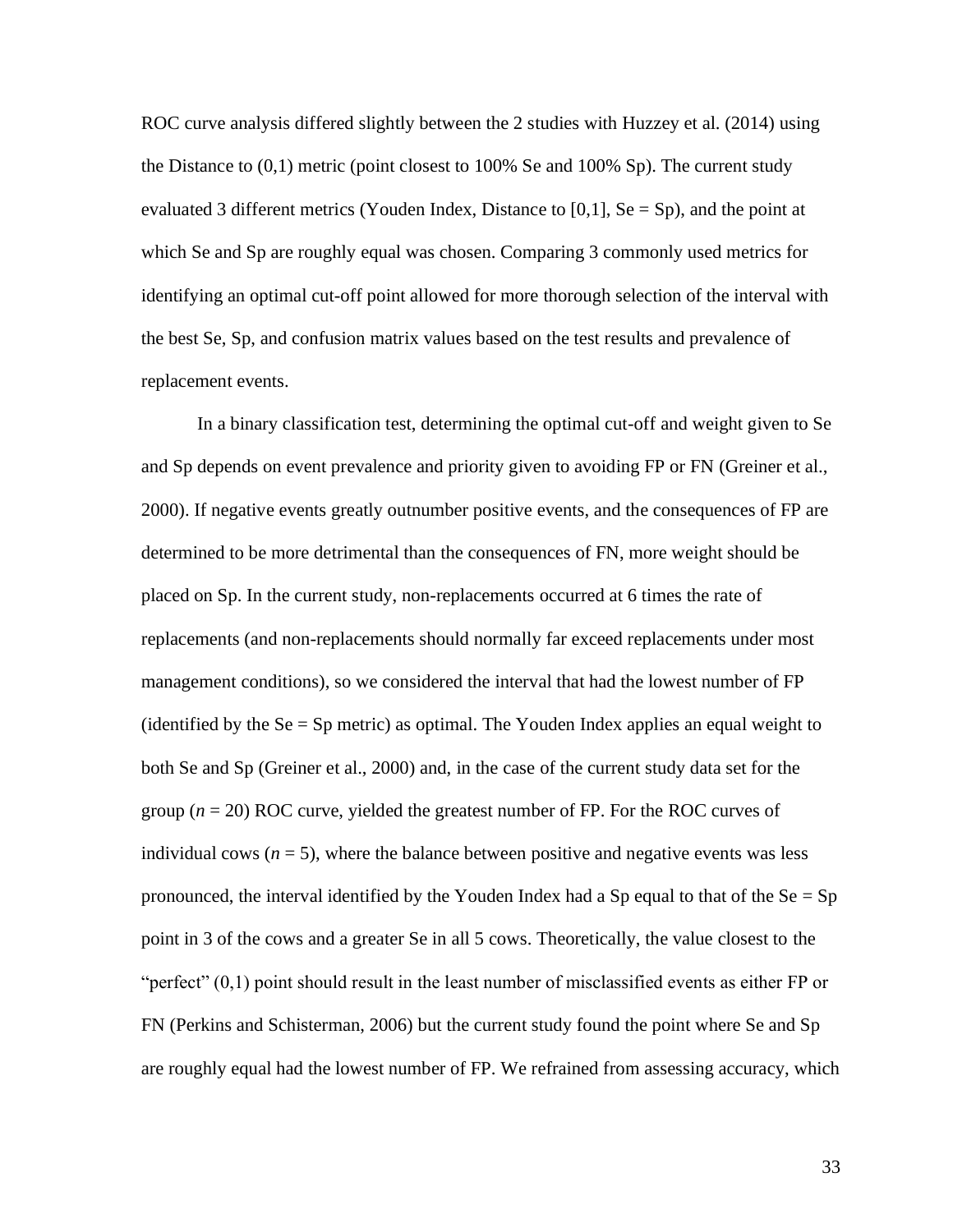is the fraction of all events classified correctly, given that it weighs FP and FN equally (Weiss and Provost, 2003) and has an inherent bias when the number of negative events greatly outweighs positive events (He and Garcia, 2009). A classifier can be highly accurate in identifying the many negative events correctly, while failing to detect the smaller percentage of positive events. A highly specific interval to identify replacements at the drinker is important to avoid FP and the resulting exaggerated estimation of competition, while there are many fewer chances to generate FN.

Feed and water are very different resources over which competitive behaviour may differ. For example, feed is often delivered once or twice per day, but water is typically available throughout the day. Dairy cows spend more time feeding than drinking per day (5 versus 0.3 h/d) (Dado and Allen, 1994), but daily water intake is greater than feed intake (83.6 kg/d vs. 20.6 kg/d for lactating cows) (Cardot et al., 2008). Dairy barns also typically provide more linear space per cow to eat than to drink. Despite these differences in how the resources are provided and used, the optimal cut-off to identify replacements was similar. One reason for this similarity may be that the physical design of the drinkers used in the current study was identical to that of the feeders used by Huzzey et al. (2014). Future studies should examine the effect of different feeder and drinker designs, as this is likely to affect competition. As data for this study was collected during the summer, it would also be interesting to see if the optimal cut-off to identify replacements at the drinker changes in cooler weather conditions.

There are some limitations with the automatic detection of behaviour as described in this study. Twenty-nine replacements identified by video were not paired with electronic data, as the electronic drinking system did not register the identity of 1 of the 2 cows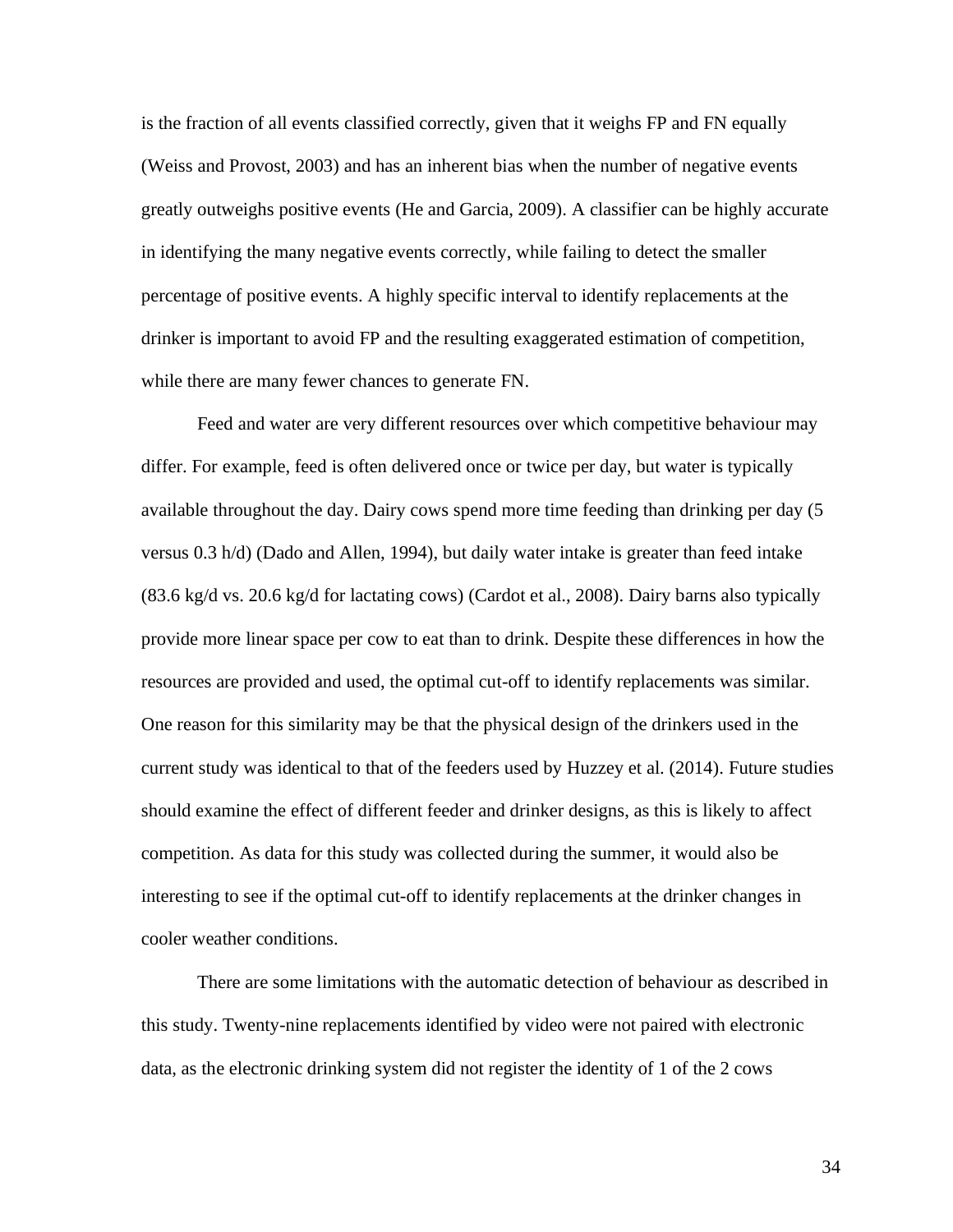involved in the event. Chapinal et al. (2007) noted similar occurrences when validating the water recording system of the same manufacturer. As can be seen in the ROC curve analysis of individual cows  $(n = 5)$  in the Baseline Set (see Table 2.1), the automatic detection of replacements at the drinker with  $a \le 29$  s interval between sequential visits of 2 cows at the same drinker may work better for some cows compared to others. Binary classification tests will also inevitably result in some misclassifications (Metz, 1978).

## **2.6 Conclusion**

In conclusion, this study provides the first evidence that social competition at the drinker can be measured using an electronic drinking system. An interval of  $\leq$  29 s between 2 cows drinking from the same water bin sequentially identified competitive replacements with high Se and Sp. Automated measures of drinking behaviour may be particularly useful for studies on competition during heat stress. Automatically detecting competition is a novel use of an electronic drinking system.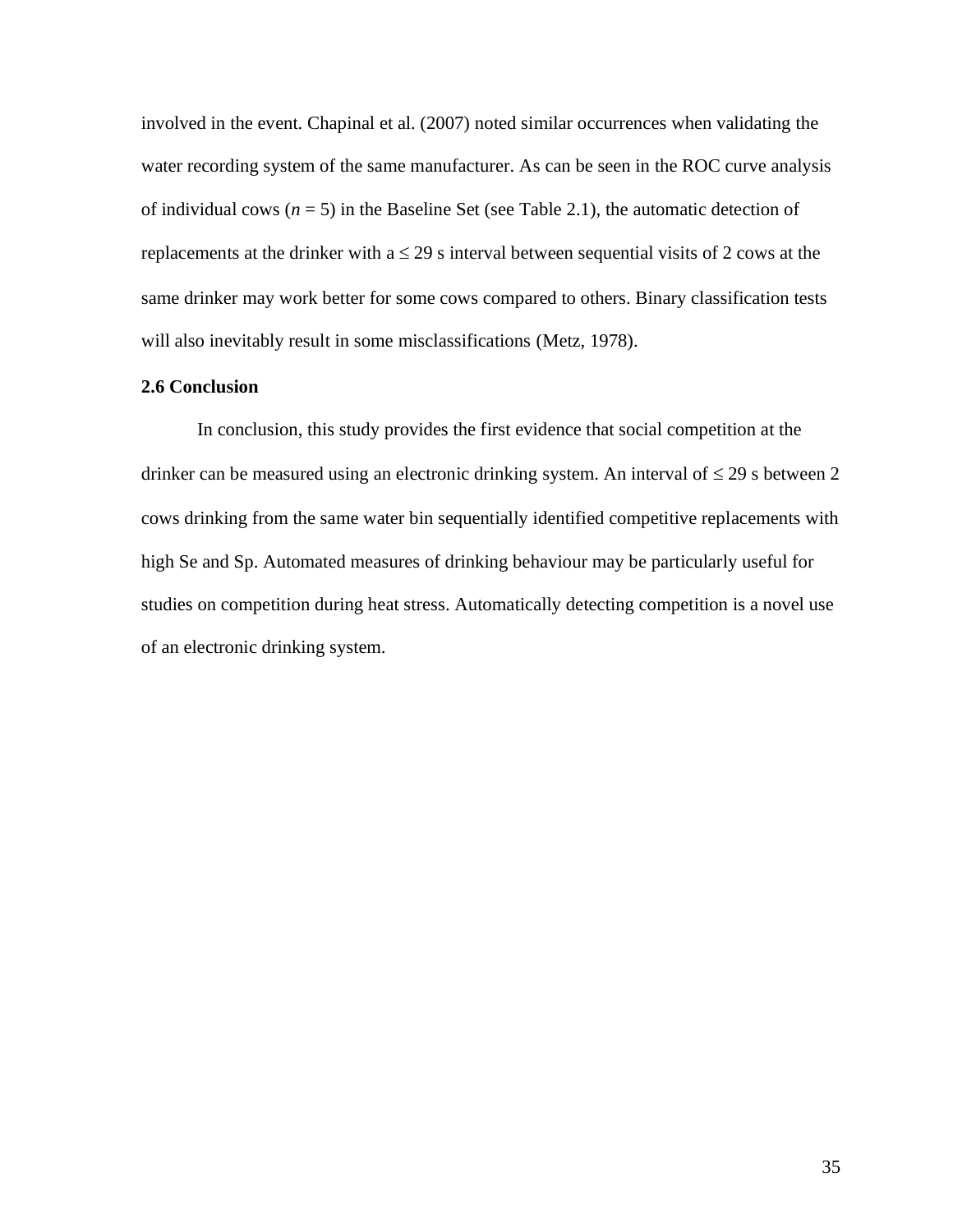#### **Chapter 3: Hot Weather Increases Competition Between Dairy Cows at the Drinker**

A version of this chapter has been accepted for publication: McDonald, P.V., M.A.G. von Keyserlingk, and D.M. Weary. 2019. Hot weather increases competition between dairy cows at the drinker. J. Dairy Sci. Manuscript no. JDS.2019-17456

#### **3.1 Introduction**

Heat stress occurs when heat load, accumulated both metabolically and from the environment, is higher than the animal's ability to dissipate this heat (Bernabucci et al., 2010). The risk of heat stress in dairy cows is commonly assessed with the THI that represents climatic conditions based on air temperature and RH (Bernabucci et al., 2014). Heat stress was thought to occur when the THI exceeded 72 (Armstrong, 1994), but more recent work has shown that dairy cows begin to experience heat stress at a THI of 68 (Zimbelman et al., 2009). Heat stress can lead to decreased milk yield (Bouraoui et al., 2002), low fertility (Biffani et al., 2016), increased standing time (Allen et al., 2015), decreased feed intake and increased water intake (Beatty et al., 2006).

Agonistic social behaviour, such as competition, can occur over resources that aid in cooling (Vizzotto et al., 2015), such as seeking shade and increasing water intake (Dash et al., 2016). Schütz et al. (2010) found that dairy cows engaged in aggressive interactions to gain access to shade and, when not provided with shade, spent more time standing within 4.5 m of the water trough. Dairy cows will also compete for proximity to a water source (Vizzotto et al., 2015). Coimbra et al. (2012) found that more agonistic interactions occurred during warmer hours; however, while data were collected on agonistic interactions at various resources, the results were not reported separately for the number of events that took place over access to water. These studies were all conducted with dairy cows housed on pasture.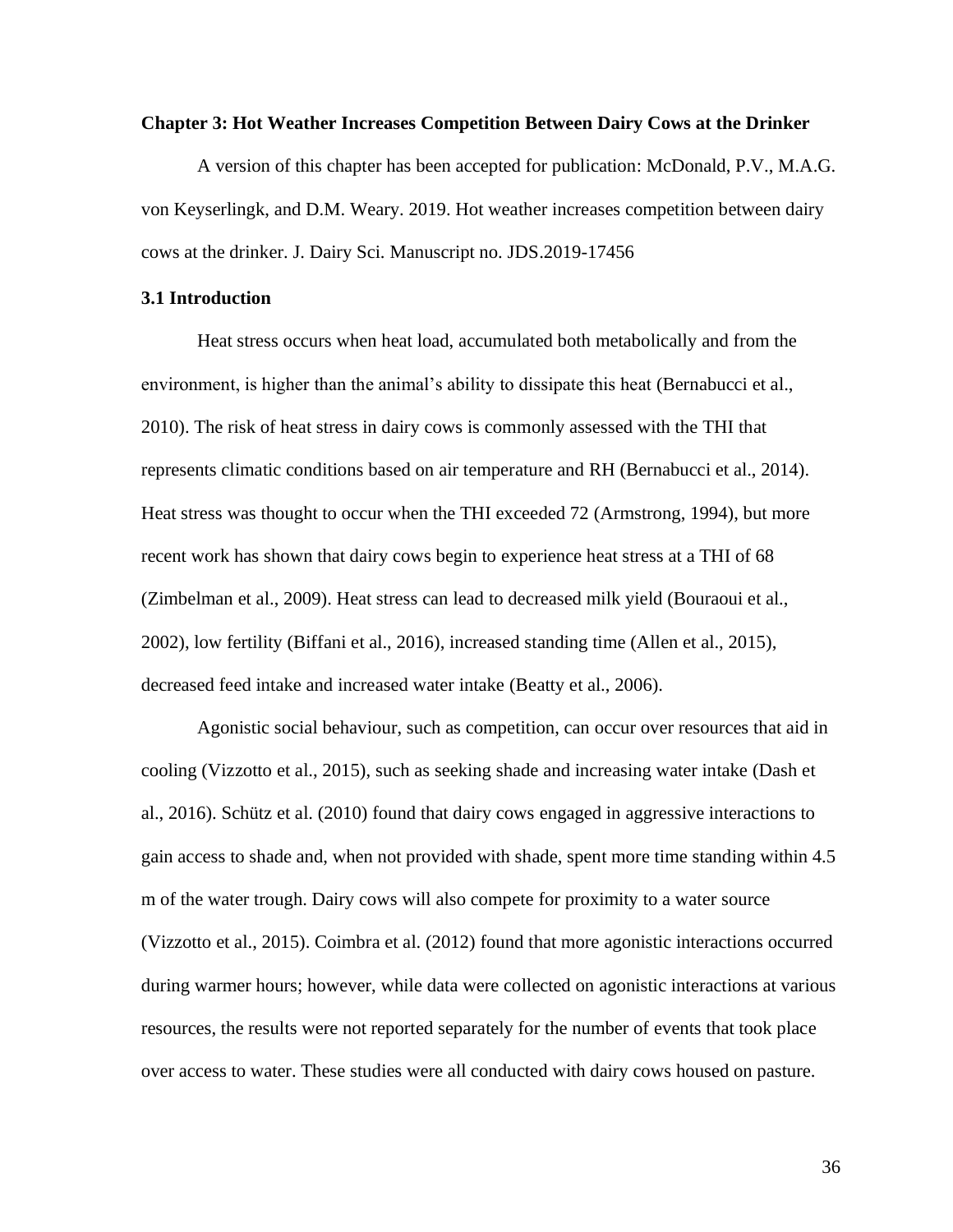Competition for water has yet to be studied in indoor housing, despite aggression being more common indoors (O'Connell et al., 1989).

Competition over resources can be detrimental to cows, for example, by reducing the number of times that cows are able to visit the feeder (DeVries et al., 2004) and the amount of time spent feeding (Olofsson, 1999). Not all cows experience these negative effects equally; cows with lower social rank are disproportionally affected by competition (Olofsson, 1999; DeVries et al., 2004; Proudfoot et al., 2009). During competition at the feedbunk, cows of lower social rank lose more feeding time than dominant cows (Olofsson, 1999), eat faster (Proudfoot et al., 2009), and avoid the feedbunk at peak times of day (Olofsson, 1999; DeVries et al., 2004). While not studying the direct effects of competition due to elevated ambient temperature, Coimbra et al. (2012) found that dominant cows were able to monopolize a water trough when it was located in a narrow (and presumably more easily defensible) corridor versus when in an open paddock. It is unknown how social rank affects drinking behaviour and competition at the drinker during heat stress.

This observational study addresses objectives at both the group and cow level. Our objective at the group level was to describe the association between increasing THI and behaviour of indoor, loose-housed dairy cows at the drinker, with particular attention to competition for this resource. Our objective at the cow level was to describe the relationship between THI and drinking behaviour of individual cows, based on their level of competitive success at the drinker. We predicted that: 1) periods with high THI would lead to increased water intake, frequency of visits to the drinker, time spent at the drinker, and competitive events at the drinker and, 2) that cows with lower levels of competitive success at the drinker would be most affected. We also explored how the distribution of drinking behaviour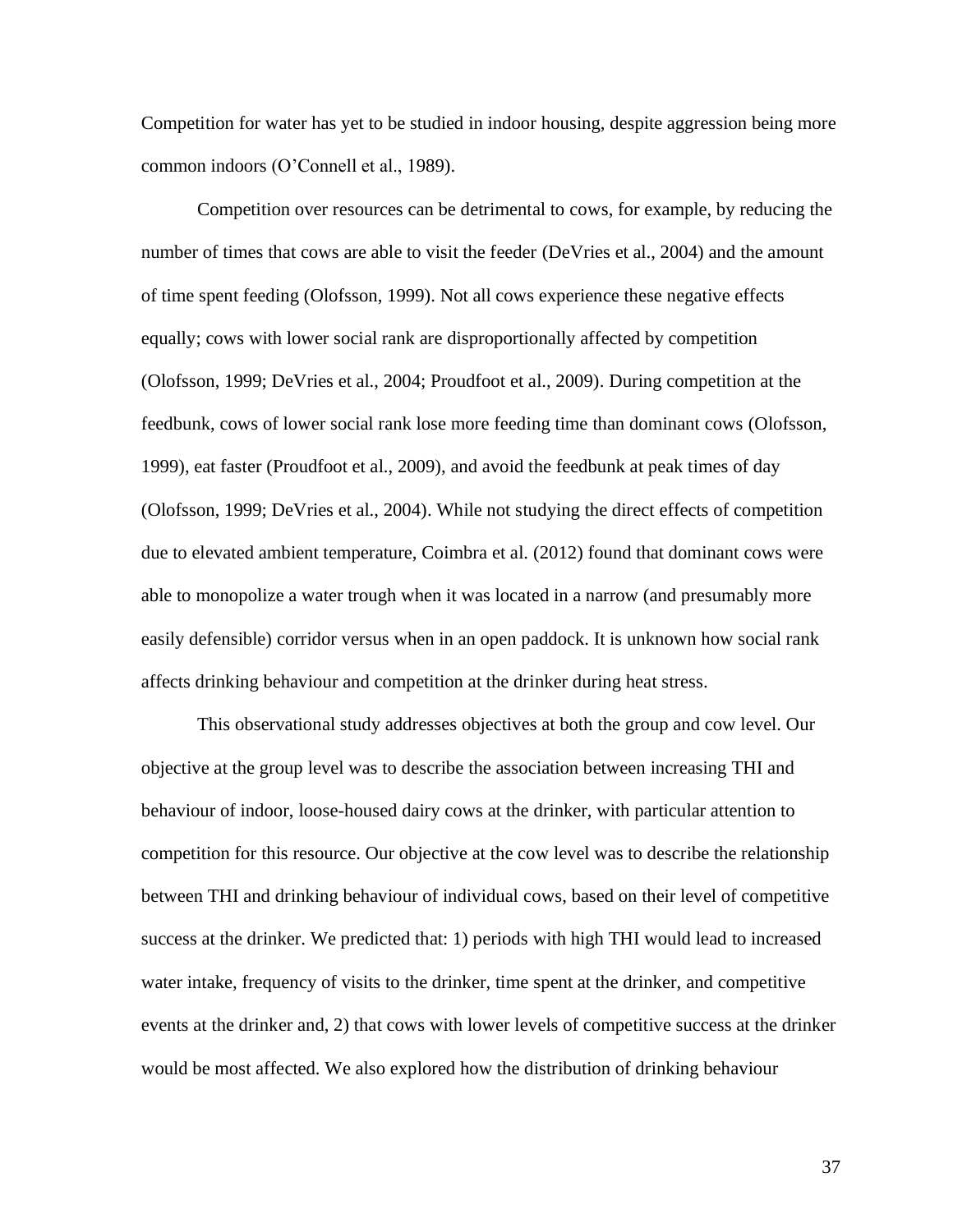throughout the day differed for cows with different levels of competitive success at the drinker.

## **3.2 Materials and Methods**

#### **3.2.1 Animals and housing**

All procedures were approved by the UBC Animal Care Committee (protocol A14- 0040). Data were collected during June to August of 2014 at the UBC Dairy Education and Research Center (Agassiz, BC, Canada), as part of a larger study by Neave et al. (2017, 2018) and Lomb et al. (2018a, 2018b). The barn was a passively ventilated 2,230 m<sup>2</sup> wood frame building with 4 rows of free stalls consisting of 120 stalls divided into 10 pens of 12 stalls each (5 pens on each side of the building separated by a center feed-alley). The side walls (facing northwest and southeast) had a 1.2 m concrete wall with 1 m of open space above. The end walls (facing northeast and southwest) were open. This barn design was typical of farms in this region.

A total of 69 lactating, Holstein dairy cows (with a mean  $\pm$  SD parity of 2.6  $\pm$  1.7 and a range of 1 to 9 lactations) were followed. Average milk production was  $38.1 \pm 12.0$  kg/d (mean  $\pm$  SD, range = 4.0 - 66.0 kg/d). Animals were housed together in a mixed-parity group for 3 wk after calving, except for 8 cows (with a mean  $\pm$  SD DIM of 231  $\pm$  124.0 d) used as "filler" cows to maintain group size. Group size was kept constant at 20 animals but group composition was dynamic, with cows entering the pen within 24 h after calving and leaving approximately 21 d later. The pen was equipped with 12 Insentec (Insentec, Marknesse, the Netherlands) feed bins, 2 Insentec water bins, and 24 freestalls with pasture mats (Pasture Mat, Promat Inc., Woodstock, Ontario, Canada) covered with 5 cm of sand bedding. The pen did not have any form of heat abatement. Animals had *ad libitum* access to water and were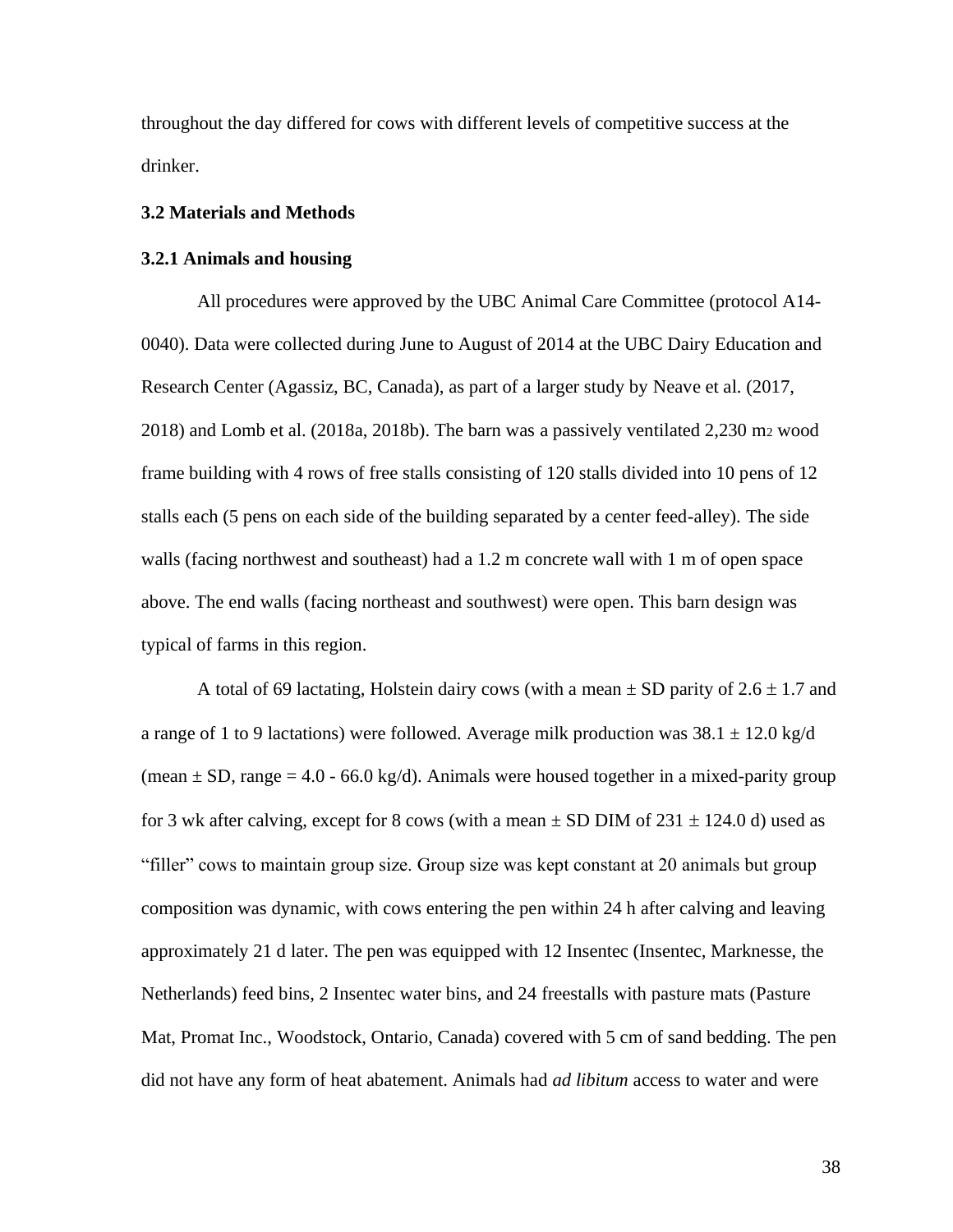milked and fed twice per day at approximately 0700 and 1700 h and 0800 and 1600h, respectively. Feed was formulated according to NRC (2001) guidelines.

#### **3.2.2 Drinking behaviour and social competition measures**

Insentec water bins (Roughage Intake Control system; Insentec B.V., Marknesse, the Netherlands) were used to continuously monitor drinking behaviour and social competition. Each cow was fitted with an electronic ear tag (High Performance ISO Half Duplex Electronic ID Tag by Allflex Inc. St. Hyacinthe, Quebec, Canada), which the Insentec System used to allow and record individual access to each of the drinkers (see Chapinal et al., 2007, for a full description and validation of the system). Measures included water intake, frequency of visits to the drinker, and time spent at the drinker. To determine if drinking behaviour was affected by feeding behaviour, the Insentec feed bins were also used to continuously monitor feed intake.

Social competition at the drinker was recorded using the concept of competitive replacements. A replacement is defined as when physical impact from one cow (actor) results in the recipient cow (reactor) withdrawing her head from the drinker, with the actor then taking the place of the previous cow at the drinker. Physical impact is normally assessed via video analysis, but in the current study replacements were identified with an algorithm that used data from the electronic drinking system to identify cases where the interval between 2 cows sequentially drinking from the same drinker was  $\leq$  29 s. This method of quantifying social competition was validated by McDonald et al. (2019) for identifying replacements at the drinker with high sensitivity and specificity; cows in the current study were kept under the same housing conditions as cows in this validation study.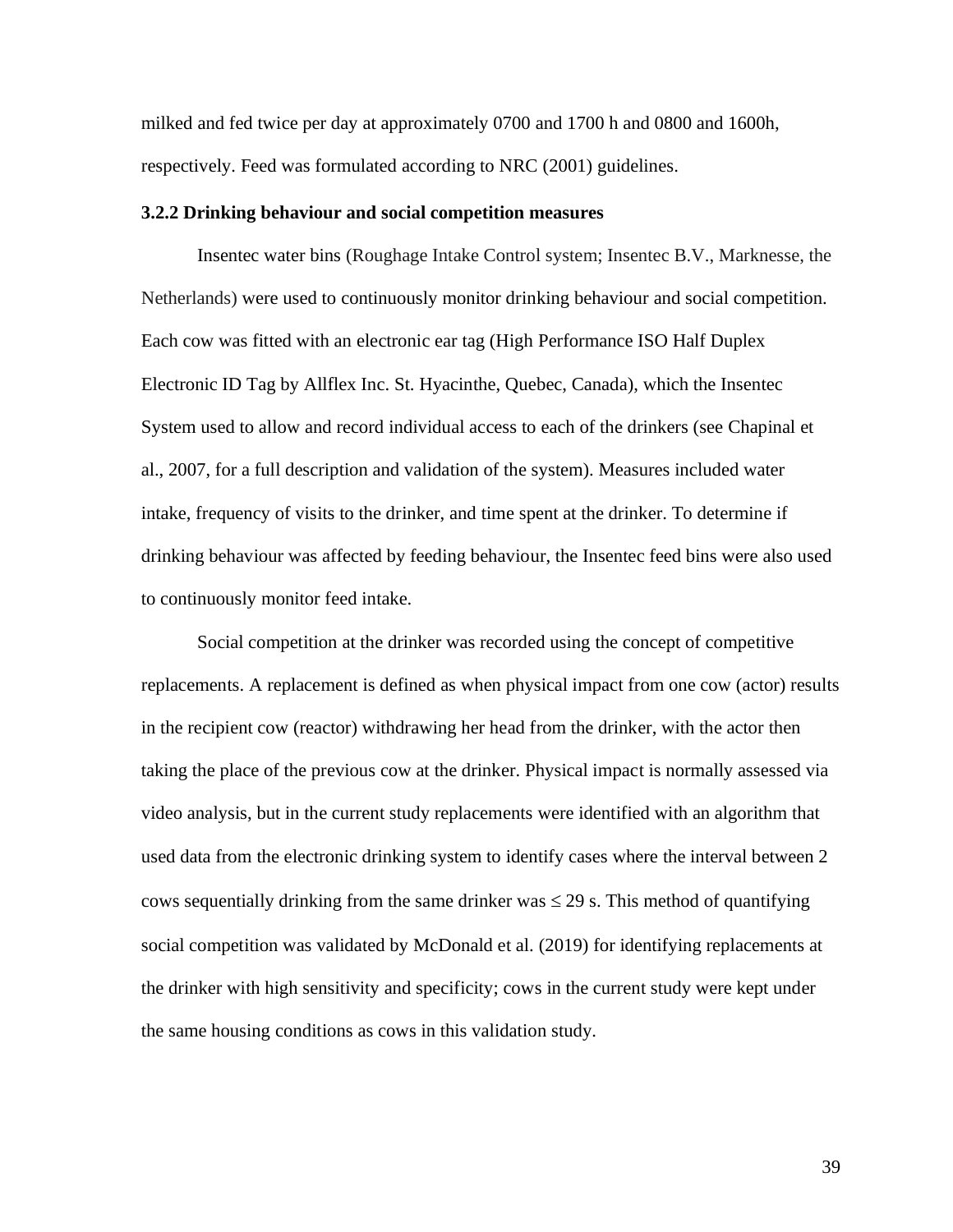The level of competitive success of each cow was determined from an index of success in competitive interactions at the drinker, as described by Galindo and Broom (2000). This index ranges from 0 to 1 and is calculated by dividing the total number of replacements in which the cow was an actor by the total number of replacements in which she was an actor or reactor. Cows with an index  $< 0.4$  were classified as having low success, those with an index  $\geq 0.4$  and  $\leq 0.6$  were classified as having medium success, and those with an index  $> 0.6$  as having high success.

#### **3.2.3 Temperature and humidity measures**

Ambient temperature and RH were recorded continuously at 1 h intervals by the Environment Canada weather station situated approximately 500 m from the barn. Hourly THI was calculated using the following formula: THI =  $(1.8 \times$  temperature + 32) -  $[(0.55 0.0055 \times RH$ ) x (1.8  $\times$  temperature - 26)], with temperature measured in  $\circ$ C and RH measured in % (NRC, 1971).

### **3.3 Statistical Analyses**

All statistical analyses were conducted in SAS (Version 9.4; SAS Institute Inc., Cary, NC). Values reported are means  $\pm$  SE unless otherwise noted. Adjusted R<sub>2</sub> values are presented to account for the number of effects in the models.

## **3.3.1 Group-level drinking behaviour**

For the group-level analysis, day was used as the observational unit  $(n = 63)$ . Four days were excluded due to pen disturbances leaving 59 d in the analysis. For the analysis of drinking behaviour (time spent at the drinker, frequency of visits to the drinker, water intake), measures from all cows in the pen  $(n = 20)$  were averaged to create one observation per day and, for the analysis of social competition at the drinker, the number of replacements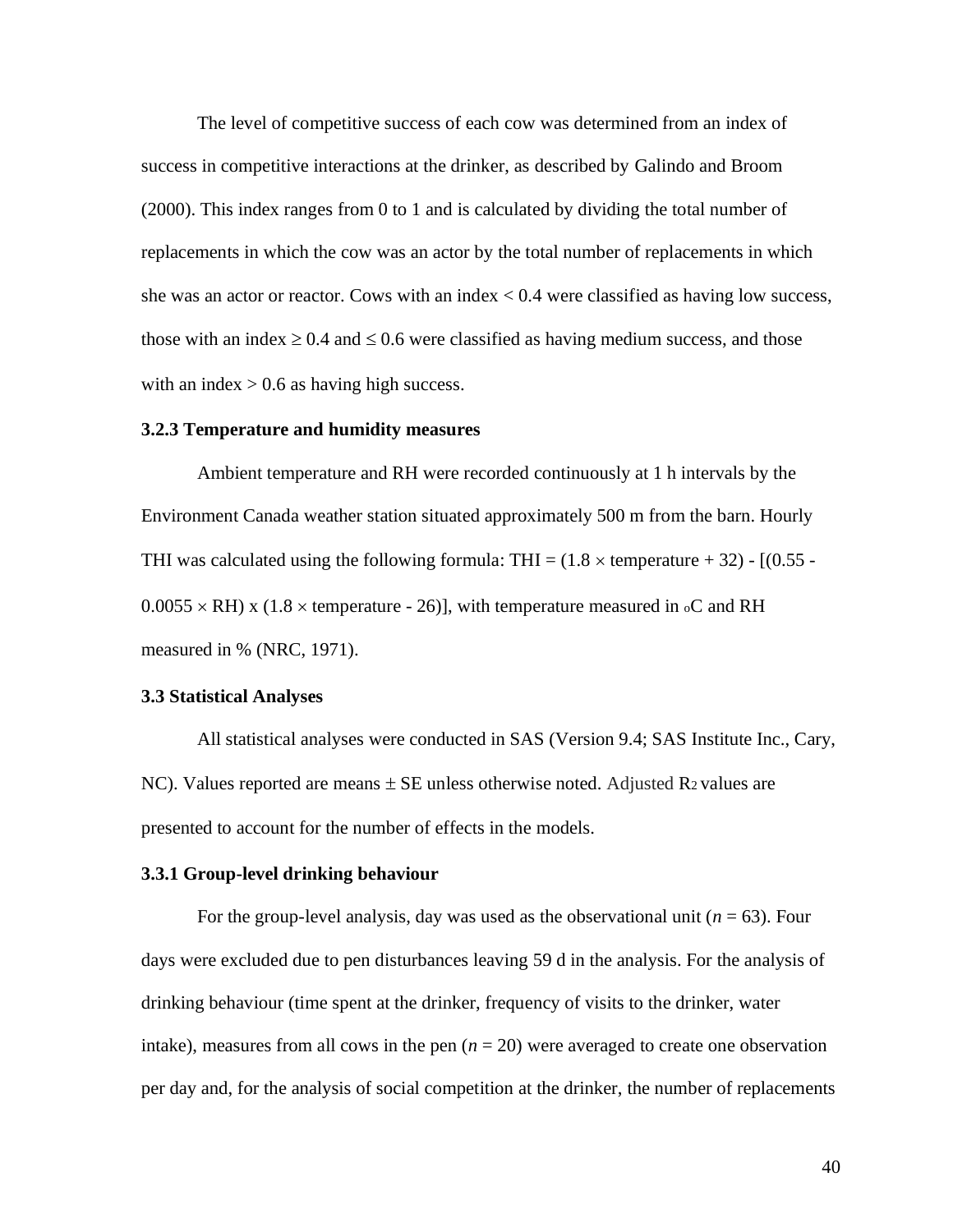was summed. As dairy cows show a time lag in their response to heat stress (West et al., 2003), and following Hill and Wall (2017) who found that weather averaged over 3 d explained feed intake better than current day or 7 d means, we calculated moving averages for daily mean and maximum THI over a 3 d period (weather spanning the day behaviour was measured plus the previous 2 days).

A linear regression was performed to test the predictive value of THI on behaviour at the drinker. Plots of residuals were examined to ensure approximate normal distribution and determine whether transformations of the data were required. The 3 d moving averages of mean and maximum THI were compared to determine which THI parameter had the best fit. The best fitting model was chosen as the one with the lowest Akaike information criterion (AIC), where a change in AIC of  $\geq 4$  from the model with the minimum information criteria was considered a meaningful difference (Burnham and Anderson, 2001). Quadratic models were fitted for all dependent variables (time spent at the drinker, time spent at the drinker per visit, frequency of visits to the drinker, number of competitive replacements) by adding a squared term of the independent variable (THI), except for water intake, where a linear model was retained. To improve interpretation of the beta coefficients, the independent THI variable was centered prior to creating the squared term (Dalal and Zickar, 2012).

For time spent at the drinker, frequency of visits to the drinker, and number of competitive replacements at the drinker, the maximum THI averaged over 3 d generated lower AIC values than the average mean THI over 3 d. For water intake, the AIC values for mean and maximum THI were similar, but the model with maximum THI had a higher *R*2, so all analysis were based on maximum THI.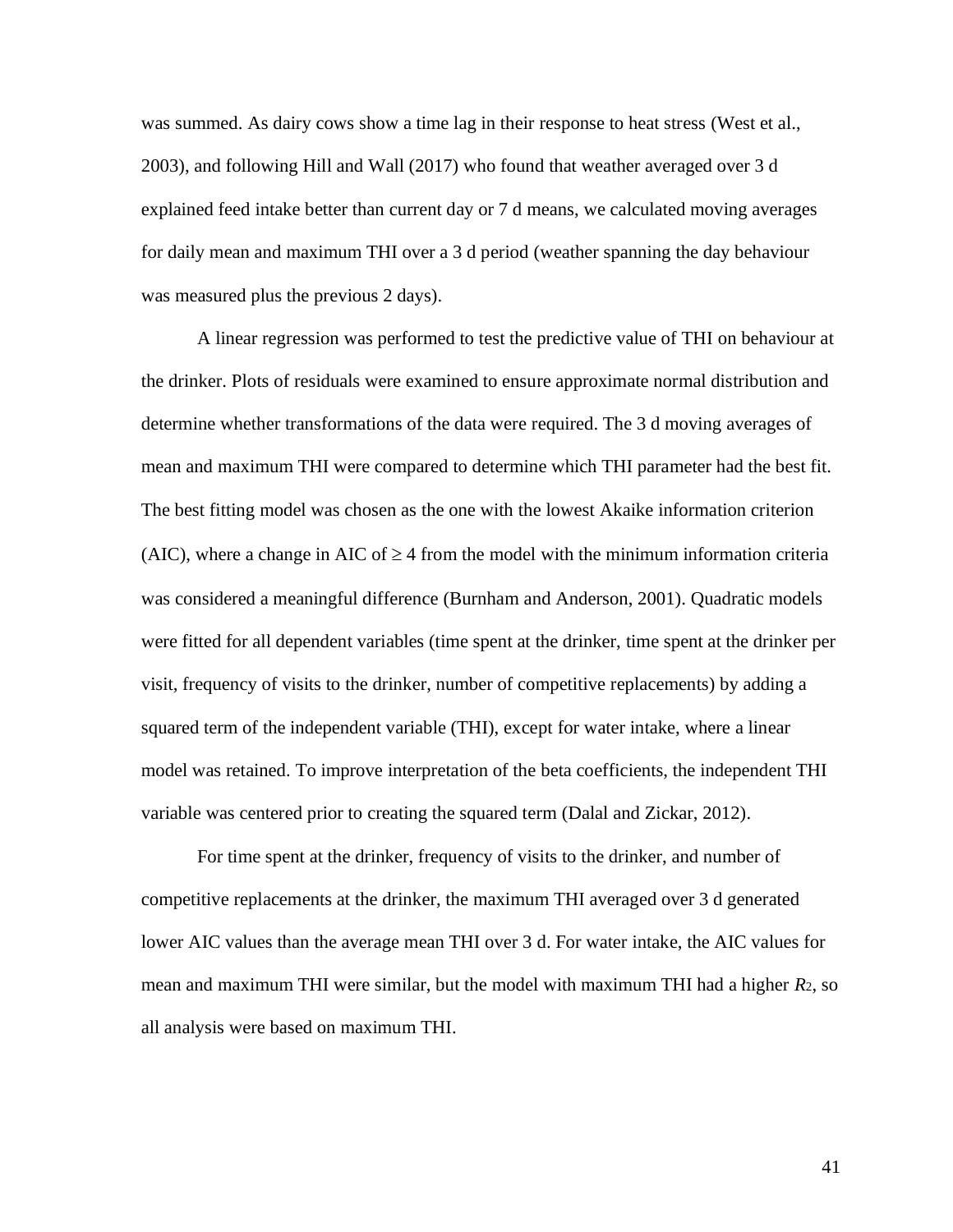The vertex of the parabola in the quadratic models (i.e. the maximum THI threshold at which dairy cow drinking behaviour began to change) was determined by taking the first derivative of the quadratic function, resulting in the formula:  $x = -\beta x / 2 \times \beta x^2$ 

## **3.3.2 Cow-level drinking behaviour**

For the cow-level analysis ( $n = 69$  cows), 30 cows were excluded due to health disorders (metritis, retained placenta, mastitis, lameness, ketosis, milk fever; see Lomb et al., 2018a, for a full description of disease diagnosis) or missing health data. Two cows were involved in too few competitive interactions at the drinker  $(n < 8)$ ; Hohenbrink and Meinecke-Tillmann., 2012) to accurately calculate level of competitive success and were also excluded, leaving 37 cows in the analysis. Seven cows were classified as having high competitive success at the drinker, 25 were classified as having medium success, and 5 were classified as having low success.

Average daily measures of drinking behaviours for each cow (time spent at the drinker, frequency of visits to the drinker, water intake, number of competitive replacements as an actor or reactor) were calculated. The distributions of each drinking behaviour per day were screened for the presence of outliers. Extreme outliers (i.e. more than 3 times outside the interquartile range) were deemed water bin malfunctions and removed from the data set. Differences in drinking behaviour in relation to increasing THI between cows with different levels of competitive success at the drinker were analyzed using a mixed model, with day relative to calving specified as a repeated measure and a first-order autoregressive covariance structure. Fixed effects were level of competitive success at the drinker, daily milk yield, and 3 d maximum THI for the models with time spent at the drinker, time spent at the drinker per visit, and frequency of visits to the drinker as outcome measures.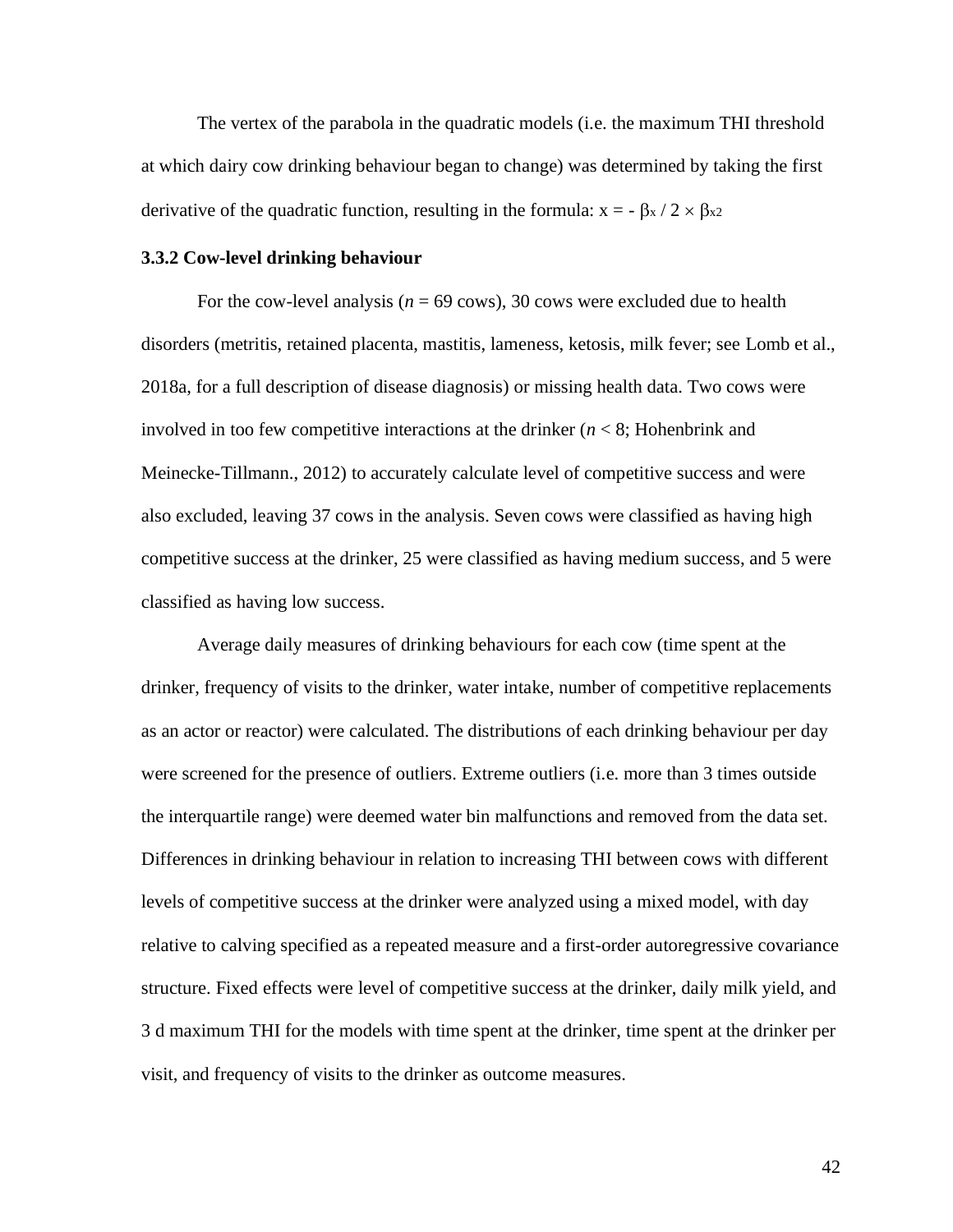Along with ambient temperature, feed intake has also been shown to be predictive of water intake (see Cardot et al., 2008); feed intake was explored as a potential explanatory variable for water intake, time spent at the drinker, and frequency of visits to the drinker. Feed intake was not highly correlated with time spent at the drinker  $(r = 0.07)$ , or frequency of visits to the drinker  $(r = 0.08)$ , but was correlated with water intake  $(r = 0.65)$ ; we thus considered feed intake in our analysis of water intake in the cow level models.

A multivariable linear mixed model was used to assess the effect of THI on water intake, controlling for level of competitive success at the drinker, feed intake and milk yield. Analysis of variance was performed to assess model fit, where the final model was compared to a model that was the same except that the variables THI and level of competitive success at the drinker were removed one by one, and both together. The final model that included both THI and social rank decreased the residual sum of squares when compared to the models without one or both these variables. The total variation in water intake accounted for by each explanatory variable was 19.2% for THI, 10.4% for milk yield, 39.9% for feed intake, and 12.2% for level of competitive success at the drinker (measured with the partial omega squared, which is the proportion of variance in the dependent variable accounted for by the independent variable, analogous to adjusted *R*2, and adjusted for bias). Feed intake was thus included as a fixed effect for the model with water intake as the outcome measure.

Biologically plausible interactions with maximum THI were examined (level of competitive success at the drinker, daily milk yield, feed intake), and retained in the model when  $P < 0.05$ . Plots of residuals were examined to ensure approximate normal distribution and determine whether transformations of the data were required. Studentized residuals greater than 3 or less than -3 were investigated as potential outliers (Dohoo et al., 2003).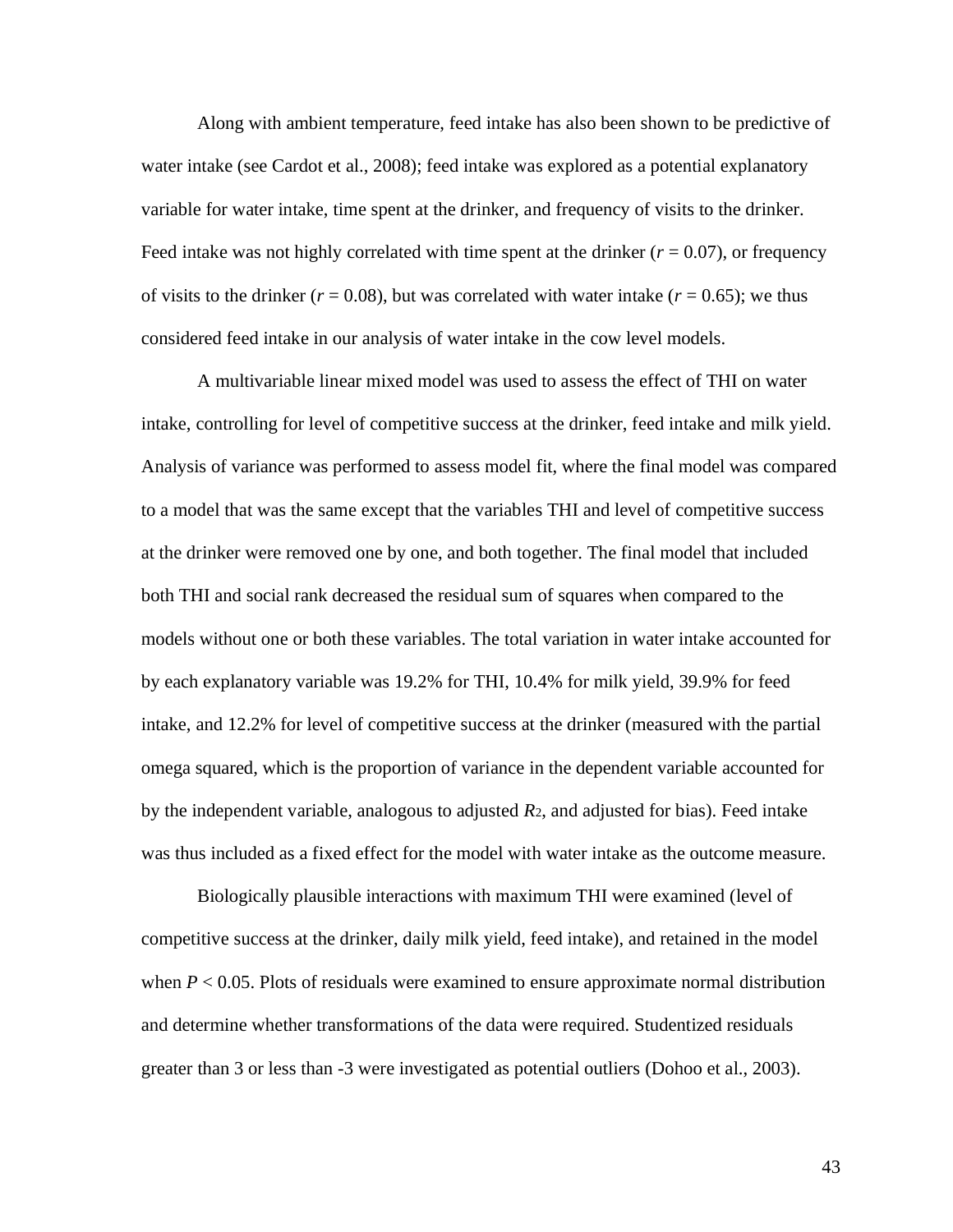Outliers were deleted if they were the first or last day a cow was in the pen, as it was likely the cow was not in the pen the whole day. Collinearity was not a problem in the models.

To normalize residuals, a natural log transformation was applied to time spent at the drinker and time spent at the drinker per visit, and a square root transformation was applied to frequency of visit to the drinker; water intake did not require transformation.

## **3.3.3 Exploratory analysis on the distribution of drinking behaviour**

The daily time distribution of each drinking behaviour per cow was also examined based on level of competitive success at the drinker. Each 24-h time period was divided into six 4-h segments (0000 - 0400, 0400 - 0800, 0800 - 1200, 1200 - 1600, 1600 - 2000, 2000 - 2400 h). The 4-h bin size was chosen to improve interpretation of the time trends in drinking behaviour, as the differences between the drinking behaviours of cows based on level of competitive success at the drinker were less clear with smaller bins. Analyses were separated into 2 categories based on whether the 3 d maximum THI was above or below 72, to account for how the daily distribution of each drinking behaviour was affected by high THI.

To identify times of peak competition at the drinker, the average number of competitive events that occurred during each 4-h segment was calculated per day. Water intake, time spent at the drinker, and frequency of visits to the drinker, and the proportion of each behaviour performed in each 4 h time segment out of the total daily expression of each behaviour, were calculated per cow.

#### **3.4 Results**

Daily mean and maximum ambient temperature, RH, and THI over the entire trial period are summarized in Table 3.1. The THI was  $\geq 68$  on 45 days and  $\geq 72$  on 28 days of the 59 days included in our analysis.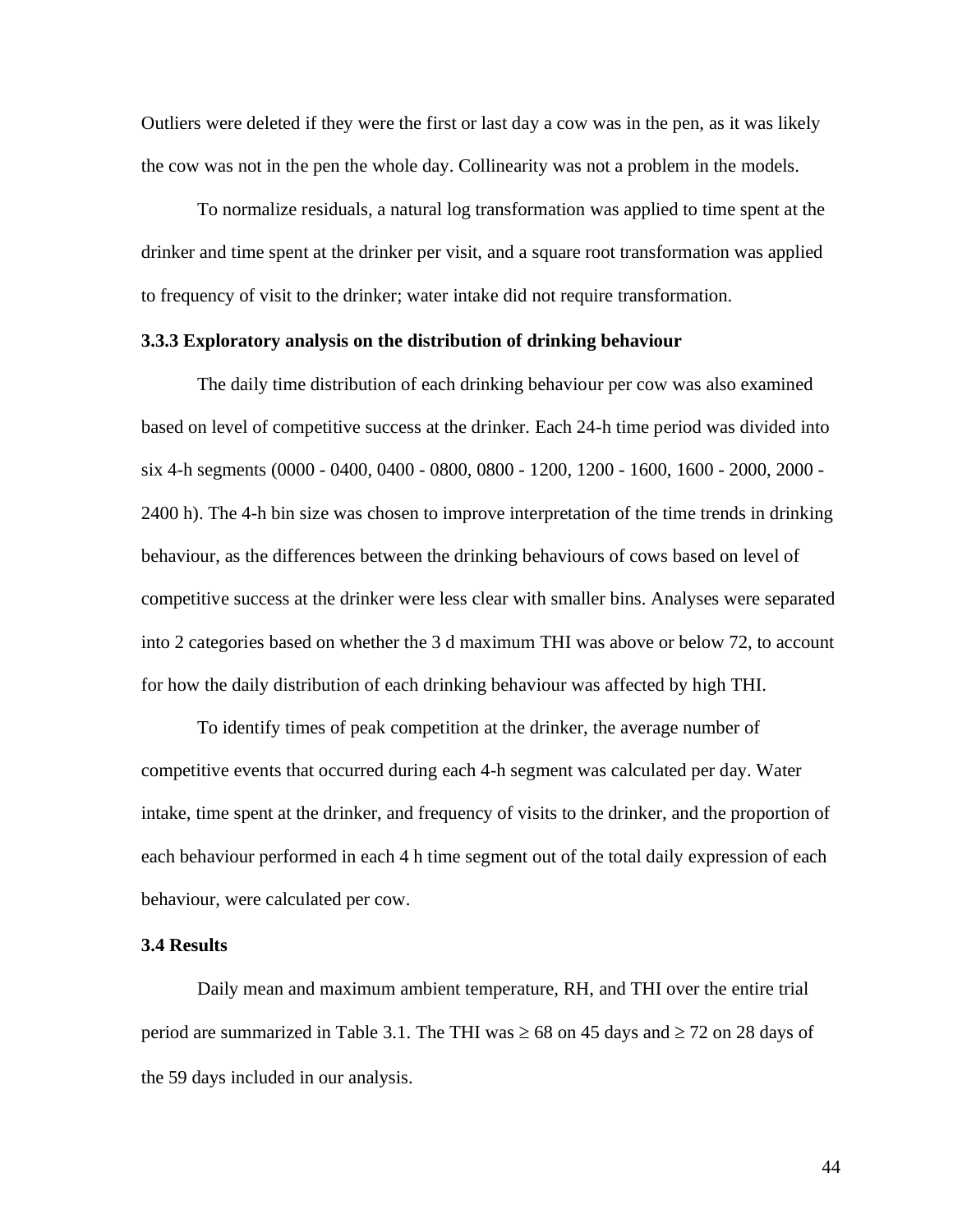|                        | 24-h mean |           |               |  | 24-h maximum |               |                     |  |
|------------------------|-----------|-----------|---------------|--|--------------|---------------|---------------------|--|
| Variable               | Mean      | <b>SD</b> | Range         |  | Mean         | <sub>SD</sub> | Range               |  |
| Temperature, ${}_{0}C$ | 18.8      | 3.1       | $12.5 - 24.8$ |  | 24.2         | 4.8           | $13.4 - 32.6$       |  |
| RH, %                  | 74.4      | 8.1       | $56.8 - 95.3$ |  | 95.3         |               | $3.6$ $77.0 - 99.0$ |  |
| THI                    | 64.0      | 4.4       | 54.7 - 72.4   |  | 70.9         | 5.9           | $56.3 - 81.3$       |  |

**Table 3.1. Mean, SD, and range of average and maximum daily values for ambient temperature, relative humidity (RH), and the temperature-humidity index (THI).**

#### **3.4.1 Group-level drinking behaviour**

The average time spent at the drinker was  $25.6 \pm 1.53$  min/d (range: 11.7 - 54.0) min/d), the average time spent at the drinker per visit was  $81.0 \pm 2.35$  s/visit (range: 54.6 -115.3 s/visit), the average frequency of visits to the drinker was  $19.0 \pm 0.6$  no./d (range: 10 -31 no./d), the average water intake was  $96.9 \pm 1.06$  kg/d (range: 77.3 - 112.7 kg/d), and the average number of competitive replacements was  $54.0 \pm 4.5$  no./d (range: 12 - 172 no./d).

As maximum THI increased, cows spent more time at the drinker ( $R_{2\text{Adj}} = 0.77$ , df = 56, intercept =  $21.52 \pm 1.01$ ,  $\beta$ linear =  $1.92 \pm 0.14$ ,  $P$ linear < 0.0001,  $\beta$ quadratic =  $0.16 \pm 0.03$ ,  $P_{\text{quadratic}} < 0.0001$ ; Figure 3.1A), visited the drinker more often ( $R_{\text{2Adj}} = 0.76$ , df = 56, intercept =  $17.42 \pm 0.38$ ,  $\beta$ linear =  $0.73 \pm 0.05$ ,  $P$ linear <  $0.0001$ ,  $\beta$ quadratic =  $0.05 \pm 0.01$   $P$ quadratic  $< 0.0001$ ; Figure 3.1B), drank more water ( $R_2 = 0.20$ , df = 57, intercept = 96.02  $\pm$  1.32,  $\beta$ linear  $= 0.72 \pm 0.19$ , *P*linear = 0.0004; Figure 3.1C), and engaged in a greater number of competitive replacements at the drinker ( $R_{2\text{Adj}} = 0.75$ , df = 56, intercept = 41.41  $\pm$  3.06,  $\beta_{\text{linear}} = 5.52 \pm$ 0.44, *P*linear  $\lt 0.0001$ ,  $\beta_{\text{quadratic}} = 0.48 \pm 0.08$ , *P*<sub>quadratic</sub>  $\lt 0.0001$ ; Figure 3.2). Time spent at the drinker per visit also increased along with maximum THI ( $R_{2\text{Adj}} = 0.53$ , df = 56, intercept =  $76.50 \pm 2.25$ ,  $\beta$ linear = 2.49  $\pm$  0.32,  $P$ linear < 0.0001,  $\beta$ quadratic = 0.17  $\pm$  0.06,  $P$ quadratic = 0.005). For the quadratic models, time spent at the drinker and the number of competitive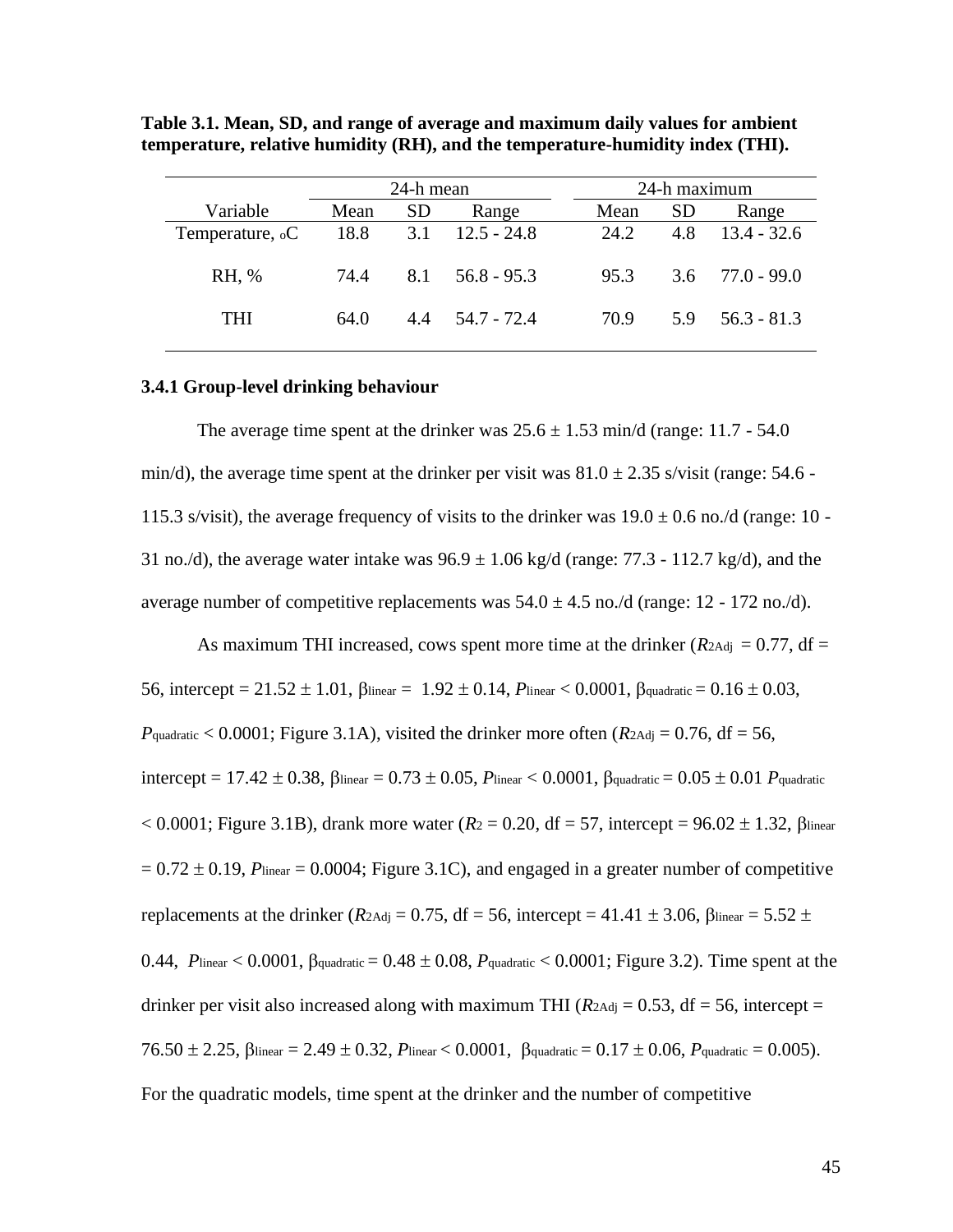replacements at the drinker began to increase at a THI of 65; frequency of visits to the

drinker began to increase at a THI of 64.

**Figure 3.1. The average (A) time spent at the drinker (min/d), (B) frequency of visits to the drinker (no./d), and (C) water intake (kg/d) per cow in relation to the maximum temperature-humidity index (THI) averaged over the day of observation and the two previous days.**

Each point shows the average drinking behaviour over all 20 cows in the group for each day of observation.

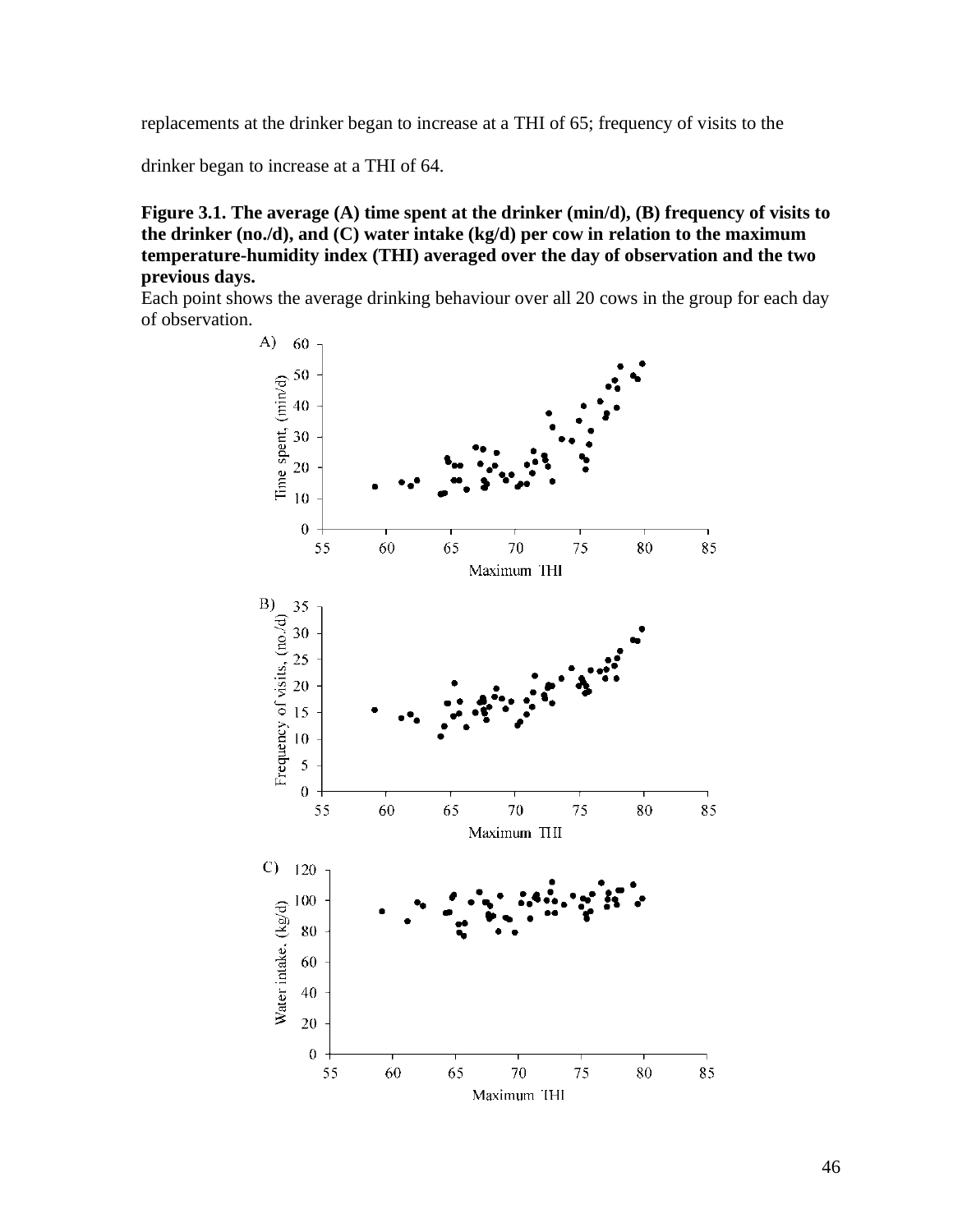**Figure 3.2. The total number of competitive replacements at the drinker (no./d) in relation to the maximum temperature-humidity index (THI) averaged over the day of observation and the two previous days.**

Each point shows the sum of replacements over all 20 cows in the group for each day of observation.



## **3.4.2 Cow-level drinking behaviour**

Cows with higher levels of competitive success at the drinker drank more water (*F*2,34  $= 13.60, P < 0.0001$ , cows with greater feed intake drank more water ( $F_{1,539} = 425.18, P <$ 0.0001), and cows with greater milk yield drank more water  $(F_{1,539} = 16.83, P = 0.0001)$ . There was a positive interaction between milk yield and THI for frequency of visits to the drinker, where cows with greater milk yield made more visits to the drinker as THI increased  $(F_{1,539} = 28.51, P < 0.0001)$ , but level of competitive success did not affect frequency of visits to the drinker ( $F_{2,34} = 2.75$ ,  $P = 0.08$ ). There was a positive interaction between milk yield and THI for time spent at the drinker, where cows with greater milk yield spent more time at the drinker as THI increased  $(F_{1,539} = 15.90, P < 0.0001)$ , but level of competitive success at the drinker did not affect time spent at the drinker  $(F_{2,34} = 1.29, P = 0.29)$ . Cows with greater milk yield had longer visits to the drinker  $(F_{1,540} = 23.68, P < 0.0001)$ , but level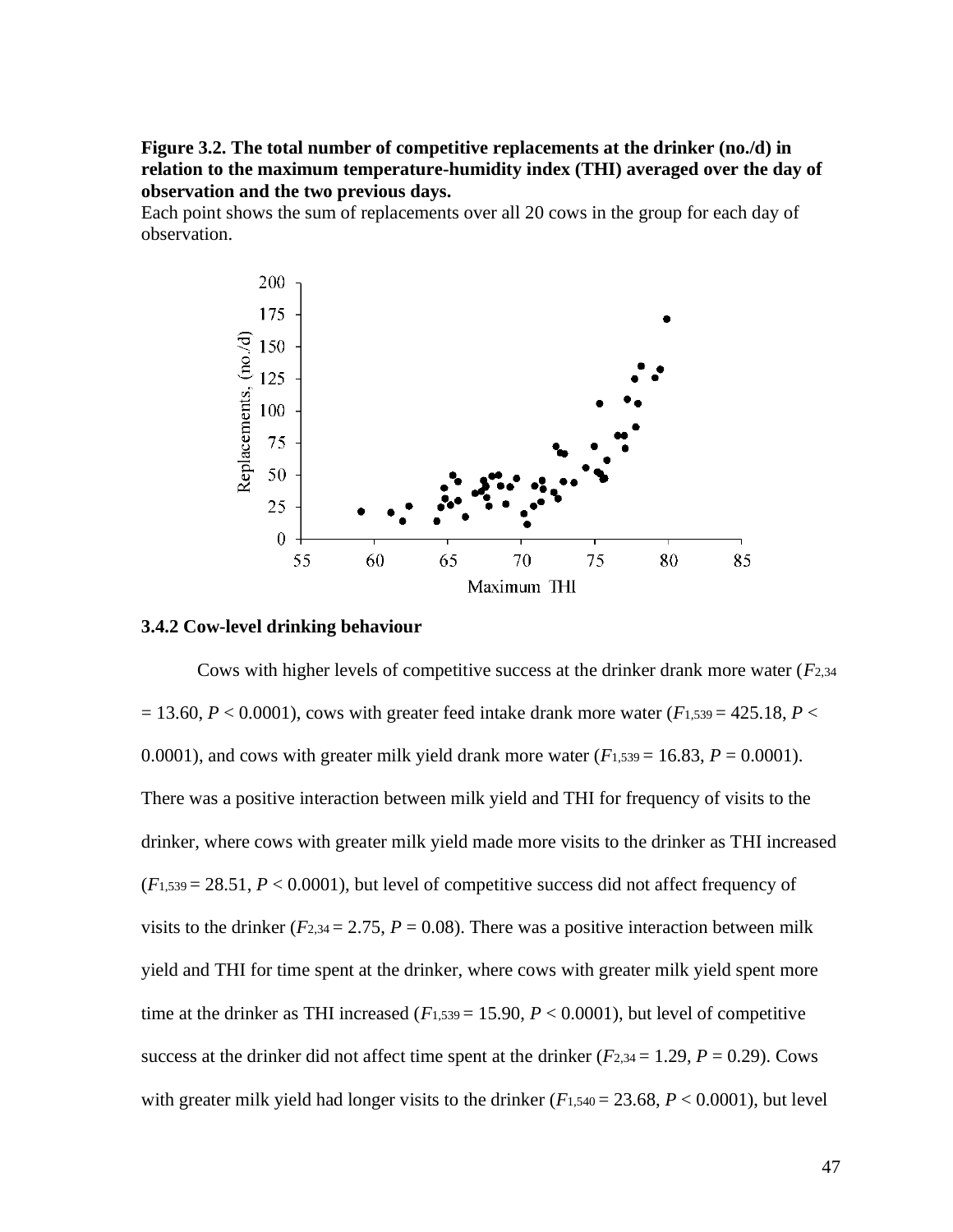of competitive success did not affect time spent at the drinker per visit ( $F_{2,34} = 0.86$ ,  $P =$ 0.43). The interaction between level of competitive success at the drinker and THI was not significant for water intake, frequency of visits to the drinker, time spent at the drinker, or time spent at the drinker per visit.

## **3.4.3 Exploratory analysis of the distribution of drinking behaviour**

Peak times of competition at the drinker were between 0800 - 1200 h and 1600 - 2000 h (Figure 3.3). On days where the THI was < 72, the average number of replacements that occurred at each peak was roughly similar (0800 - 1200 h = 4.5 no./4 h, 1600 - 2000 h = 7.2 no./4 h), but on days where the THI was  $\geq$  72, the average number of replacements appeared to be higher in the afternoon (0800 - 1200 h = 11.7  $\pm$  1.3 no./4 h, 1600 - 2000 h = 19.8  $\pm$  2.2 no./4 h; no inferential tests were performed for the exploratory analysis).

**Figure 3.3. The average number of replacements at the drinker that occurred per day**  during each 4-h segment when the temperature-humidity index  $\text{was} \ge 72$  (solid line) **versus < 72 (dashed line).**

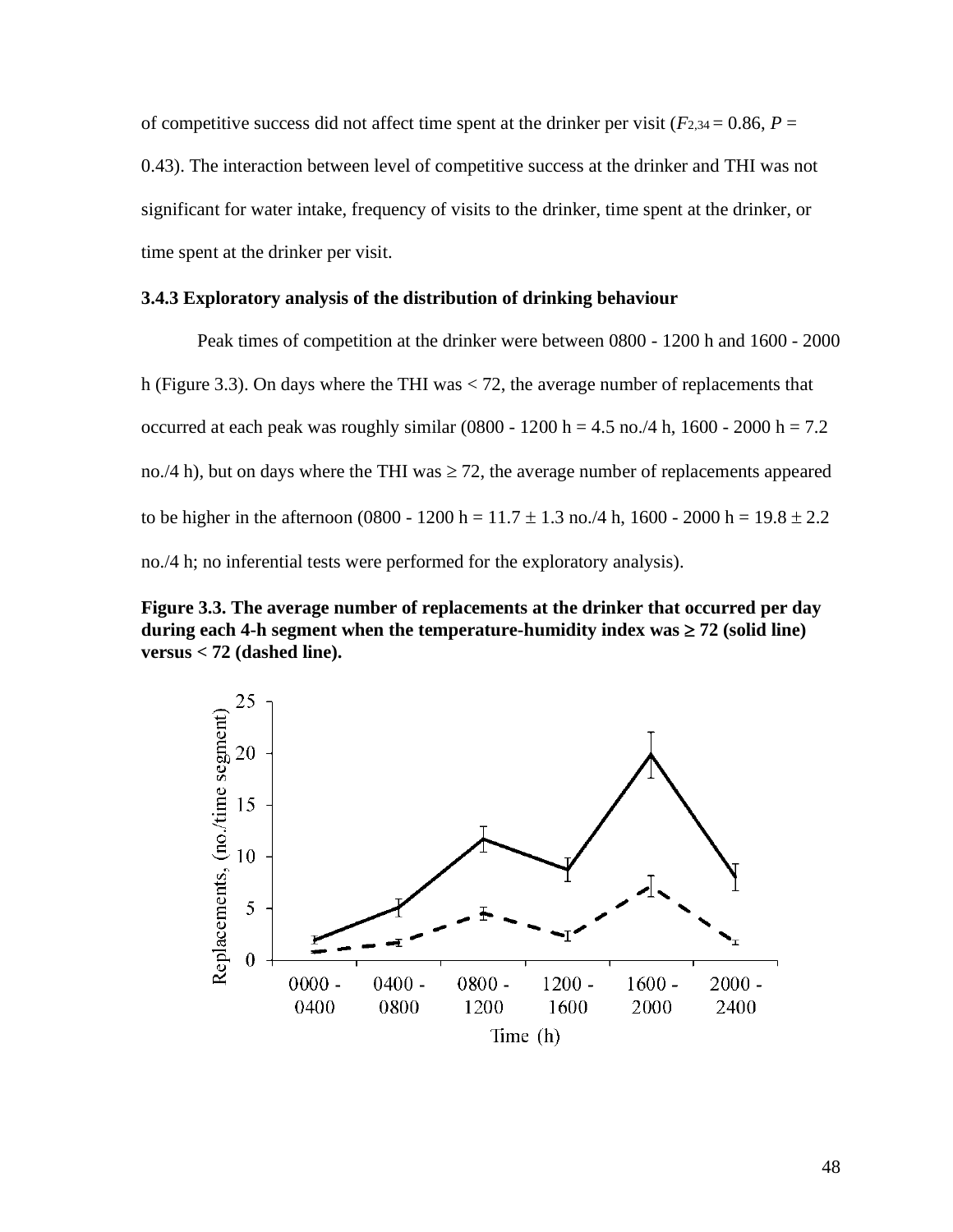The distribution of water intake for cows of low and high competitive success at the drinker are depicted in Figure 3.4. On days where the maximum THI was < 72, regardless of level of competitive success at the drinker, all cows had peaks in the proportion of water intake between 0800 - 1200 h (high success:  $22.1 \pm 1.1$  %, medium success:  $26.6 \pm 1.0$  %, low success:  $26.0 \pm 1.4$  % of total daily water intake) and  $1600 - 2000$  h (high success: 26.6  $\pm$  1.0 %, medium success: 27.5  $\pm$  0.6, low success: 27.2  $\pm$  1.1 % of total daily water intake). When the maximum THI was  $\geq$  72, both high and medium success cows maintained peaks of water intake between 0800 - 1200 h (high success:  $21.1 \pm 1.2$  %, medium success:  $26.0 \pm 0.6$ % of total daily water intake) and 1600 - 2000 h (high success:  $22.3 \pm 1.1$  %, medium:  $22.8 \pm 1.1$ 0.6 % of total daily water intake). Low success cows maintained one peak of water intake between 0800 - 1200 h (24.4  $\pm$  2.0 % of total daily water intake) but the second peak shifted to 2000 - 2400 h (23.7  $\pm$  1.9 % of total daily water intake).

On days where the maximum THI was  $<$  72, the distribution of time spent at the drinker and frequency of visits to the drinker was not affected by level of competitive success at the drinker; all cows had peaks in the proportion of time spent at the drinker between 0800 - 1200 h (high success:  $20.6 \pm 0.9$  %, medium success:  $22.9 \pm 0.7$  %, low success:  $24.1 \pm 1.2$  % of total time spent at the drinker) and  $1600 - 2000$  h (high success: 24.3  $\pm$  1.0 %, medium success: 23.4  $\pm$  0.7%, low success: 23.5  $\pm$  1.3 % of total time spent at the drinker), and peaks in the proportion of frequency of visits to the drinker between 0800 - 1200 h (high success:  $19.8 \pm 1.3$ %, medium success:  $22.5 \pm 0.7$ %, low success:  $26.7 \pm 1.4$  % of total daily frequency of visits to the drinker) and  $1600 - 2000$  h (high success:  $28.6 \pm 1.4$ %, medium success:  $25.9 \pm 0.7$ %, low success:  $26.3 \pm 1.6$  % of total daily frequency of visits to the drinker).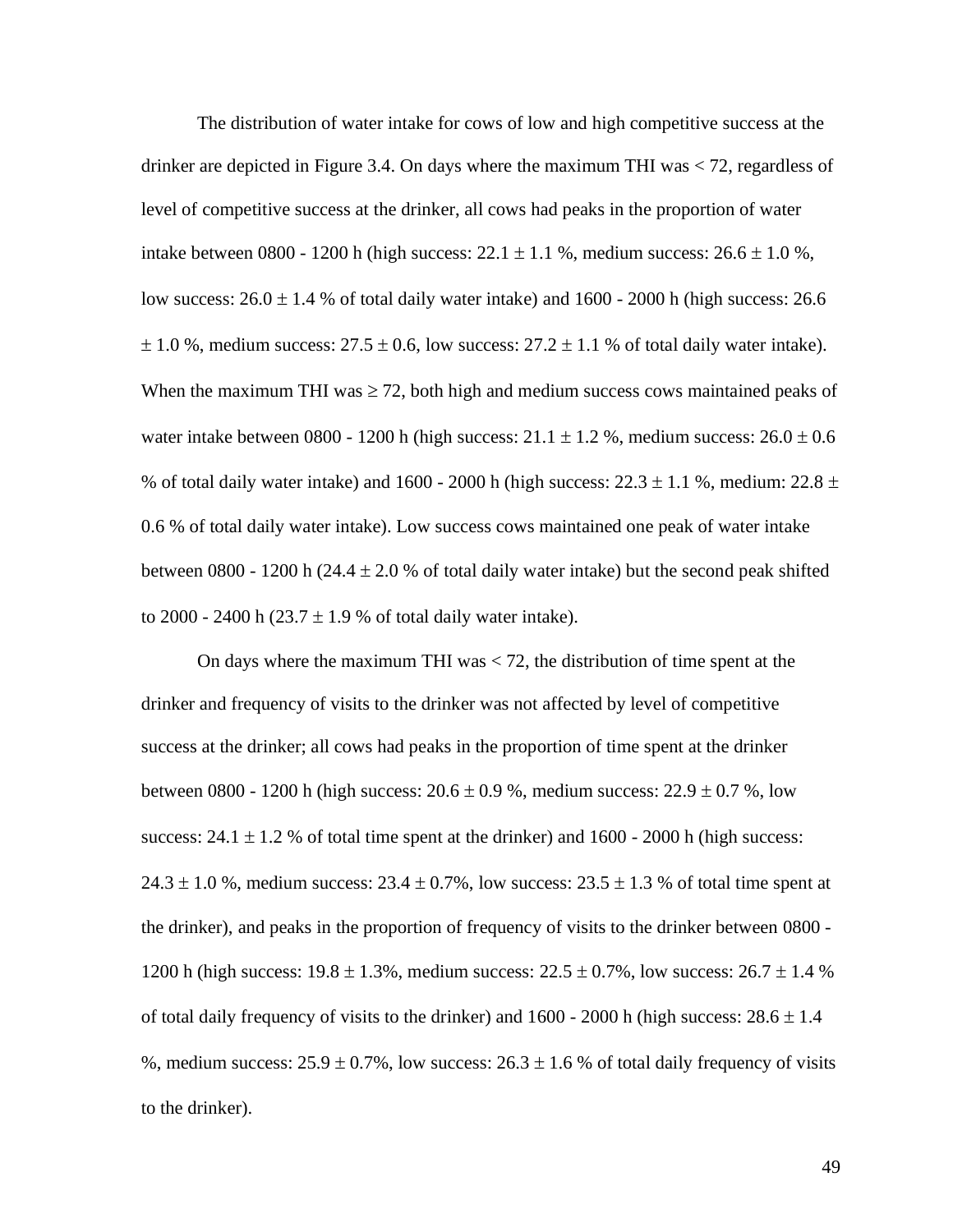**Figure 3.4. The distribution of water intake (measured as the proportion of total daily intake that occurred during each 4-h segment) when the temperature humidity index (THI)**  $\text{was} \geq 72$  (solid line) or < 72 (dashed line) for cows with (A) low competitive **success at the drinker and (B) high competitive success at the drinker.** 

Values represent the average of all cows at each level of competitive success. Maximum THI during each time segment is represented with a dotted line.



When the maximum THI was  $\geq$  72, high and medium success cows maintained peak time spent at the drinker between 1600 - 2000 h (high success:  $24.3 \pm 1.4$  %, medium:  $25.3 \pm$ 0.7 % of total daily time spent at the drinker), while low success cows had an earlier peak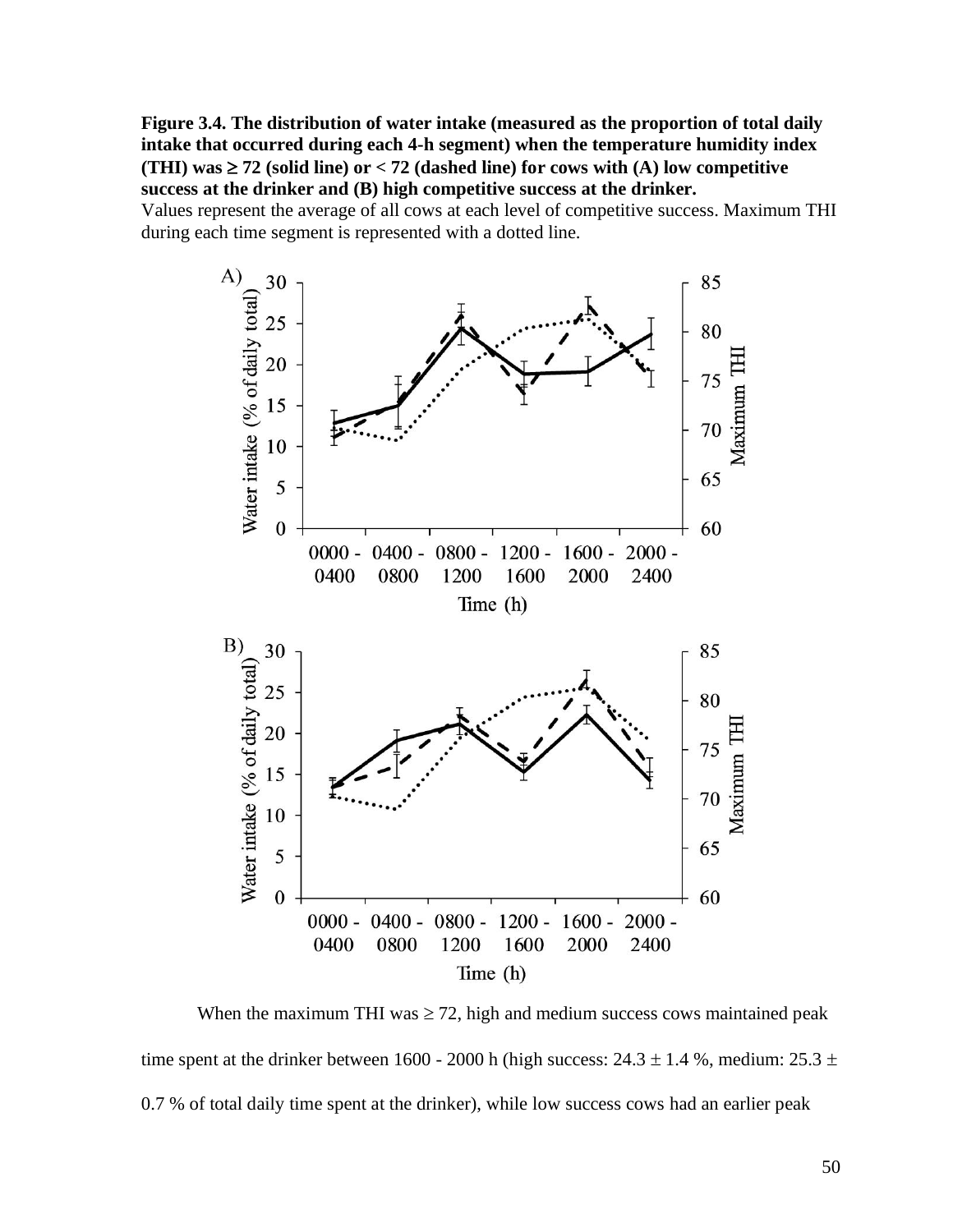between 1200 - 1600 h (26.5  $\pm$  2.4 % of total daily time spent at the drinker). High and medium success cows also maintained peak frequency of visits to the drinker between 0800 - 1200 h (high success:  $19.0 \pm 1.6$ %, medium success:  $22.5 \pm 0.7$ % of total daily frequency of visits to the drinker) and 1600 - 2000 h (high success:  $27.2 \pm 1.8$ , medium success:  $25.5 \pm 0.8$ % of total daily frequency of visits to the drinker). Low success cows maintained only one peak in frequency of visits to the drinker at 0800 - 1200 h ( $22.6 \pm 1.7$  % of total daily frequency of visits to the drinker).

## **3.5 Discussion**

This is the first study to examine how THI relates to behaviour at the drinker for indoor, loose-housed dairy cattle. As THI increased, dairy cows spent more time at the drinker, visited the drinker more often, increased water intake, and engaged in more competitive behaviour at the drinker. In addition to contributing to the literature that shows that dairy cows increase their drinking behaviour (Ammer et al., 2018) and become more aggressive (Pilatti et al., 2019) when hot, the results of this study suggest that socially subordinate cows may be more vulnerable to increasing THI, due to shifting their drinking behaviour to different times of the day.

Temperature is well known to be associated with water intake in dairy cows (Murphy et al., 1983; Meyer et al., 2004; Cardot et al., 2008). Other studies have found that drinking time (Cook et al., 2007), frequency (Ammer et al., 2018), and intake (McDowell et al., 1969; Beatty et al., 2006; Ammer et al., 2018) increased with increasing THI and ambient temperature. Body water is lost as a result of panting and sweating (Kadzere et al., 2002), and ingestion of water increases heat loss and combats dehydration (Vizzotto et al., 2015). Compared to time spent at the drinker and frequency of visits, the current study found less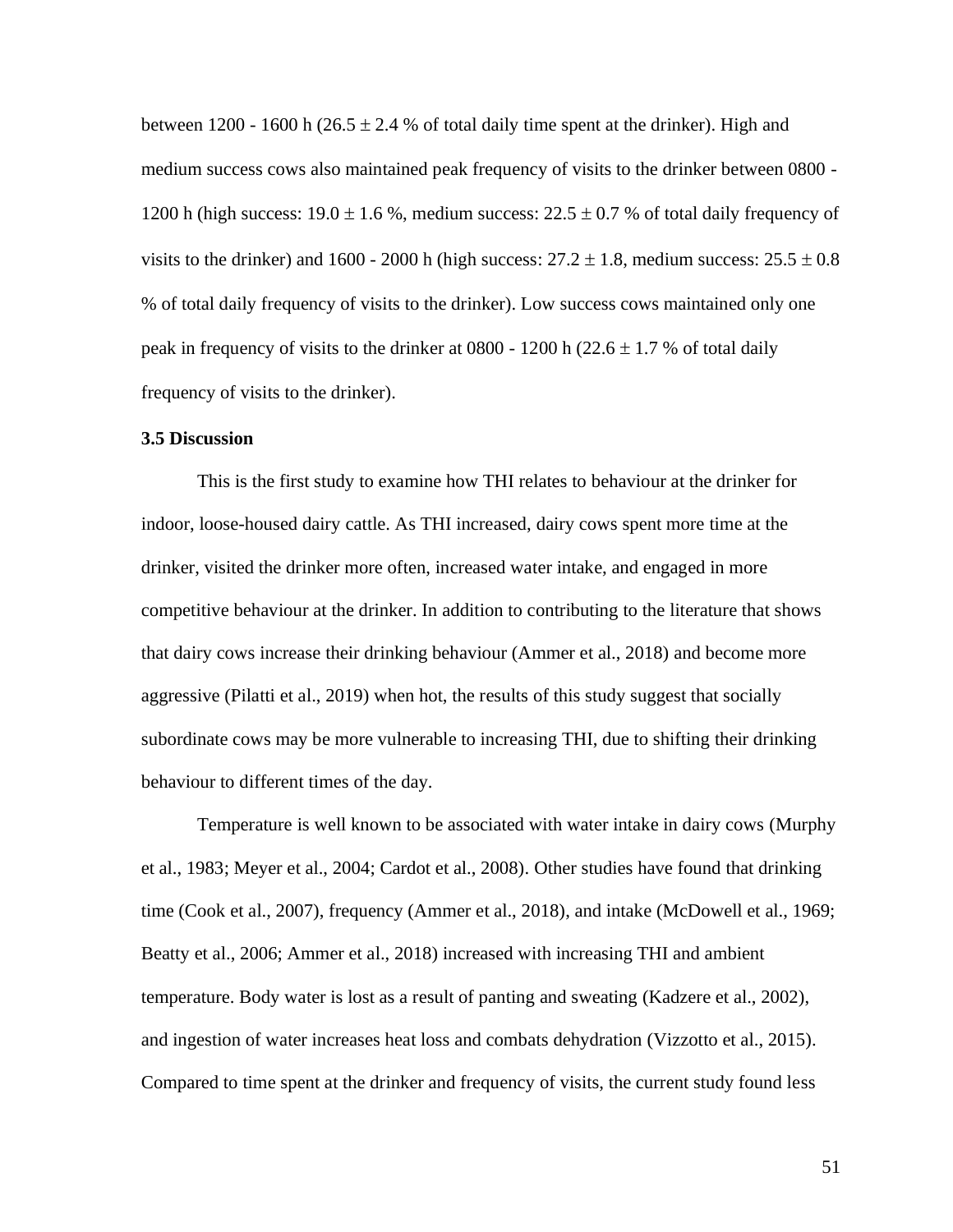effect of increasing THI on water intake. Apart from actually consuming water, dairy cows may also be attracted to the cooling effect of water on their skin and in the area around the drinker (Palacio et al., 2015), as passing air over water leads to evaporative cooling (West, 2003). Increased time spent at a resource without greater intake may also suggest that cows are attempting to defend a resource that they are highly motivated to obtain (Val-Laillet et al., 2008b).

The quadratic relationship between THI and time spent at the drinker, frequency of visits to the drinker, and competition at the drinker indicates that changes in behaviour become more pronounced when the maximum THI over a 3 d period exceeds approximately 65. Similarly, Brown-Brandl et al. (2005) noticed a quadratic relationship between ambient temperature and feed intake in cattle, identifying a threshold of 18.5 oC (roughly corresponding to a THI of 64 in the current data set). However, these authors noted that there may be insufficient data points to accurately identify this breakpoint, and this may also be an issue in the current study. Our values and that of Brown-Brandl et al. (2005) are lower than the THI of 68 (Zimbelman et al., 2009) or 72 (Armstrong, 1994) that are more commonly associated with heat stress, suggesting that dairy cows may be more vulnerable to heat stress than previously thought. Interestingly, unlike the other drinking behaviours studied, the relationship between THI and water intake remained linear, suggesting that time spent at the drinker, frequency of visits to the drinker, and competition at the drinker may be more useful to signify heat stress.

Despite our hypothesis that level of competitive success at the drinker would affect the rate of change in drinking behaviours during high THI, the interaction of level of competitive success at the drinker with THI was not significantly related to water intake,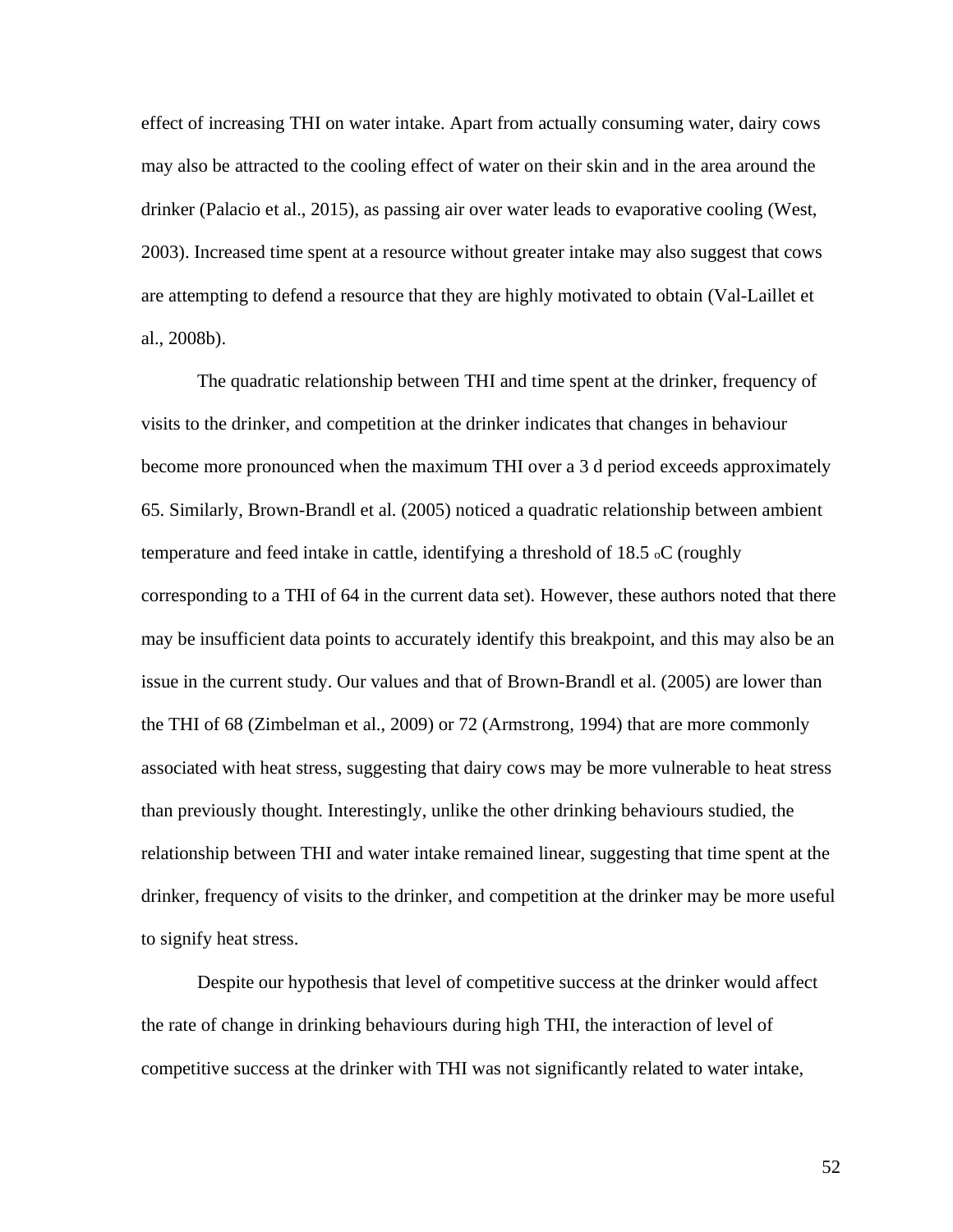frequency of visits to the drinker, and time spent at the drinker. This result suggests that the increase in these drinking behaviours due to increasing THI does not depend on the level of competitive success of the cow. However, our exploratory analysis revealed that increasing THI did shift how cows with low competitive success at the drinker distributed their drinking behaviour throughout the day. On days where THI was < 72, cows of all levels of competitive success at the drinker had similar patterns of drinking behaviour. However, when the THI was  $\geq$  72, the distribution of drinking behaviour for high and medium success cows remained relatively unchanged, but low success cows had a lower proportion of drinking behaviour from 1600 - 2000 h. The 1600 - 2000 h time segment was both when the daily THI reached its maximum and when competition at the drinker was greatest. Thus, cows with low competitive success at the drinker appeared to shift their drinking behaviour to avoid peak times of day. We caution readers that our results are limited by a low sample size of cows at each level of competitive success at the drinker; future work should expand on these findings with more cows.

Increased competition at the drinker may negatively affect the ability of subordinate cows to deal with heat stress. Similar to the results of the current study, Olofsson (1999) observed that during competition at the feedbunk cows of lower social rank adjusted their behaviour to a greater extent than did dominant cows, for example, by altering their feeding times to avoid feeding at busy times of the day. The negative implication of this shift in feeding behaviour is the risk of consuming feed of less nutritional value due to sorting (DeVries et al., 2004). If subordinate cows need to redistribute their drinking behaviour to avoid peak times of day, this could reduce their ability to cope during high temperatures;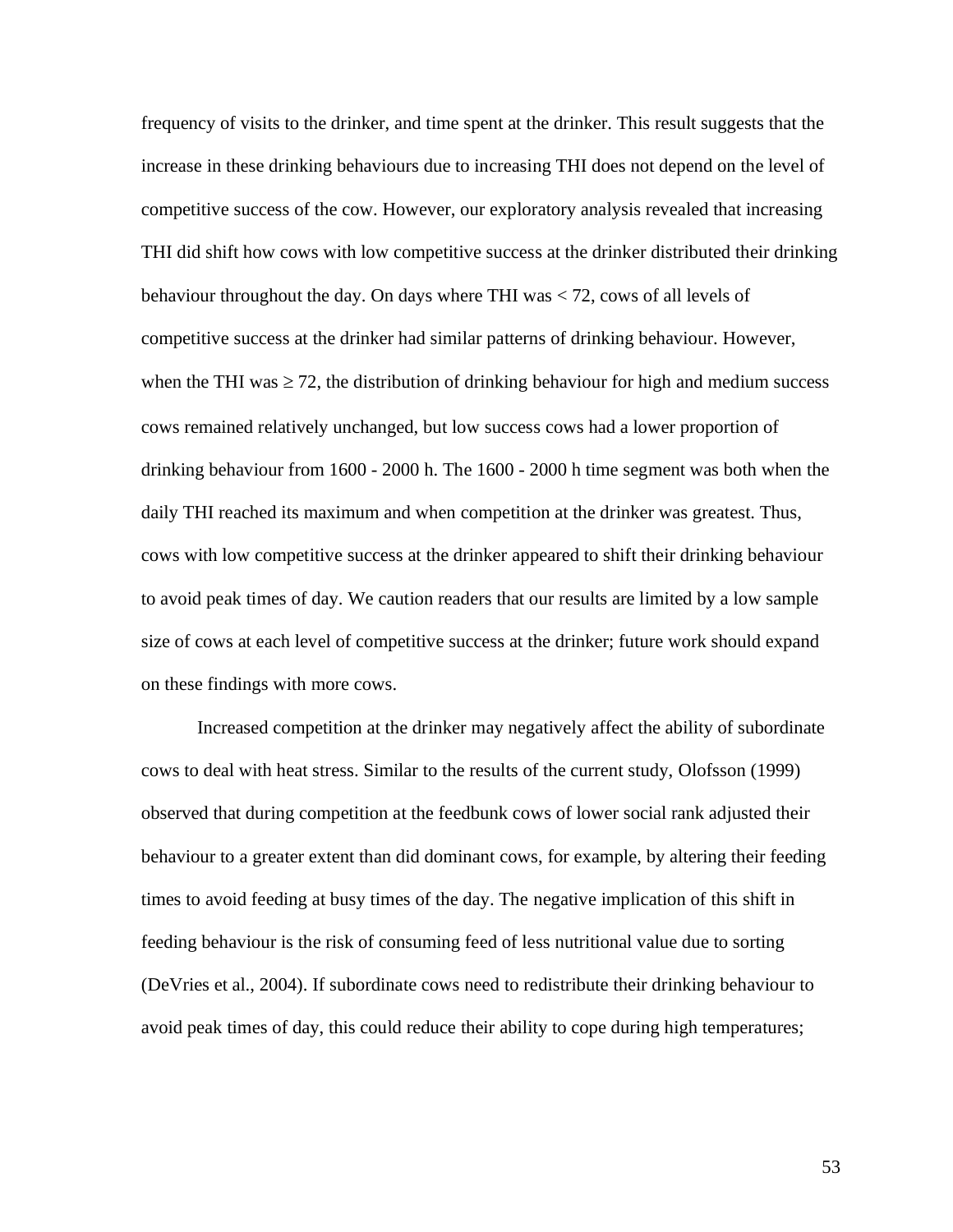water ingestion is an effective way for cows to reduce their body temperature (Coimbra et al., 2012).

The implications of competition at the drinker, and a shift in drinking behaviour away from the hottest part of the day, have yet to be determined. It can be postulated that the inability to drink at a preferred time may lead to feelings of frustration; as Polsky and von Keyserlingk (2017) suggested, frustration could be caused by the inability to perform thermoregulatory behaviour during heat stress. Competition is also a source of physiological stress and can lead to increased activity and heart rate (Hetti Arachchige et al., 2014), perhaps contributing to heat load for cows that compete for access to the drinker. Additionally, the timing of water intake is related to the timing of feed intake. Ominski et al. (2002) found that heat-stressed cows fed in the morning consumed a greater proportion of their daily water intake during the day, and evening fed cows consumed a greater proportion during the night. A shift in drinking behaviour could be related to the negative consequence of a shift in feeding behaviour discussed above.

Inclusion of feed intake in our analysis of drinking behaviour at the cow level allowed us to rule out the possibility that increased drinking behaviour was solely in response to changes in feeding behaviour. Time spent at the drinker and frequency of visits to the drinker were not related to feed intake, but increased in response to THI. While water intake was associated with feed intake, we found that water intake increased along with increasing THI, even after controlling for feed intake.

High THI is used to infer when dairy cows may be experiencing heat stress; however, using environmental factors alone assumes that all cows are affected equally. There is likely individual variation in the THI threshold when dairy cows become heat stressed (Sánchez et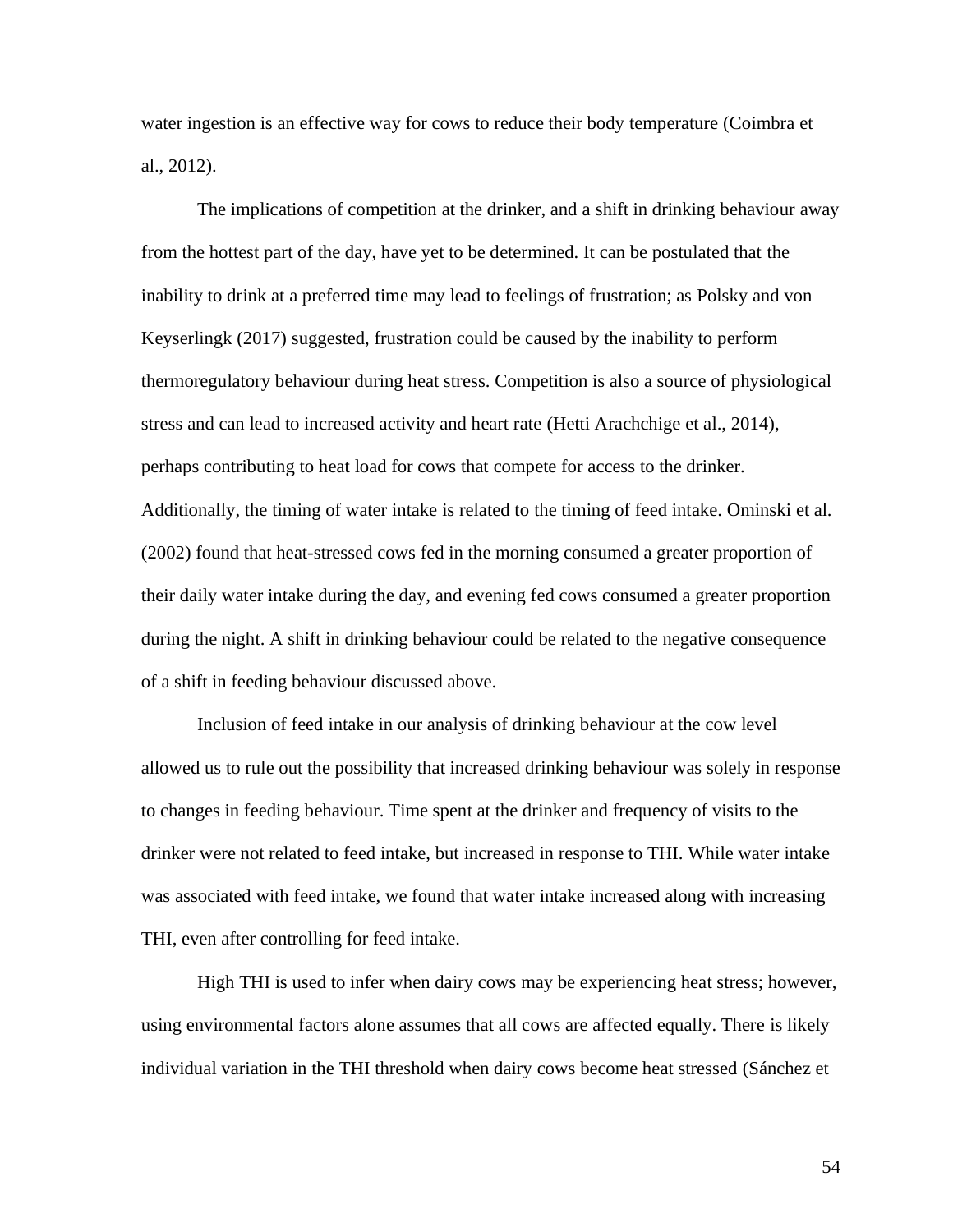al., 2009). Individual characteristics, such as level of milk production (Ravagnolo and Misztal, 2000), breed (Pereira et al., 2014), coat length (Dikmen et al., 2008), and size (Busby and Loy, 1996) can affect a cow's heat tolerance. In the current study, individual milk yield affected drinking behaviour, where greater milk yield was associated with increased water intake, and time spent at the drinker and frequency of visits to the drinker increased especially in response to increasing THI, suggesting that high producing dairy cows are more susceptible to elevated ambient temperatures (see Kadzere et al., 2002). Using individual measures, such as behaviour at the drinker, could allow for individualized management.

Several management strategies are available to mitigate heat stress (Collier et al., 2006), but cows often have little individual control over access to cooling options. Heat abatement strategies that allow individual choice may be beneficial, and the results of the current study suggest that simply providing cows better access to water provides one such opportunity for cow agency.

There are limitations to the current study. THI data were obtained from the local weather station and not from inside the barn. This may have underestimated THI which is typically higher inside a barn (Shock et al., 2016). Different microclimates can also exist within a barn (Collier et al., 2006). Schüller and Heuwieser (2016) found that the average THI at cow level loggers was 2.3 points higher than at other loggers placed elsewhere in the barn. Additionally, the Insentec water bins are different than typical water troughs on commercial dairy farms, and trough design affects drinking behaviour (Pinheiro Machado Filho et al., 2004). Lastly, data were collected as part of a larger study (Neave et al. 2017, 2018; Lomb et al. 2018a, 2018b); the dynamic group composition required for that study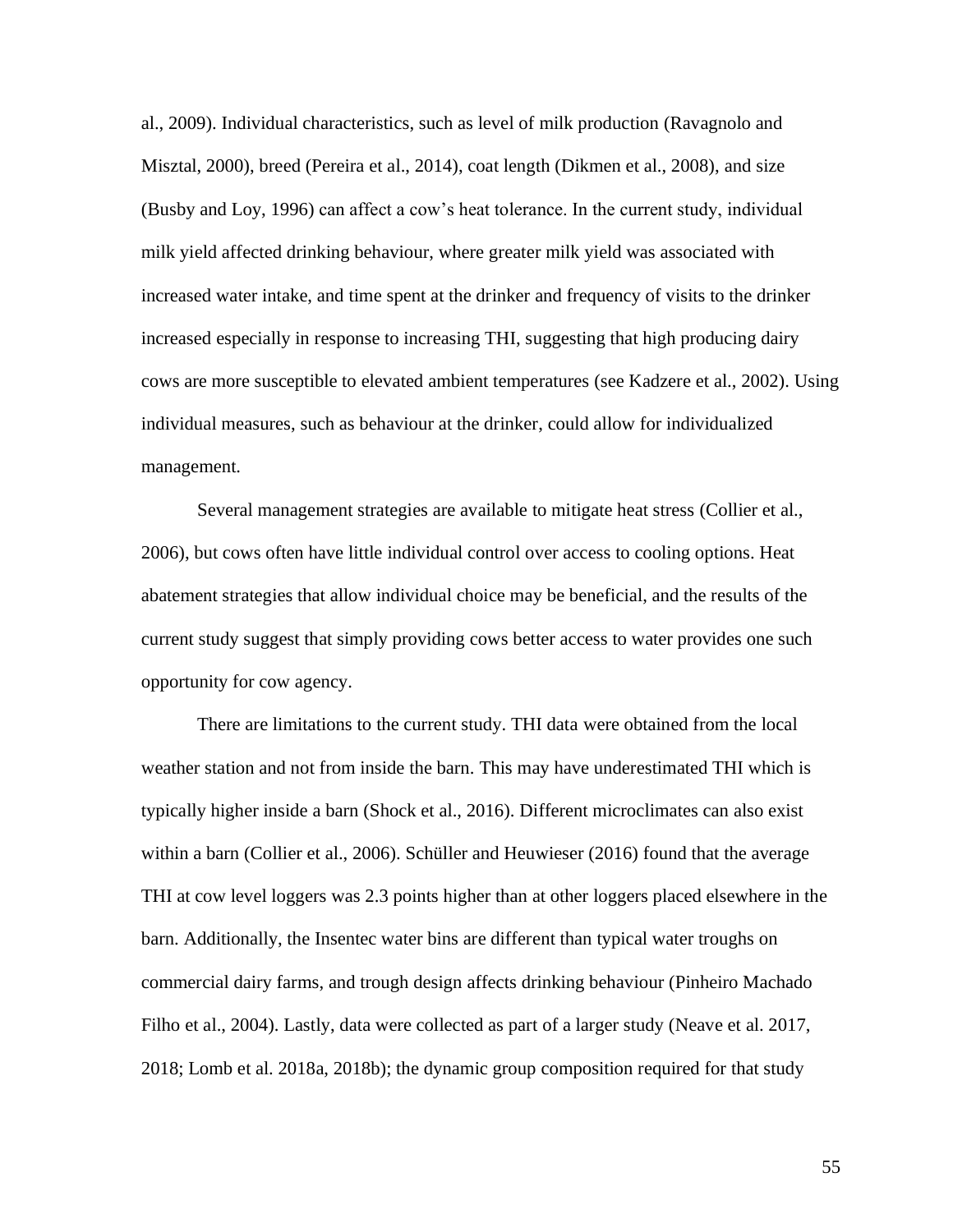may have increased competition (see von Keyserlingk et al., 2008). In the current study group composition was changed slowly (approximately 2 to 4 cows were moved every few days); it is unknown how much of an effect this has on competitive behaviour. Regrouping frequently happens in commercial herds, thus making the results of the current study applicable to on-farm situations. The current study was observational; future work should consider experimentally varying heat load to allow stronger causal inferences about the effects of heat stress on drinking behaviour. In addition, measures of individual body temperature would allow for a more sensitive analysis, taking into account that different cows may be more affected by heat stress.

## **3.6 Conclusion**

With increasing THI cows spent more time at the drinker, had a greater frequency of drinker visits, drank more water, and engaged in more competition at the drinker. Cows with low competitive success at the drinker shifted their drinking behaviour on hot days to avoid the drinker during times of high competition. These behaviours may be useful biomarkers of heat stress, especially for farms where attendance at the drinker can be monitored electronically.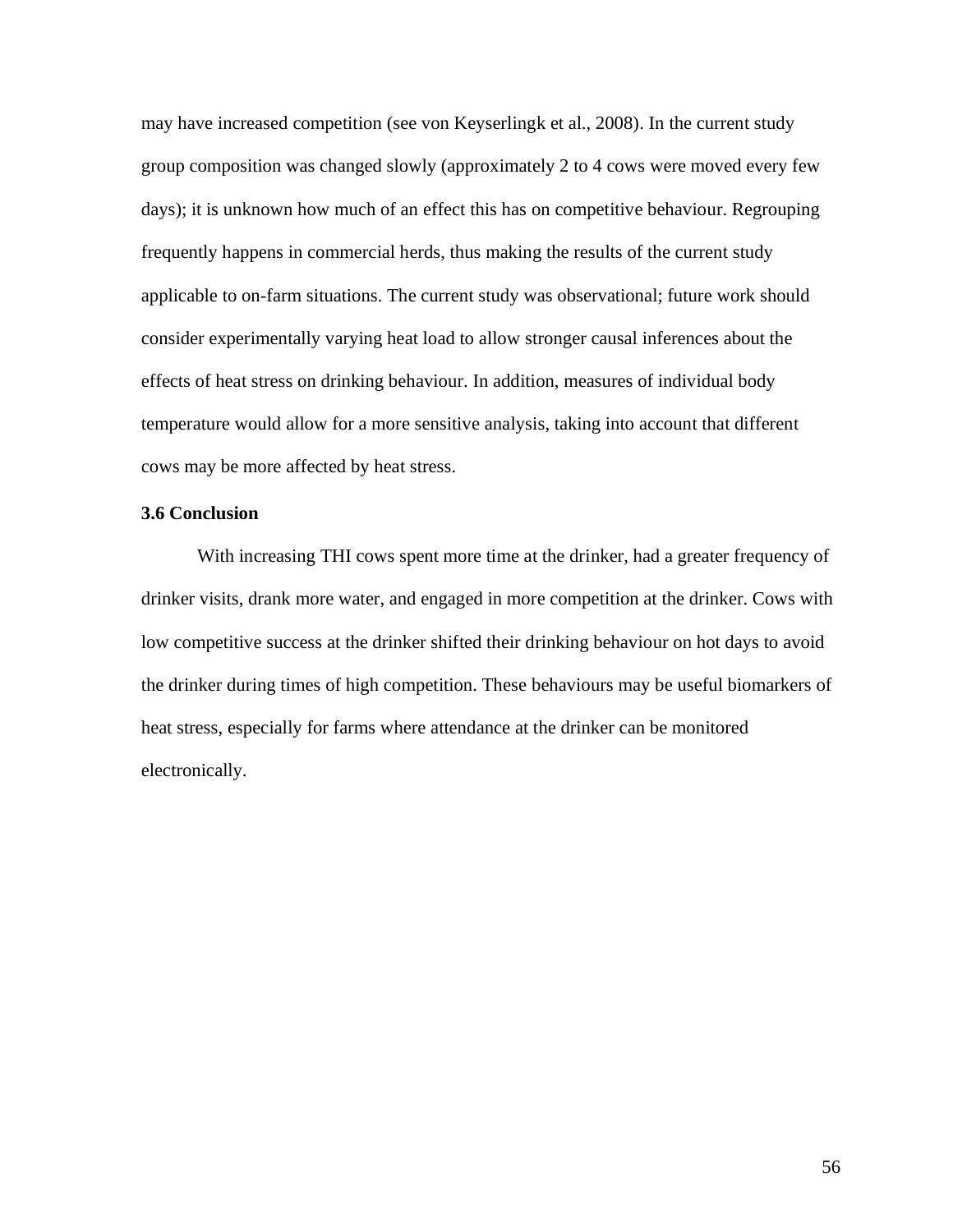### **Chapter 4: General Discussion**

In this chapter, I will discuss my research findings and how they contribute to a deeper understanding of how dairy cows change their drinking behaviour in response to elevated ambient temperatures, and how the novel use of an electronic drinking system can be used to indicate that dairy cows are too hot. I will also describe the strengths and limitations of my research, and provide suggestions for further research in this area.

#### **4.1 Summary**

Chapter 1 provided an overview of the literature on the physiological and behavioural effects of heat stress on dairy cows, and the potential for integration of advanced technologies for the automatic detection of heat stress. Changes in dairy cow behaviour are important means of thermoregulation (Collier and Gebremedhin, 2015) and observing these changes as an indicator of heat stress is valuable given that behaviour will change before drops in productivity occur (Schütz et al., 2010; Polsky and von Keyserlingk, 2017). Little work to date has examined how social behaviour is affected by heat stress. Automated technologies exist that can monitor changes in rumination time (Abeni and Galli, 2017) and panting score (Bar et al., 2019) in response to increasing THI, but this had yet to be extended to automatic detection of competition for cooling resources, such as water.

The results of my thesis show that increasing THI is associated with increased water intake, more visits to the drinker, more time spent at the drinker, and a greater number of competitive events at the drinker. At the highest THI observed in this study (79.9), the total number of competitive events at the drinker reached a high of 172 no./d, as measured by the electronic drinking system. On hot days, subordinate cows shifted their drinking behaviour to avoid the drinker at times of peak heat load and competition. These results suggest that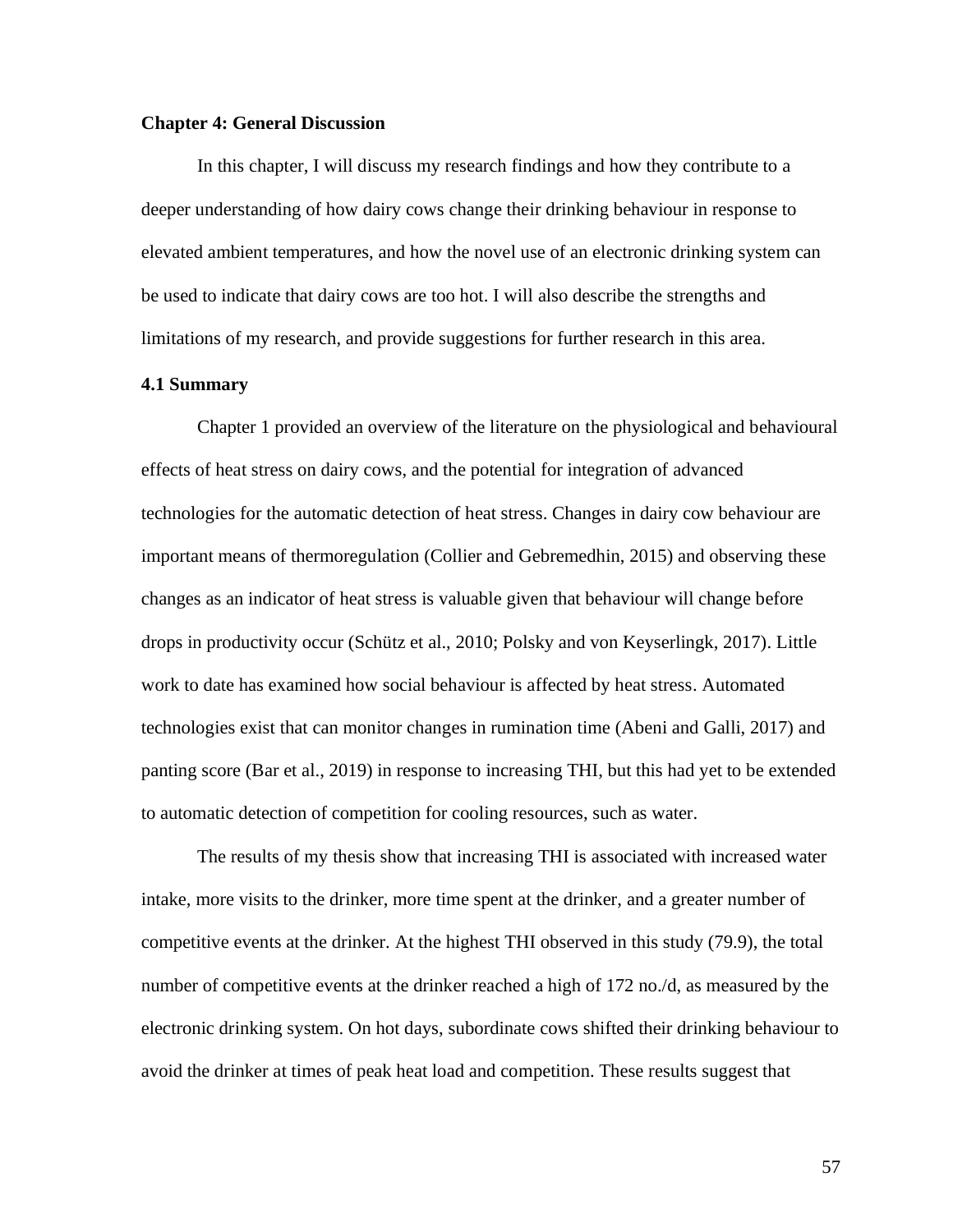competition at the drinker is a) an indicator that dairy cows are too hot, and b) that subordinate cows may be less able to cope with heat stress, due to limited access to water.

These results agree with previous work showing that dairy cows increase their drinking behaviour when heat stressed (Cook et al., 2007; Ammer et al., 2018), compete for cooling resources (Schütz et al., 2010; Vizzotto et al., 2015; Stivanin et al., 2019), and that subordinate animals are at a disadvantage when competition is high (Olofsson, 1999; DeVries et al., 2004). This study provides the first evidence that indoor-housed dairy cows compete for access to water when it is hot, and that this competitive behaviour can be monitored automatically with an electronic drinking system.

## **4.2 Strengths and Limitations**

A strength of my work is the unique use of ROC curve analysis in Chapter 2 to validate the methodology used in Chapter 3 for the automatic detection of social competition between dairy cows at the drinker. This allowed me to collect data on dairy cow behaviour over an entire summer (59 d) for 24 h/d over a wide range of environmental conditions. Otherwise, identifying these events through visual analysis would have taken an inordinate amount of time. Previous work using video analysis to record the social behaviour of dairy cows in response to elevated ambient temperatures has been limited to much shorter time frames (e.g. 5.8 h observations on 20 d, Schütz et al., 2010; 24 h observations on 8 d, Coimbra et al., 2012; 15.5 h observations on 5 d, Vizzotto et al., 2015; 7 h observations on 5 d, Stivanin et al., 2019). Observing dairy cow behaviour over longer periods is important given the time lag in their responses to changes in ambient temperature (West et al., 2003).

ROC curves were first used by the British Air Force in World War II for radar signal detection to accurately distinguish signals on radar scans between enemy aircrafts versus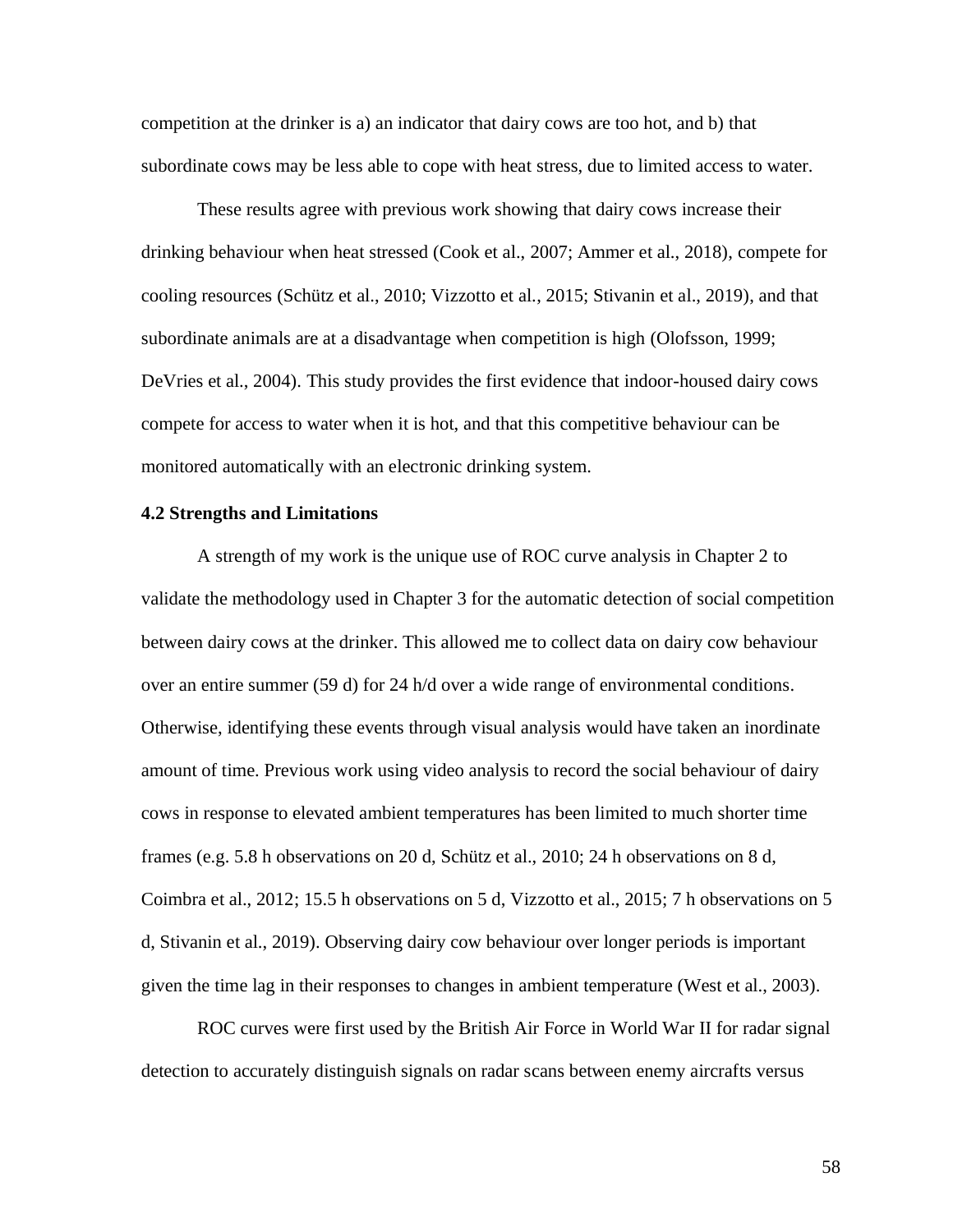noisy interference (Carter et al., 2016). ROC curves were subsequentially adopted by the medical community for decision making in diagnostic tests in humans (e.g. see Lusted, 1971; Gavin et al., 1989; Bortheiry et al., 1994; Heffler et al., 2006). ROC curves have also been applied to decision making in disease diagnosis for dairy cows. For example, optimal thresholds have been identified for the concentration of progesterone in milk to discriminate between pregnant and non-pregnant cows (Faustini et al., 2007) and for serum concentrations of non-esterified fatty acids and  $\beta$ -hydroxybutyrate to detect diseases associated with calving (Ospina et al., 2010).

Much of the research using ROC curve analysis has focused on disease detection; less literature is available on applying ROC curve analysis to studying behaviour. A 10% decline in rumination time was identified as the optimal threshold to predict day of calving (Clark et al., 2015). The optimal threshold to identify competitive events at the feeder was identified as when there was  $a \le 26s$  interval between 2 cows sequentially visiting 1 feed bin (Huzzey et al., 2014). The optimal thresholds for feeding time and number of competitive events instigated at the feedbunk to predict metritis was defined as 302 min/d and 16.5 no./d, respectively, where metritic cows would be below these values (Patbandha et al., 2012). Statistical techniques, such as ROC curve analysis, have the potential to identify optimal thresholds of changes in dairy cow behaviour to identify or predict heat stress.

Another strength of my thesis is that it is the first to highlight that subordinate cows may be more negatively affected by increasing THI than dominate or moderate cows, due to increased competition at the drinker. Previous work on competition between dairy cows has mainly focused on feed (Olofsson, 1999; DeVries et al., 2004; Huzzey et al., 2006; Proudfoot et al., 2009; Collings et al., 2011) and lying stalls (Fregonesi et al., 2007; Winckler et al.,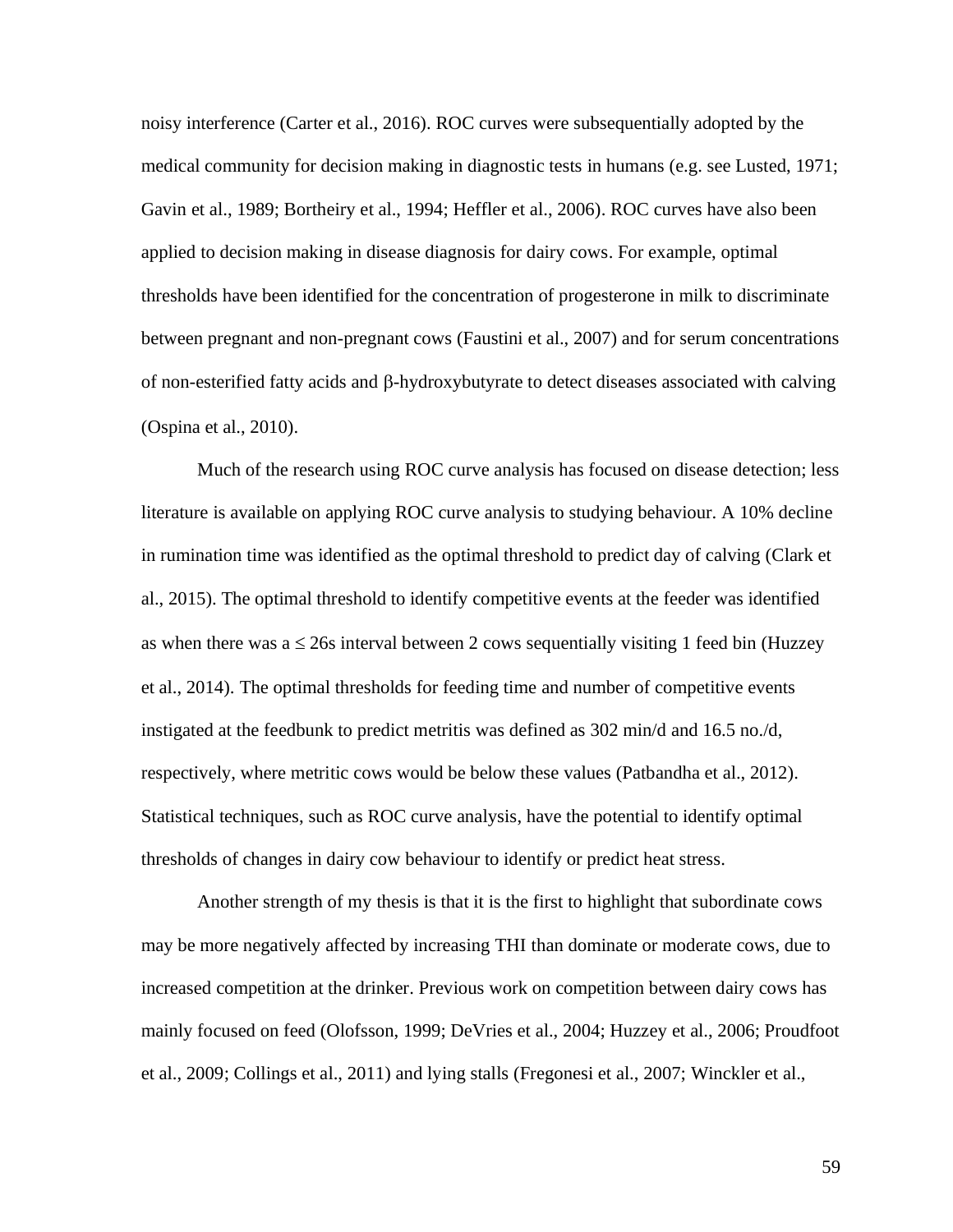2015). During competition at the feedbunk, subordinate cows have less feeding activity at peak times of day (DeVries et al., 2004), shorter feeding times (Olofsson, 1999), and eat at a faster rate (Proudfoot et al., 2009). During competition for lying stalls, subordinate cows spent more time lying down during the day, which is less preferable than lying at night, and spent more time standing in the crossovers (Winckler et al., 2015). It is important to consider how subordinate cows may be disproportionally affected during competition at the drinker, due to the potential implication of limited access to water decreasing the ability of subordinate cows to cope during elevated ambient temperatures.

There are two main limitations of the research in my thesis. Firstly, the study in Chapter 3 was observational, which prevents any causal relationships from being determined. Observational studies have impaired internal validity (e.g. the ability to measure what is intended) because they are prone to bias (over or undervaluing a variable; Hoppe et al., 2009) and the association identified between exposure and outcome could be affect by an unaccounted covariate (Grimes and Schulz, 2002). For high quality evidence, an experimental design should include control, randomization, and replication, all of which observational studies do not provide (Hoppe et al., 2009). However, observational studies can have good external validity because the observational protocol matches what would occur in real-life scenarios, and provide valuable information for further study (Hoppe et al., 2009).

Secondly, without measures of individual body temperature, we cannot definitively say dairy cows were in fact experiencing heat stress, as the definition of heat stress is commonly based on physiological measures. Heat stress occurs when rectal temperature rises above normal body temperature (De Rensis et al., 2015), but environmental conditions are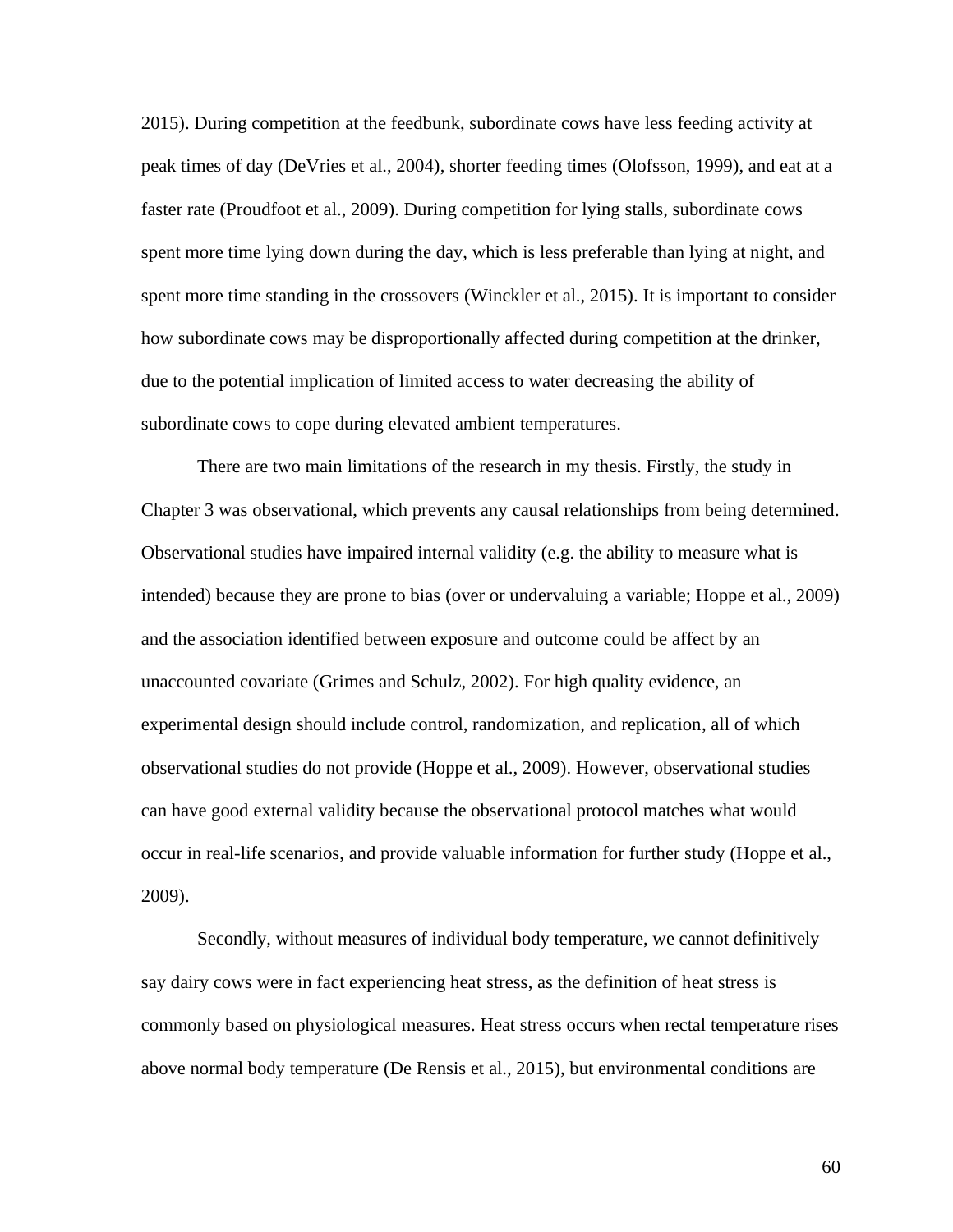only imperfectly related to body temperature (Dikmen and Hansen, 2009). Heat tolerance is affected by individual cow characteristics, such as parity (Maust et al., 1972; Bernabucci et al., 2014), level of milk production (Ravagnolo and Misztal, 2000; Ravagnolo et al., 2000; Sánchez et al., 2009), and likely other cow-level factors. Thus, it is likely that not all cows reacted equally to the THI conditions observed. However, it is safe to say that the dairy cows in this study were experiencing hot weather conditions.

## **4.3 Future Directions**

My thesis demonstrates that increased drinking behaviour in dairy cows, particularly competition at the drinker, is associated with elevated THI. Future work should include a randomized controlled trial to provide stronger causal evidence of the relationship between heat stress and these behaviours. Additionally, in the following section, I will expand upon suggestions for future research to a) validate other technologies to automatically identify dairy cows are experiencing elevated heat load, b) determine whether changes in drinking behaviour can be used to identify other ailments in dairy cows, and c) move away from an all-or-nothing view of heat stress and place more emphasis on ensuring the thermal comfort of dairy cows, before any threshold of heat stress is reached.

Electronic drinkers were validated in Chapter 2 to automatically record social competition at the drinker. Social competition at the drinker was associated with elevated THI in Chapter 3. Thus, the number of competitive events a dairy cow engages in at an electronic drinker could be used to automatically predict if she is experiencing heat stress. Similarly, rumination time (Schirmann et al., 2009; Moretti et al., 2017) and panting score (Bar et al., 2019) recorded automatically have the potential to predict heat stress. Future work should explore validating other behavioural indicators that can be measured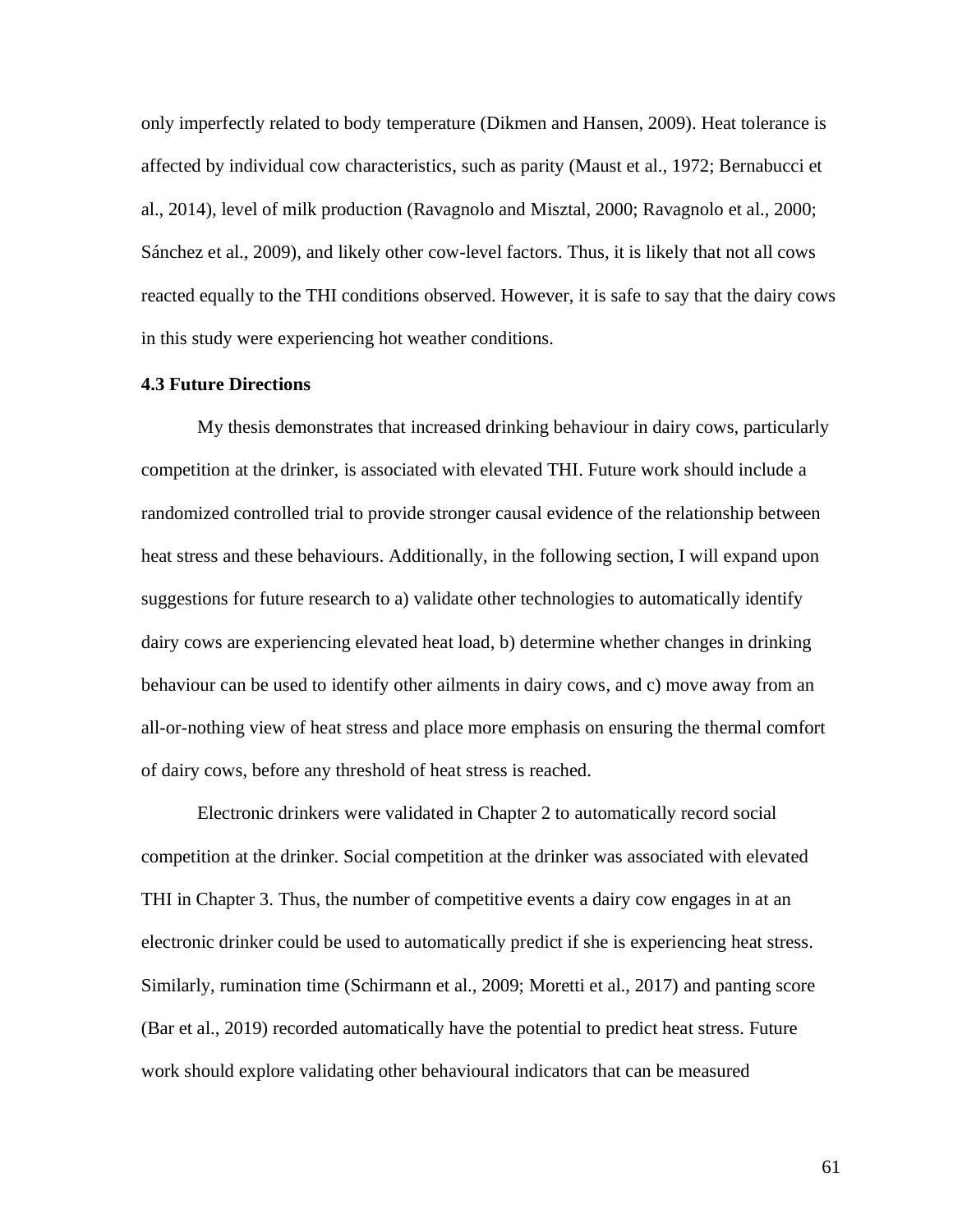electronically to predict heat stress. Additionally, incorporating summed indicator variables would create a more accurate model to predict heat stress (Bar et al., 2019). Automatically recording individual cow behaviour will allow for movement away from environmental measures of elevated ambient temperatures to individual level measures of changes in behaviour for predictive models of heat stress.

The work described in my thesis shows that drinking behaviour changes in relation to heat stress. Future work should explore if drinking behaviour is indicative of other ailments in dairy cows. Changes in feeding (Urton et al., 2005; Huzzey et al., 2007; González et al., 2008; Sepúlveda-Varas et al., 2016) and lying behaviour (Hassall et al., 1993; Juarez et al., 2003; Walker et al., 2008; Ito et al., 2010) have been studied and found to be indicative of disease in dairy cows. The majority of work focused on changes in drinking behaviour has focused on the time around calving (Huzzey et al., 2007; Goldhawk et al., 2009; Jawor et al., 2012). Monitoring changes in drinking behaviour may be useful to identify sick cows, especially when data can be measured electronically (Lukas et al., 2008; Kramer et al., 2009).

Lastly, throughout my thesis work, it became apparent to me that the literature examining the effects of ambient temperatures on dairy cows typically considers heat stress as an "all or nothing" occurrence. Previous work categorized THI into different levels (e.g. THI < 70 no heat stress,  $70 \leq THI$  < 75 light effect,  $75 \leq THI$  < 78 moderate effect, THI  $\geq 78$ extreme effect; Bellagi et al., 2017), which implies that below a particular heat stress threshold, but within the thermoneutral zone (the range of ambient temperatures where normal body temperature can be maintained without changes in metabolic heat production or evaporative heat loss), dairy cows are not experiencing any negative effects. However,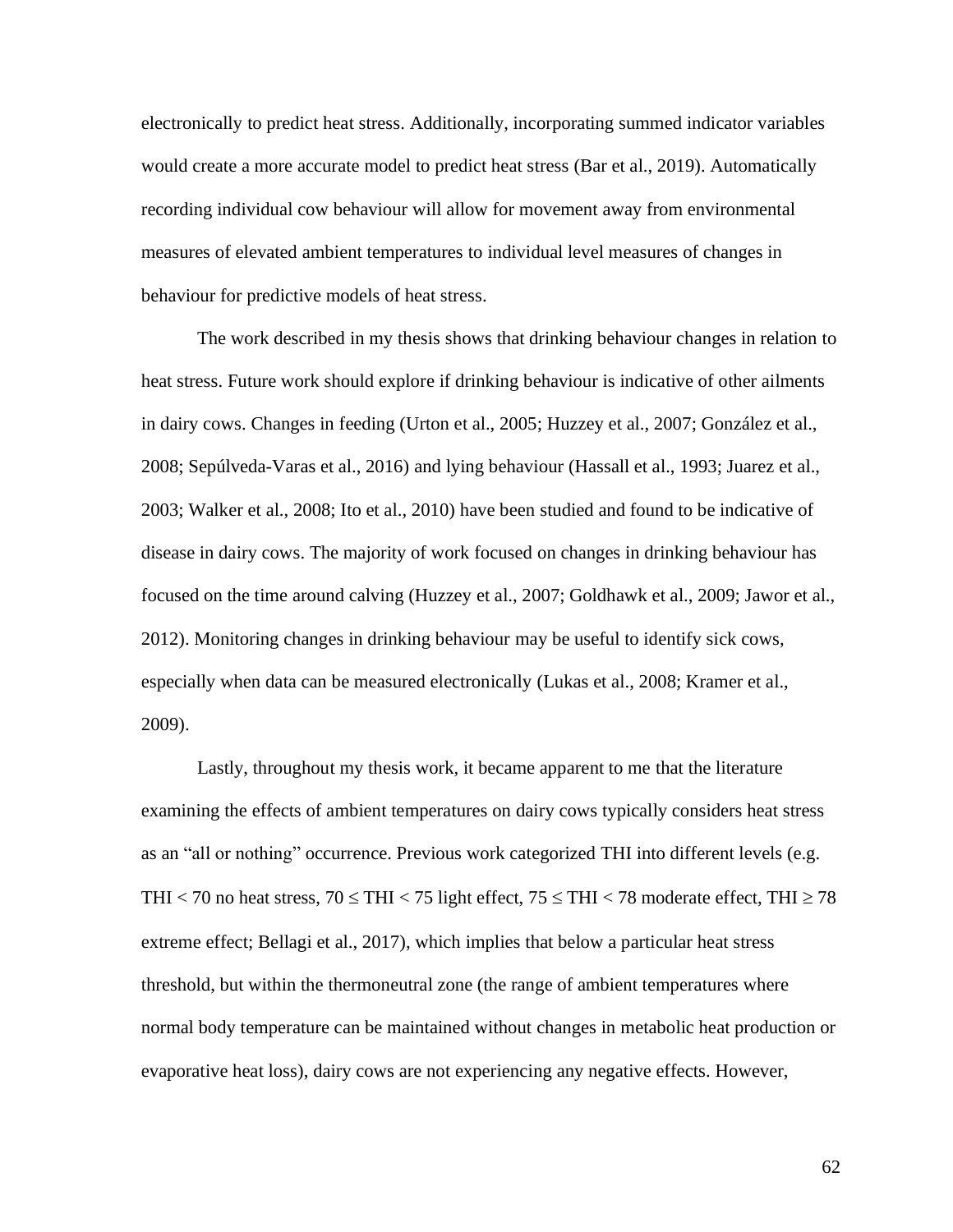within the thermoneutral zone lies the zone of thermal comfort (Silanikove, 2000). The thermoneutral zone and thermal comfort zone are terms that are often used interchangeably (e.g. see Ravagnolo et al., 2000; Palacio et al., 2015; Polsky and von Keyserlingk, 2017), but I suggest these terms do not actually refer to the same environmental conditions for dairy cows.

In the human literature, thermal comfort is defined as "a condition of mind which expresses satisfaction with the thermal environment" (ASHRAE, 1997) and this involves a minimum rate of nervous signals firing from thermal receptors in the skin to the hypothalamus (Höppe, 2002). For a lightly clothed person at an office work metabolic rate, a suggested thermal comfort zone is an ambient temperature between 19.5 - 21.9 oC, while the thermoneutral zone is a wider range between  $14.8 - 24.5$  oC (Kingma et al., 2014). This is much below the ambient temperature threshold (a heat index  $\geq$  32 oC) above which heat stress will occur (Blazejczyk et al., 2012). It is deemed important to ensure thermal comfort for humans, and surveys are often done to assess how participants rate their satisfaction with their thermal environment (e.g. see Wyon et al., 1968; Han et al., 2007; Hwang and Lin, 2007; Zhang et al., 2007). It is clear that, in addition to preventing heat stress, a lot of emphasis is placed on ensuring thermal comfort for humans long before heat stress would occur.

The difficultly with applying the concept of thermal comfort from humans to dairy cows is that thermal comfort is typically assessed using verbal reports, and zones of comfort may vary among individuals (Wyon et al., 1968). Observations of animal behaviour can shed light on their environmental preferences (Kirkden and Pajor, 2006). In Chapter 3, I identified that dairy cow drinking behaviour began to change at a THI of approximately 65. This may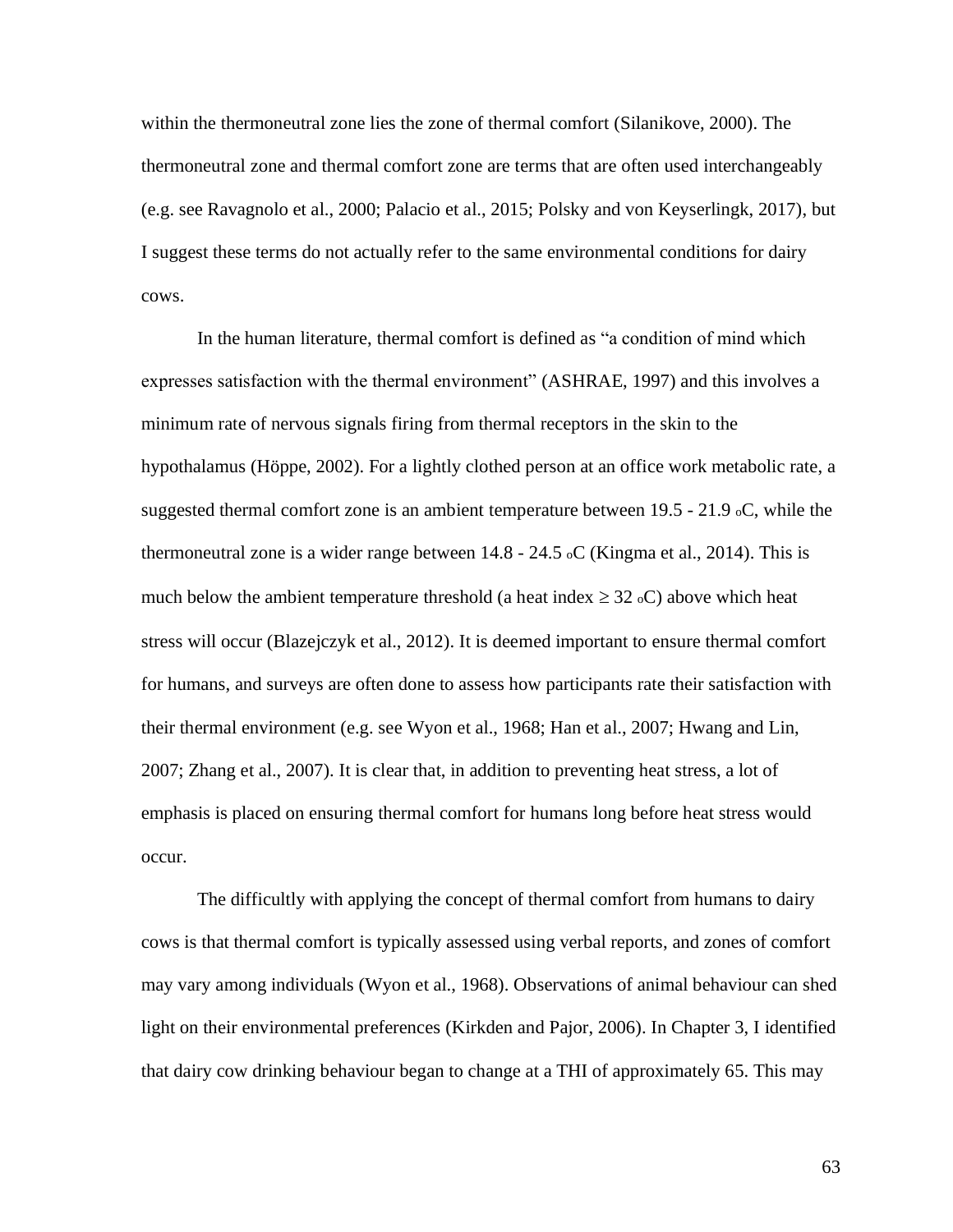not be the threshold where detrimental physiological effects occur, but perhaps this is the point where dairy cows begin to feel heat related discomfort and begin seeking out cooling resources.

In an effort to avoid the difficulty of assessing the subjective environmental preference of dairy cows, Silanikove (2000) decided that the zone of thermal comfort would best be restated as the zone of optimal thermal well-being (defined solely by optimal physiological functioning). However, how an animal feels is an important component of animal welfare (Fraser et al., 1997) that has received little attention in the heat stress literature, except for a review by Polsky and von Keyserlingk (2017) where the authors described that heat stressed negatively affects animal welfare in part by causing negative feelings (e.g. thirst, frustration, discomfort).

The most suitable way to relate ambient temperature to positive animal welfare is to ensure an animal is within the zone of thermal comfort (Silanikove, 2000), as the zone of thermal comfort involves both positive feelings about the thermal environment, based on the definition of thermal comfort for humans, and normal physiological functioning. However, the ambient temperature range comprising the zone of thermal comfort for dairy cows has yet to be defined. I encourage future work to explore how dairy cows feel in their thermal environment to gain a better understanding of the thermal comfort zone for dairy cows, before any threshold of heat stress is reached.

## **4.4 Conclusions**

The research in my thesis contributes to the limited body of literature examining the effect of elevated THI on the behaviour of dairy cows. Specifically, my work shows that dairy cows increase their drinking behaviour, which increases competition at the drinker, in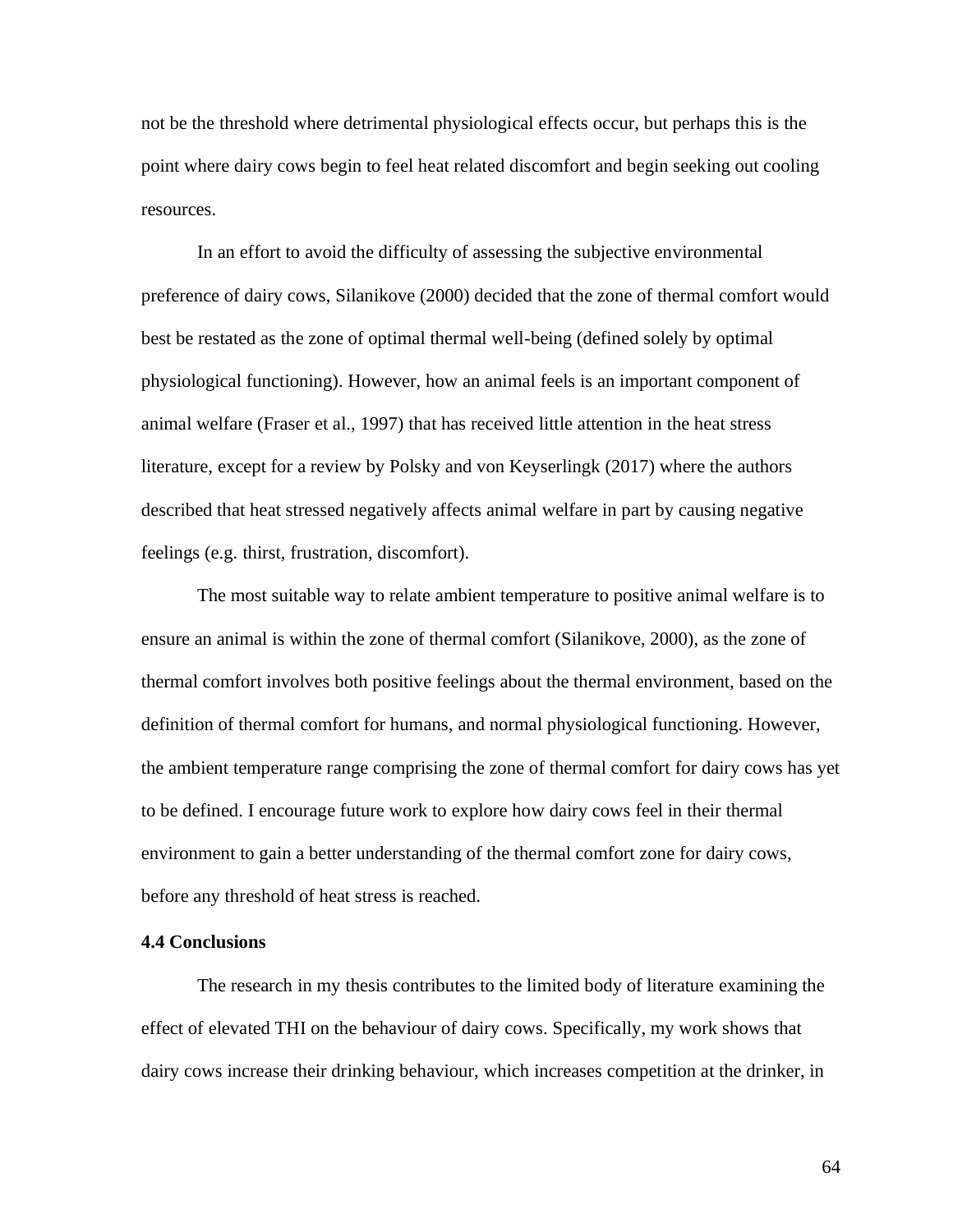response to increasing THI. The effect of heat stress on dairy cows is often approached from a physiological perspective; however, research on behavioural indicators that dairy cows are feeling uncomfortably warm has the potential to improve cow welfare, even in the absence of negative physiological effects of heat stress. My thesis also illustrates that behavioural changes at the drinker can be monitored electronically, which can aid in the development of automatic technologies that create early alert systems for farmers.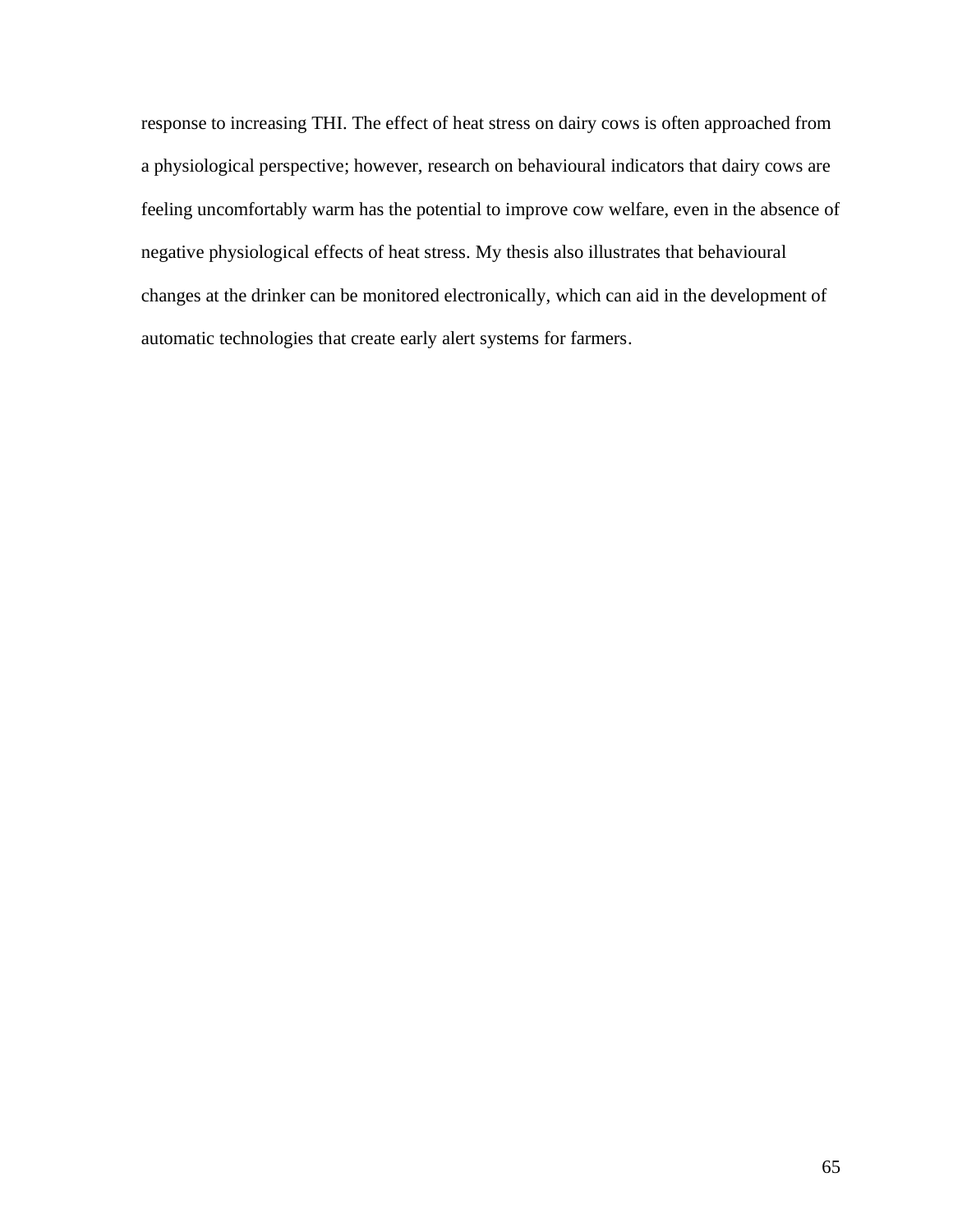## **Bibliography**

- Abeni, F., and A. Galli. 2017. Monitoring cow activity and rumination time for an early detection of heat stress in dairy cow. Int. J. Biometeorol. 61:417–425. doi:10.1007/s00484-016-1222-z.
- Allen, J.D., L.W. Hall, R.J. Collier, and J.F. Smith. 2015. Effect of core body temperature, time of day, and climate conditions on behavioral patterns of lactating dairy cows experiencing mild to moderate heat stress. J. Dairy Sci. 98:118–127. doi:10.3168/jds.2013-7704.
- Ammer, S., C. Lambertz, and M. Gauly. 2016. Is reticular temperature a useful indicator of heat stress in dairy cattle? J. Dairy Sci. 99:10067–10076. doi:10.3168/jds.2016-11282.
- Ammer, S., C. Lambertz, D. von Soosten, K. Zimmer, U. Meyer, S. Dänicke, and M. Gauly. 2018. Impact of diet composition and temperature–humidity index on water and dry matter intake of high-yielding dairy cows. J. Anim. Physiol. Anim. Nutr. (Berl). 102:103–113. doi:10.1111/jpn.12664.
- Armstrong, D.V. 1994. Heat stress interaction with shade and cooling. J. Dairy Sci. 77:2044– 2050. doi:10.3168/jds.S0022-0302(94)77149-6.
- ASHRAE. 1997. Handbook of Fundamentals: Physiological Principles, Comfort, Health. American Society of Heating, Refrigeration and Air-Conditioning Engineers, New York.
- Atkins, I.K., N.B. Cook, M.R. Mondaca, and C.Y. Choi. 2018. Continuous respiration rate measurement of heat-stressed dairy cows and relation to environment, body temperature, and lying time. Trans. ASABE. 61:1475–1485. doi:10.13031/trans.12451.
- Bar, D., M. Kaim, I. Flamenbaum, B. Hanochi, and R.L. Toaff-Rosenstein. 2019. Technical note: Accelerometer-based recording of heavy breathing in lactating and dry cows as an automated measure of heat load. J. Dairy Sci. 102:3480–3486. doi:10.3168/jds.2018- 15186.
- Beatty, D.T., A. Barnes, E. Taylor, D. Pethick, M. McCarthy, and S.K. Maloney. 2006. Physiological responses of *Bos taurus* and *Bos indicus* cattle to prolonged, continuous heat and humidity. J. Anim. Sci. 84:972–985. doi:10.2527/2006.844972x.
- Bell, M.J., E. Wall, G. Russell, D.J. Roberts, and G. Simm. 2010. Risk factors for culling in Holstein-Friesian dairy cows. Vet. Rec. 167:238–240. doi:10.1136/vr.c4267.
- Bellagi, R., B. Martin, C. Chassaing, T. Najar, and D. Pomiès. 2017. Evaluation of heat stress on Tarentaise and Holstein cow performance in the Mediterranean climate. Int. J. Biometeorol. 61:1371–1379. doi:10.1007/s00484-017-1314-4.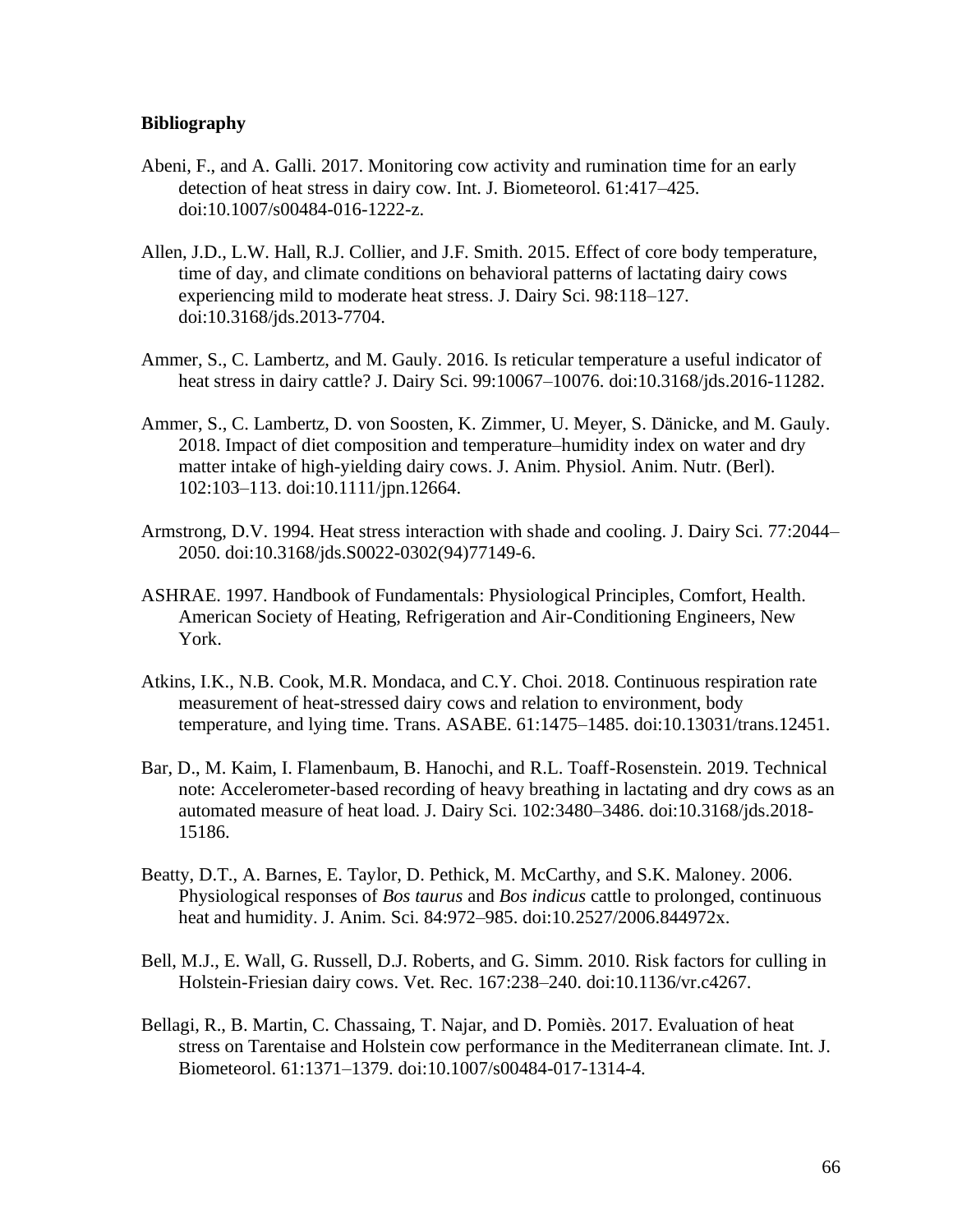- Berckmans, D. 2014. Precision livestock farming technologies for welfare management in intensive livestock systems. Rev. Sci. Tech. 33:189–196. doi:10.20506/rst.33.1.2273.
- Berman, A., Y. Folman, M. Kaim, M. Mamen, Z. Herz, D. Wolfenson, A. Arieli, and Y. Graber. 1985. Upper critical temperatures and forced ventilation effects for highyielding dairy cows in a subtropical climate. J. Dairy Sci. 68:1488–1495. doi:10.3168/jds.S0022-0302(85)80987-5.
- Bernabucci, U., N. Lacetera, L.H. Baumgard, R.P. Rhoads, B. Ronchi, and A. Nardone. 2010. Metabolic and hormonal acclimation to heat stress in domesticated ruminants. Animal. 4:1167–1183. doi:10.1017/S175173111000090X.
- Bernabucci, U., S. Biffani, L. Buggiotti, A. Vitali, N. Lacetera, and A. Nardone. 2014. The effects of heat stress in Italian Holstein dairy cattle. J. Dairy Sci. 97:471–486. doi:10.3168/jds.2013-6611.
- Bewley, J.M., M.W. Grott, M.E. Einstein, and M.M. Schutz. 2008. Impact of intake water temperatures on reticular temperatures of lactating dairy cows. J. Dairy Sci. 91:3880– 3887. doi:10.3168/jds.2008-1159.
- Biffani, S., U. Bernabucci, A. Vitali, N. Lacetera, and A. Nardone. 2016. Short communication: Effect of heat stress on nonreturn rate of Italian Holstein cows. J. Dairy Sci. 99:5837–5843. doi:10.3168/jds.2015-10491.
- Bikker, J.P., H. van Laar, P. Rump, J. Doorenbos, K. van Meurs, G.M. Griffioen, and J. Dijkstra. 2014. Technical note: Evaluation of an ear-attached movement sensor to record cow feeding behavior and activity. J. Dairy Sci. 97:2974–2979. doi:10.3168/jds.2013-7560.
- Blackshaw, J.K., and A.W. Blackshaw. 1994. Heat stress in cattle and the effect of shade on production and behaviour: a review. Aust. J. Exp. Agric. 34:285–295. doi:10.1071/EA9940285.
- Blazejczyk, K., Y. Epstein, G. Jendritzky, H. Staiger, and B. Tinz. 2012. Comparison of UTCI to selected thermal indices. Int. J. Biometeorol. 56:515–535. doi:10.1007/s00484- 011-0453-2.
- Bohmanova, J., I. Misztal, and J.B. Cole. 2007. Temperature-humidity indices as indicators of milk production losses due to heat stress. J. Dairy Sci. 90:1947–1956. doi:10.3168/jds.2006-513.
- Borchers, M.R., and J.M. Bewley. 2015. An assessment of producer precision dairy farming technology use, prepurchase considerations, and usefulness. J. Dairy Sci. 98:4198– 4205. doi:10.3168/jds.2014-8963.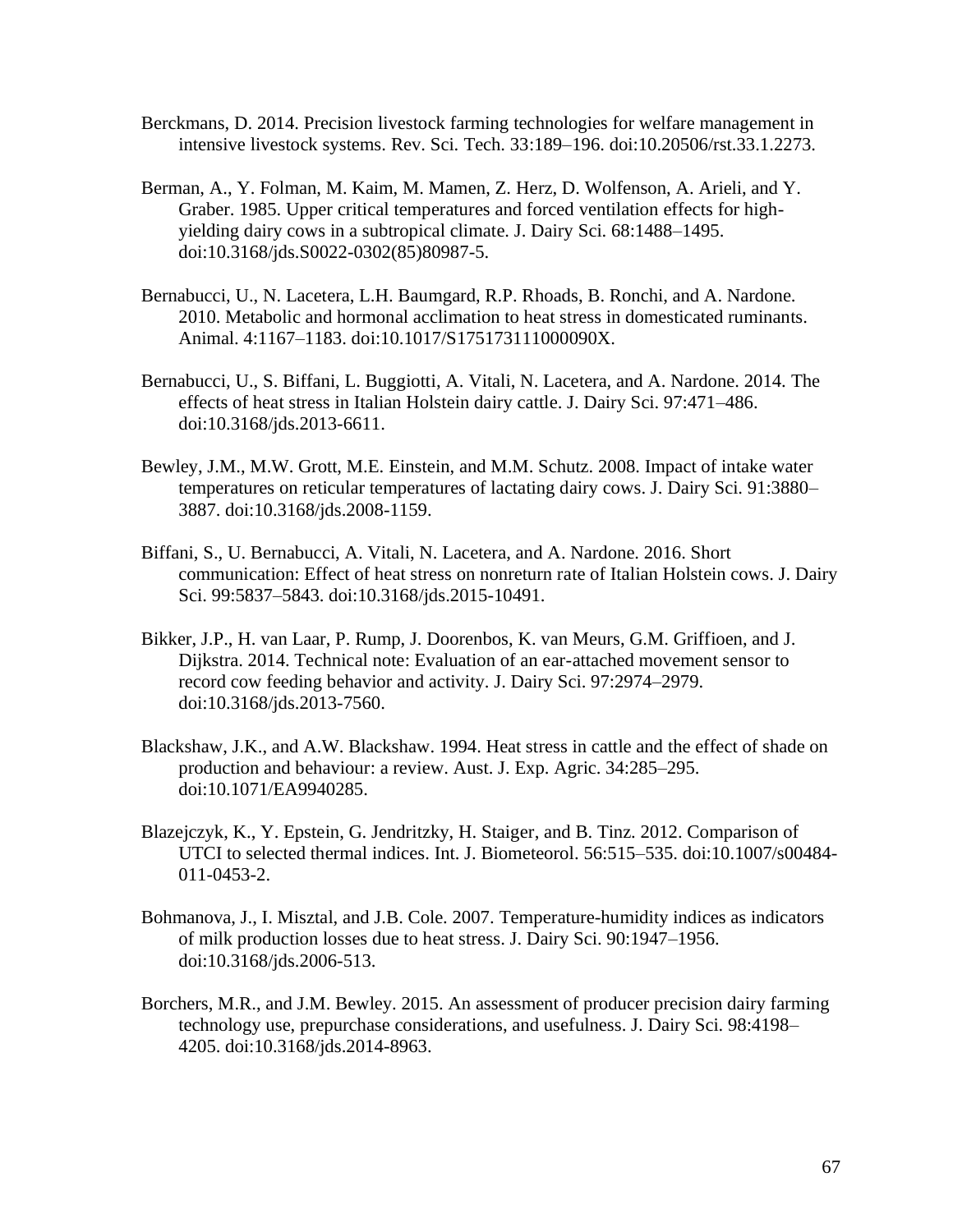- Bortheiry, A.L., D.A. Malerbi, and L.J. Franco. 1994. The ROC curve in the evaluation of fasting capillary blood glucose as a screening test for diabetes and IGT. Diabetes Care. 17:1269–1272. doi:10.2337/diacare.17.11.1269.
- Bouraoui, R., M. Lahmar, A. Majdoub, M. Djemali, and R. Belyea. 2002. The relationship of temperature-humidity index with milk production of dairy cows in a Mediterranean climate. Anim. Res. 51:479–491. doi:10.1051/animres:2002036.
- Brown-Brandl, T.M., J.A. Nienaber, R.A. Eigenberg, G.L. Hahn, and H. Freetly. 2003. Thermoregulatory responses of feeder cattle. J. Therm. Biol. 28:149–157. doi:10.1016/S0306-4565(02)00052-9.
- Brown-Brandl, T.M., R.A. Eigenberg, G.L. Hahn, J.A. Nienaber, T.L. Mader, D.E. Spiers, and A.M. Parkhurst. 2005. Analyses of thermoregulatory responses of feeder cattle exposed to simulated heat waves. Int. J. Biometeorol. 49:285–296. doi:10.1007/s00484- 004-0250-2.
- Brown, C.A., P.T. Chandler, and J.B. Holter. 1977. Development of predictive equations for milk yield and dry matter intake in lactating cows. J. Dairy Sci. 60:1739–1754. doi:10.3168/jds.S0022-0302(77)84098-8.
- Brügemann, K., E. Gernand, U. König von Borstel, and S. König. 2012. Defining and evaluating heat stress thresholds in different dairy cow production systems. Arch. Anim. Breed. 55:13–24. doi:10.5194/aab-55-13-2012.
- Buffington, D.E., A. Collazo-Arocho, G.H. Canton, D. Pitt, W.W. Thatcher, and R.J. Collier. 1981. Black globe humidity index (BGHI) as comfort equation for dairy cows. Trans. ASABE. 24:711–714. doi:10.13031/2013.34325.
- Burnham, K.P., and D.R. Anderson. 2001. Kullback-Leibler information as a basis for strong inference in ecological studies. Wildl. Res. 28:111–119. doi:10.1071/WR99107.
- Busby, D., and D. Loy. 1996. Heat stress in feedlot cattle: Producer survey results. Beef Research Report, A.S. Leaflet R1348. Iowa State University, Ames, Iowa.
- Cardot, V., Y. Le Roux, and S. Jurjanz. 2008. Drinking behavior of lactating dairy cows and prediction of their water intake. J. Dairy Sci. 91:2257–2264. doi:10.3168/jds.2007- 0204.
- Carter, J. V., J. Pan, S.N. Rai, and S. Galandiuk. 2016. ROC-ing along: Evaluation and interpretation of receiver operating characteristic curves. Surgery. 159:1638–1645. doi:10.1016/j.surg.2015.12.029.
- CBS News. 2017. Cow carcasses pile up in California as heat wave causes mass death. Accessed July 26, 2019. https://www.cbsnews.com/news/cow-carcasses-pile-up-incalifornia-as-heat-wave-causes-mass-death/.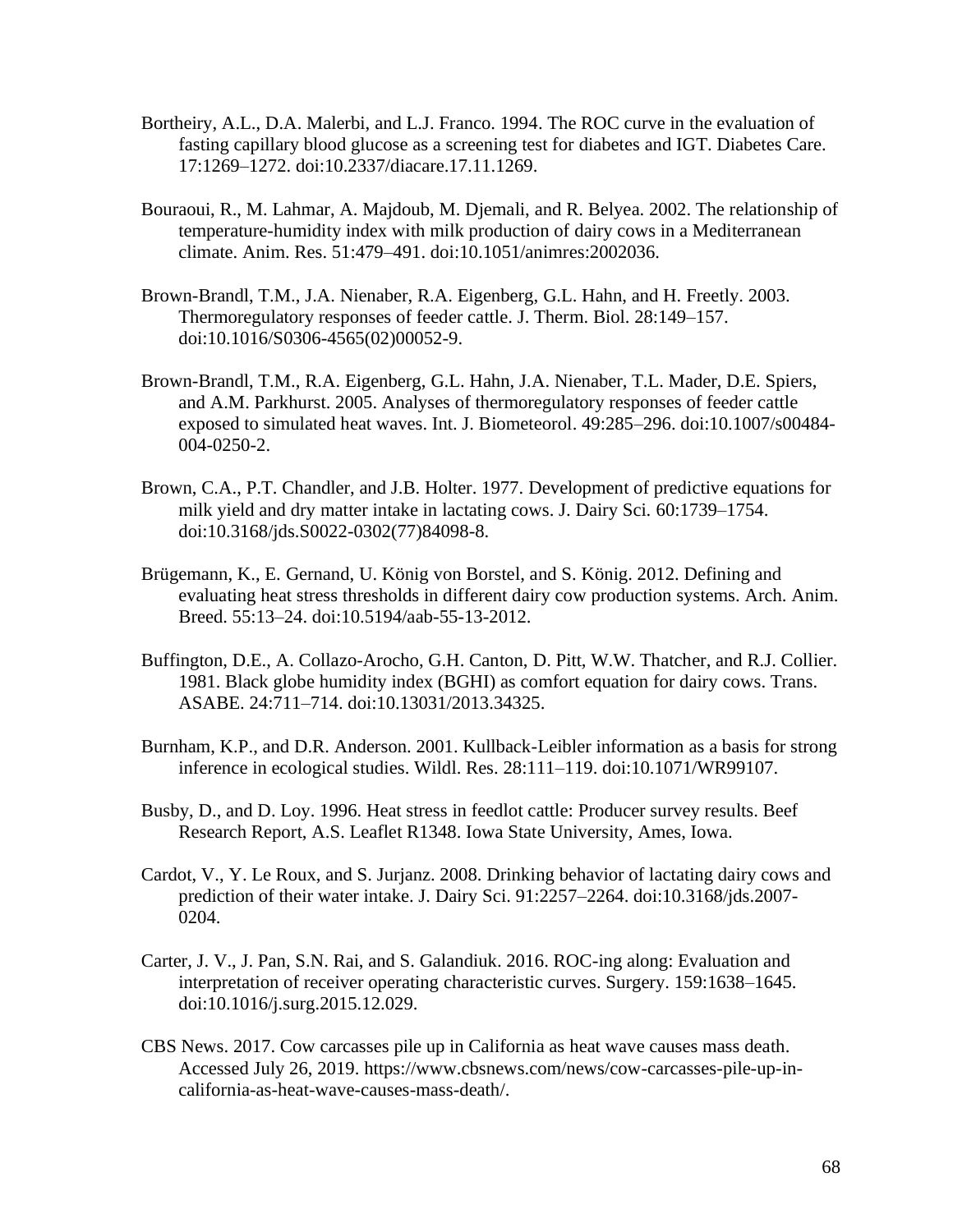- CDIC. 2019a. Average milk production by breed. Accessed July 26, 2019. https://www.dairyinfo.gc.ca/index\_e.php?s1=dff-fcil&s2=mrr-pcle&s3=mpb-plr.
- CDIC. 2019b. Number of farms, dairy cows and heifers. Accessed July 26, 2019. https://www.dairyinfo.gc.ca/index\_e.php?s1=dff-fcil&s2=farm-ferme&s3=nb.
- CDIC. 2019c. Dairy barns by type in Canada. Accessed October 25, 2019. https://www.dairyinfo.gc.ca/index\_e.php?s1=dff-fcil&s2=farm-ferme&s3=db-el.
- Chapinal, N., D.M. Veira, D.M. Weary, and M.A.G. von Keyserlingk. 2007. Technical note: Validation of a system for monitoring individual feeding and drinking behavior and intake in group-housed cattle. J. Dairy Sci. 90:5732–5736. doi:10.3168/jds.2007-0331.
- Chen, C., W. Zhu, D. Liu, J. Steibel, J. Siegford, K. Wurtz, J. Han, and T. Norton. 2019. Detection of aggressive behaviours in pigs using a RealSence depth sensor. Comput. Electron. Agric. 166:105003. doi:10.1016/j.compag.2019.105003.
- Chizzotti, M.L., F.S. Machado, E.E.L. Valente, L.G.R. Pereira, M.M. Campos, T.R. Tomich, S.G. Coelho, and M.N. Ribas. 2015. Technical note: Validation of a system for monitoring individual feeding behavior and individual feed intake in dairy cattle. J. Dairy Sci. 98:3438–3442. doi:10.3168/jds.2014-8925.
- Clark, C.E.F., N.A. Lyons, L. Millapan, S. Talukder, G.M. Cronin, K.L. Kerrisk, and S.C. Garcia. 2015. Rumination and activity levels as predictors of calving for dairy cows. Animal. 9:691–695. doi:10.1017/S1751731114003127.
- Coimbra, P.A.D., L.C.P. Machado Filho, and M.J. Hötzel. 2012. Effects of social dominance, water trough location and shade availability on drinking behaviour of cows on pasture. Appl. Anim. Behav. Sci. 139:175–182. doi:10.1016/j.applanim.2012.04.009.
- Collier, R.J., D.K. Beede, W.W. Thatcher, L.A. Israel, and C.J. Wilcox. 1982. Influences of environment and its modification on dairy animal health and production. J. Dairy Sci. 65:2213–2227. doi:10.3168/jds.S0022-0302(82)82484-3.
- Collier, R.J., G.E. Dahl, and M.J. VanBaale. 2006. Major advances associated with environmental effects on dairy cattle. J. Dairy Sci. 89:1244–1253. doi:10.3168/jds.S0022-0302(06)72193-2.
- Collier, R.J., R.B. Zimbelman, R.P. Rhoads, M.L. Rhoads, and L.H. Baumgard. 2011. A reevaluation of the impact of temperature humidity index (THI) and black globe humidity index (BGHI) on milk production in high producing dairy cows. Pages 113-126 in Proc. West. Dairy Manag. Conf., Reno, NV.
- Collier, R.J., and K.G. Gebremedhin. 2015. Thermal biology of domestic animals. Annu. Rev. Anim. Biosci. 3:513–532. doi:10.1146/annurev-animal-022114-110659.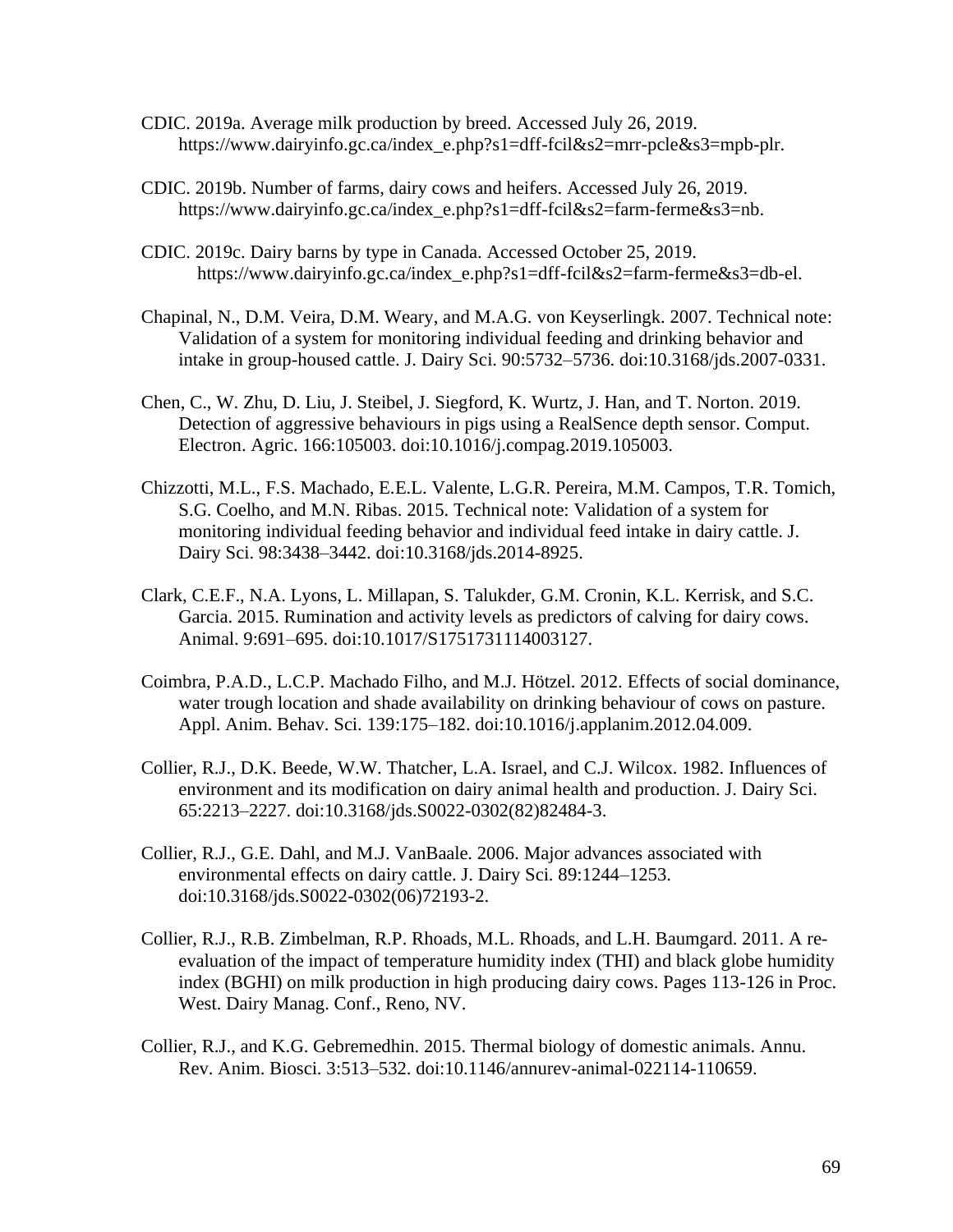- Collier, R.J., L.H. Baumgard, R.B. Zimbelman, and Y. Xiao. 2019. Heat stress: physiology of acclimation and adaptation. Anim. Front. 9:12–19. doi:10.1093/AF/VFY031.
- Collings, L.K.M., D.M. Weary, N. Chapinal, and M.A.G. von Keyserlingk. 2011. Temporal feed restriction and overstocking increase competition for feed by dairy cattle. J. Dairy Sci. 94:5480–5486. doi:10.3168/jds.2011-4370.
- Contreras, G.A., K. Thelen, S.E. Schmidt, C. Strieder-Barboza, C.L. Preseault, W. Raphael, M. Kiupel, J. Caron, and A.L. Lock. 2016. Adipose tissue remodeling in late-lactation dairy cows during feed-restriction-induced negative energy balance. J. Dairy Sci. 99:10009-10021. doi: 10.3168/jds.2016-11552.
- Cook, N.B., R.L. Mentink, T.B. Bennett, and K. Burgi. 2007. The effect of heat stress and lameness on time budgets of lactating dairy cows. J. Dairy Sci. 90:1674–1682. doi:10.3168/jds.2006-634.
- Cook, N.B., and K. V. Nordlund. 2009. The influence of the environment on dairy cow behavior, claw health and herd lameness dynamics. Vet. J. 179:360-369. doi:10.1016/j.tvjl.2007.09.016.
- Crossley, R.E., A. Harlander-Matauschek, and T.J. DeVries. 2017. Variability in behavior and production among dairy cows fed under differing levels of competition. J. Dairy Sci. 100:3825–3838. doi:10.3168/jds.2016-12108.
- Dado, R.G., and M.S. Allen. 1994. Variation in and relationships among feeding, chewing, and drinking variables for lactating dairy cows. J. Dairy Sci. 77:132–144. doi:10.3168/jds.S0022-0302(94)76936-8.
- Dalal, D.K., and M.J. Zickar. 2012. Some common myths about centering predictor variables in moderated multiple regression and polynomial regression. Organ. Res. Methods. 15:339–362. doi:10.1177/1094428111430540.
- Dash, S., A.K. Chakravarty, A. Singh, A. Upadhyay, M. Singh, and S. Yousuf. 2016. Effect of heat stress on reproductive performances of dairy cattle and buffaloes: A review. Vet. World. 9:235–244. doi:10.14202/vetworld.2016.235-244.
- de Mol, R.M., G.H. Kroeze, J.M.F.H. Achten, K. Maatje, and W. Rossing. 1997. Results of a multivariate approach to automated oestrus and mastitis detection. Livest. Prod. Sci. 48:219–227. doi:10.1016/S0301-6226(97)00028-6.
- De Rensis, F., I. Garcia-Ispierto, and F. López-Gatius. 2015. Seasonal heat stress: Clinical implications and hormone treatments for the fertility of dairy cows. Theriogenology. 84:659–666. doi:10.1016/j.theriogenology.2015.04.021.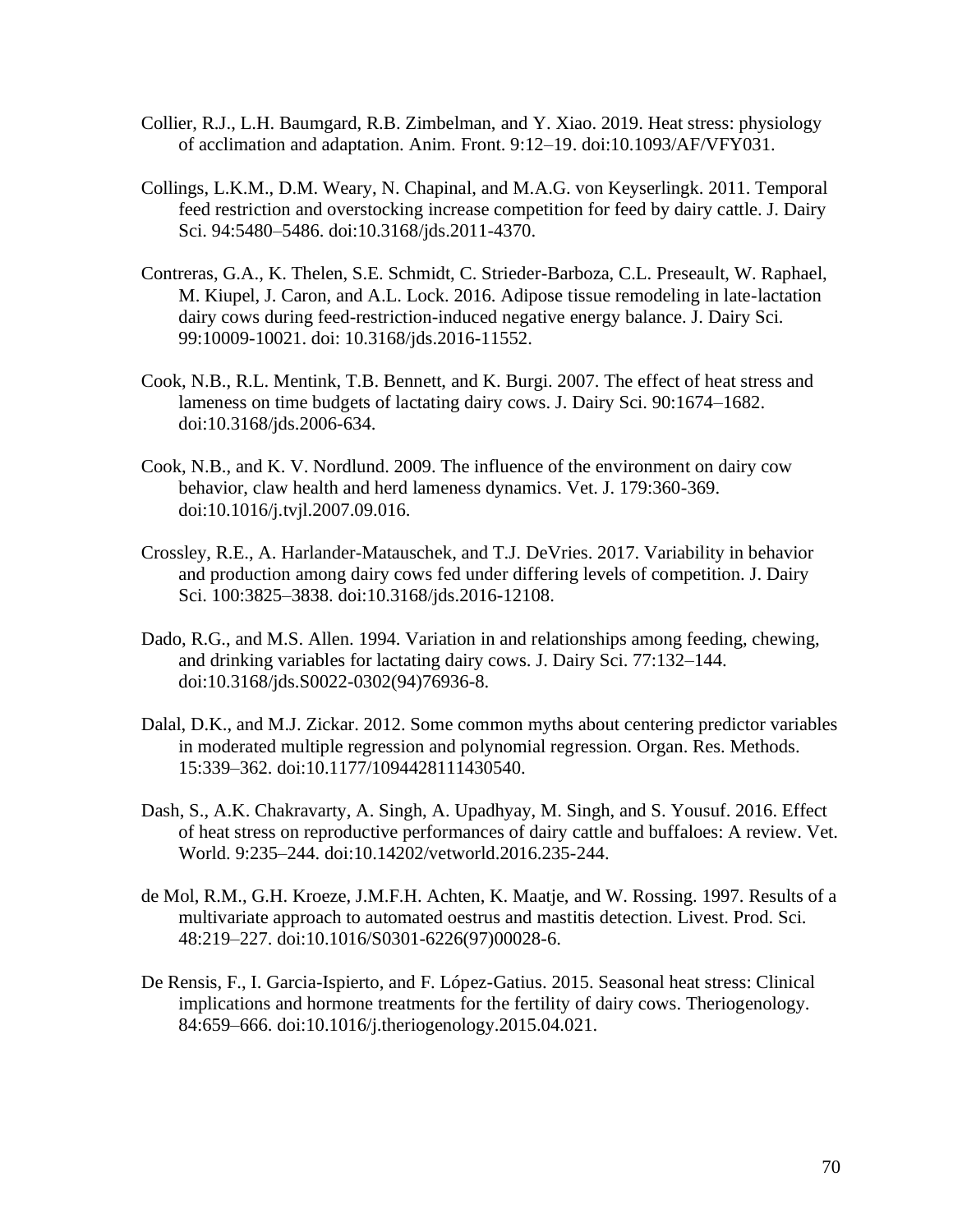- DeVries, T.J., M.A.G. von Keyserlingk, D.M. Weary, and K.A. Beauchemin. 2003. Technical note: Validation of a system for monitoring feeding behavior of dairy cows. J. Dairy Sci. 86:3571–3574. doi:10.3168/jds.S0022-0302(03)73962-9.
- DeVries, T.J., M.A.G. von Keyserlingk, and D.M. Weary. 2004. Effect of feeding space on the inter-cow distance, aggression, and feeding behavior of free-stall housed lactating dairy cows. J. Dairy Sci. 87:1432–1438. doi:10.3168/jds.S0022-0302(04)73293-2.
- Dikmen, S., E. Alava, E. Pontes, J.M. Fear, B.Y. Dikmen, T.A. Olson, and P.J. Hansen. 2008. Differences in thermoregulatory ability between slick-haired and wild-type lactating Holstein cows in response to acute heat stress. J. Dairy Sci. 91:3395–3402. doi:10.3168/jds.2008-1072.
- Dikmen, S., and P.J. Hansen. 2009. Is the temperature-humidity index the best indicator of heat stress in lactating dairy cows in a subtropical environment? J. Dairy Sci. 92:109– 116. doi:10.3168/jds.2008-1370.
- Dohoo, I., Wayne, M., and Stryhn, H. 2003. Veterinary Epidemiology Research. AVC Inc., Charlottetown, Prince Edward Island, Canada.
- Drovers. 2015. Prepare for heat stress in cattle. Accessed October 11, 2019. https://www.drovers.com/article/prepare-heat-stress-cattle.
- Farming Independent. 2018. Everything you need to know about heat stress in cattle. Accessed October 11, 2019. https://www.independent.ie/business/farming/beef/beefadvice/everything-you-need-to-know-about-heat-stress-in-cattle-37095069.html.
- Faustini, M., M. Battocchio, D. Vigo, A. Prandi, M.C. Veronesi, A. Comin, and F. Cairoli. 2007. Pregnancy diagnosis in dairy cows by whey progesterone analysis: An ROC approach. Theriogenology. 67:1386–1392. doi:10.1016/j.theriogenology.2007.02.011.
- Fawcett, T. 2006. An introduction to ROC analysis. Pattern Recognit. Lett. 27:861–874. doi:10.1016/j.patrec.2005.10.010.
- Foris, B., A.J. Thompson, M.A.G. von Keyserlingk, N. Melzer, and D.M. Weary. 2019. Automatic detection of feeding- and drinking-related agonistic behavior and dominance in dairy cows. J. Dairy Sci. 102:9176–9186. doi:10.3168/jds.2019-16697.
- Fraser, D., D.M. Weary, E.A. Pajor, and B.N. Milligan. 1997. A scientific conception of animal welfare that reflects ethical concerns. Anim. Welf. 6:187–205.
- Fregonesi, J.A., C.B. Tucker, and D.M. Weary. 2007. Overstocking reduces lying time in dairy cows. J. Dairy Sci. 90:3349–3354. doi:10.3168/jds.2006-794.
- Friend, T.H., and C.E. Polan. 1974. Social rank, feeding behavior, and free stall utilization by dairy cattle. J. Dairy Sci. 57:1214–1220. doi:10.3168/jds.S0022-0302(74)85040-X.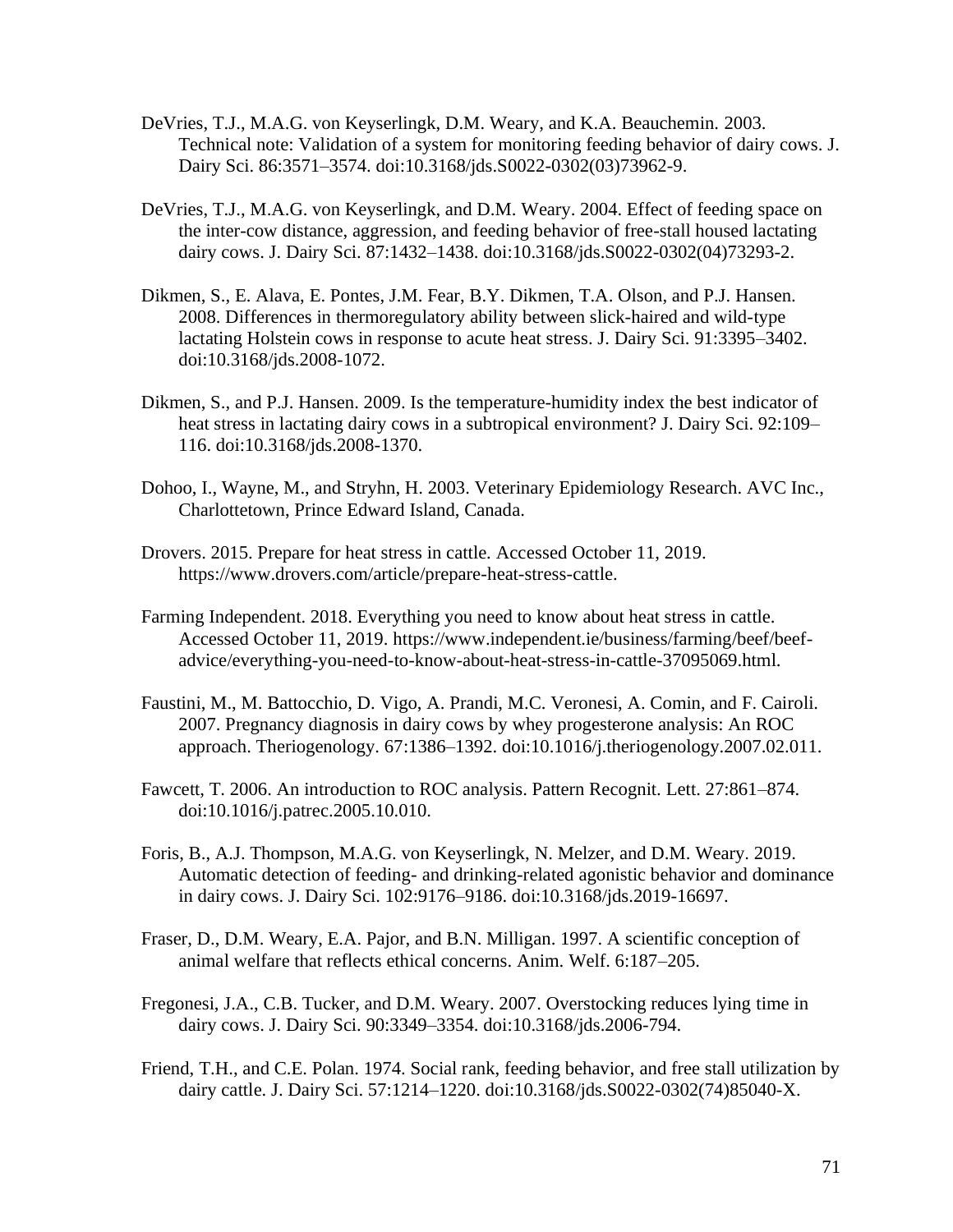- Friend, T.H., F.G. Gwazdauskas, and C.E. Polan. 1979. Change in adrenal response from free stall competition. J. Dairy Sci. 62:768–771. doi:10.3168/jds.S0022-0302(79)83321- 4.
- Galán, E., P. Llonch, A. Villagrá, H. Levit, S. Pinto, and A. del Prado. 2018. A systematic review of non-productivity related animal-based indicators of heat stress resilience in dairy cattle. PLoS One. 13:e0206520. doi:10.1371/journal.pone.0206520.
- Galindo, F., and D.M. Broom. 2000. The relationships between social behaviour of dairy cows and the occurrence of lameness in three herds. Res. Vet. Sci. 69:75–79. doi:10.1053/rvsc.2000.0391.
- García-Ispierto, I., F. López-Gatius, P. Santolaria, J.L. Yániz, C. Nogareda, M. López-Béjar, and F. De Rensis. 2006. Relationship between heat stress during the peri-implantation period and early fetal loss in dairy cattle. Theriogenology. 65:799–807. doi:10.1016/j.theriogenology.2005.06.011.
- Gardner, I., and M. Greiner. 2006. Receiver-operating characteristics curves and likelihood ratios: improvements over traditional methods for the evaluation and application of veterinary clinical pathology tests. Vet. Clin. Pathol. 35:8–17. doi:10.1111/j.1939- 165X.2006.tb00082.x.
- Gavin, D.R., H.E. Ross, and H.A. Skinner. 1989. Diagnostic validity of the drug abuse screening test in the assessment of DSM-III drug disorders. Br. J. Addict. 84:301–307. doi:10.1111/j.1360-0443.1989.tb03463.x.
- Gebre-Egziabher, A., H.C. Wood, J.D. Robar, and G. Blankenagel. 1979. Evaluation of automatic mastitis detection equipment. J. Dairy Sci. 62:1108–1114. doi:10.3168/jds.S0022-0302(79)83383-4.
- Goldhawk, C., N. Chapinal, D.M. Veira, D.M. Weary, and M.A.G. von Keyserlingk. 2009. Prepartum feeding behavior is an early indicator of subclinical ketosis. J. Dairy Sci. 92:4971–4977. doi:10.3168/jds.2009-2242.
- González, L.A., B.J. Tolkamp, M.P. Coffey, A. Ferret, and I. Kyriazakis. 2008. Changes in feeding behavior as possible indicators for the automatic monitoring of health disorders in dairy cows. J. Dairy Sci. 91:1017–1028. doi:10.3168/jds.2007-0530.
- Greiner, M., D. Sohr, and P. Göbel. 1995. A modified ROC analysis for the selection of cutoff values and the definition of intermediate results of serodiagnostic tests. J. Immunol. Methods. 185:123–132. doi:10.1016/0022-1759(95)00121-P.
- Greiner, M., D. Pfeiffer, and R.D. Smith. 2000. Principles and practical application of the receiver-operating characteristic analysis for diagnostic tests. Prev. Vet. Med. 45:23–41. doi:10.1016/S0167-5877(00)00115-X.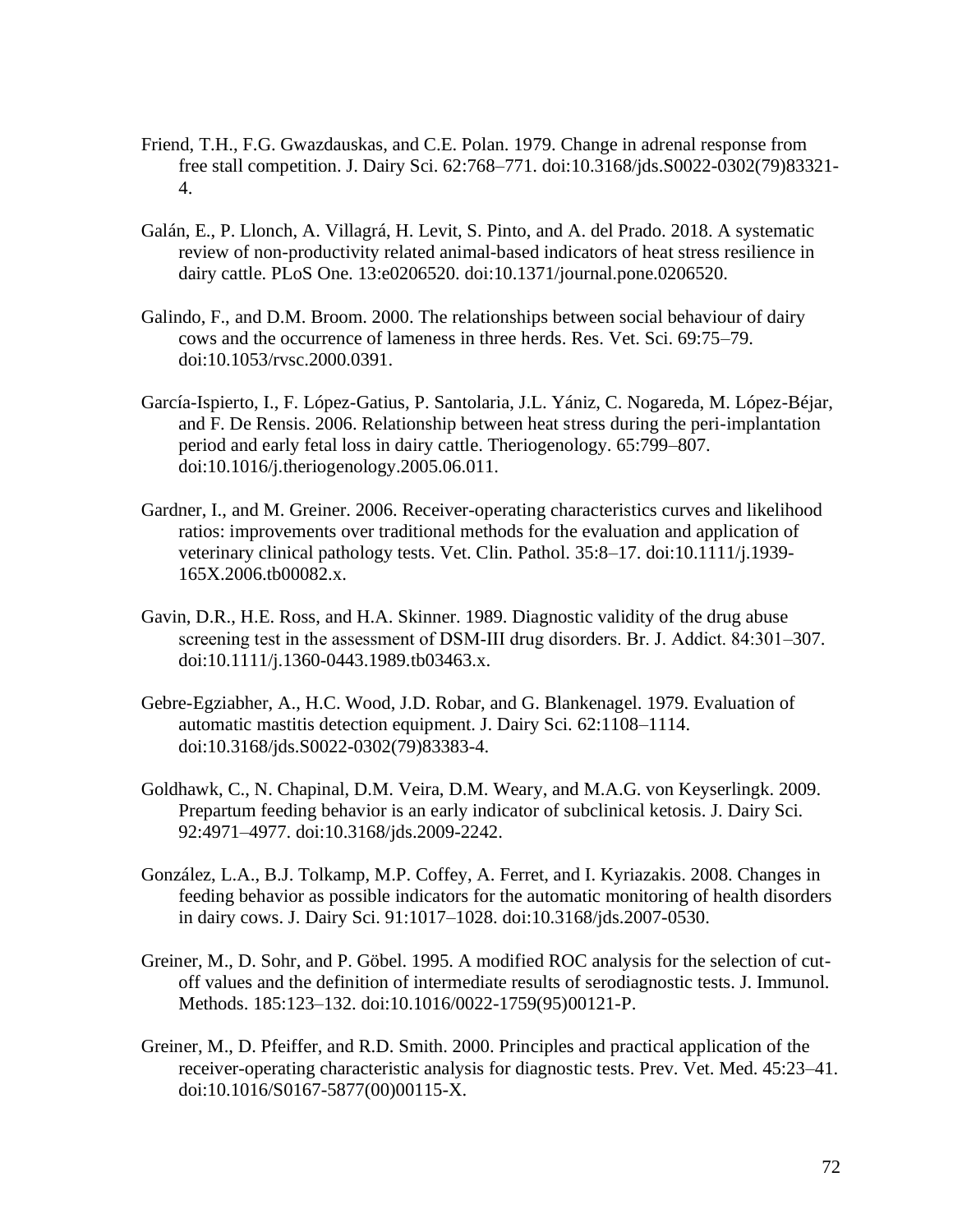- Grimes, D.A., and K.F. Schulz. 2002. Bias and causal associations in observational research. Lancet. 359:248–252. doi:10.1016/S0140-6736(02)07451-2.
- Grinter, L.N., M.R. Campler, and J.H.C. Costa. 2019. Technical note: Validation of a behavior-monitoring collar's precision and accuracy to measure rumination, feeding, and resting time of lactating dairy cows. J. Dairy Sci. 102:3487–3494. doi:10.3168/jds.2018-15563.
- Guzhva, O., H. Ardö, A. Herlin, M. Nilsson, K. Åström, and C. Bergsten. 2016. Feasibility study for the implementation of an automatic system for the detection of social interactions in the waiting area of automatic milking stations by using a video surveillance system. Comput. Electron. Agric. 127:506–509. doi:10.1016/j.compag.2016.07.010.
- Gygax, L., G. Neisen, and H. Bollhalder. 2007. Accuracy and validation of a radar-based automatic local position measurement system for tracking dairy cows in free-stall barns. Comput. Electron. Agric. 56:23–33. doi:10.1016/j.compag.2006.12.004.
- Hadley, G.L., C.A. Wolf, and S.B. Harsh. 2006. Dairy cattle culling patterns, explanations, and implications. J. Dairy Sci. 89:2286–2296. doi:10.3168/jds.S0022-0302(06)72300-1.
- Hahn, L., T.E. Bond, and C.F. Kelly. 1963. Walls influence interior radiant environment of livestock shelters for shade. Calif. Agric. 17:10–11. doi:10.3733/ca.v017n09p10.
- Hahn, G.L. 1999. Dynamic responses of cattle to thermal heat loads. J. Anim. Sci. 77:10–20. doi:10.2527/1997.77suppl\_210x.
- Hammami, H., J. Bormann, N. M'hamdi, H.H. Montaldo, and N. Gengler. 2013. Evaluation of heat stress effects on production traits and somatic cell score of Holsteins in a temperate environment. J. Dairy Sci. 96:1844–1855. doi:10.3168/jds.2012-5947.
- Han, J., G. Zhang, Q. Zhang, J. Zhang, J. Liu, L. Tian, C. Zheng, J. Hao, J. Lin, Y. Liu, and D.J. Moschandreas. 2007. Field study on occupants' thermal comfort and residential thermal environment in a hot-humid climate of China. Build. Environ. 42:4043–4050. doi:10.1016/j.buildenv.2006.06.028.
- Hansen, P.J. 2007. Exploitation of genetic and physiological determinants of embryonic resistance to elevated temperature to improve embryonic survival in dairy cattle during heat stress. Theriogenology. 68S:S242–S249.doi:10.1016/j.theriogenology.2007.04.008.
- Hasegawa, N., A. Nishiwaki, K. Sugawara, and I. Ito. 1997. The effects of social exchange between two groups of lactating primiparous heifers on milk production, dominance order, behavior and adrenocortical response. Appl. Anim. Behav. Sci. 51:15–27. doi:10.1016/S0168-1591(96)01082-9.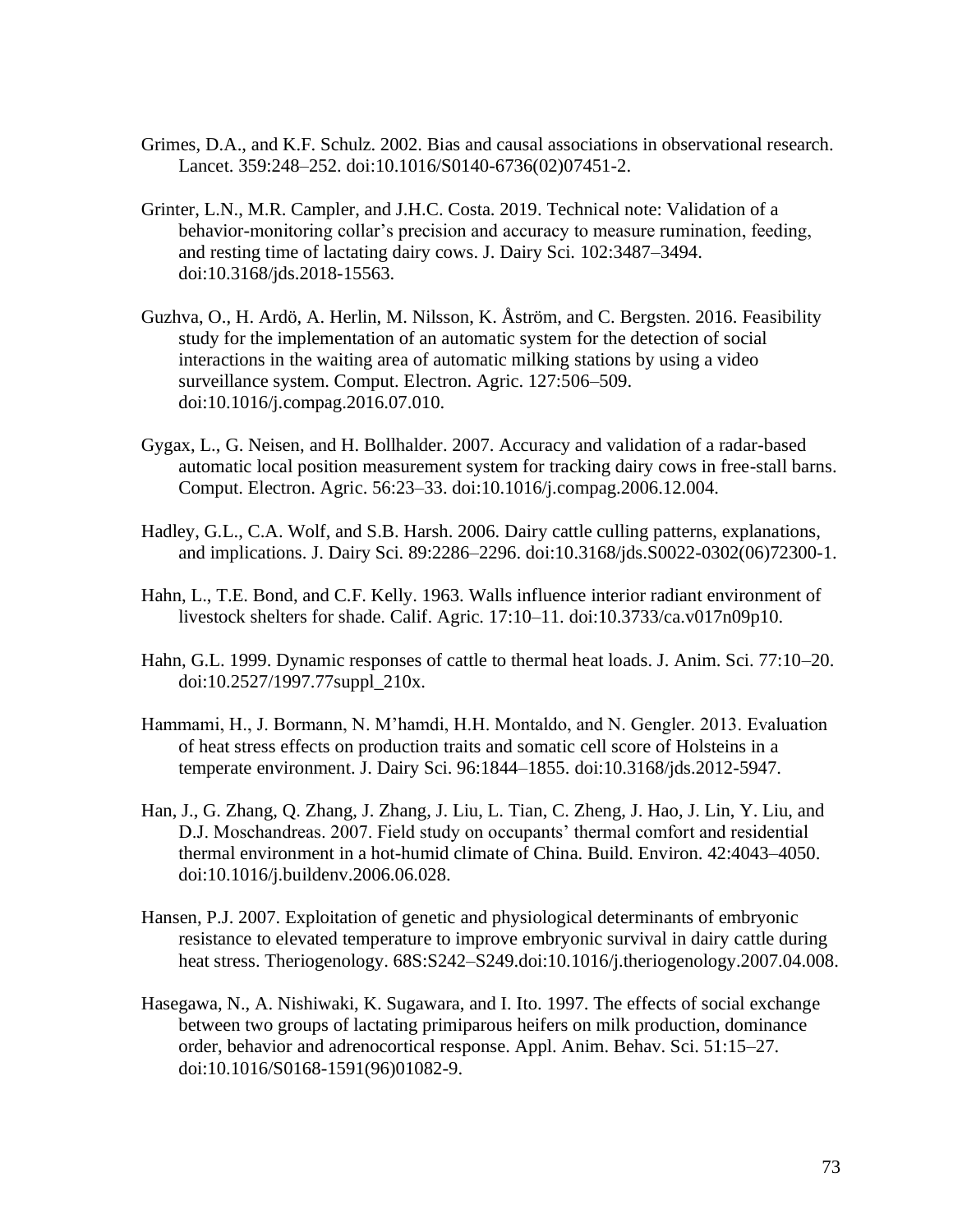- Hassall, S.A., W.R. Ward, and R.D. Murray. 1993. Effects of lameness on the behaviour of cows during the summer. Vet. Rec. 132:578–580. doi:10.1136/vr.132.23.578.
- He, H., and E.A. Garcia. 2009. Learning from imbalanced data. IEEE Trans. Knowl. Data Eng. 21:1263–1284. doi:10.1109/TKDE.2008.239.
- Heffler, E., G. Guida, P. Marsico, R. Bergia, L. Bommarito, N. Ferrero, F. Nebiolo, A. De Stefani, A. Usai, C. Bucca, and G. Rolla. 2006. Exhaled nitric oxide as a diagnostic test for asthma in rhinitic patients with asthmatic symptoms. Respir. Med. 100:1981–1987. doi:10.1016/j.rmed.2006.02.019.
- Hetti Arachchige, A.D., A.D. Fisher, W.J. Wales, M.J. Auldist, M.C. Hannah, and E.C. Jongman. 2014. Space allowance and barriers influence cow competition for mixed rations fed on a feed-pad between bouts of grazing. J. Dairy Sci. 97:3578–3588. doi:10.3168/jds.2013-7553.
- Hill, D.L., and E. Wall. 2017. Weather influences feed intake and feed efficiency in a temperate climate. J. Dairy Sci. 100:2240–2257. doi:10.3168/jds.2016-11047.
- Hohenbrink, S., and S. Meinecke-Tillmann. 2012. Influence of social dominance on the secondary sex ratio and factors affecting hierarchy in Holstein dairy cows. J. Dairy Sci. 95:5694–5701. doi:10.3168/jds.2011-5281.
- Holter, J.B., J.W. West, M.L. McGilliard, and A.N. Pell. 1996. Predicting ad libitum dry matter intake and yields of Jersey cows. J. Dairy Sci. 79:912–921. doi:10.3168/jds.S0022-0302(96)76441-X.
- Höppe, P. 2002. Different aspects of assessing indoor and outdoor thermal comfort. Energy Build. 34:661–665. doi:10.1016/S0378-7788(02)00017-8.
- Hoppe, D.J., E.H. Schemitsch, S. Morshed, P. Tornetta, and M. Bhandari. 2009. Hierarchy of evidence: Where observational studies fit in and why we need them. J. Bone Joint Surg. Am. 91S:2-9. doi:10.2106/JBJS.H.01571.
- Hovinen, M., A.M. Aisla, and S. Pyörälä. 2006. Accuracy and reliability of mastitis detection with electrical conductivity and milk colour measurement in automatic milking. Acta Agric. Scand. Sect. A. 56:121–127. doi:10.1080/09064700701216888.
- Huzzey, J.M., T.J. DeVries, P. Valois, and M.A.G. von Keyserlingk. 2006. Stocking density and feed barrier design affect the feeding and social behavior of dairy cattle. J. Dairy Sci. 89:126–133. doi:10.3168/jds.S0022-0302(06)72075-6.
- Huzzey, J.M., D.M. Veira, D.M. Weary, and M.A.G. von Keyserlingk. 2007. Prepartum behavior and dry matter intake identify dairy cows at risk for metritis. J. Dairy Sci. 90:3220–3233. doi:10.3168/jds.2006-807.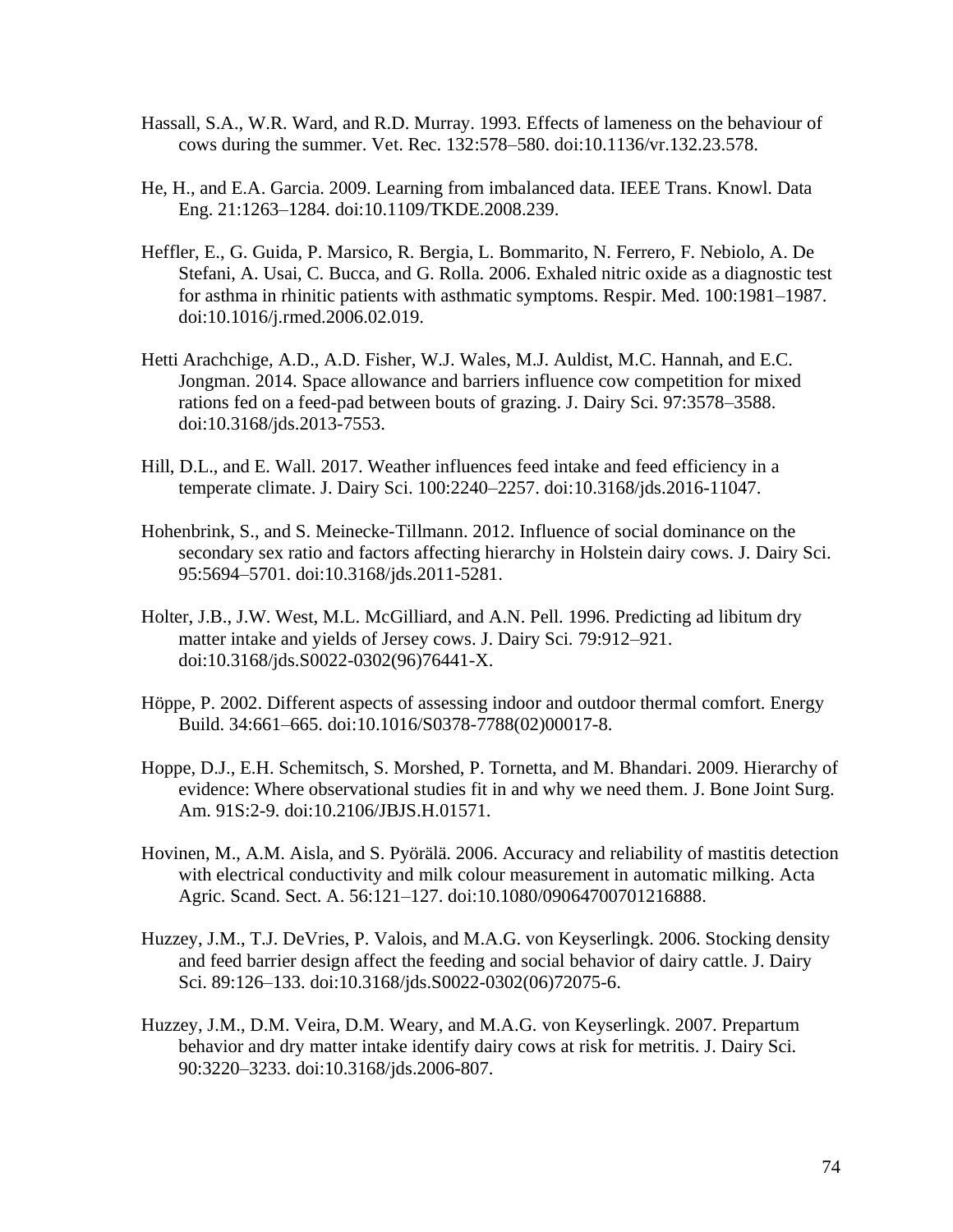- Huzzey, J.M., R.J. Grant, and T.R. Overton. 2012. Short communication: Relationship between competitive success during displacements at an overstocked feed bunk and measures of physiology and behavior in Holstein dairy cattle. J. Dairy Sci. 95:4434- 4441. doi:10.3168/jds.2011-5038.
- Huzzey, J.M., D.M. Weary, B.Y.F. Tiau, and M.A.G. von Keyserlingk. 2014. Short communication: Automatic detection of social competition using an electronic feeding system. J. Dairy Sci. 97:2953–2958. doi:10.3168/jds.2013-7434.
- Hwang, R.L., and T.P. Lin. 2007. Thermal comfort requirements for occupants of semioutdoor and outdoor environments in hot-humid regions. Archit. Sci. Rev. 50:357–364. doi:10.3763/asre.2007.5043.
- Igono, M.O., G. Bjotvedt, and H.T. Sanford-Crane. 1992. Environmental profile and critical temperature effects on milk production of Holstein cows in desert climate. Int. J. Biometeorol. 36:77–87. doi:10.1007/BF01208917.
- Ingraham, R.H., D.D. Gillette, and W.D. Wagner. 1974. Relationship of temperature and humidity to conception rate of Holstein cows in subtropical climate. J. Dairy Sci. 57:476–481. doi:10.3168/jds.S0022-0302(74)84917-9.
- IPCC. 2014. Climate Change 2014: Synthesis Report. Contribution of Working Groups I, II and III to the Fifth Assessment Report of the Intergovernmental Panel on Climate Change. IPCC, Geneva, Switzerland.
- Ito, K., M.A.G. von Keyserlingk, S.J. LeBlanc, and D.M. Weary. 2010. Lying behavior as an indicator of lameness in dairy cows. J. Dairy Sci. 93:3553–3560. doi:10.3168/jds.2009- 2951.
- Jawor, P.E., J.M. Huzzey, S.J. LeBlanc, and M.A.G. von Keyserlingk. 2012. Associations of subclinical hypocalcemia at calving with milk yield, and feeding, drinking, and standing behaviors around parturition in Holstein cows. J. Dairy Sci. 95:1240–1248. doi:10.3168/jds.2011-4586.
- Jensen, M.B., and K.L. Proudfoot. 2017. Effect of group size and health status on behavior and feed intake of multiparous dairy cows in early lactation. J. Dairy Sci. 100:9759– 9768. doi:10.3168/jds.2017-13035.
- Juarez, S.T., P.H. Robinson, E.J. DePeters, and E.O. Price. 2003. Impact of lameness on behavior and productivity of lactating Holstein cows. Appl. Anim. Behav. Sci. 83:1–14. doi:10.1016/S0168-1591(03)00107-2.
- Kadzere, C.T., M.R. Murphy, N. Silanikove, and E. Maltz. 2002. Heat stress in lactating dairy cows: A review. Livest. Prod. Sci. 77:59–91. doi:10.1016/S0301-6226(01)00330- X.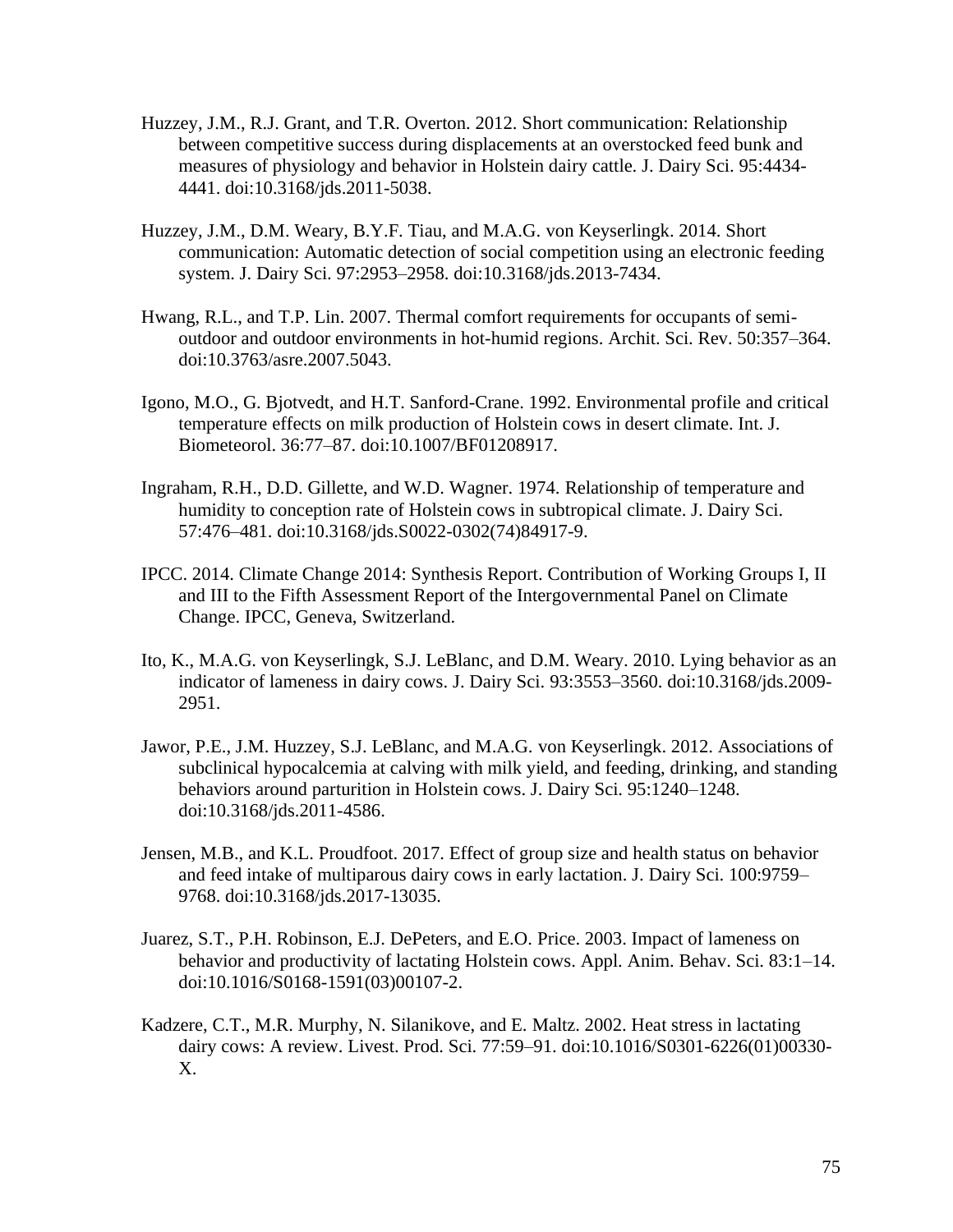- Kendall, P.E., P.P. Nielsen, J.R. Webster, G.A. Verkerk, R.P. Littlejohn, and L.R. Matthews. 2006. The effects of providing shade to lactating dairy cows in a temperate climate. Livest. Sci. 103:148–157. doi:10.1016/j.livsci.2006.02.004.
- Kendall, P.E., G.A. Verkerk, J.R. Webster, and C.B. Tucker. 2007. Sprinklers and shade cool cows and reduce insect-avoidance behavior in pasture-based dairy systems. J. Dairy Sci. 90:3671–3680. doi:10.3168/jds.2006-766.
- Kingma, B.R.M., A.J.H. Frijns, L. Schellen, and W.D. van Marken Lichtenbelt. 2014. Beyond the classic thermoneutral zone: Including thermal comfort. Temperature. 1:142–149. doi:10.4161/temp.29702.
- Kirkden, R.D., and E.A. Pajor. 2006. Using preference, motivation and aversion tests to ask scientific questions about animals' feelings. Appl. Anim. Behav. Sci. 100:29–47. doi:10.1016/j.applanim.2006.04.009.
- Koelsch, R.K., D.J. Aneshansley, and W.R. Butler. 1994. Analysis of activity measurement for accurate oestrus detection in dairy cattle. J. Agric. Eng. Res. 58:107–114. doi:10.1006/jaer.1994.1040.
- Kondo, S., J. Sekine, M. Okubo, and Y. Asahida. 1989. The effect of group size and space allowance on the agonistic and spacing behavior of cattle. Appl. Anim. Behav. Sci. 24:127–135. doi:10.1016/0168-1591(89)90040-3.
- Kondo, S., and J.F. Hurnik. 1990. Stabilization of social hierarchy in dairy cows. Appl. Anim. Behav. Sci. 27:287–297. doi:10.1016/0168-1591(90)90125-W.
- Kramer, E., D. Cavero, E. Stamer, and J. Krieter. 2009. Mastitis and lameness detection in dairy cows by application of fuzzy logic. Livest. Sci. 125:92–96. doi:10.1016/j.livsci.2009.02.020.
- Lanham, J.K., C.E. Coppock, K.Z. Milam, J.M. Labore, D.H. Nave, R.A. Stermer, and C.F. Brasington. 1986. Effects of drinking water temperature on physiological responses of lactating Holstein cows in summer. J. Dairy Sci. 69:1004–1012. doi:10.3168/jds.S0022- 0302(86)80495-7.
- Ledgerwood, D.N., C. Winckler, and C.B. Tucker. 2010. Evaluation of data loggers, sampling intervals, and editing techniques for measuring the lying behavior of dairy cattle. J. Dairy Sci. 93:5129–5139. doi:10.3168/jds.2009-2945.
- Linvill, D.E., and F.E. Pardue. 1992. Heat stress and milk production in the South Carolina coastal plains. J. Dairy Sci. 75:2598–2604. doi:10.3168/jds.S0022-0302(92)78022-9.
- Lobeck-Luchterhand, K.M., P.R.B. Silva, R.C. Chebel, and M.I. Endres. 2015. Effect of stocking density on social, feeding, and lying behavior of prepartum dairy animals. J. Dairy Sci. 98:240–249. doi:10.3168/jds.2014-8492.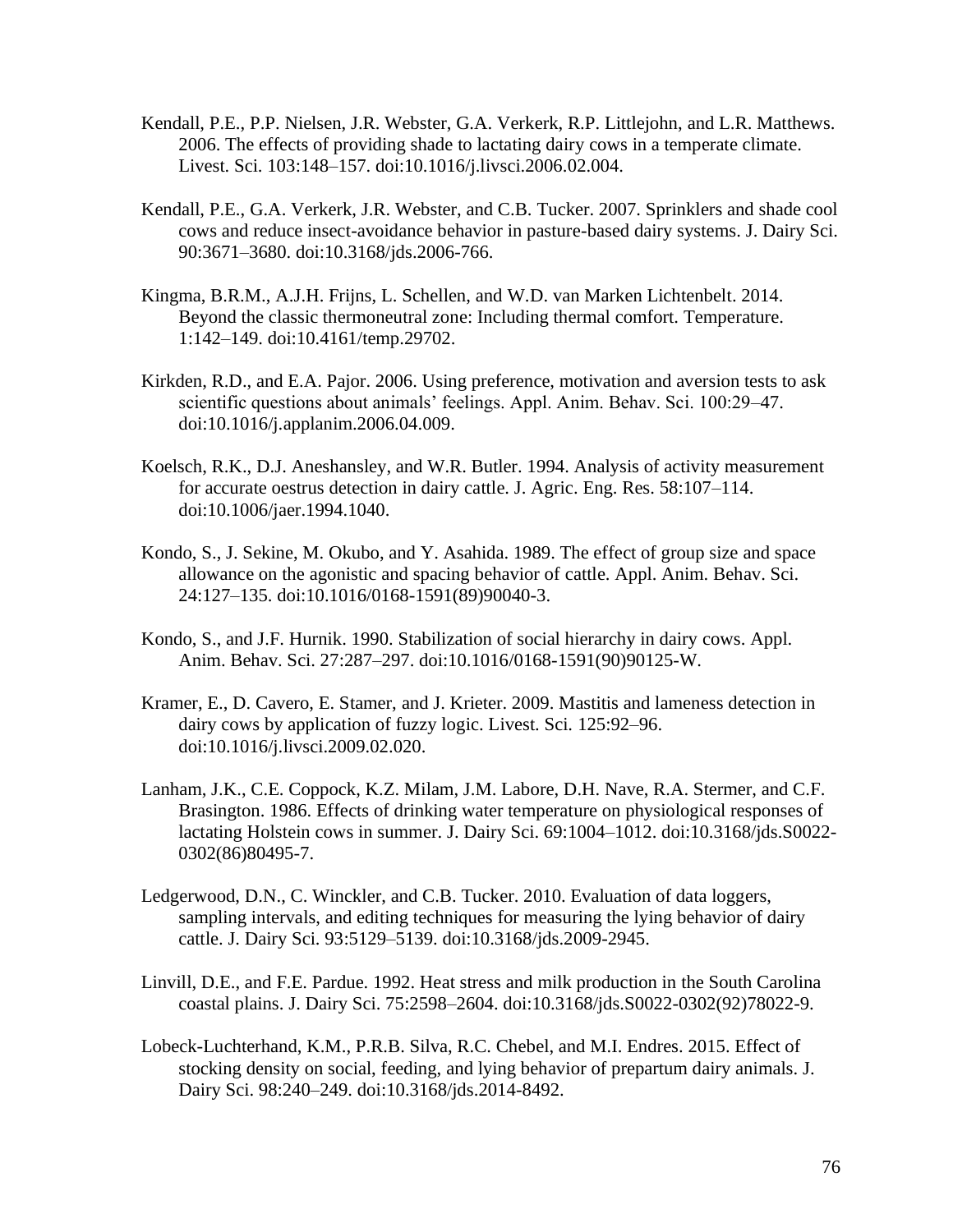- Lomb, J., H.W. Neave, D.M. Weary, S.J. LeBlanc, J.M. Huzzey, and M.A.G. von Keyserlingk. 2018a. Changes in feeding, social, and lying behaviors in dairy cows with metritis following treatment with a nonsteroidal anti-inflammatory drug as adjunctive treatment to an antimicrobial. J. Dairy Sci. 101:4400–4411. doi:10.3168/JDS.2017- 13812.
- Lomb, J., D.M. Weary, K.E. Mills, and M.A.G. von Keyserlingk. 2018b. Effects of metritis on stall use and social behavior at the lying stall. J. Dairy Sci. 101:7471–7479. doi:10.3168/jds.2017-14149.
- López-Gatius, F., M. López-Béjar, M. Fenech, and R.H.F. Hunter. 2005. Ovulation failure and double ovulation in dairy cattle: risk factors and effects. Theriogenology. 63:1298– 1307. doi:10.1016/j.theriogenology.2004.06.010.
- Lukas, J.M., J.K. Reneau, and J.G. Linn. 2008. Water intake and dry matter intake changes as a feeding management tool and indicator of health and estrus status in dairy cows. J. Dairy Sci. 91:3385–3394. doi:10.3168/jds.2007-0926.
- Lusted, L.B. 1971. Signal detectability and medical decision-making. Science. 171:1217– 1219. doi:10.1126/science.171.3977.1217.
- Maatje, K., R.M. de Mol, and W. Rossing. 1997. Cow status monitoring (health and oestrus) using detection sensors. Comput. Electron. Agric. 16:245–254. doi:10.1016/s0168- 1699(96)00052-x.
- Mader, T.L., M.S. Davis, and T. Brown-Brandl. 2006. Environmental factors influencing heat stress in feedlot cattle. J. Anim. Sci. 84:712–719. doi:10.2527/2006.843712x.
- Maust, L.E., R.E. Mcdowell, and N.W. Hooven. 1972. Effect of summer weather on performance of Holstein cows in three stages of lactation. J. Dairy Sci. 55:1133–1139. doi:10.3168/jds.S0022-0302(72)85635-2.
- McDonald, P. V, M.A.G. von Keyserlingk, and D.M. Weary. 2019. Technical note : Using an electronic drinker to monitor competition in dairy cows. J. Dairy Sci. 102:3495– 3500. doi:10.3168/jds.2018-15585.
- McDowell, R.E., E.G. Moody, P.J. Van Soest, R.P. Lehmann, and G.L. Ford. 1969. Effect of heat stress on energy and water utilization of lactating cows. J. Dairy Sci. 52:188–194. doi:10.3168/jds.S0022-0302(69)86528-8.
- Metz, C.E. 1978. Basic principles of ROC analysis. Semin. Nucl. Med. 8:283–298. doi:10.1016/S0001-2998(78)80014-2.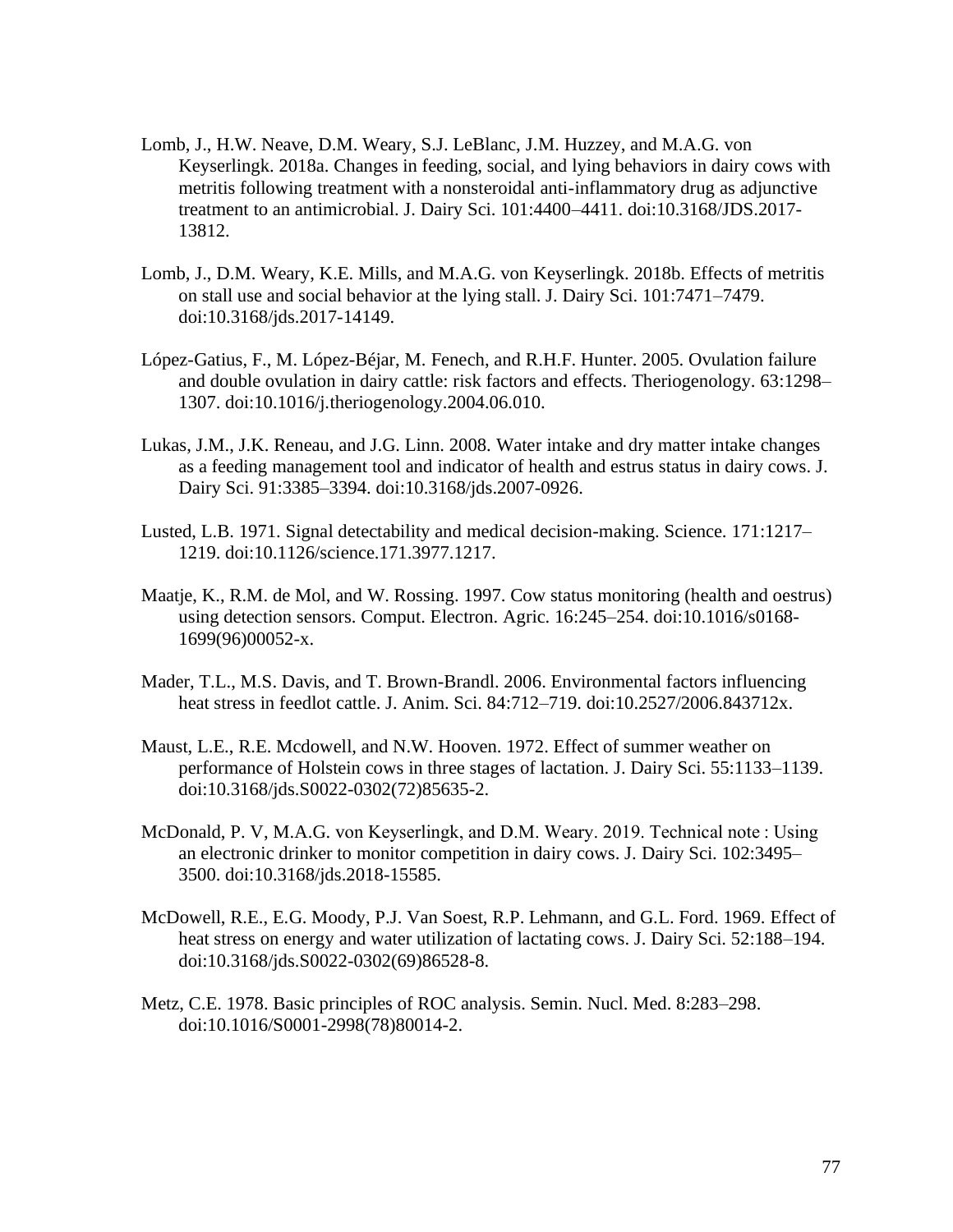- Meyer, U., M. Everinghoff, D. Gädeken, and G. Flachowsky. 2004. Investigations on the water intake of lactating dairy cows. Livest. Prod. Sci. 90:117–121. doi:10.1016/j.livprodsci.2004.03.005.
- Milam, K.Z., C.E. Coppock, J.W. West, J.K. Lanham, D.H. Nave, J.M. Labore, R.A. Stermer, and C.F. Brasington. 1986. Effects of drinking water temperature on production responses in lactating Holstein cows in summer. J. Dairy Sci. 69:1013–1019. doi:10.3168/jds.S0022-0302(86)80496-9.
- Miller-Cushon, E.K., A.M. Dayton, K.C. Horvath, A.P.A. Monteiro, X. Weng, and S. Tao. 2019. Effects of acute and chronic heat stress on feed sorting behaviour of lactating dairy cows. Animal. 13:2044–2051. doi:10.1017/S1751731118003762.
- Mooring, M.S., and B.L. Hart. 1992. Animal grouping for protection from parasites: Selfish herd and encounter-dilution effects. Behaviour. 123:173–193. doi:10.1163/156853992X00011.
- Moretti, R., S. Biffani, S. Chessa, and R. Bozzi. 2017. Heat stress effects on Holstein dairy cows' rumination. Animal. 11:2320–2325. doi:10.1017/S1751731117001173.
- Munksgaard, L., M.B. Jensen, L.J. Pedersen, S.W. Hansen, and L. Matthews. 2005. Quantifying behavioural priorities - effects of time constraints on behaviour of dairy cows, *Bos taurus*. Appl. Anim. Behav. Sci. 92:3–14. doi:10.1016/j.applanim.2004.11.005.
- Murphy, M.R., C.L. Davis, and G.C. McCoy. 1983. Factors affecting water consumption by Holstein cows in early lactation. J. Dairy Sci. 66:35–38. doi:10.3168/jds.S0022- 0302(83)81750-0.
- Murphy, M.R. 1992. Water metabolism of dairy cattle. J. Dairy Sci. 75:326–333. doi:10.3168/jds.S0022-0302(92)77768-6.
- Neave, H.W., J. Lomb, M.A.G. von Keyserlingk, A. Behnam-Shabahang, and D.M. Weary. 2017. Parity differences in the behavior of transition dairy cows. J. Dairy Sci. 100:548– 561. doi:10.3168/jds.2016-10987.
- Neave, H.W., J. Lomb, D.M. Weary, S.J. LeBlanc, J.M. Huzzey, and M.A.G. von Keyserlingk. 2018. Behavioral changes before metritis diagnosis in dairy cows. J. Dairy Sci. 101:4388-4399. doi:10.3168/jds.2017-13078.
- Norberg, E., H. Hogeveen, I.R. Korsgaard, N.C. Friggens, K.H.M.N. Sloth, and P. Løvendahl. 2004. Electrical conductivity of milk: Ability to predict mastitis status. J. Dairy Sci. 87:1099–1107. doi:10.3168/jds.S0022-0302(04)73256-7.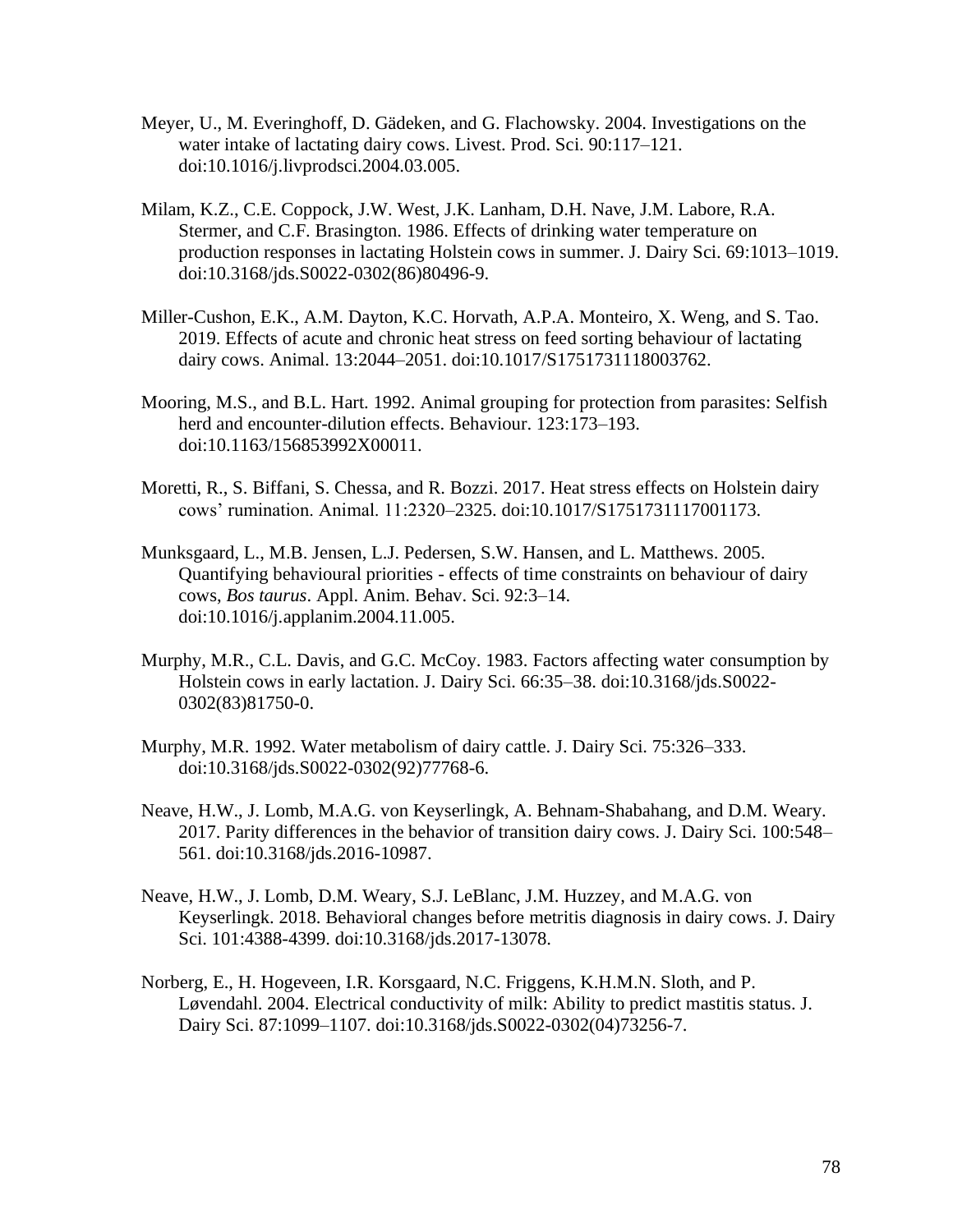- Nordlund, K. V., P. Strassburg, T.B. Bennett, G.R. Oetzel, and N.B. Cook. 2019. Thermodynamics of standing and lying behavior in lactating dairy cows in freestall and parlor holding pens during conditions of heat stress. J. Dairy Sci. 102:6495–6507. doi:10.3168/jds.2018-15891.
- NRC. 1971. A Guide to Environmental Research on Animals. Natl. Acad. Sci., Washington, DC.
- NRC. 1981. Effect of Environment on Nutrient Requirement of Domestic Animals. Natl. Acad. Sci., Washington, DC.
- NRC. 2001. Nutrient Requirements of Dairy Cattle. 7th rev. ed. Natl. Acad. Sci., Washington, DC.
- Numata, T., S. Kiyonaka, K. Kato, N. Takahashi, and Y. Mori. 2011. Activation of TRP channels in mammalian systems. Pages 43 – 90 in TRP Channels. M. Zhu, ed. CRC Press/Taylor & Francis, Boca Raton, FL.
- O'Connell, J., P.S. Giller, and W. Meaney. 1989. A comparison of dairy cattle behavioural patterns at pasture and during confinement. Irish J. Agric. Res. 28:65–72. doi:10.2307/25556231.
- Olofsson, J. 1999. Competition for total mixed diets fed for ad libitum intake using one or four cows per feeding station. J. Dairy Sci. 82:69–79. doi:10.3168/jds.S0022- 0302(99)75210-0.
- Ominski, K.H., A.D. Kennedy, K.M. Wittenberg, and S.A. Moshtaghi Nia. 2002. Physiological and production responses to feeding schedule in lactating dairy cows exposed to short-term, moderate heat stress. J. Dairy Sci. 85:730-737. doi:10.3168/jds.S0022-0302(02)74130-1.
- Ospina, P.A., D. V. Nydam, T. Stokol, and T.R. Overton. 2010. Evaluation of nonesterified fatty acids and β-hydroxybutyrate in transition dairy cattle in the northeastern United States: Critical thresholds for prediction of clinical diseases. J. Dairy Sci. 93:546–554. doi:10.3168/jds.2009-2277.
- Ouellet, V., V.E. Cabrera, L. Fadul-Pacheco, and É. Charbonneau. 2019. The relationship between the number of consecutive days with heat stress and milk production of Holstein dairy cows raised in a humid continental climate. J. Dairy Sci. 102:8537–8545. doi:10.3168/jds.2018-16060.
- Owens, F.N., D.S. Secrist, W.J. Hill, and D.R. Gill. 1998. Acidosis in cattle: A review. J. Anim. Sci. 76:275–286. doi:10.2527/1998.761275x.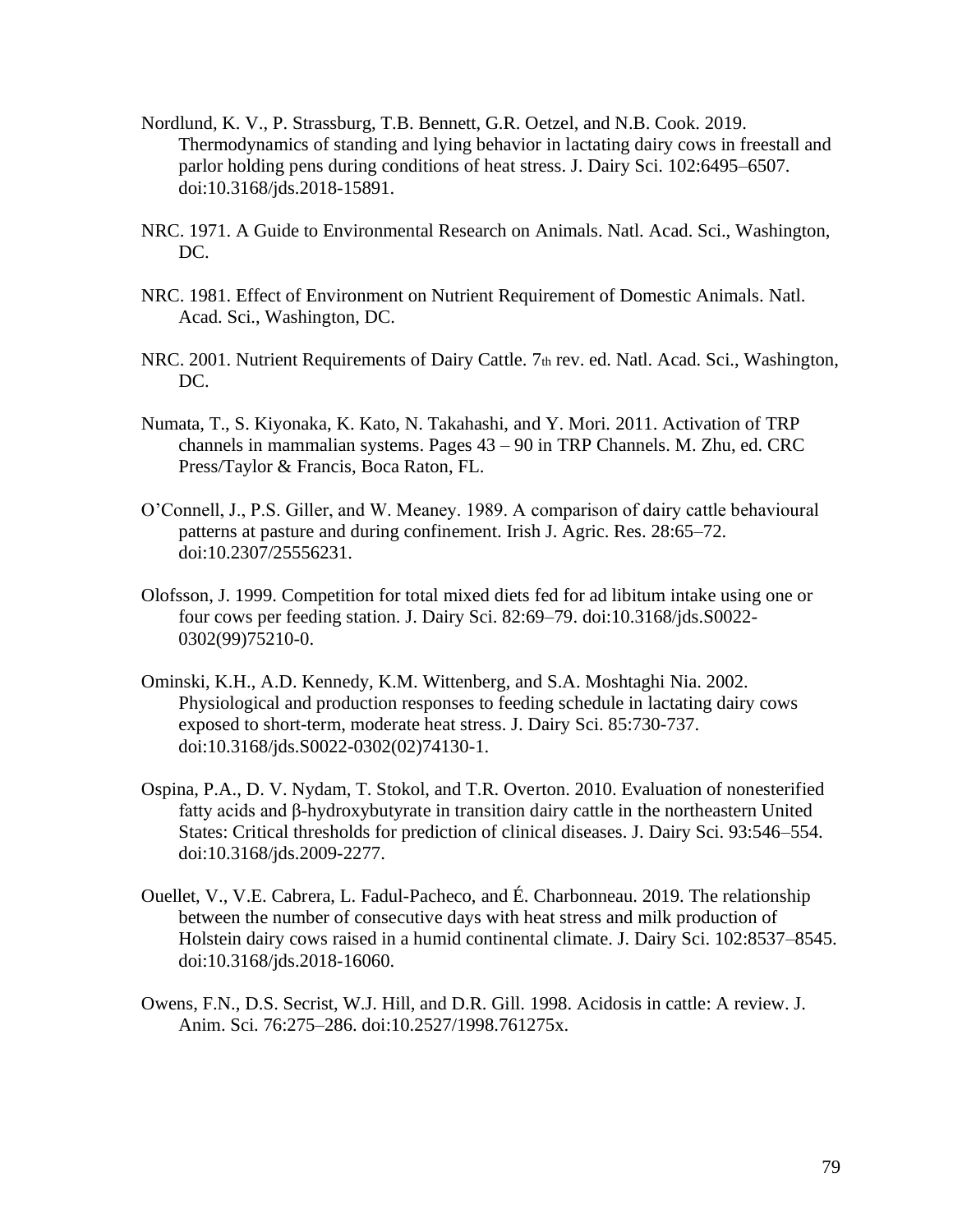- Palacio, S., R. Bergeron, S. Lachance, and E. Vasseur. 2015. The effects of providing portable shade at pasture on dairy cow behavior and physiology. J. Dairy Sci. 98:6085– 6093. doi:10.3168/jds.2014-8932.
- Patbandha, T.K., T.K. Mohanty, S.S. Layek, A. Kumaresan, and K. Behera. 2012. Application of pre-partum feeding and social behaviour in predicting risk of developing metritis in crossbred cows. Appl. Anim. Behav. Sci. 139:10–17. doi:10.1016/j.applanim.2012.03.014.
- Pereira, A.M.F., E.L. Titto, P. Infante, C.G. Titto, A.M. Geraldo, A. Alves, T.M. Leme, F. Baccari, and J.A. Almeida. 2014. Evaporative heat loss in *Bos taurus*: Do different cattle breeds cope with heat stress in the same way? J. Therm. Biol. 45:87–95. doi:10.1016/j.jtherbio.2014.08.004.
- Perkins, N.J., and E.F. Schisterman. 2006. The inconsistency of "optimal" cutpoints obtained using two criteria based on the receiver operating characteristic curve. Am. J. Epidemiol. 163:670–675. doi:10.1093/aje/kwj063.
- Pilatti, J.A., F.M.C. Vieira, F. Rankrape, and E.S. Vismara. 2019. Diurnal behaviors and herd characteristics of dairy cows housed in a compost-bedded pack barn system under hot and humid conditions. Animal. 13:399–406. doi:10.1017/S1751731118001088.
- Pinheiro Machado Filho, L.C., D.L. Teixeira, D.M. Weary, M.A.G. von Keyserlingk, and M.J. Hötzel. 2004. Designing better water troughs: dairy cows prefer and drink more from larger troughs. Appl. Anim. Behav. Sci. 89:185–193. doi:10.1016/j.applanim.2004.07.002.
- Polder, D., and M. Van Hove. 1971. Theory of radiative heat transfer between closely spaced bodies. Phys. Rev. B. 4:3303–3314. doi:10.1103/PhysRevB.4.3303.
- Polsky, L., and M.A.G. von Keyserlingk. 2017. Invited review: Effects of heat stress on dairy cattle welfare. J. Dairy Sci. 100:8645–8657. doi:10.3168/jds.2017-12651.
- Proudfoot, K.L., D.M. Veira, D.M. Weary, and M.A.G. von Keyserlingk. 2009. Competition at the feed bunk changes the feeding, standing, and social behavior of transition dairy cows. J. Dairy Sci. 92:3116–3123. doi:10.3168/jds.2008-1718.
- Ravagnolo, O., and I. Misztal. 2000. Genetic component of heat stress in dairy cattle, parameter estimation. J. Dairy Sci. 83:2126–2130. doi:10.3168/jds.S0022- 0302(00)75095-8.
- Ravagnolo, O., I. Misztal, and G. Hoogenboom. 2000. Genetic component of heat stress in dairy cattle, development of heat index function. J. Dairy Sci. 83:2120–2125. doi:10.3168/jds.S0022-0302(00)75094-6.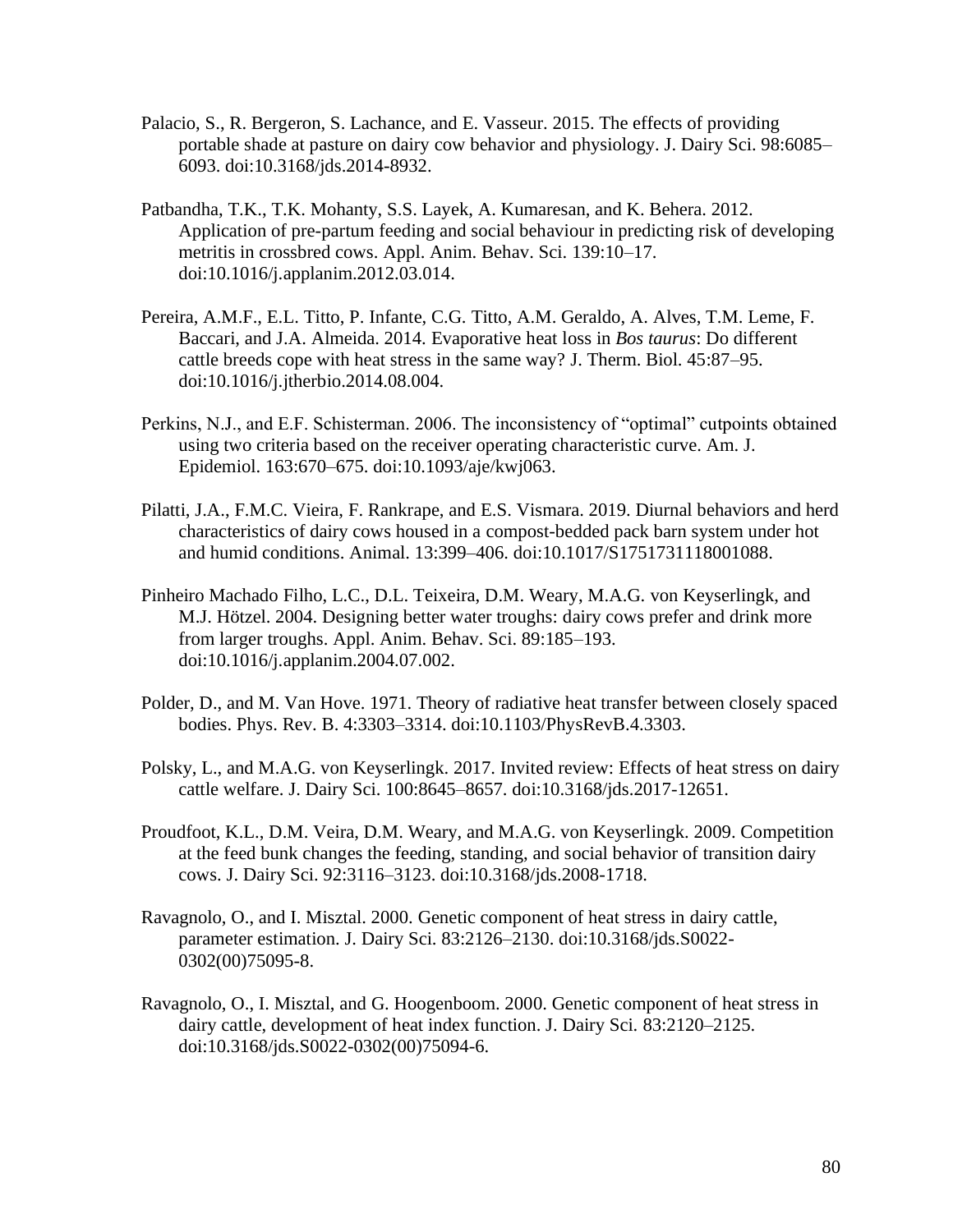- Renaudeau, D., A. Collin, S. Yahav, V. de Basilio, J.L. Gourdine, and R.J. Collier. 2012. Adaptation to hot climate and strategies to alleviate heat stress in livestock production. Animal. 6:707–728. doi:10.1017/S1751731111002448.
- Rioja-Lang, F.C., D.J. Roberts, S.D. Healy, A.B. Lawrence, and M.J. Haskell. 2009. Dairy cows trade-off feed quality with proximity to a dominant individual in Y-maze choice tests. Appl. Anim. Behav. Sci. 117:159–164. doi:10.1016/j.applanim.2008.12.003.
- Roelofs, J., F. López-Gatius, R.H.F. Hunter, F.J.C.M. van Eerdenburg, and C. Hanzen. 2010. When is a cow in estrus? Clinical and practical aspects. Theriogenology. 74:327–344. doi:10.1016/j.theriogenology.2010.02.016.
- Rutten, C.J., A.G.J. Velthuis, W. Steeneveld, and H. Hogeveen. 2013. Invited review: Sensors to support health management on dairy farms. J. Dairy Sci. 96:1928–1952. doi:10.3168/jds.2012-6107.
- Sakatani, M., A.Z. Balboula, K. Yamanaka, and M. Takahashi. 2012. Effect of summer heat environment on body temperature, estrous cycles and blood antioxidant levels in Japanese Black cow. Anim. Sci. J. 83:394–402. doi:10.1111/j.1740-0929.2011.00967.x.
- Sánchez, J.P., I. Misztal, I. Aguilar, B. Zumbach, and R. Rekaya. 2009. Genetic determination of the onset of heat stress on daily milk production in the US Holstein cattle. J. Dairy Sci. 92:4035–4045. doi:10.3168/jds.2008-1626.
- Santolaria, P., F. López-Gatius, I. García-Ispierto, G. Bech-Sàbat, E. Angulo, T. Carretero, J.A. Sánchez-Nadal, and J. Yániz. 2010. Effects of cumulative stressful and acute variation episodes of farm climate conditions on late embryo/early fetal loss in high producing dairy cows. Int. J. Biometeorol. 54:93–98. doi:10.1007/s00484-009-0258-8.
- Schirmann, K., M.A.G. von Keyserlingk, D.M. Weary, D.M. Veira, and W. Heuwieser. 2009. Technical note: Validation of a system for monitoring rumination in dairy cows. J. Dairy Sci. 92:6052–6055. doi:10.3168/jds.2009-2361.
- Schirmann, K., N. Chapinal, D.M. Weary, W. Heuwieser, and M.A.G. von Keyserlingk. 2011. Short-term effects of regrouping on behavior of prepartum dairy cows. J. Dairy Sci. 94:2312–2319. doi:10.3168/jds.2010-3639.
- Schüller, L.K., and W. Heuwieser. 2016. Measurement of heat stress conditions at cow level and comparison to climate conditions at stationary locations inside a dairy barn. J. Dairy Res. 83:305–311. doi:10.1017/S0022029916000388.
- Schütz, K.E., N.R. Cox, and L.R. Matthews. 2008. How important is shade to dairy cattle? Choice between shade or lying following different levels of lying deprivation. Appl. Anim. Behav. Sci. 114:307–318. doi:10.1016/j.applanim.2008.04.001.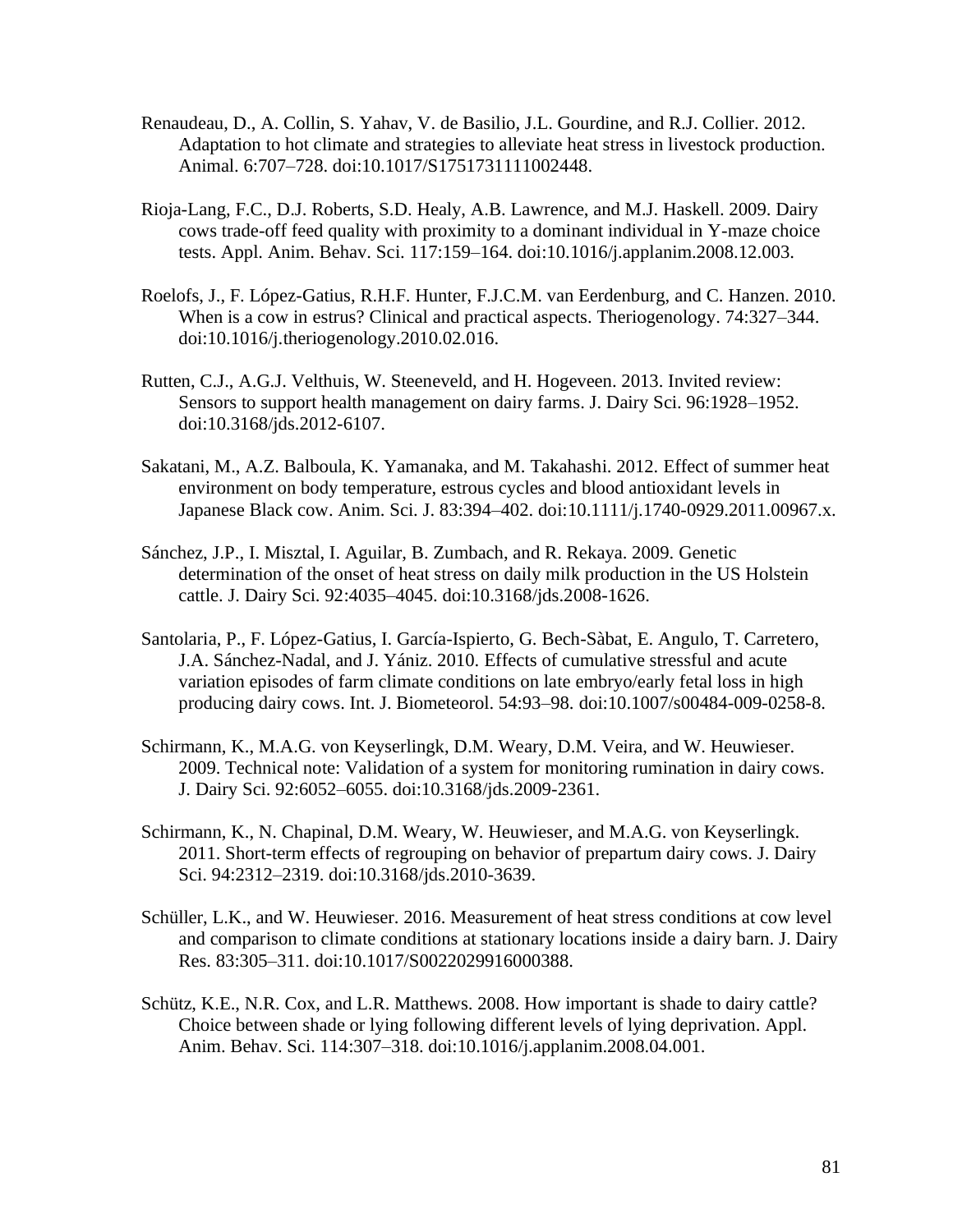- Schütz, K.E., A.R. Rogers, N.R. Cox, and C.B. Tucker. 2009. Dairy cows prefer shade that offers greater protection against solar radiation in summer: Shade use, behaviour, and body temperature. Appl. Anim. Behav. Sci. 116:28–34. doi:10.1016/j.applanim.2008.07.005.
- Schütz, K.E., A.R. Rogers, Y.A. Poulouin, N.R. Cox, and C.B. Tucker. 2010. The amount of shade influences the behavior and physiology of dairy cattle. J. Dairy Sci. 93:125–133. doi:10.3168/jds.2009-2416.
- Sepúlveda-Varas, P., K.L. Proudfoot, D.M. Weary, and M.A.G. von Keyserlingk. 2016. Changes in behaviour of dairy cows with clinical mastitis. Appl. Anim. Behav. Sci. 175:8–13. doi:10.1016/j.applanim.2014.09.022.
- Shock, D.A., S.J. LeBlanc, K.E. Leslie, K. Hand, M.A. Godkin, J.B. Coe, and D.F. Kelton. 2016. Studying the relationship between on-farm environmental conditions and local meteorological station data during the summer. J. Dairy Sci. 99:2169–2179. doi:10.3168/jds.2015-9795.
- Silanikove, N. 2000. Effects of heat stress on the welfare of extensively managed domestic ruminants. Livest. Prod. Sci. 67:1-18. doi:10.1016/S0301-6226(00)00162-7.
- Soriani, N., G. Panella, and L. Calamari. 2013. Rumination time during the summer season and its relationships with metabolic conditions and milk production. J. Dairy Sci. 96:5082–5094. doi:10.3168/jds.2013-6620.
- Spiers, D.E., J.N. Spain, J.D. Sampson, and R.P. Rhoads. 2004. Use of physiological parameters to predict milk yield and feed intake in heat-stressed dairy cows. J. Therm. Biol. 29:759–764. doi:10.1016/j.jtherbio.2004.08.051.
- St-Pierre, N.R., B. Cobanov, and G. Schnitkey. 2003. Economic losses from heat stress by US livestock industries. J. Dairy Sci. 86(E. Suppl.):E52–E77. doi:10.3168/jds.S0022- 0302(03)74040-5.
- Stivanin, S.C.B., D. Werncke, E.F. Vizzotto, M.T. Stumpf, A. Thaler Neto, and V. Fischer. 2019. Variation in available shaded area changes behaviour parameters in grazing dairy cows during the warm season. R. Bras. Zootec. 48:e20180316. doi:10.1590/rbz4820180316.
- Stull, C.L., L.L. McV. Messam, C.A. Collar, N.G. Peterson, A.R. Castillo, B.A. Reed, K.L. Andersen, and W.R. VerBoort. 2008. Precipitation and temperature effects on mortality and lactation parameters of dairy cattle in California. J. Dairy Sci. 91:4579–4591. doi:10.3168/jds.2008-1215.
- Tansey, E.A., and C.D. Johnson. 2015. Recent advances in thermoregulation. Adv. Physiol. Educ. 39:139–148. doi:10.1152/advan.00126.2014.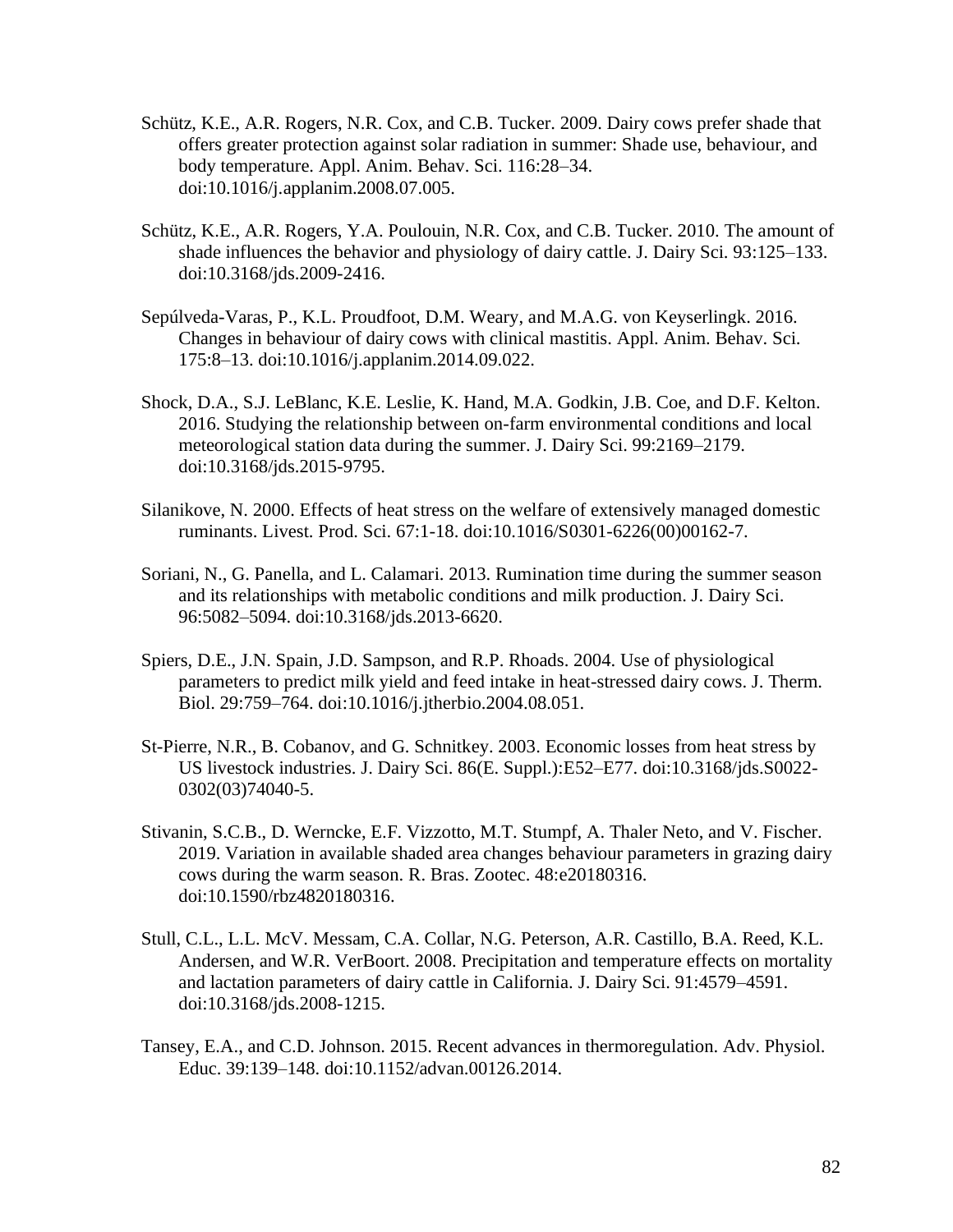- Thom, E.C. 1959. The discomfort index. Weatherwise. 12:57–61. doi:10.1080/00431672.1959.9926960.
- Thompson, A.J., D.M. Weary, and M.A.G. von Keyserlingk. 2017. Technical note: Mining data from on-farm electronic equipment to identify the time dairy cows spend away from the pen. J. Dairy Sci. 100:3975–3982. doi:10.3168/jds.2016-11713.
- Tucker, C.B., A.R. Rogers, and K.E. Schütz. 2008. Effect of solar radiation on dairy cattle behaviour, use of shade and body temperature in a pasture-based system. Appl. Anim. Behav. Sci. 109:141–154. doi:10.1016/j.applanim.2007.03.015.
- Urton, G., M.A.G. von Keyserlingk, and D.M. Weary. 2005. Feeding behavior identifies dairy cows at risk for metritis. J. Dairy Sci. 88:2843–2849. doi:10.3168/jds.S0022- 0302(05)72965-9.
- USDA. 2016. Dairy 2014: Dairy Cattle Management Practices in the United States. Fort Collins, CO.
- Val-Laillet, D., A.M. de Passillé, J. Rushen, and M.A.G. von Keyserlingk. 2008a. The concept of social dominance and the social distribution of feeding-related displacements between cows. Appl. Anim. Behav. Sci. 111:158–172. doi:10.1016/j.applanim.2007.06.001.
- Val-Laillet, D., D.M. Veira, and M.A.G. von Keyserlingk. 2008b. Short communication: Dominance in free-stall—housed dairy cattle is dependent upon resource. J. Dairy Sci. 91:3922–3926. doi:10.3168/jds.2008-1332.
- Valtorta, S.E., P.E. Leva, and M.R. Gallardo. 1997. Evaluation of different shades to improve dairy cattle well-being in Argentina. Int. J. Biometeorol. 41:65–67. doi:10.1007/s004840050055.
- Van laer, E., F.A.M. Tuyttens, B. Ampe, B. Sonck, C.P.H. Moons, and L. Vandaele. 2015. Effect of summer conditions and shade on the production and metabolism of Holstein dairy cows on pasture in temperate climate. Animal. 9:1547–1558. doi:10.1017/s1751731115000816.
- Veissier, I., E. Van Iaer, R. Palme, C.P.H. Moons, B. Ampe, B. Sonck, S. Andanson, and F.A.M. Tuyttens. 2018. Heat stress in cows at pasture and benefit of shade in a temperate climate region. Int. J. Biometeorol. 62:585–595. doi:10.1007/s00484-017- 1468-0.
- Vitali, A., M. Segnalini, L. Bertocchi, U. Bernabucci, A. Nardone, and N. Lacetera. 2009. Seasonal pattern of mortality and relationships between mortality and temperaturehumidity index in dairy cows. J. Dairy Sci. 92:3781–3790. doi:10.3168/jds.2009-2127.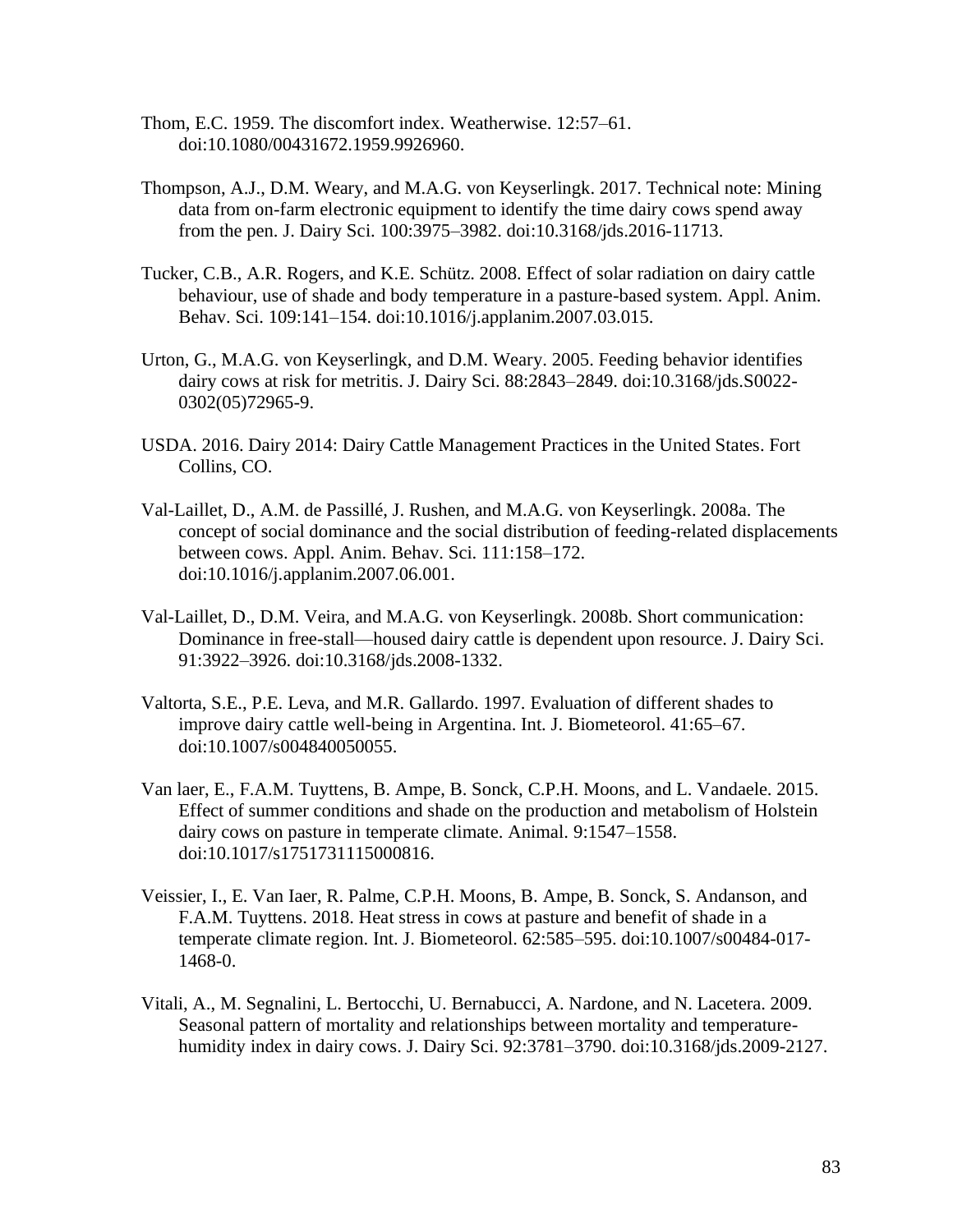- Vizzotto, E.F., V. Fischer, A. Thaler Neto, A.S. Abreu, M.T. Stumpf, D. Werncke, F.A. Schmidt, and C.M. McManus. 2015. Access to shade changes behavioral and physiological attributes of dairy cows during the hot season in the subtropics. Animal. 9:1559–1566. doi:10.1017/S1751731115000877.
- von Keyserlingk, M.A.G., D. Olenick, and D.M. Weary. 2008. Acute behavioral effects of regrouping dairy cows. J. Dairy Sci. 91:1011–1016. doi:10.3168/jds.2007-0532.
- Walker, S.L., R.F. Smith, J.E. Routly, D.N. Jones, M.J. Morris, and H. Dobson. 2008. Lameness, activity time-budgets, and estrus expression in dairy cattle. J. Dairy Sci. 91:4552–4559. doi:10.3168/jds.2008-1048.
- WallacesFarmer. 2011. Heat wave has killed up to 4,000 Iowa cattle. Accessed September 30, 2019. https://www.farmprogress.com/story-heat-wave-has-killed-up-to-4000-iowacattle-9-51680.
- Weiss, G.M., and F. Provost. 2003. Learning when training data are costly: The effect of class distribution on tree induction. J. Artif. Intell. Res. 19:315–354. doi:10.1613/jair.1199.
- West, J.W. 2003. Effects of heat-stress on production in dairy cattle. J. Dairy Sci. 86:2131– 2144. doi:10.3168/jds.S0022-0302(03)73803-X.
- West, J.W., B.G. Mullinix, and J.K. Bernard. 2003. Effects of hot, humid weather on milk temperature, dry matter intake, and milk yield of lactating dairy cows. J. Dairy Sci. 86:232–242. doi:10.3168/jds.S0022-0302(03)73602-9.
- Whay, H.R., A.E. Waterman, and A.J.F. Webster. 1997. Associations between locomotion, claw lesions and nociceptive threshold in dairy heifers during the peri-partum period. Vet. J. 154:155–161. doi:10.1016/S1090-0233(97)80053-6.
- Wheelock, J.B., R.P. Rhoads, M.J. VanBaale, S.R. Sanders, and L.H. Baumgard. 2010. Effects of heat stress on energetic metabolism in lactating Holstein cows. J. Dairy Sci. 93:644–655. doi:10.3168/jds.2009-2295.
- Wilks, D.L., C.E. Coppock, J.K. Lanham, K.N. Brooks, C.C. Baker, W.L. Bryson, R.G. Elmore, and R.A. Stermer. 1990. Responses of lactating Holstein cows to chilled drinking water in high ambient temperatures. J. Dairy Sci. 73:1091–1099. doi:10.3168/jds.S0022-0302(90)78768-1.
- Winckler, C., C.B. Tucker, and D.M. Weary. 2015. Effects of under- and overstocking freestalls on dairy cattle behaviour. Appl. Anim. Behav. Sci. 170:14–19. doi:10.1016/j.applanim.2015.06.003.
- Wolfenson, D., and Z. Roth. 2019. Impact of heat stress on cow reproduction and fertility. Anim. Front. 9:32–38. doi:10.1093/af/vfy027.